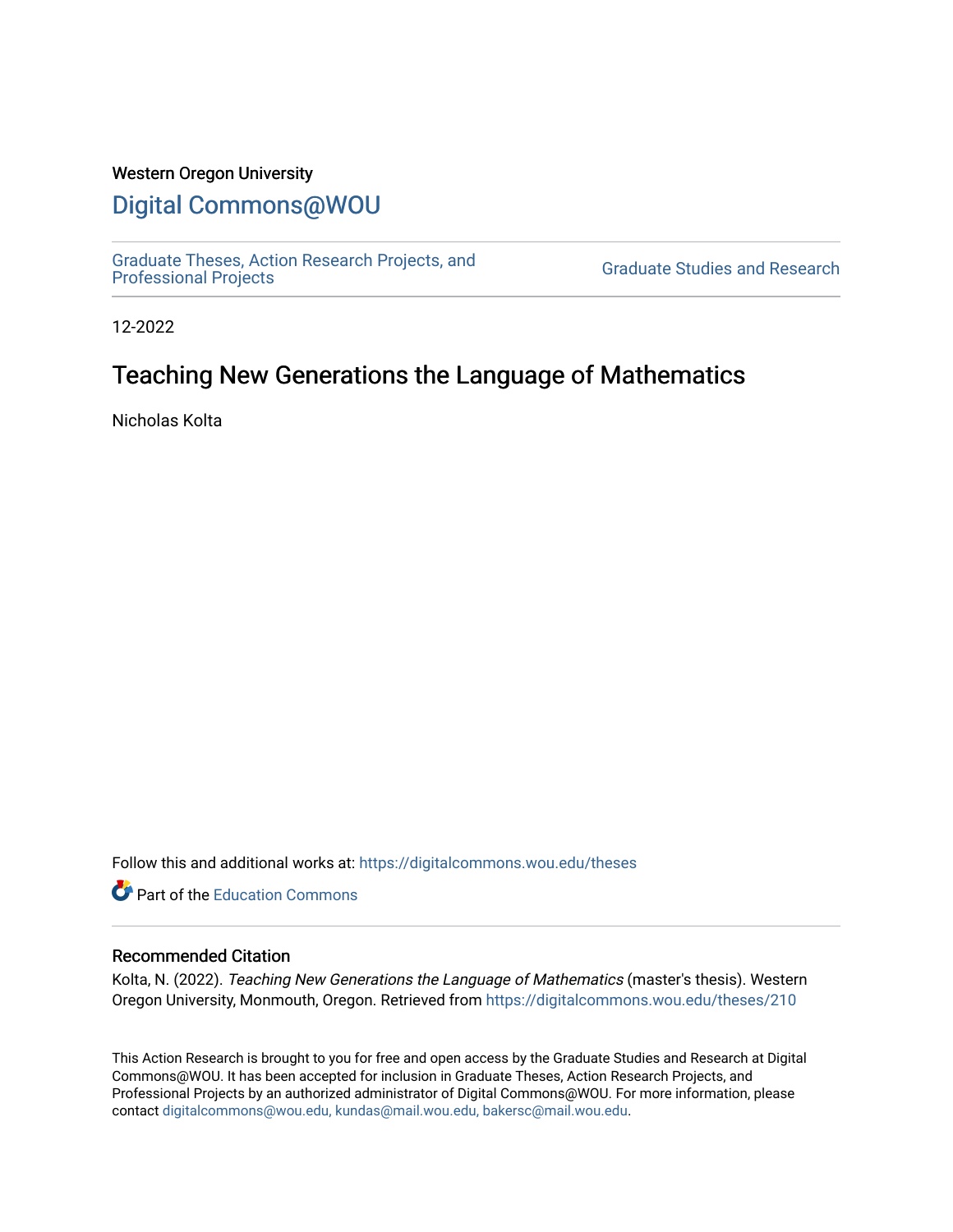Teaching New Generations the Language of Mathematics

By Nicholas Kolta

An Action Research Project submitted to Western Oregon University

In partial fulfillment of the requirements for the degree of:

Masters of Arts, in Teaching

June 2022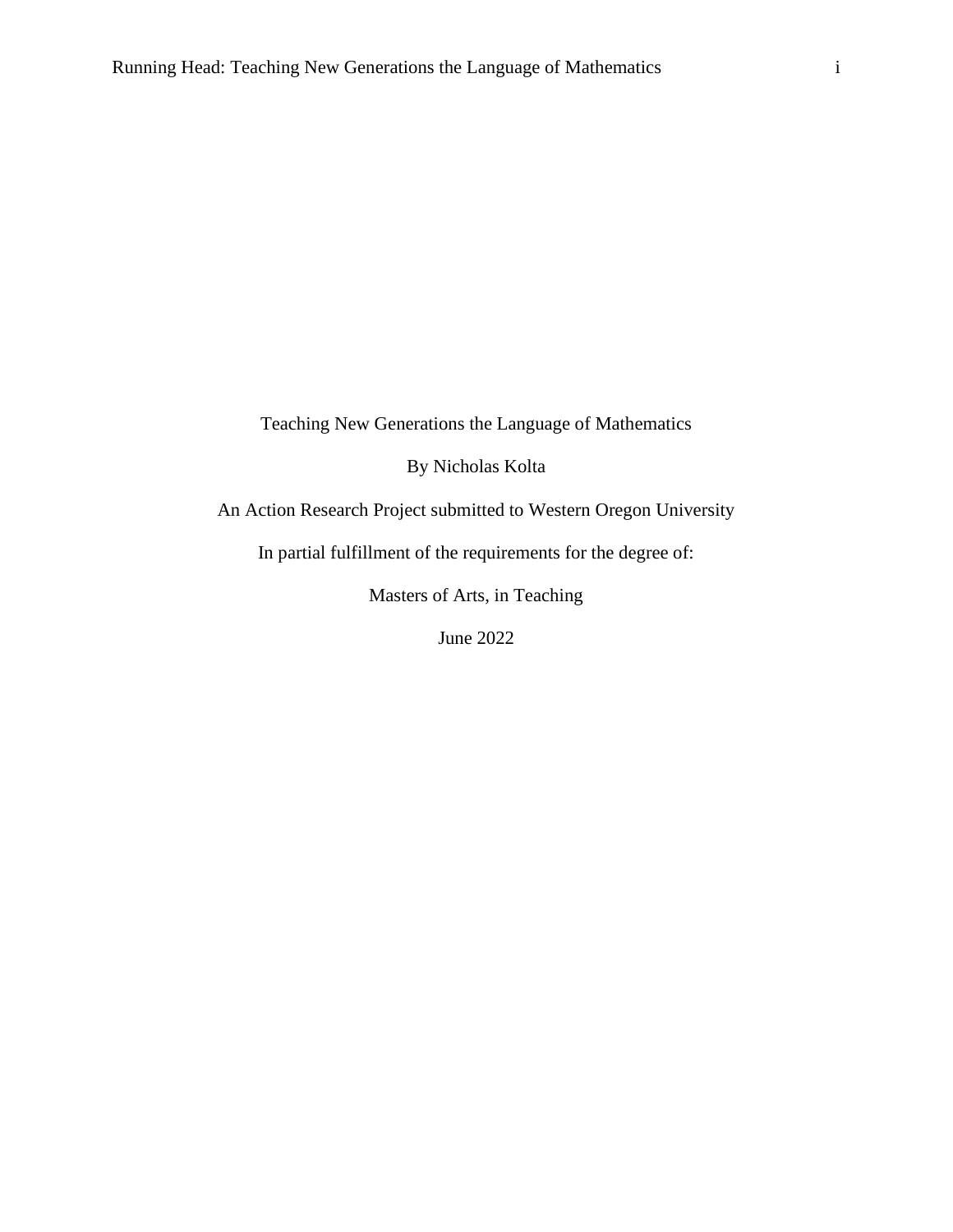

## **WE, THE UNDERSIGNED MEMBERS OF THE GRADUATE FACULTY OF WESTERN OREGON UNIVERSITY HAVE EXAMINED THE ENCLOSED**

Action Research Project Title:

Teaching New Generations the Language of Mathematics

Graduate Student: Nicholas Kolta

Candidate for the degree of : Master of Arts in Teaching: Initial Licensure

*and hereby certify that in our opinion it is worthy of acceptance as partial fulfillment of the requirements of this master's degree.*

\_\_\_\_\_\_\_\_\_\_\_\_\_\_\_\_\_\_\_\_\_\_\_\_\_\_\_\_\_\_\_\_\_\_\_\_\_\_\_\_\_\_\_\_\_\_\_\_\_\_\_\_\_\_\_\_\_\_\_\_\_\_\_\_\_\_\_\_\_

## **Committee Chair:**

| Name: Joshua Schulze | Signature: |
|----------------------|------------|
| Date: 05/31/2022     |            |

#### **Committee Member:**

Name: Michael Jennings Signature: Signature: Date: 05/31/2022

## **Dean of Graduate Studies and Research:**

| Name: Dr. Hillary Fouts | Signature: |
|-------------------------|------------|
| Date:                   |            |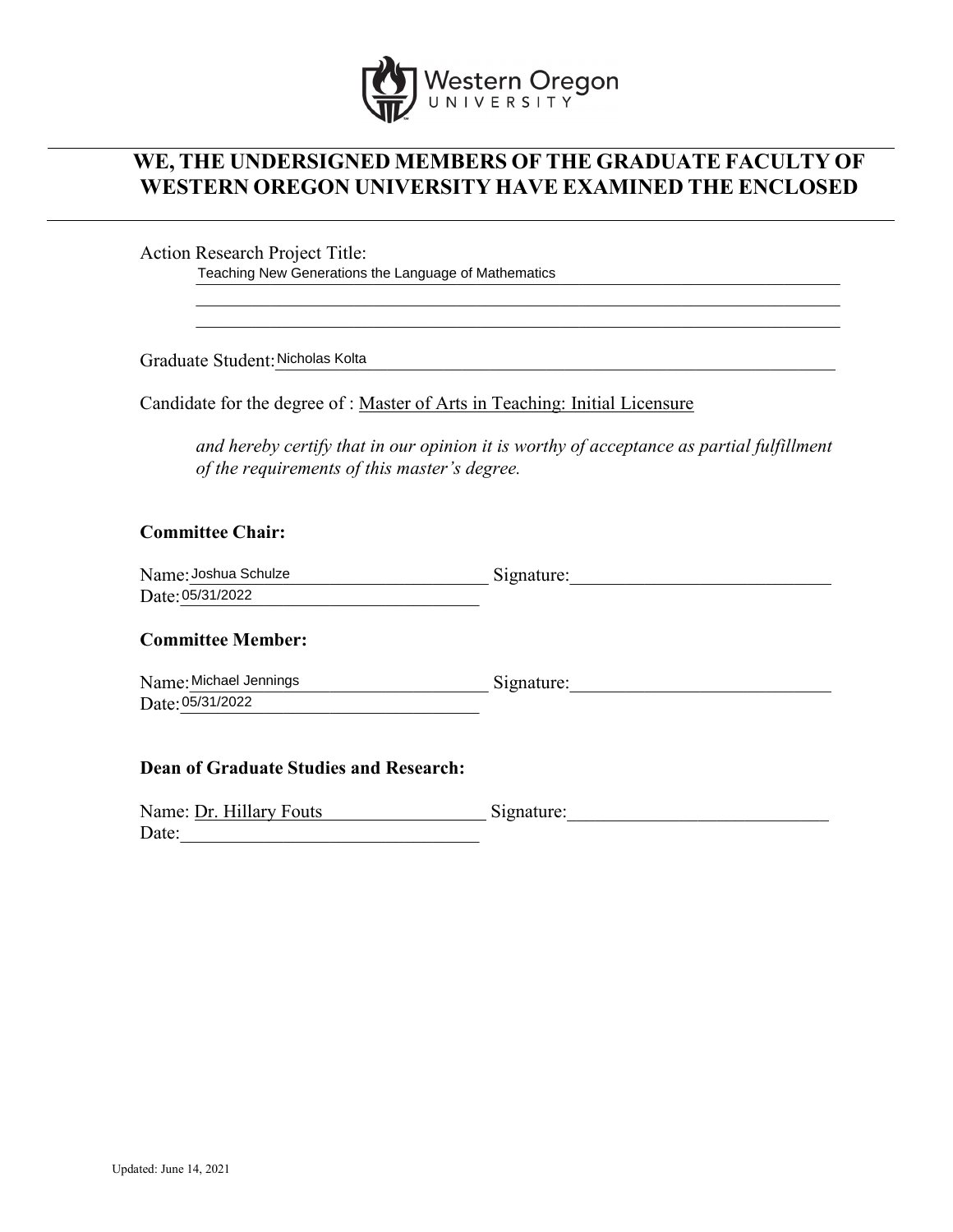#### ACKNOWLEDGEMENTS

I would like to thank Dr. Heitho Bokides Reuter and my mentor teacher Josh Scott for their continued support on my journey in becoming a leader of the next generation. Their guidance in how to create an orderly and productive environment for student growth has been invaluable. Additionally, their examples of step-by-step guides, sentence stems, and a book full of strategies both for teaching and designing high-quality lessons has also greatly aided me in my path as a teacher. I would also like to thank my pedagogy teacher in mathematics, Dr. Michael Jennings, both in his support in guiding me to be a better math teacher and for his support in helping me with this action research. Other professors such as Dr. Lin Wu and Dr. Melanie Landon-Hays have also given invaluable advice for how we can lead and inspire the next generation to be happy, healthy, and productive members of society.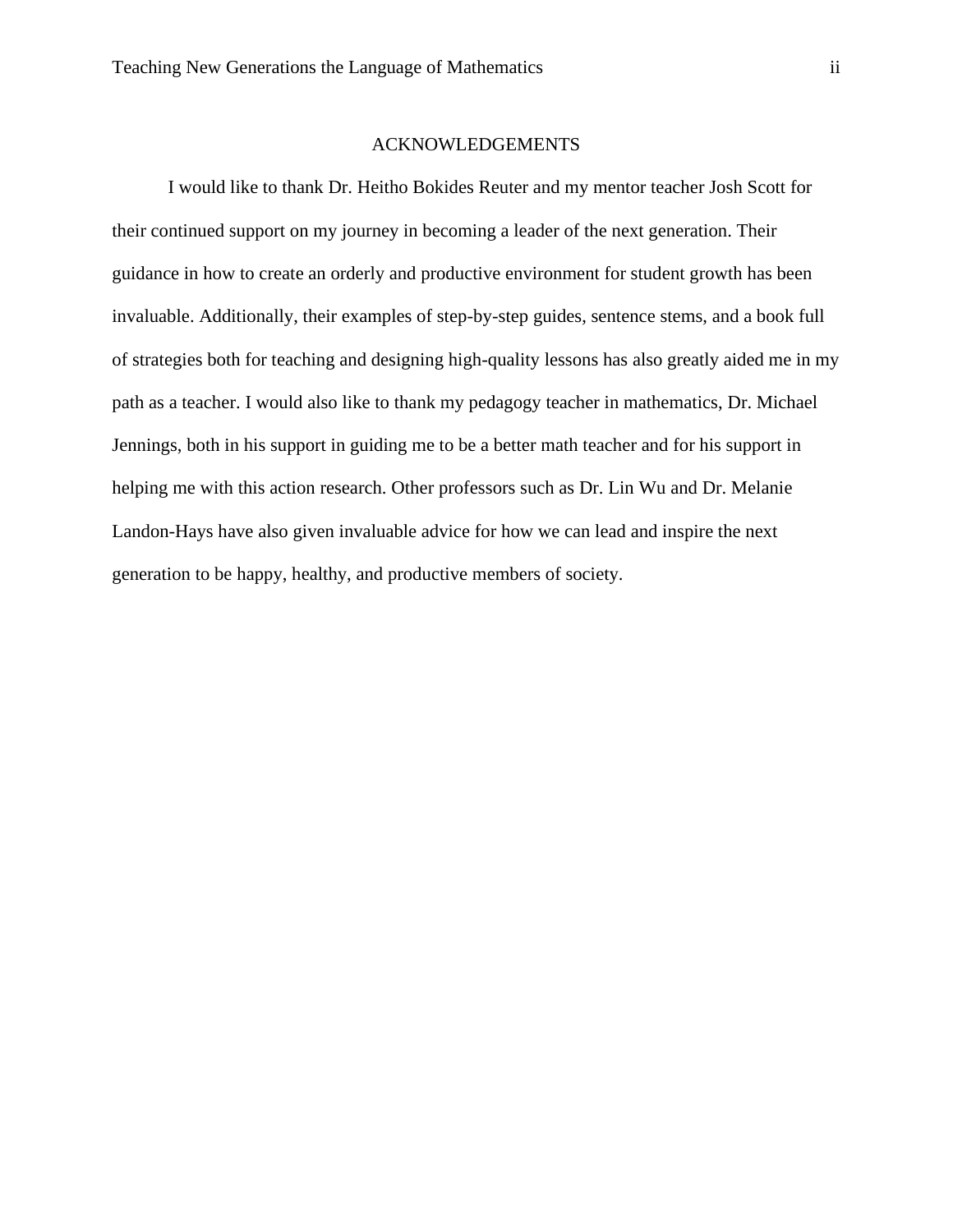## ABSTRACT

#### Teaching New Generations the Language of Mathematics

## By Nicholas Kolta

In the beginning of the school year, many  $9<sup>th</sup>$  grade students dread having to walk into a mathematics classroom and try to understand all those incomprehensible symbols. This action research is an attempt to delve into how we can make mathematical language more relevant, meaningful, and valuable in our students' lives. The research shows that reasoning and understanding is equally important as procedural skills. In fact, giving students time to explore and make sense of mathematical language and its' purposes is necessary to engage in math fluency skills in meaningful, informed, and flexible ways. The research also demonstrates that to give students the resources they need to explore and interact productively with mathematical language, teachers need to frequently provide contextual examples that students can understand and relate to. Additionally, teachers need to carefully design materials and activities that will help reduce students' cognitive load and help students organize everything they are learning in meaningful ways.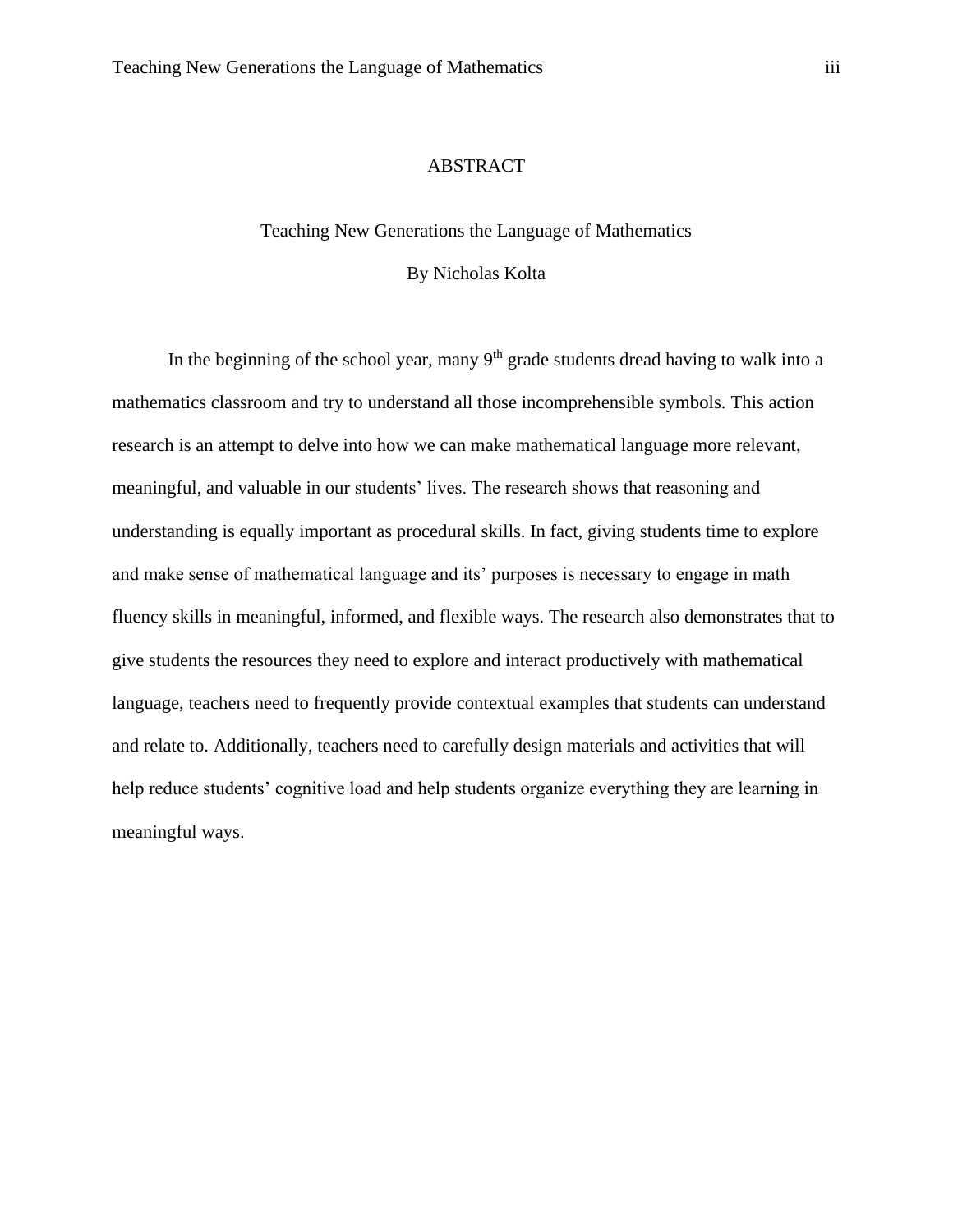|           | Acknowledgements                     | p. ii  |
|-----------|--------------------------------------|--------|
| Abstract  |                                      | p. iii |
|           | List of Tables                       | p. iv  |
| Chapter 1 |                                      | p. 1   |
|           | Introduction                         | p. 1   |
|           | <b>InTASC Standards</b>              | p. 9   |
|           | <b>Research Questions</b>            | p. 14  |
| Chapter 2 |                                      | p. 16  |
|           | <b>Literature Review</b>             | p. 16  |
|           | Procedures for the Literature Review | p. 17  |
|           | <b>Research Studies</b>              | p. 20  |
| Chapter 3 |                                      | p. 38  |
|           | <b>Research Methods</b>              | p. 38  |
|           | <b>Research Questions</b>            | p. 38  |
|           | <b>InTASC Standards</b>              | p. 40  |
|           | Methods and Procedures               | p. 41  |
|           | Data Collection                      | p. 43  |
|           | Journaling                           | p. 44  |
|           | <b>Experienced Teachers' Advice</b>  | p. 44  |
|           | Videos                               | p. 45  |
|           | Context of the Study                 | p. 46  |
|           | Participants                         | p. 47  |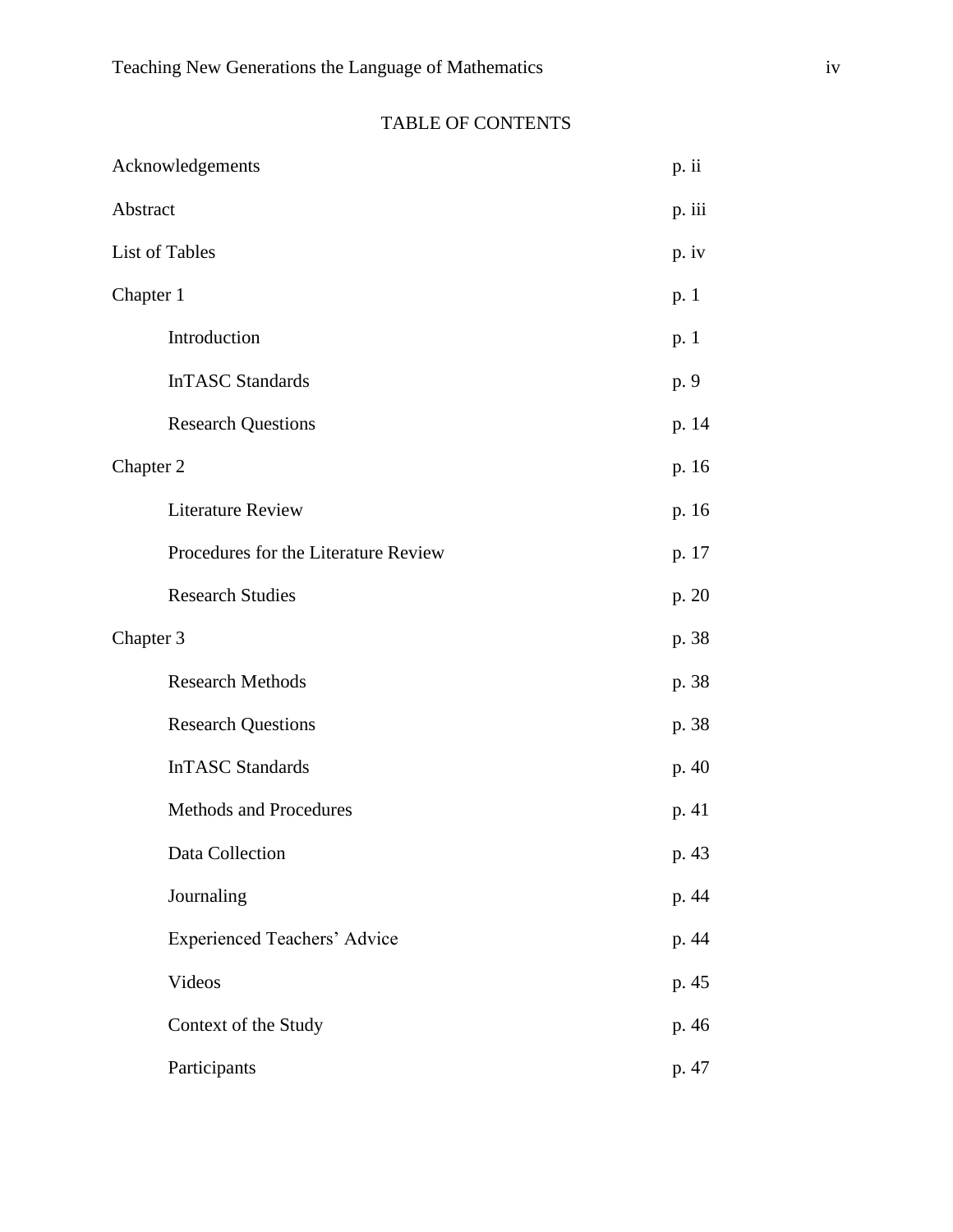|            | How I Studied My Teaching                     | p. 49 |
|------------|-----------------------------------------------|-------|
| Chapter 4  |                                               | p. 54 |
|            | Findings                                      | p. 54 |
|            | <b>Journaling Conclusions</b>                 | p. 64 |
|            | <b>Supervisor and Mentor Teacher Feedback</b> | p. 67 |
| Chapter 5  |                                               | p. 71 |
|            | <b>Background and Limitations</b>             | p. 72 |
|            | Conclusion                                    | p. 75 |
| References |                                               | p. 78 |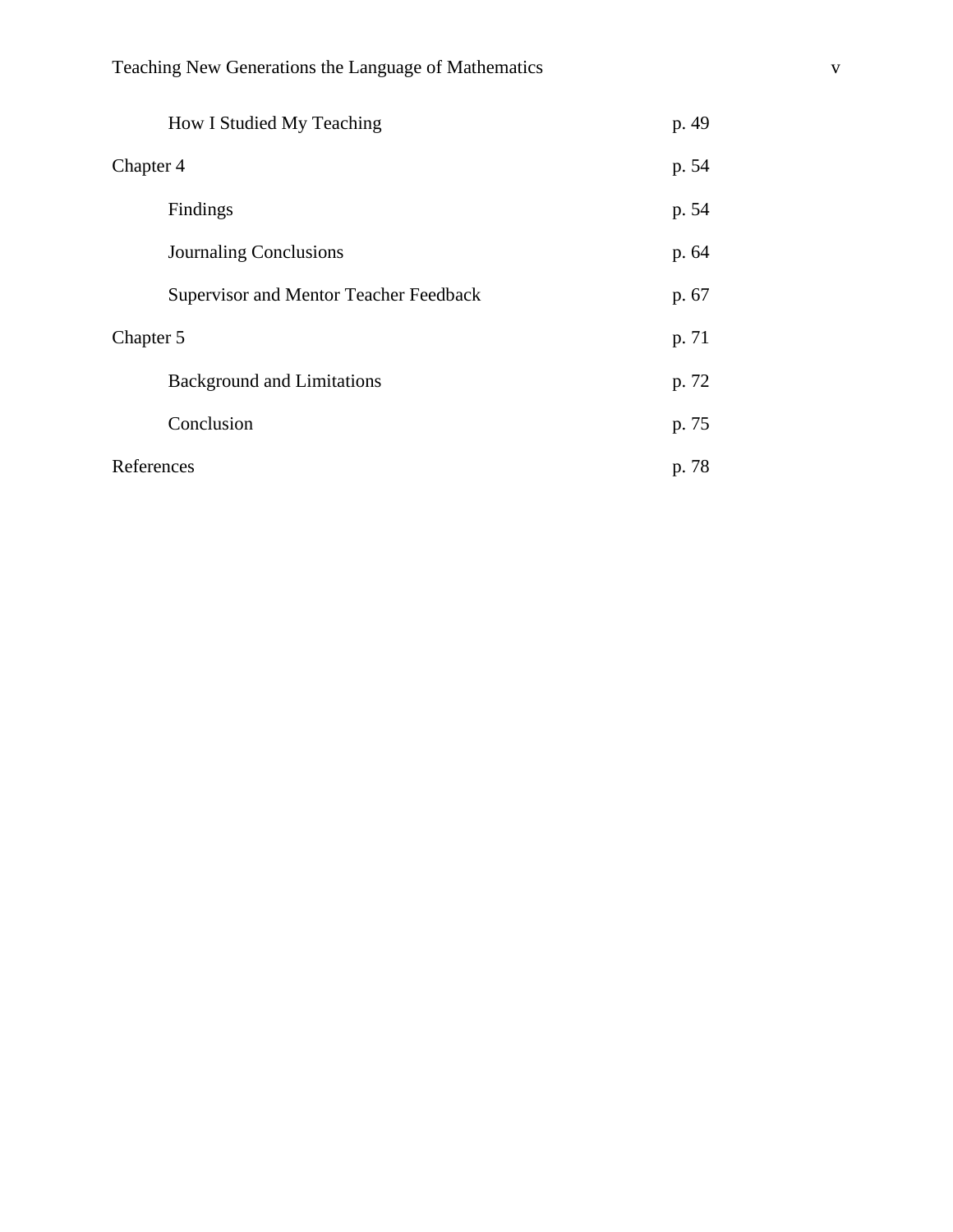#### CHAPTER 1

#### **INTRODUCTION**

Teaching means leading the next generation to be able to reason, solve problems, and communicate with one another in building a better and more prosperous future. Through unity we join hands, through creativity we see imaginative possibilities, and through dedication and open-mindedness we nurture these talents and turn rocky unsafe paths into paved roads, giant moving metal monsters that help plow our fields and make transportation easy, stores that collect this abundance of food and other goods all in one place, large metal boxes that cool this new wealth of food, and penicillin and other drugs to help treat infections and illnesses. Humans often struggle to accept the unknown and are often fearful of it, but the best leaders dedicate their lives to spreading their passion and showing other people bright unimaginable possibilities. Even when everyone laughs at them and declares they are insane, leaders continue to ignite a flame within other's hearts and to inspire within others the same passion that has driven humanity to this era of opulence to begin with.

Mathematics was always meant to be a tool of innovation, thinking outside the box, and reasoning in new ways. Teachers need to inspire and show students just how powerful math is. Math has already achieved unimaginable feats and will continue to do so. People once laughed at the then-absurd notion of creating an inorganic means of transportation. Many people felt it was unnecessary and even silly to create a carriage that moved independently. Why create such a strange metal beast when horses got us around just fine? Most of these same people overlooked that horses were once thought of the same way. Why ride such an unpredictable and scary beast when my legs will take me there just fine? In the past, fear of the unknown has even caused some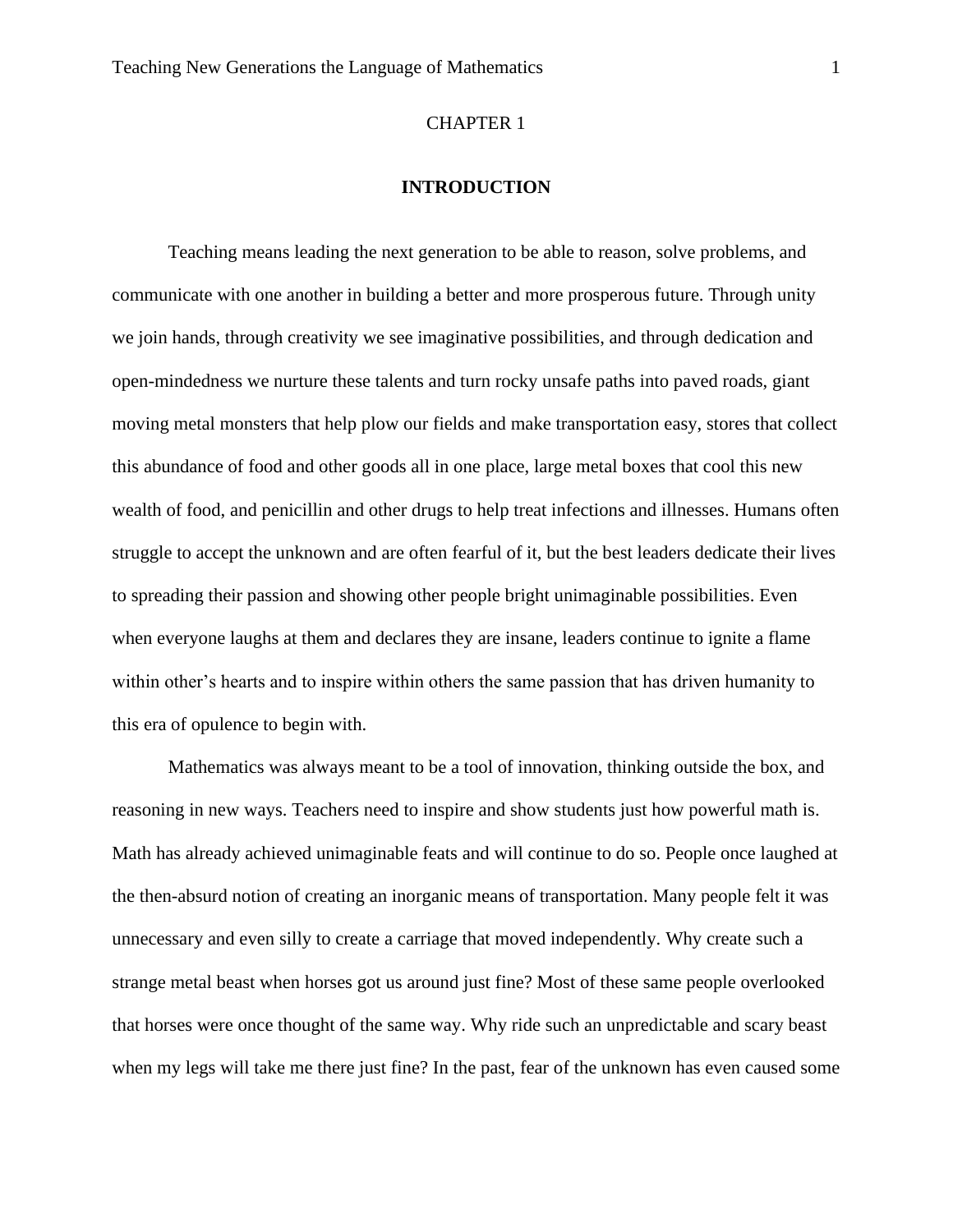brilliant inventers to be regarded as deranged and dangerous. Who in their right mind would believe that there are invisible creatures that make us sick? What motive did these people have that confused and scared their fellow citizens and insisted that soap and disinfectant would help create better surgical outcomes and keep people clean and safe? Well, as crazy as it may have seemed at the time, these people were right. Bacteria, viruses, and parasites all do exist and using products like soap do help us stay clean and safe.

The invention of schools gave society a lot of potential that is still untapped and ripe for the taking. Teachers especially have a unique opportunity to open people's minds and show students why it is important to reason and think in new ways and to be open in collaborating with our fellow humans in designing products that will improve our lives, potentially save our planet, and perhaps even take us beyond our solar system. To do this, however, teachers need to instruct our students how to think like mathematicians, scientists, and other creative engineers of positive change. Students need to understand the symbolic mathematical language and need to be able to evaluate and analyze tables, charts, and graphs of real-life data and explain why that data is important, and how it might be used and repurposed in new and valuable ways. Time is the most precious commodity that we have, and it is a teacher's responsibility to ensure that that time is being well invested in aiding students in gaining essential skills that will support them for the rest of their lives!

#### **Modeling Reasoning**

Mathematics is a language that many people in our society have little to no idea how to speak, think, or reason with. Even among mathematicians there are varying dialects and preferences in how we approach mathematical procedures and reasoning. Therefore, using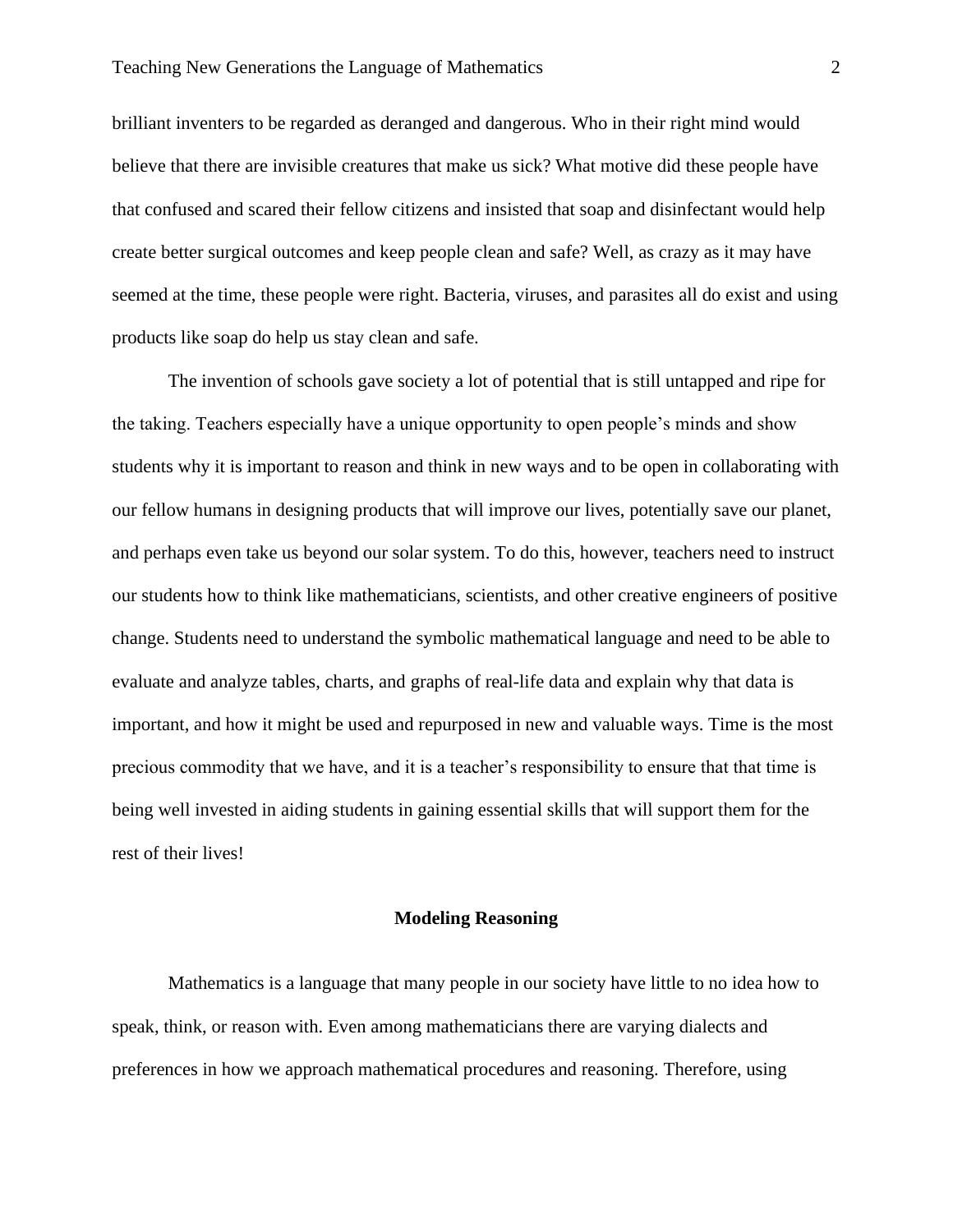modelling and think alouds is essential for showing students how to translate between normal English and symbolic mathematical language, tables, and graphs. Most importantly, I need to model why I am choosing to speak, write, and think the way I do. Many teachers focus too much on showing students how to solve mathematical problems without providing a context and explanation for why we use mathematical models. This leads students to blindly mimic and generalize mathematics in inaccurate ways. Therefore, providing them with a specific and relatable context for reasoning through symbolic and graphic representations is fundamental towards building genuine understanding and interactions with the content. Teaching students to reason is a necessary first step for connecting society to a better understanding of how and why mathematicians think and apply our skills.

## **Teaching**

Teachers can only guide the learning process if they build an open-minded and understanding community within their classroom. A classroom cannot be a place of dictatorship, but instead needs to provide a cooperative and engaging atmosphere where students can explore and make meaning as they interact with new material and reconceptualize the way they look at the world. While teachers do provide modeling, structure, support, and feedback, students also need to feel comfortable with taking on leadership roles, expressing their thoughts and conclusions, and teaching their peers as they themselves increasingly reach a greater mastery of the material. Teachers must also always be aware of gaps in understanding and misconceptions, but this knowledge must be carefully utilized and reflected upon. If students perceive their pursuit of mathematics as an extremely dangerous and fruitless undertaking, they will not consider the investment worth the risk. Therefore, teachers need to consistently provide feedback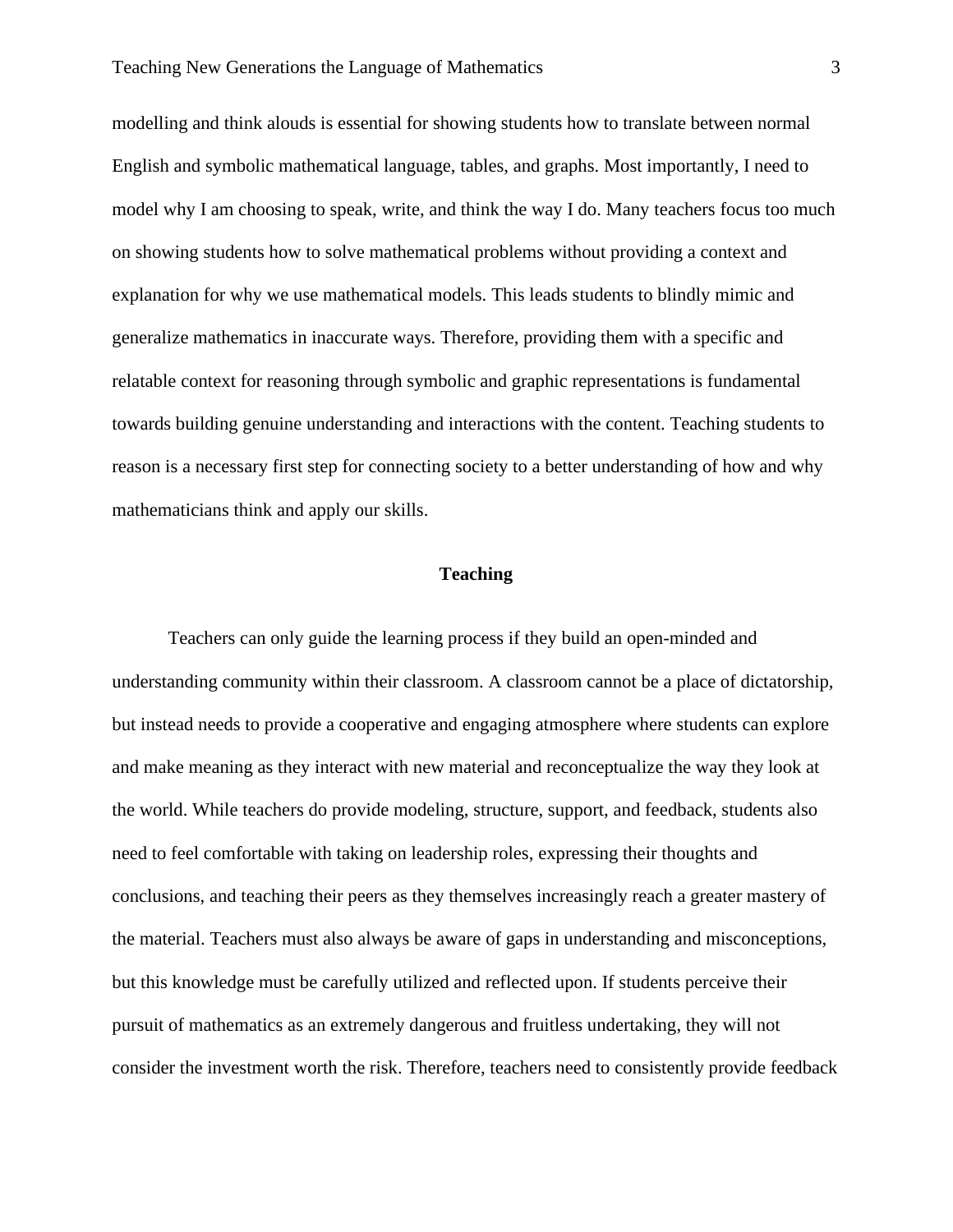that acknowledges growth and cleverly design activities that gradually help students fill in gaps in understanding and rethink and rebuild new neurological networks that help guide their understanding of algebraic language and other mathematical representations. Guiding students to build confidence in their ability to learn and grow is a fundamental necessity towards building a healthy and cooperative classroom.

To build a classroom that acknowledges student's strengths and builds upon their preexisting knowledge, teachers need to be flexible in how they guide their instruction. Instead of teaching students to merely memorize a bunch of abstract mathematical procedures, teachers need to show students the reasoning behind those concepts and help organize notetaking strategies that will aid students in connecting and accurately identifying flexible ways of thinking and solving complex problems. Furthermore, teachers need to provide activities that relate mathematics to real-life situations that students can easily connect to and understand. Mathematics should be connected to activities such as sports, sewing, cooking, investing, and other useful skills that are essential to students living balanced and healthy lives. Embedding mathematics into students' already existing identities will help students buy into the subject. Giving students familiar contexts to connect to will also reinforce the bridge between the school and the community. Mathematics cannot just be another subject students learn to graduate but should instead be a language students can use to connect to, expand upon, and express their strengths.

#### **Student Collaboration**

Vygotsky and other bright psychologists and scientists have recognized the importance of working together to achieve something that we never could achieve just by ourselves. When scaffolding and structuring challenges, students need to be grouped so that they can complement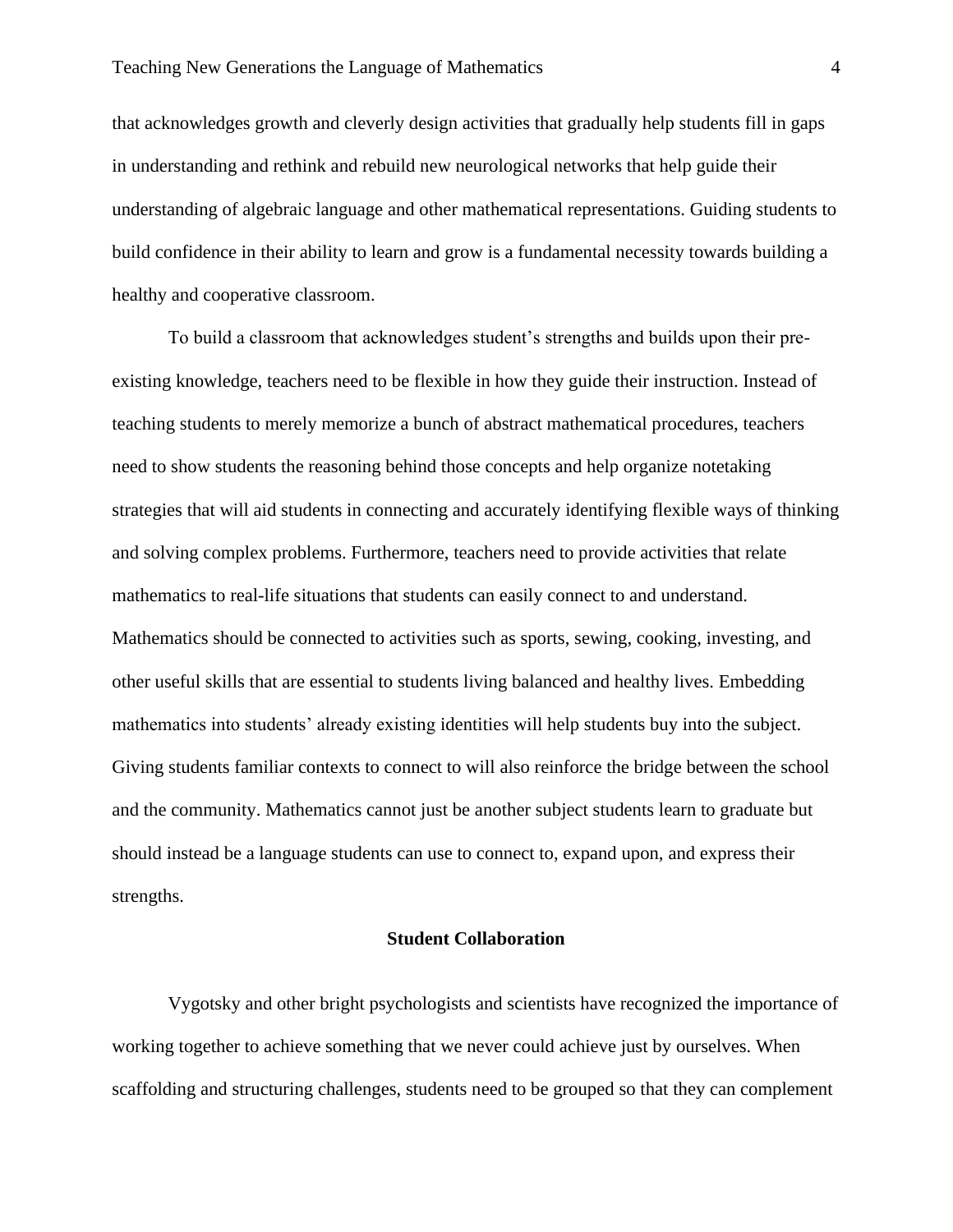each other's strengths and pool their understanding together to achieve success and a sense of unity. People with similar beliefs and characteristics often group together, but while emphasizing our similarities can help us unite, repeatedly forming homogenous groups can also isolate us from people with strengths that help us grow and think in new ways. For hundreds of years blacksmiths, carpenters, farmers, and other people relied on each other's varying strengths to ensure everyone had enough food, warm clothing, shelter, and other necessities. Teachers need to bring awareness to the need to collaborate and interact with people with varying strengths, beliefs, and values. By organizing heterogenous groups, students can learn that our differences help promote success just as much as our similarities.

Heterogenous grouping can also allow students to rethink their views of the world and explore in new ways. Mathematics influences every aspect of our lives including making buildings, bridges, cars, trains, airplanes, appliances, tractors, fertilizer, food, clothing, medications, surgical procedures, wise and balanced investments, organized and successful businesses, and countless other organized and creative ways of thinking that helps make our society prosperous. Therefore, it goes to reason that people from varying backgrounds and skillsets can all contribute to building a healthy and wealthy society in which everyone is a respected citizen with a meaningful purpose. Human history has shown us that Egyptians, Greeks, Native Americans, and numerous other populations have all made valuable contributions to the fields of mathematics and science. Teachers need to spread awareness that math, innovation, and prosperity is within everyone's reach. Through flexible thinking, exploration, and perseverance Garrett Morgan, Madame Curie, and countless other inventors have solved mind-bogglingly complex problems. The way we think about and use mathematics is only limited by our collective imaginations. Teachers need to show students the importance of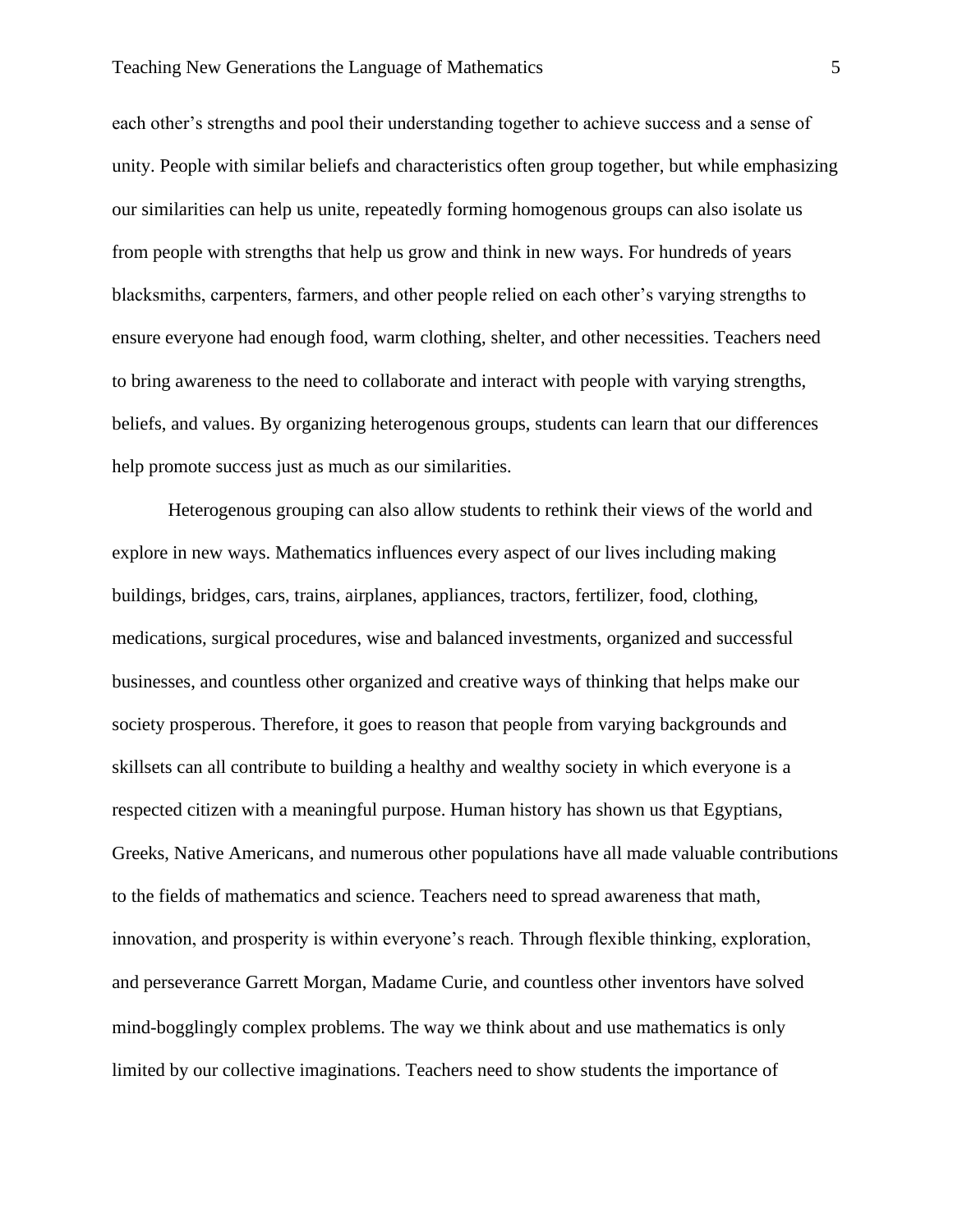embracing a variety of wisdom, interacting and collaborating with people from other cultures, and reasoning in different ways.

#### **Assessment**

Many 9<sup>th</sup> grade students come into high school already believing they are not good at math and believing they will struggle. Students' lagging performance on state summative assessments reinforces the beliefs and stereotypes within our schools that some people just aren't "good" at math. The National Center for Education Statistics (2019) shows that many students, especially racially diverse students, do struggle greatly in standardized math assessments. In 8<sup>th</sup> grade, only 14% of Black students, 15% of American Indian/Alaska Native, 20% of Hispanic, and 21% of Pacific Islanders score at or above proficiency level in mathematics. Even among students that identify as two or more races and White, only 38% and 44% respectively score at or above proficiency level. The education system has reinforced this message of inevitable failure in mathematics for far too long. Teachers need to actively design lesson plans that emphasize student growth and successes. Assessments should also be flexible and positive to help promote and emphasize student growth and success.

Well-designed formative assessments play a critical role of helping inform teachers of how students are reasoning and why they are arriving at their conclusions. Using frequent formative assessments helps guide the direction teachers take with reviewing old material and introducing new material. These formative assessments can include quick surveys, having students hold up one to five fingers to express comfort on a topic, math activities and projects, having students share written reflections or verbal reasoning, and any other number of ways teachers can receive feedback that informs them where students are in their thinking and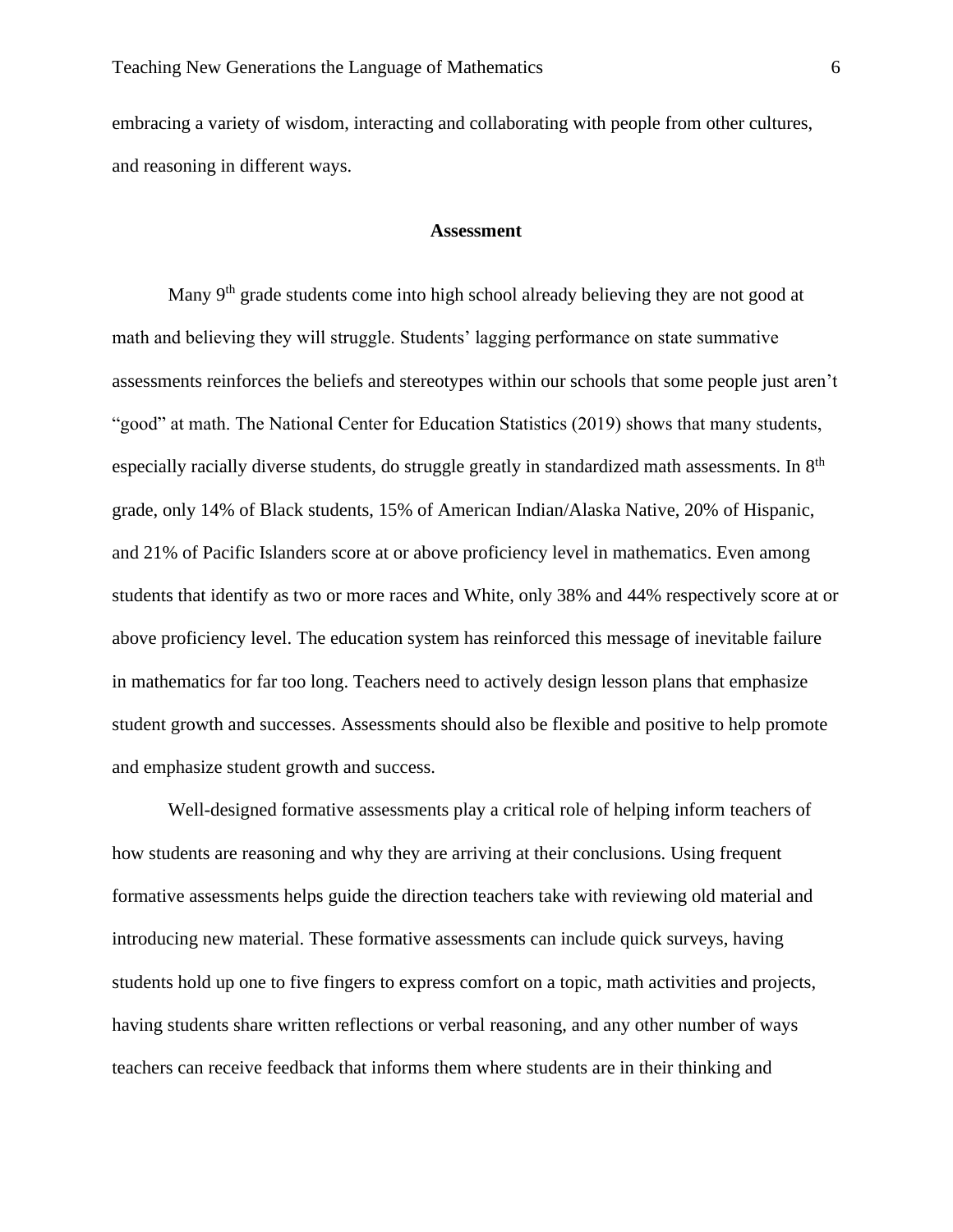reasoning. By gaining awareness of student thinking, teachers can make far better choices on what activities and supports will help students gain new fundamental skills, fill in gaps in understanding, and reduce confusion and misconceptions that make mathematics so difficult for so many of our students. Understanding why and how students are thinking is fundamental in reshaping the way they approach and think about mathematics and other subjects.

Thoughtful formative assessment feedback also helps students gain a positive mindset and guide their own learning. By providing personalized feedback that acknowledges and emphasizes students' growth, teachers can show students that their effort is making a genuine difference. Furthermore, as students regularly experience successes and learn to think and reason increasingly flexibly and in new ways, students can feel increasingly comfortable with the foreign mathematics language and feel their investments are well-worth the time and energy they put into understanding the content. Thoughtful and intentional feedback and activities also show students that the teacher cares about their success and will invest just as much in their success as they invest themselves. Building a caring and thoughtful atmosphere requires that teachers and students are both actively engaged in reflecting and guiding the teaching and learning in a classroom.

Summative assessments can serve as the ultimate symbol of success and growth. At the end of a unit, when teachers have ensured that their students have mastered the material, students can see for themselves how much they have grown, as they tackle a satisfying challenge that proves their new intellectual prowess and reasoning. As students surprise themselves at how much more they understand, students will finally realize that math isn't just for "smart" kids, but is instead just a matter of effort, time, and exploration. Math is like learning any other skill whether it is walking, a sport, an instrument, how to cook, or any number of other skills. As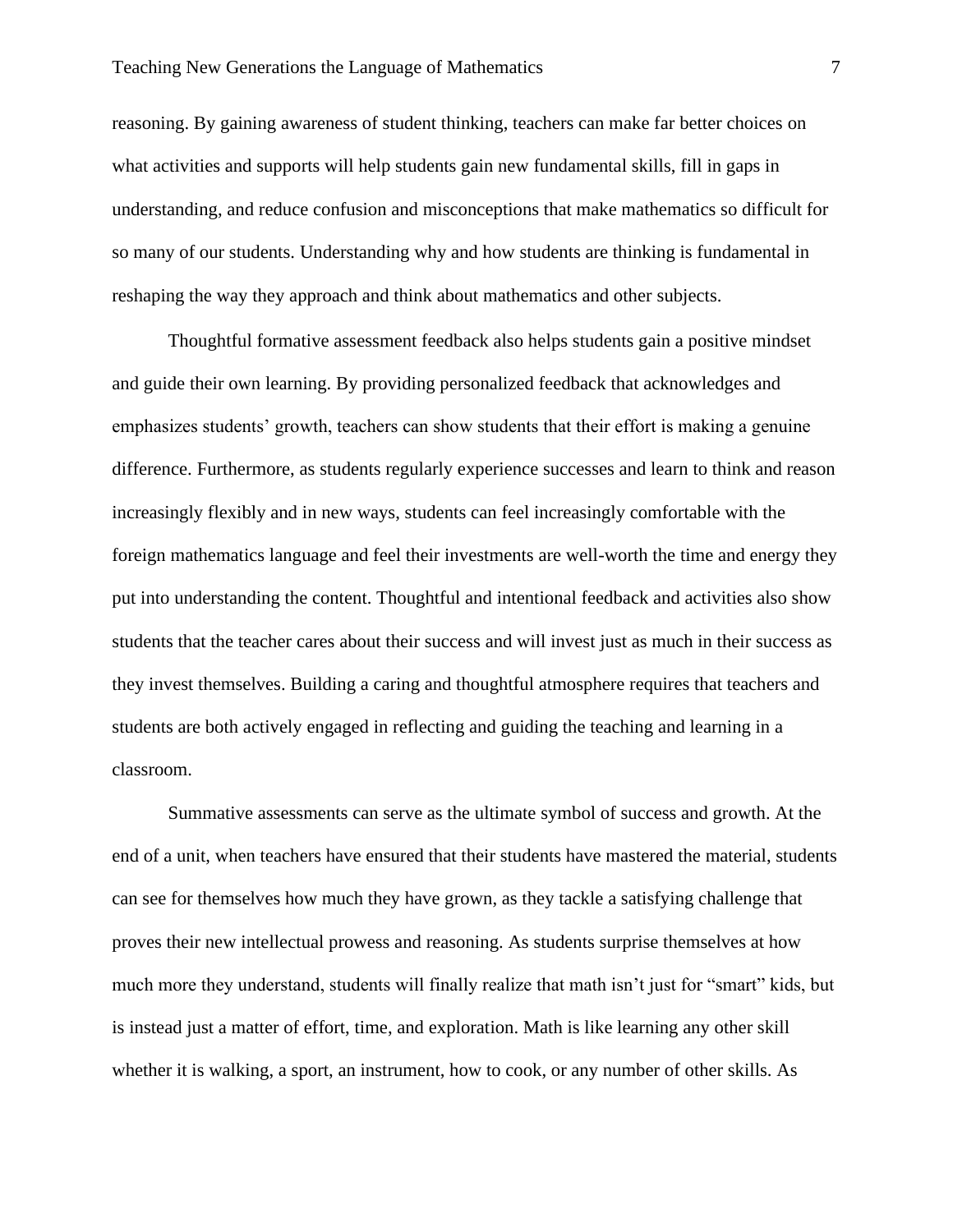students learn to identify with being mathematical thinkers and reasoners, they can then spread their awareness to their siblings, friends, family members, and community. Once mathematics becomes widespread and less feared, then increased positive thinking and intentional voluntary practice will lead to increased math proficiency in our society as a whole! No longer will math be an avoided and forbidden topic, but instead will be embraced just like a fun sport or a worthwhile activity that can help spread prosperity and innovation throughout our society!

Teachers should always reflect on backwards design as they structure, design, and guide their course. Backwards design is a strategy in which the teacher focuses on crafting assessments to meet large essential goals first and only then on planning the activities and smaller assessments that will help students get to those goals in a carefully designed step-by-step process. In doing so, the instructor makes an entire course or unit more intentional, and students are given a clear understanding of the expectations in a unit or course and the path of learning that will enable them to achieve those expectations. By focusing on the large reasoning skills as provided in the guidance of state standards, teachers can then design activities that focus on essential skills students will need before they can tackle more complex reasoning challenges. Then by intentionally designing activities that build upon fundamental reasoning skills, teachers can be equally purposeful as they look for evidence of understanding. This evidence can then guide teachers towards deliberate instruction that fills in student gaps in understanding and helps reduce misconceptions and reshapes the way students think and explore. As students increasingly build foundational knowledge and the ability to understand and analyze mathematical symbolic and graphic language, teachers can then interweave these skills together and connect smaller scale skills and reasoning to the larger end-game reasoning goals. Teachers need to always be aware of the long-term goals in order to intentionally weave a multitude of other mathematical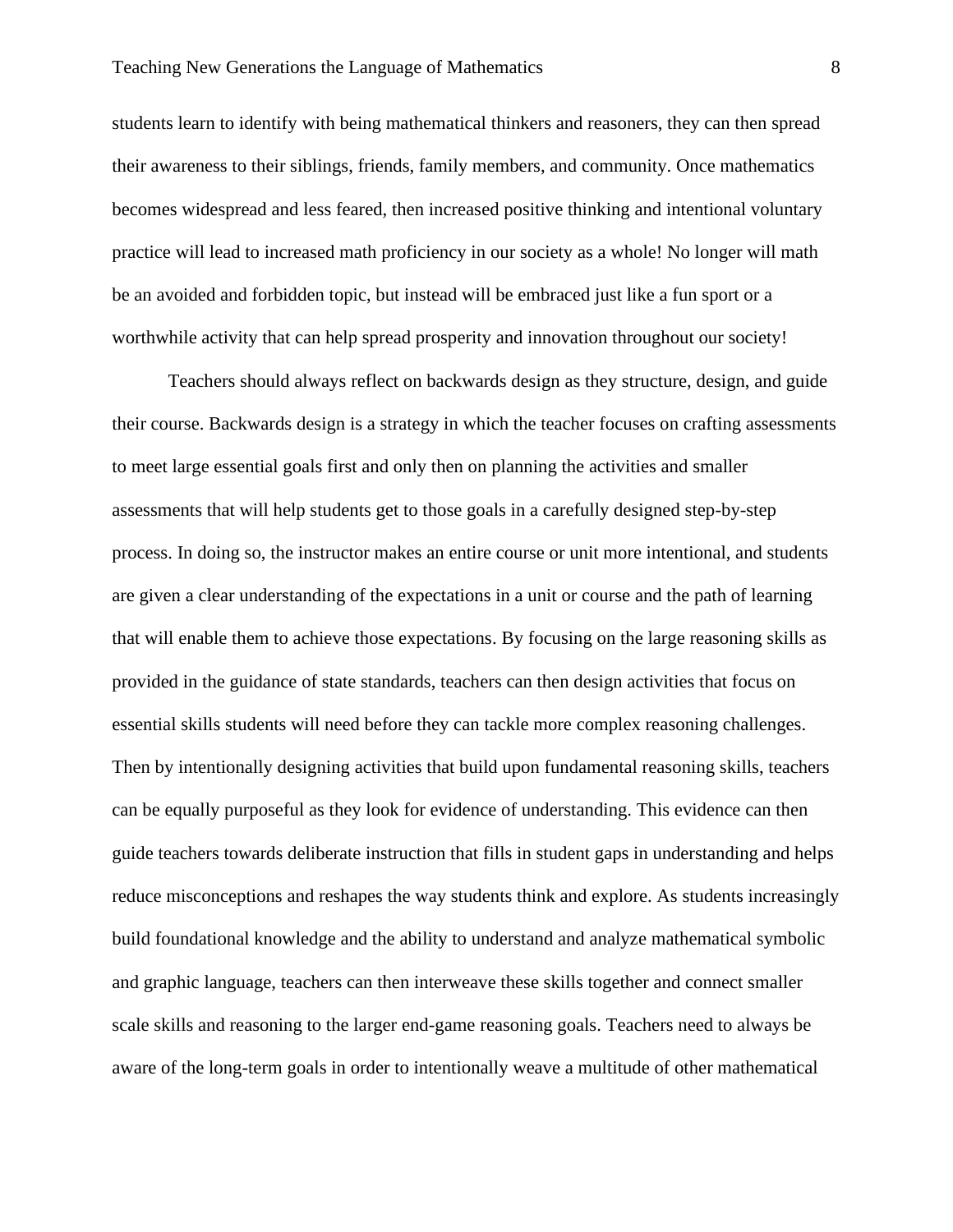skills together. Teachers need to use backwards design o enhance their own awareness of the nature of the puzzle pieces their students will need to conquer complex reasoning goals.

#### **Summary**

Mathematics is a content area that students and society at large currently struggles greatly with. To encourage a growth mindset in my classroom, I need to provide an organized structure to guide my students thinking, heterogenous groups of students that can reinforce and expand upon each other's thinking, positive and personalized feedback for all my students, and intentional activities that allow my students to explore and connect knowledge and skills that are essential for them to be able to tackle even larger challenges. Additionally, above all else I need to teach my students how to reason mathematically. A fundamental structure of thinking and reasoning is essential to making exploration and group interactions productive and meaningful. Therefore, I need to provide frequent modeling and deliberately think aloud so that students can get used to what it means to reason like a mathematician and how and why mathematicians reason through and find solutions to real-life problems. Procedures are meaningless without demonstrating the reasoning behind each step. Providing genuine meaning and authentic activities is essential towards guiding my students towards a better understanding and awareness of what it means to be a mathematician.

## **InTASC Learner Standards**

My teaching philosophy aligns with the Interstate New Teachers Assessment and Support Consortium (InTASC) core teaching Standards. I recognize that all students need to feel their interests and values are being represented in their learning. To help students feel that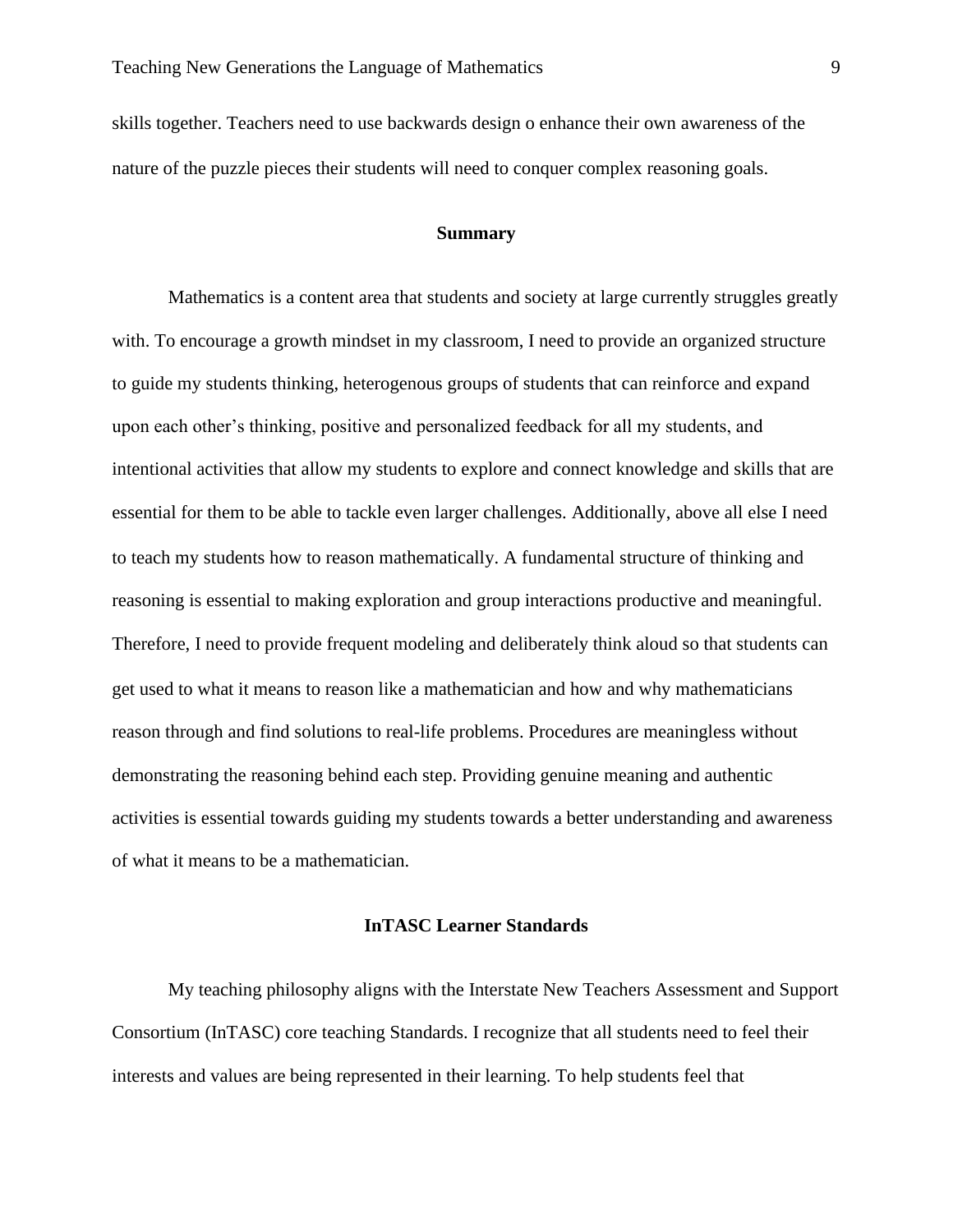#### Teaching New Generations the Language of Mathematics 10

mathematics is relevant in their development, my math class will examine a wide variety of mathematical relationships including activities such as cooking, sports, and investing. In addition to providing a positive and motivating classroom environment that supports my students' emotional well-being and respects students with varying hobbies and interests, I will also provide challenging activities for each student. I acknowledge that students vary in their understanding of operations, fractions, word problems, and algebraic language. I also understand that students come from a wide variety of socioeconomic standings, diverse cultures, and I interact every day with numerous students that speak Spanish at home. While I sadly am not fluent in Spanish or any language besides English, I plan to do everything in my power to make sure that everyone feels welcome in my classroom, receives appropriate challenges, and feels respected and valued by their peers.

The United States is filled with people with varying viewpoints, interests, traditions, and strengths. Giving students opportunities to understand and appreciate the diversity within my classroom is a skill that will help them the rest of their lives. An inclusive atmosphere in my classroom is non-negotiable, and I will ensure from the very beginning of the year that students understand the benefits of having a collaborative atmosphere in which students can freely share their knowledge and viewpoints. If any student is disrespectful to another person, I will talk with them and make sure they understand why their remark or action was offensive and how they can make more sensitive choices in the future. I have interacted with many students who struggle with conflict management skills and as their teacher, it is my responsibility to teach them how they can be more diplomatic in the future and why this is essential for their own success and prosperity. Facilitating a fair and equitable environment is a vital skill and I plan to role-model and explicitly teach this skill so that my students can become upstanding and independent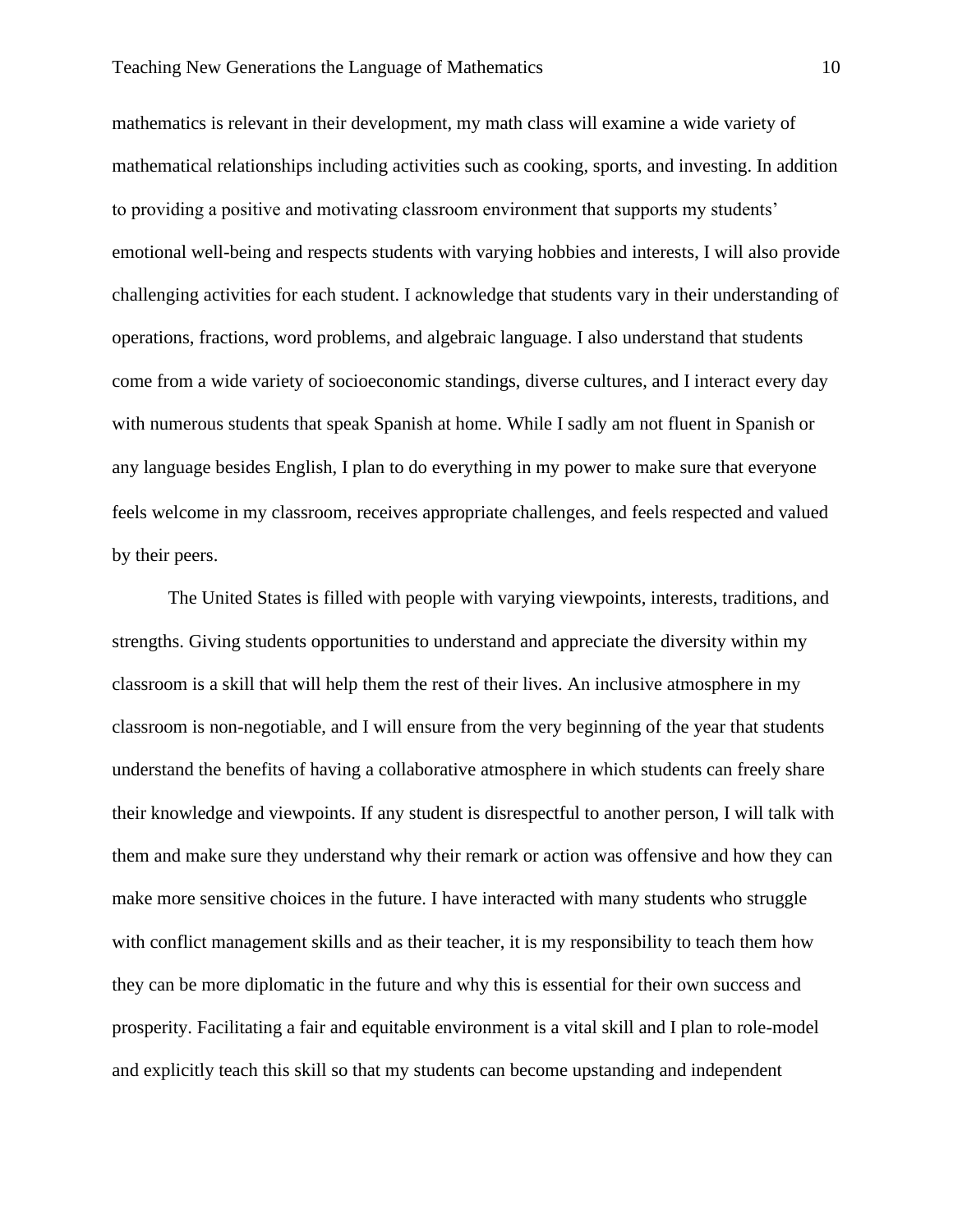conflict resolving citizens and valued future employees, spouses, parents, friends, and any other role they might aspire to be. I also plan on teaching them to analyze data from their community and use that data to make independent decisions that will make their community a better place.

## **InTASC Content Standards**

I understand that mathematics is an essential tool of inquiry. Mathematics describes the people and objects we interact with daily. Mathematics enables us to interpret and evaluate graphs and other symbolic visuals. Mathematics even lets us use a symbolic language that helps us capture the world we live in in a totally new way! To make this often abstract and misunderstood language meaningful for my students, I will translate mathematics into English, and I will use cognates to also assist students with stronger language backgrounds in languages such as Spanish. I will model mathematics thinking out loud and show them the reasoning process in mathematics. I will use meaningful examples such as relating distance walked and time (linear), ice cream sales and temperature (exponential), and height of a basketball as it is passed a certain distance to a nearby player (quadratic). Mathematics is in everything around us including buying two hours of intense action at a movie theater, investing money, amount of profit a business makes in relation to the number of employees they hire, and even the happiness you create when you tell your peer that you are proud of them! While the latter example may not be as easy to measure (how *does* one measure happiness? That is an intriguing question!), I will show my students how mathematics is in many ways equivalent to innovation and prosperity!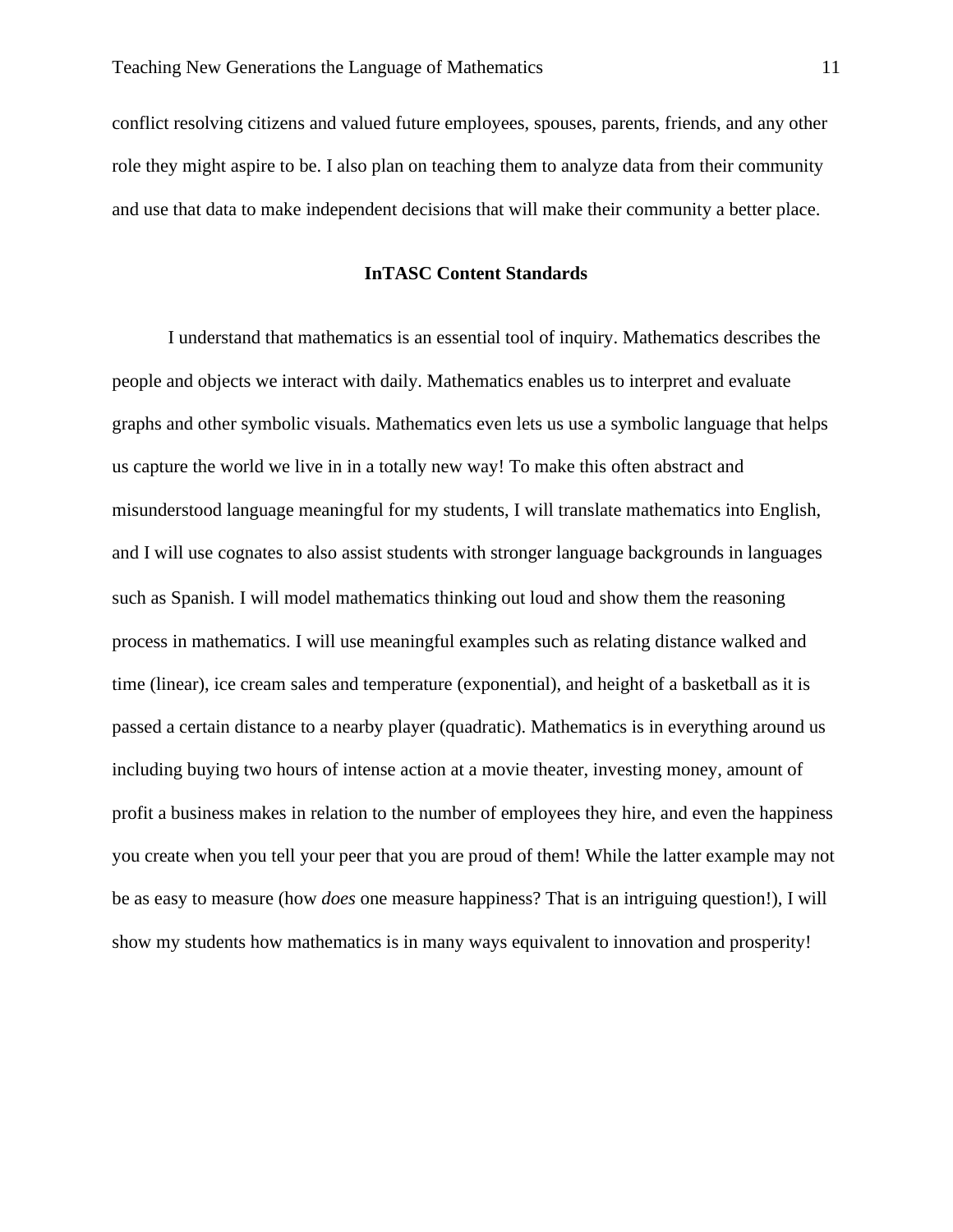#### **InTASC Instructional Practice Standards**

In mathematics, an area that so many students in our country struggle in, I understand the need for frequent and flexible assessments. Understanding what is influencing my students reasoning as they interact with mathematical operations, proportions, word problem, graphs, and other forms of mathematical language and visuals is crucial. This understanding will aid me in designing activities and assessments that align with fundamental skills my students need in order to continue being successful in my course. Additionally, in the same way that assessments inform me what my students understand, assessments also guide my students in recognizing their own growth and giving them a clear path forward with future goals I set according to where students are at in their development. Then, with both my students and I on the same page as we progress through our course, I can then design activities that will aid my students in the learning goals they need the most. Providing opportunities to explore key concepts is critical for my students and assessments give me the feedback I need to design assessments that are just right for my students.

Assessments not only instruct me in what mathematical knowledge my students need more time to explore, but they also give me heightened awareness of what my students are interested in. This knowledge is essential in providing engaging opportunities for students to explore topics they care about. Additionally, by applying mathematics to a wide array of fascinating subjects, I reinforce my students' respect for mathematics as an indispensable tool for exploration and prosperity. Furthermore, integrating mathematics with other disciplines will provide my students with vital real-world skills they can use both in their occupation and in their personal lives. Adding yet one more cherry to the benefits of using assessments to inform my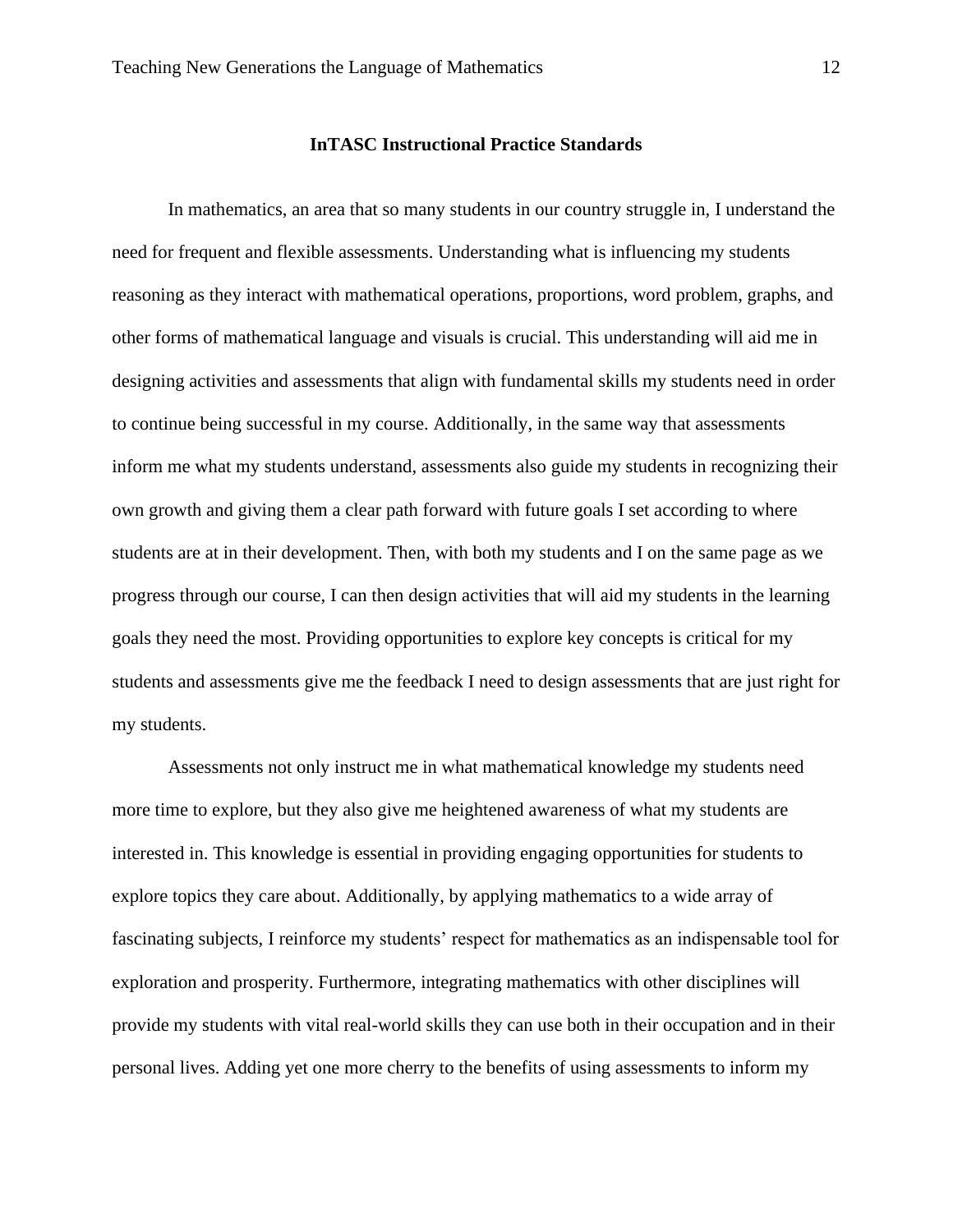teaching is assessment outcomes will help advise me how to improve my teaching. In mathematics there is a huge variety of helpful instructional strategies I can use including modeling, think-alouds, using concrete manipulatives and other realia, translanguaging, exploratory activities, group co-construction of meaning, independent practice, solved examples, and more. Assessment outcomes will enable me a means to discover how I can best allocate class time to ensure the best possible learning outcomes.

## **InTASC Professional Responsibility Standards**

As human beings we play many complex roles in the lives of all the people around us. At various stages of our lives many of us become an acquaintance, friend, sibling, child, parent, employee, voter, passerby to someone who needs help, and so much more. As a teacher, I need to role-model how to be a good human and to love and appreciate everyone around us. The world will be whatever we make it and during these pandemic times, it is especially important to light a candle of hope and show my students how to live healthy and fulfilling lives. To do so, I will always be developing my conflict resolution skills, the way I phrase questions to help facilitate the learning and exploration process, providing personalized feedback and supports for each of my students, designing a clear path of intellectual and emotional growth for all my students, and creating positive partnerships with parents and other influential figures that play vital roles in helping each student become healthy and independent. As a teacher every positive interaction is an opportunity to build my students' confidence in themselves. Likewise, every communication is an opportunity for me to show my students and their families that even in the midst of a pandemic, I am there to support them, and I care about their futures. My fellow teachers will also be beacons of hope and inspiration and in this way we will help revitalize each other, show our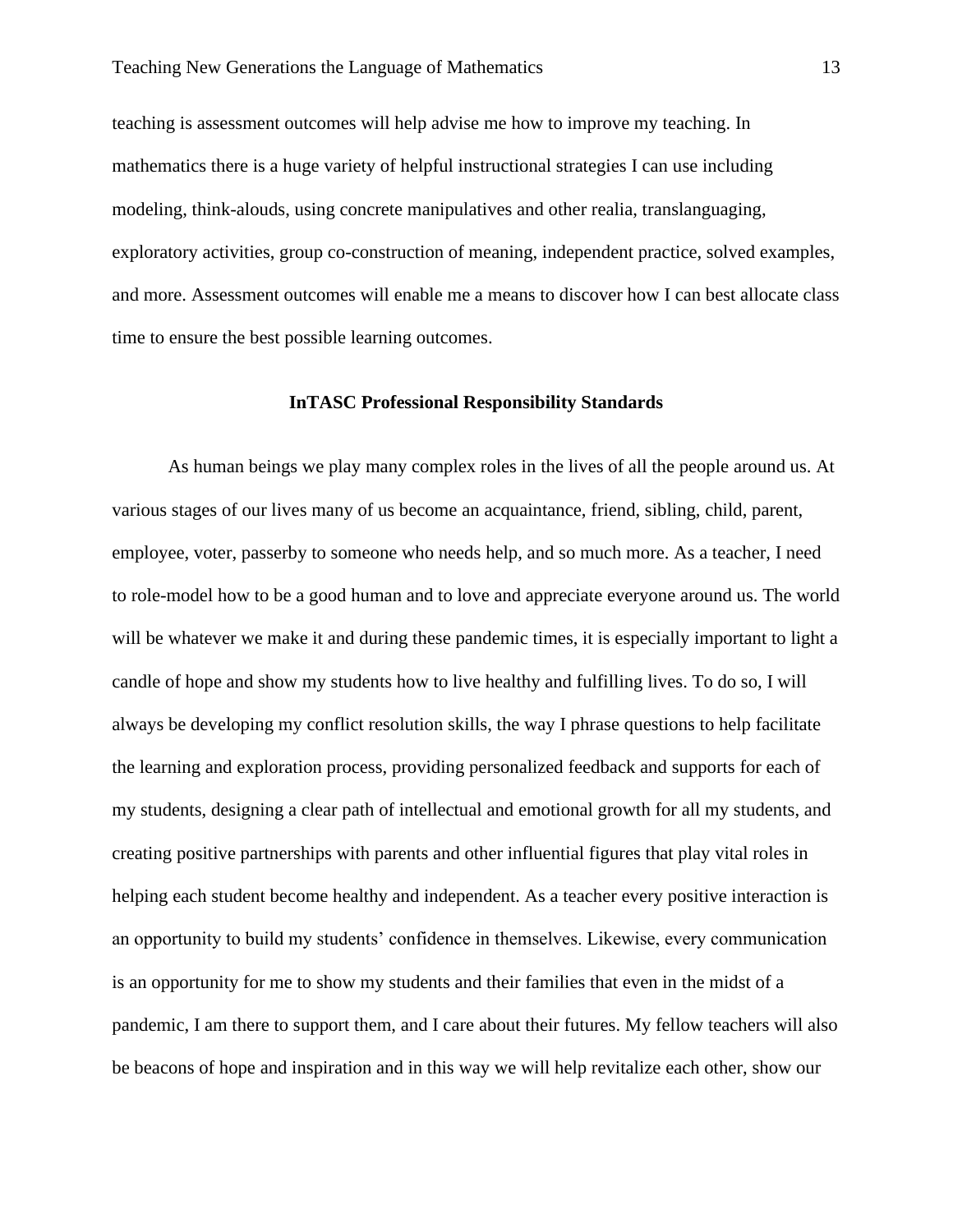students they have many people who care about and believe in them, and provide a unified message that together we can accomplish so much. When teachers, parents, and administrators combine our wisdom and kindness and become unified in our goal of helping the next generation achieve success and prosperity, there is absolutely nothing we cannot accomplish!

## **Conclusion**

I believe the goal of a teacher should always be to create a motivating and respectful attitude for their students to grow and learn new things. Ladson-Billings (2017) observed eight outstanding teachers that inspired their Black, Latinx, and other students to use their limited resources, relying mostly on their own strengths and determination, to achieve major improvements in their communities. When students are put in positions of leadership and teachers genuinely care and provide continuous support and encouragement, those students will rise up to make better lives for themselves and for everyone they care about. In this way, teachers combine the strengths of all their students while simultaneously reinforcing everyone's cognitive, emotional, and social development so that all youths can have a purpose, be a valuable element for positive change, and build lifelong skills and memories that will allow them to continue to be leaders of change and advocate for a better more prosperous future. To achieve a motivating and caring atmosphere in my classroom, my upcoming literature review focuses on three questions:

1. How can I inspire students from a wide variety of backgrounds and provide better personalized supports for all the individuals in my classroom?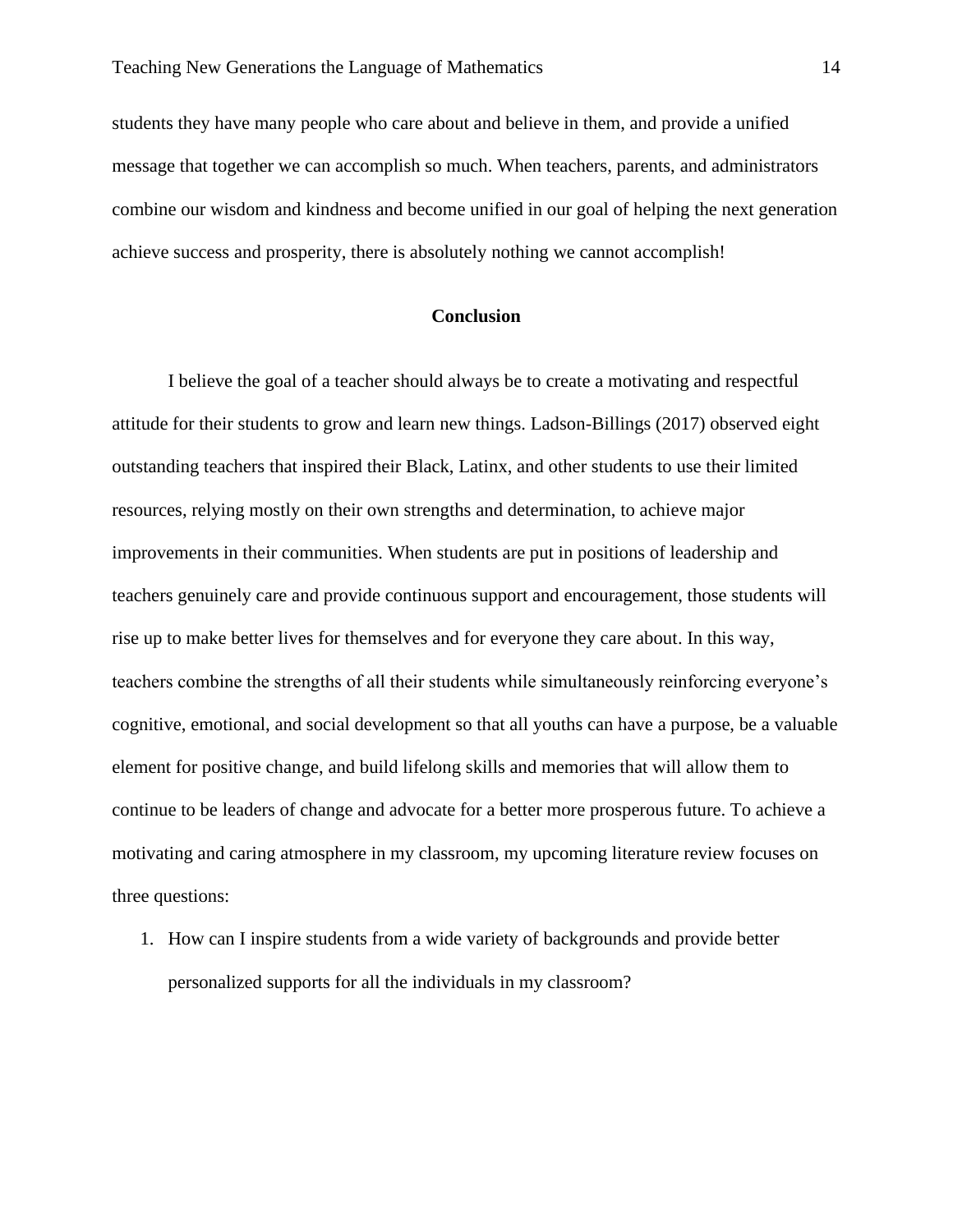- 2. What strategies can I use to emphasize my students' assets so that every student can see that they are valuable, and their contributions are essential for the greater good of the classroom and of society?
- 3. What strategies and assessments can I use to make the mathematics learning experience smoother and more positive for my students?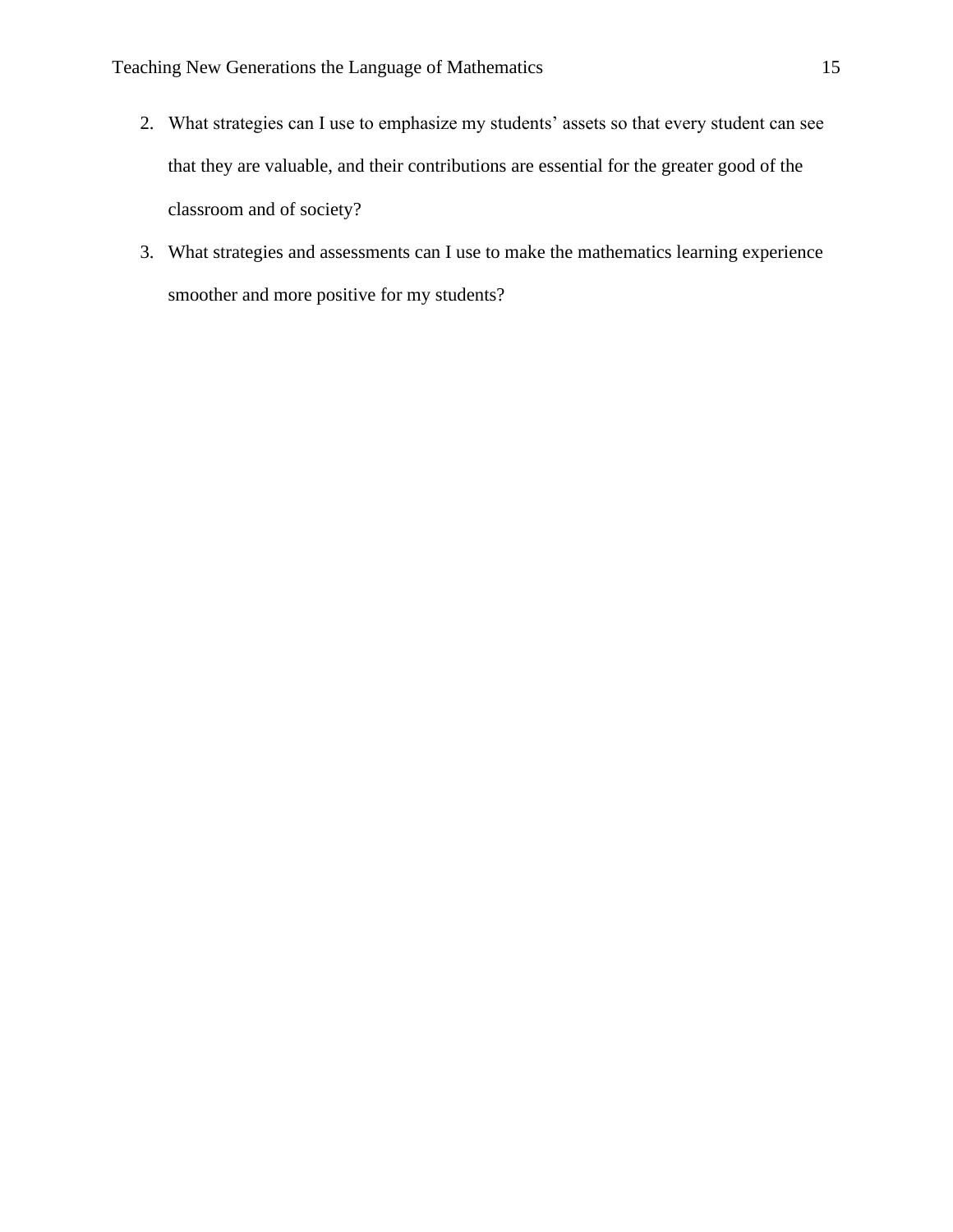#### CHAPTER 2

#### LITERATURE REVIEW

#### **Purposes and Objectives for the Literature Review**

My purpose in this review of the research was to discover how teachers and researchers have looked at effective teaching and teacher growth in their discipline. I searched for research on culturally responsive pedagogy because many of our growing racially diverse populations don't feel like their culture is being valued in our education system. I also searched for studies relating to creating an atmosphere of acceptance and unity because working with diverse people is an essential skill my students will need when they graduate high school and enter the workforce, military, or college. Additionally, because I would be studying my own practice and focusing on these ideas in my endorsement area, I looked for studies that indicated the kinds of instruction that are effective for making math less intimidating and increasing participation*.*  Many students come into  $9<sup>th</sup>$  grade algebra believing math is only for smart people and no matter how hard they try they just won't get it. Students will only take on the identity of being a mathematician if they believe it is relevant, valuable, and if growth in mathematical thinking feels viable.

This literature review addresses my knowledge of these concepts as a foundation for my understanding to set goals and grow from in my own teaching. I especially looked for research that described effective strategies for personalizing the learning experience for students from a wide variety of cultures and backgrounds, differentiating instruction in ways that enable me to emphasize all my students' strengths, and making the acquisition of mathematics skills smoother and less intimidating. Application of this research was an essential part in building my own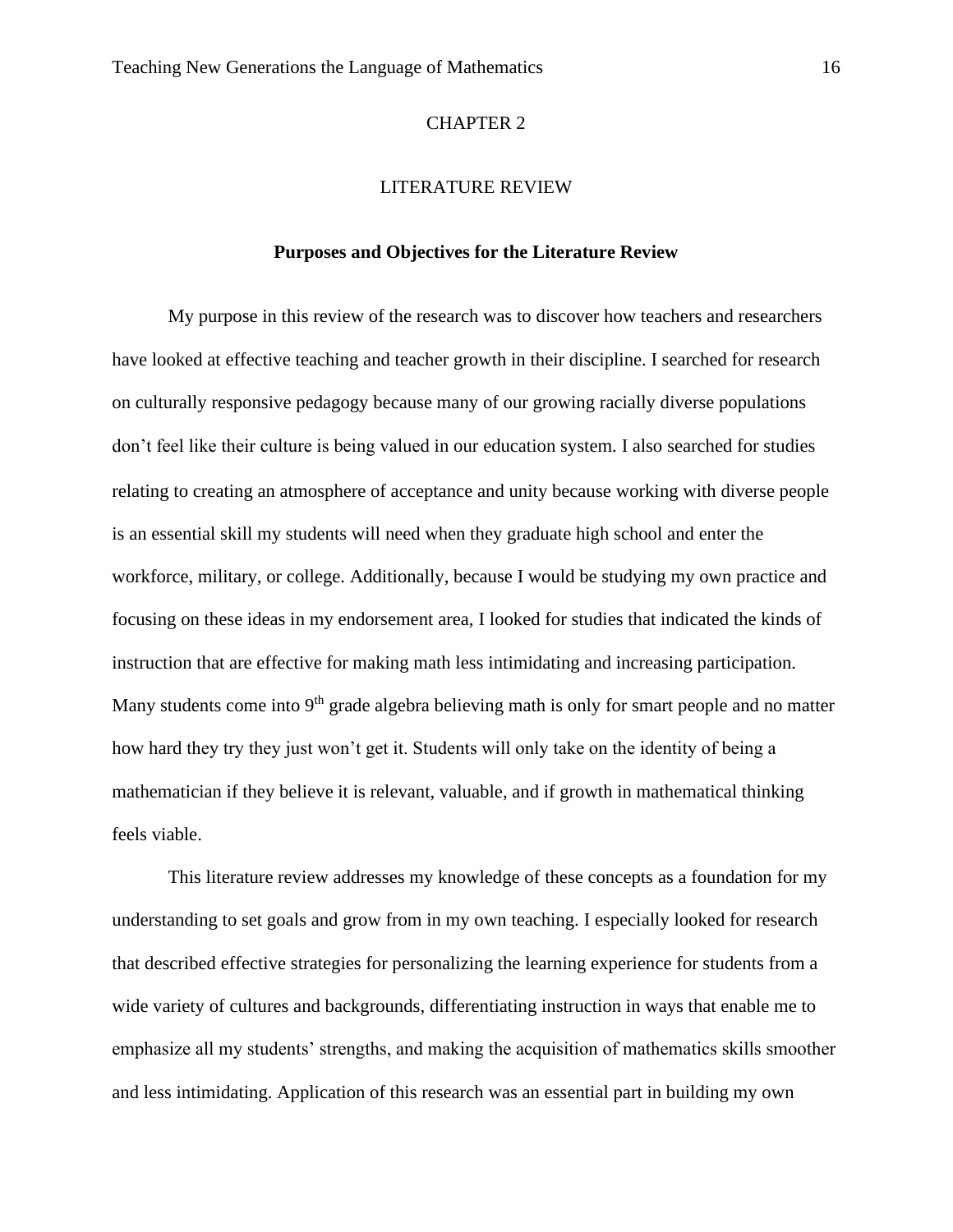knowledge base for this project. High quality pedagogy requires that I, the teacher, create an equitable and welcoming atmosphere for my students, emphasize the importance of exploring and taking chances, and provide valuable and relevant opportunities for discovering new perspectives and knowledge to all my students no matter what culture or socioeconomic standing they might come from. Therefore, exploring research on how I can best inspire my students to work together towards achieving a high-level mastery of mathematics is essential. Since students have varying strengths, values, and interests as a foundation for connecting to new learning, I need to constantly incorporate new strategies and provide a variety of materials that will aid my students in learning new ways of thinking about the world.

#### **Procedures for the Literature Review**

I selected literature for this review based on three themes. One of my key research themes was focusing on research on culturally responsive pedagogy. In looking for high-quality articles on this topic I looked for the following descriptors: multicultural education, educational equity, culturally responsive/sustaining/revitalizing, equitable education/classroom, collaborative learning, and other similar searches that provided articles that helped advise me on how I can transform my classroom to include all students no matter what their background is. Many searches such as "culturally responsive pedagogy" yielded over 100,000 hits on Google Scholar, so I started adding other key search terms and I increasingly used the data base of the Hamersly Library at Western Oregon University. Whenever I found abstracts that looked like the article would be helpful towards creating a learning environment that would empower diverse student populations, I downloaded a copy of that article on WOU and read it. Then using my increasing awareness of articles, I sometimes looked for similar articles to help further explore strategies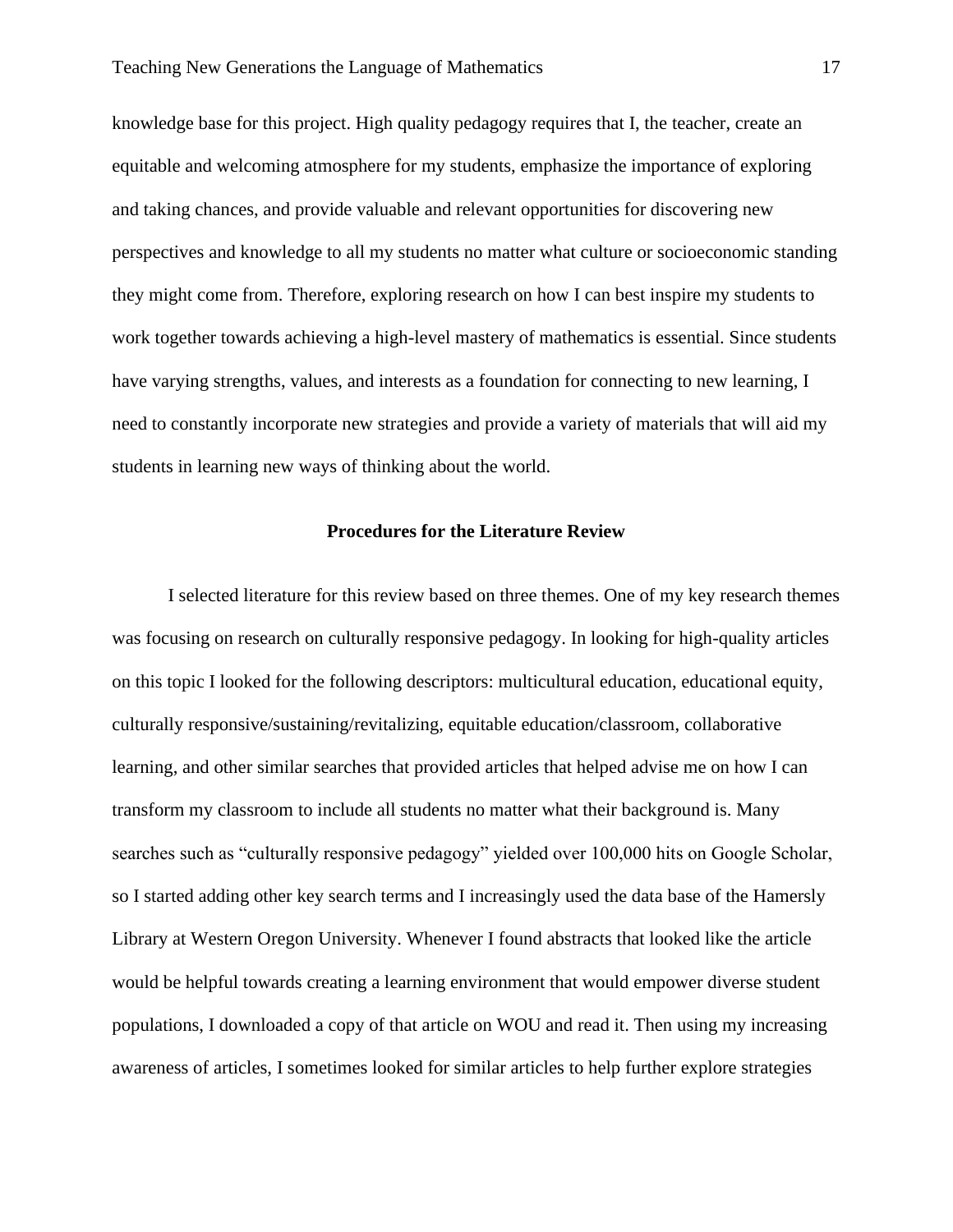and other ideas. In the end, I discovered many fascinating articles that discussed racially diverse groups such as African Americans, Latinx Americans, and Native Americans and how as a teacher I can make education more inclusive and culturally relevant to my students.

Another theme I focused on while exploring the research was finding strategies to show my students that they are valuable members of my classroom. In my searches on teaching strategies, instructional techniques, and organizing instruction in clear and flexible ways, I discovered several abstracts that showed an emphasis on a variety of strategies I might use in teaching such as call and response, multiple frameworks for creating and organizing a course, articles emphasizing the importance of creating clear learning goals and a structure that enables students to reach these goals, and an environment that gradually releases students to becoming increasingly active and independent in their own learning acquisition. Providing clear and flexible lesson plans and empowering students to become increasingly active in their own learning is essential towards creating a valuable and relevant atmosphere that will enable my students to achieve their goals and become productive and independent citizens.

The final major theme that drove my searches and development as a teacher was finding articles that will assist me in creating a smooth and positive mathematics learning environment. In my searches relating to mathematics pedagogy, I discovered many useful strategies for teaching mathematics such as creating clear and simple learning targets that help my students focus on expanding a few key skills at a time, using consistent assessment criteria that inform the direction of my teaching and assist my students in understanding expectations, using acronyms and other simple organizational tools that aid my students in developing early schemas that will assist them in their own development, using solved examples that focus on the reasoning behind mathematical procedures, and starting with concrete examples before building in increasingly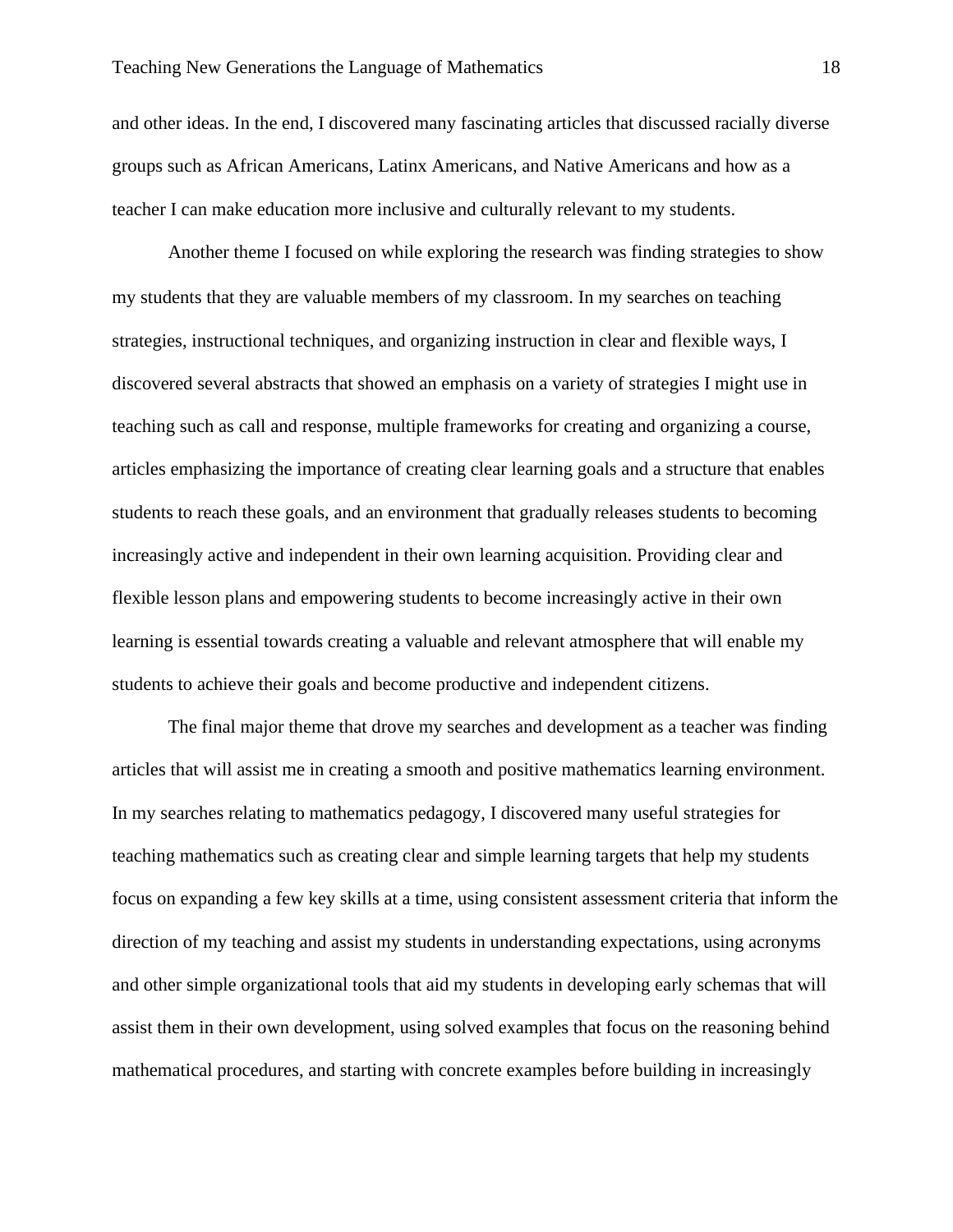abstract representations. Providing clear instruction and expectations, frequently assessing my students for understanding of the material, gradually releasing my students towards increased responsibility, and providing organizational tools that help guide early mathematics reading, writing, and thinking skills is essential for creating a smooth learning experience for my students.

## **Organizing the Research**

This research study combined strands of complementary research literature, centered on three sub-themes. First, I discuss the theme culturally relevant pedagogy and creating a unified classroom filled with strategies that encourage collaboration and pooling our knowledge together to co-construct a deeper richer meaning. Second, I focused my research on clear and simple goals, strategic teaching to reach these goals, and an emphasis on assessment that encourages flexible thinking and growth both for students and for the teacher alike. Subtly filling in gaps in student understanding while introducing activities that they consider to be engaging, valuable, and relevant to their lives, will enable me to create a more motivated classroom filled with a desire to explore and learn. Finally, I looked at research on specific strategies for developing high-level thinking skills in mathematics while simultaneously reducing cognitive load while learning mathematics. These three interrelated subthemes help organize my thinking and provide a framework of this Action Research Project.

The third subtheme for me was especially enchanting to research and reflect upon. Mathematics, like other content areas, has its own style of reading, writing, and describing. Compared to other disciplines, mathematics is an extremely dense language filled with whole numbers, negative numbers, proportions, symbolic notations and representations, and other abstract skills. Many of the foundational skills that mathematicians rely on to connect and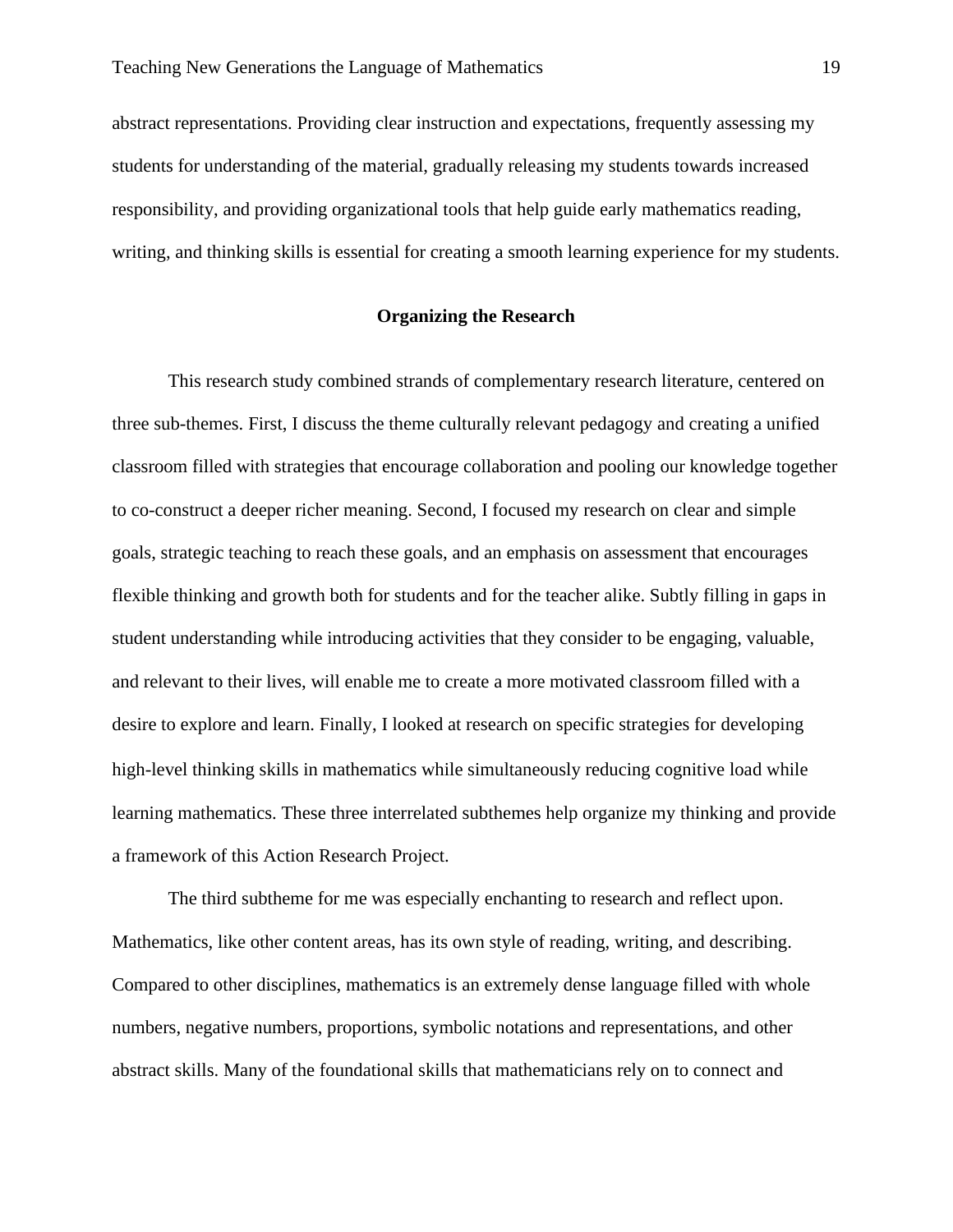synthesize all the meaning we see when we look at meaning-packed algebraic language statements and graphic representations allow us to synthesize deeper meaning and higher-level thinking. Like a seasoned driver, mathematicians have learned to automatically see all the deeper messages and understand many of their implications. For students, however, who have usually not mastered earlier foundational skills, including relating mathematics to concrete objects, developing an understanding of meaning-packed and abstract language is an extremely intimidating puzzle. Therefore, to reduce cognitive load, mathematics teachers need to simplify the puzzle pieces and focus on exploring one fragment of the puzzle at a time. Then, as students become comfortable with a wide range of puzzle fragments, they can start connecting it together and see math for the multi-dimensional clever art that it is. Developing this vast network of new perspective and meaning-making, opens students to a whole new world and literally enables them to frolic in new dimensions of thinking! Therefore, as their instructor, I was fascinated to read a multitude of clever strategies for providing clear, organized, and flexible guidance towards developing mathematical language skills.

## **Culturally Responsive Pedagogy**

There are three common themes I found in research that drove my early thinking about what it means to be a great teacher. One common theme in many research studies is the importance of providing consistent opportunities for students to work in groups and for these student groups to explore and co-construct meaning (Lee, 1998, Gay, 2002, Howard, 2019, Banks, 2019, Adjapong & Emdin, 2015, McCarty & Lee, 2014, Nelson-Barber and Estrin, 1995). The literature makes it clear that working together to co-construct meaning and procedural knowledge not only will enhance learning, but that the unity created from group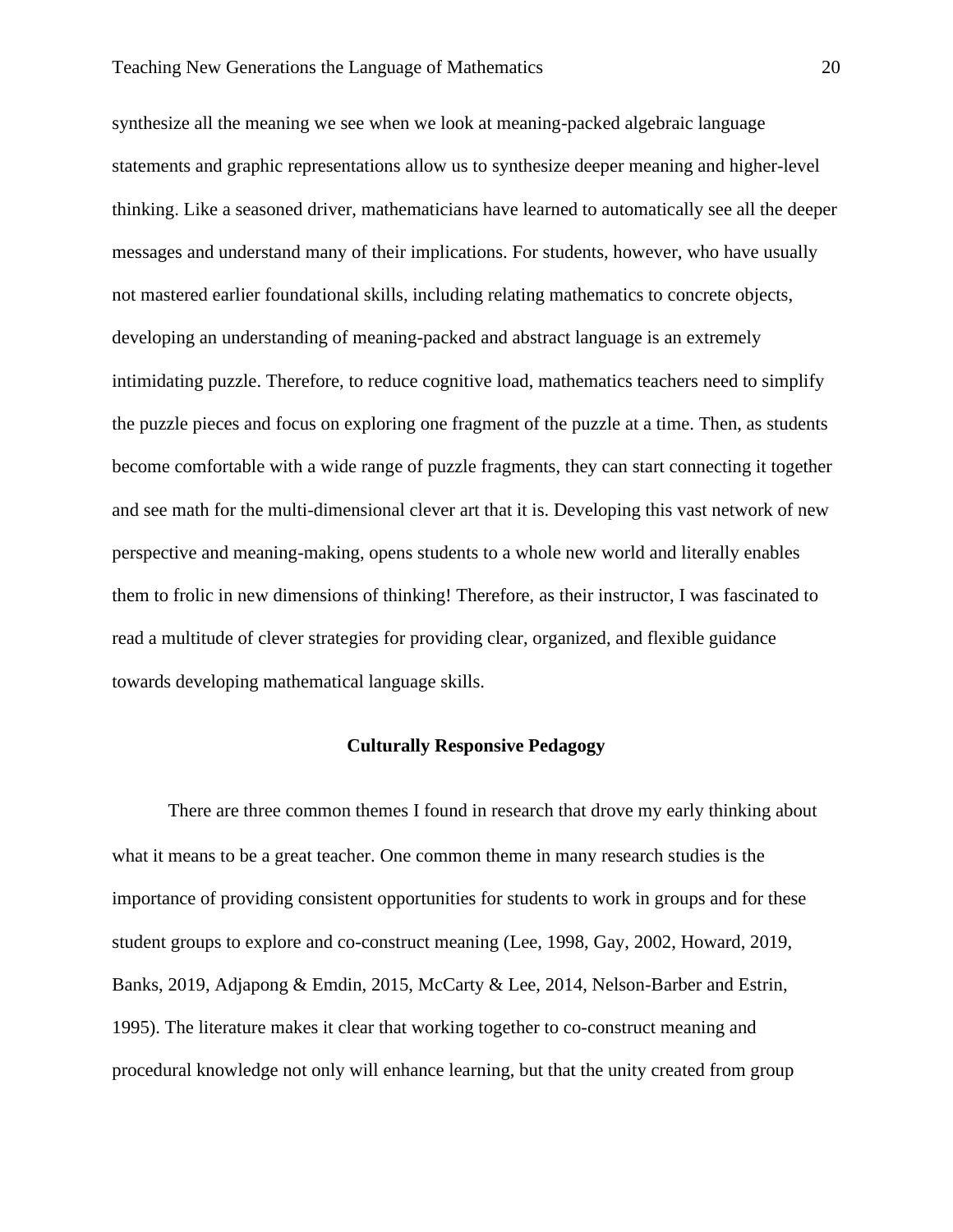interactions will also provide a healthier atmosphere in which students can freely contribute their knowledge to benefit the greater good. The research further posits that many racially diverse cultures including African Americans, Latinx, Native Americans, and many Asian cultures value collectivism and the pursuit of the greater good of everyone. Classroom unity is a bedrock for learning and therefore is stressed by many researchers.

Another idea that drove much of the research about creating an equitable classroom was an increasing awareness of racial and socioeconomic conflict within our society. Critical race theory is well-supported in literature, which clearly demonstrates that people of color tend to be highly segregated to poorer areas with higher crime, receive a lower quality and biased education, decreased prospects for accessing high-paying occupations, reduced opportunities to receive low-interest loans, and much higher incidence of inequitable and unfair treatment. The research clearly demonstrates that racially diverse people and White upper-class students tend to be highly segregated and therefore their opportunities and who they interact with is largely determined by where they live. Wealthier schools tend to be in richer neighborhoods, which tend to have higher taxes and more resources (e.g. teaching, high quality curriculum) available to students. Conversely, poorer schools have lower property taxes, much more affordable rental costs, and tend to be a lot more racially segregated. Critical race theory shows us that U.S. society is still highly segregated and this affects who our students interact with and the resources their community has available to support them (Au & Yonamine, 2021, Banks, 2019, Gay, 2002, Howard, 2016, Ladson-Billings and Tate IV, 1995, Ladson-Billings, 2021, Sensoy & DiAngelo, 2017).

The final consideration that influenced much of the research on content responsive pedagogy was on inspiring students with teaching strategies such as call and response, hip hop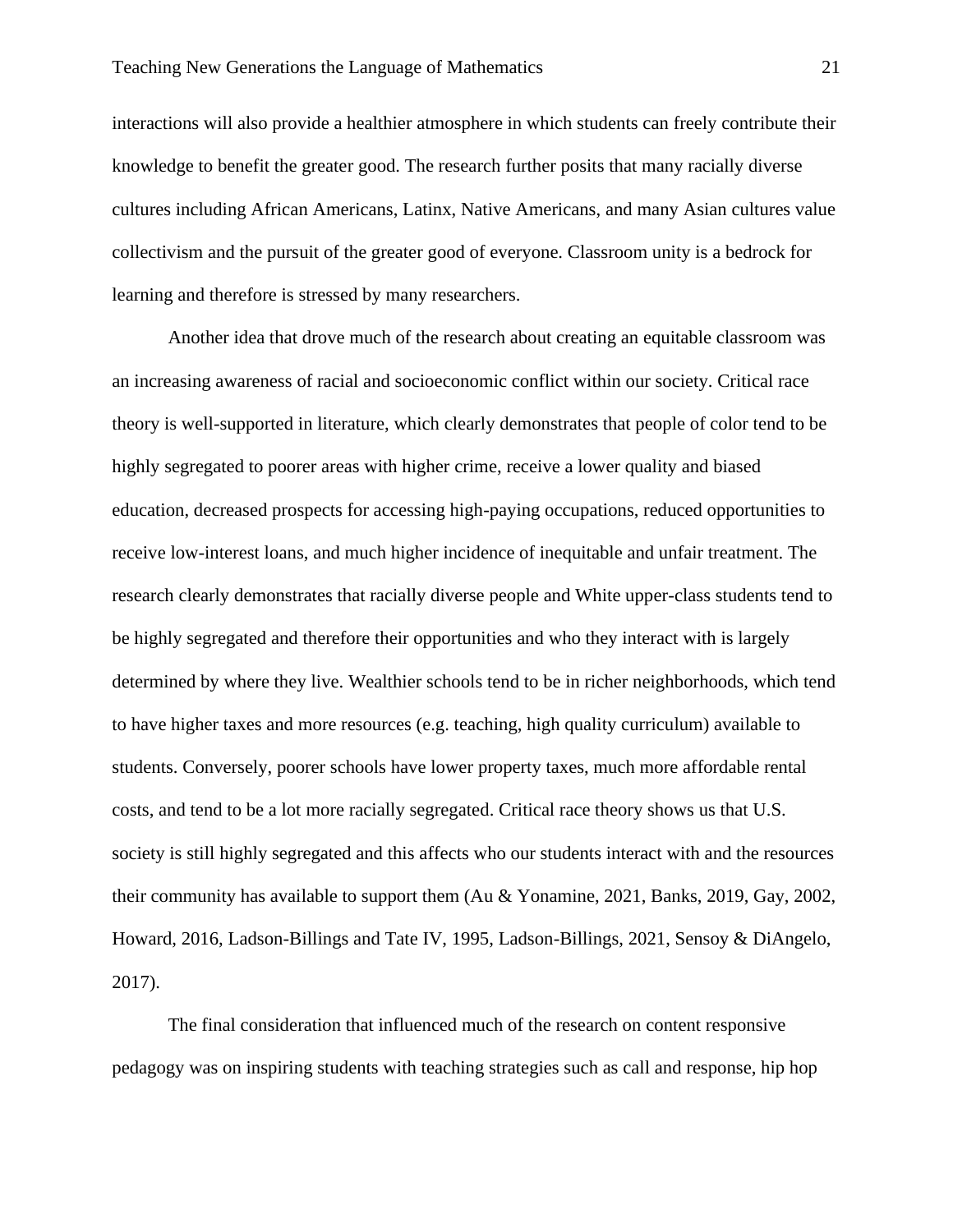pedagogy, and other clever ways to include students in interacting more with their own learning. Gradual release of responsibility is very important, so when introducing new complex tasks, it is important to give students as many openings as possible to participate in building early meaning that will enable them to show off and teach their peers. People need to be acknowledged and respected, but they are often too confused by new concepts to share their thoughts. Therefore, creating a positive and even somewhat playful low-risk atmosphere, in which all thoughts are welcomed and expected, can encourage students to want to be included in meaning-making activities and explorations. To inspire students, teachers first need to immerse themselves in their thoughts, beliefs, values, cultures, and interests. Only then is it possible to create a playful engaging atmosphere for learning (Ladson-Billings, 2017, Baker-Belle, Stanbrough, & Everett 2017, and Adjapong & Emdin, 2015).

## **Unity is Fundamental in a Culturally Responsive Classroom**

Creating a culturally responsive classroom with a positive atmosphere requires that all students feel included. Au and Yonamine (2021), Banks (2019), Duncan-Andrade (2009), Howard (2016), Ladson-Billings and Tate IV (1995), Ladson-Billings (2021), and Sensoy and DiAngelo (2017) all recognize that inequity is deeply embedded in the very roots of our society and that this attitude spans not only across economic differences, but also in the way we treat each other and think about people from other socioeconomic classes. They all emphasize that we need to learn to look past our differences and unite so that together we can create a better and more prosperous country. Researchers overwhelmingly agree that we need to pave a path for our children to look into the very chasms of conflict that we have created and see these holes not as scary obstacles to be avoided, but as opportunities to collaborate with one another and make a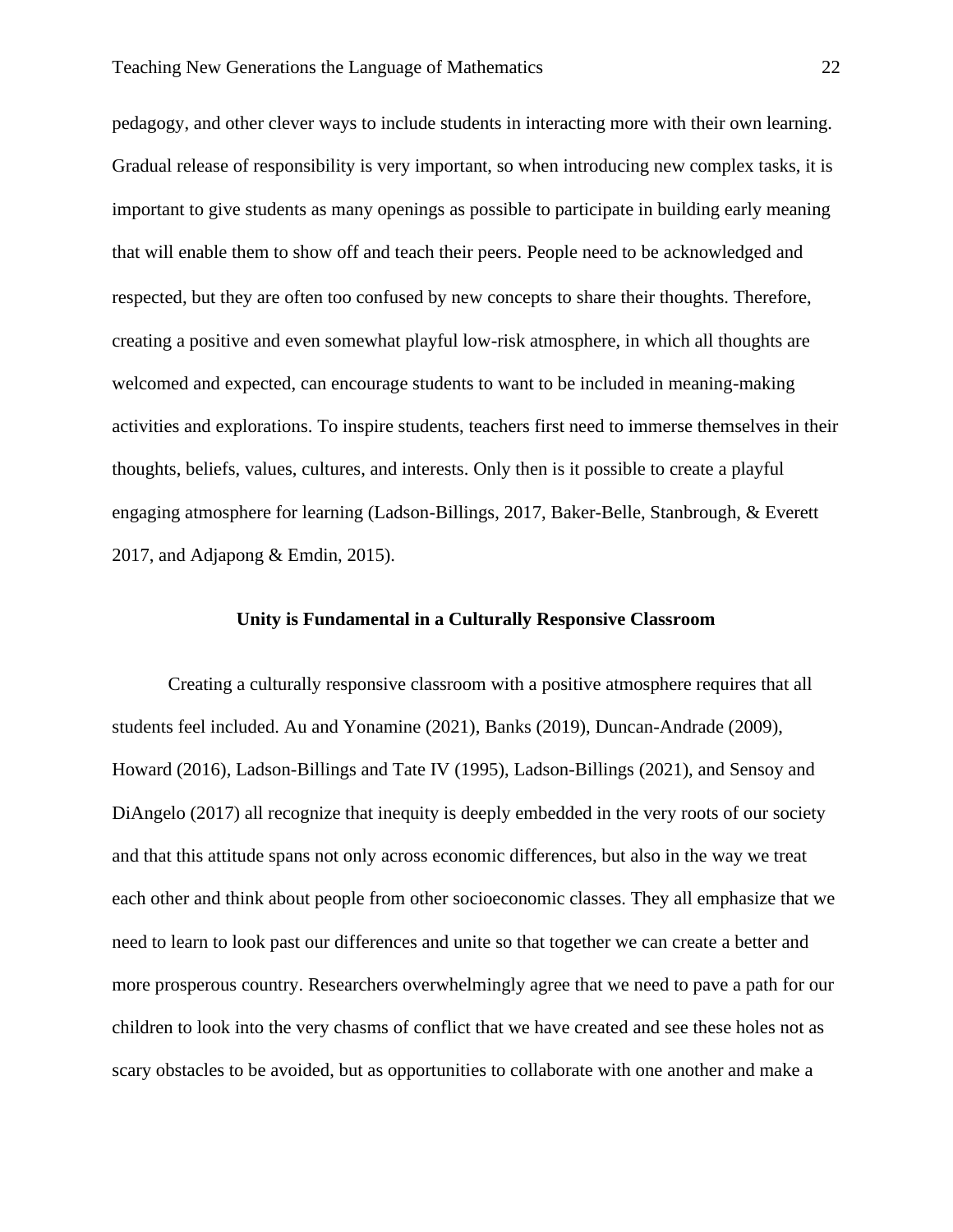healthier and happier future for all of us. Therefore, creating an atmosphere in which students collectively try to grow and learn, sharing their own experiences and knowledge as they do so, is a requirement of a culturally sustaining classroom.

#### **Culturally Relevant Pedagogy Means Valuing Different Cultures**

Researchers also bring up a good point that unity only comes when teachers respect and value all cultural backgrounds in their classroom (Banks, 2019, Howard, 2019, Gay, 2002, Lee, 1998, McCarty and Lee, 2014, and Nelson-Barber and Estrin, 1995). These researchers observe that regularly bringing awareness to the contributions of different ethnic cultures plays a major role in developing and using academic subjects, since it helps students feel their identity is valued and this in turn helps create a motivated, positive, and unified classroom environment. They also recognized that valuing and connecting content knowledge to other values, beliefs, and interests enhances student motivation. Nelson-Barber and Estrin (1995) give an example of creating a culturally sustaining curriculum that includes mathematics activities such as rug weaving and cooking, which are valued by many Native American cultures. Including important traditions for a wide variety of racially diverse students will help them identify and connect with the material. The literature clearly supports that teachers need to be aware of and openly value all their students' backgrounds and cultures.

Research also clearly shows that there is a need for teachers to be explicit, provide rich contexts for learning, and create opportunities to learn in groups. Banks (2019) observes that many African American children are familiar with explicit instructions in their home, so seeing this in school helps make the classroom feel familiar and homely. Gay (2002) observes that many racially diverse cultures also use colorful and rich context when explaining events in their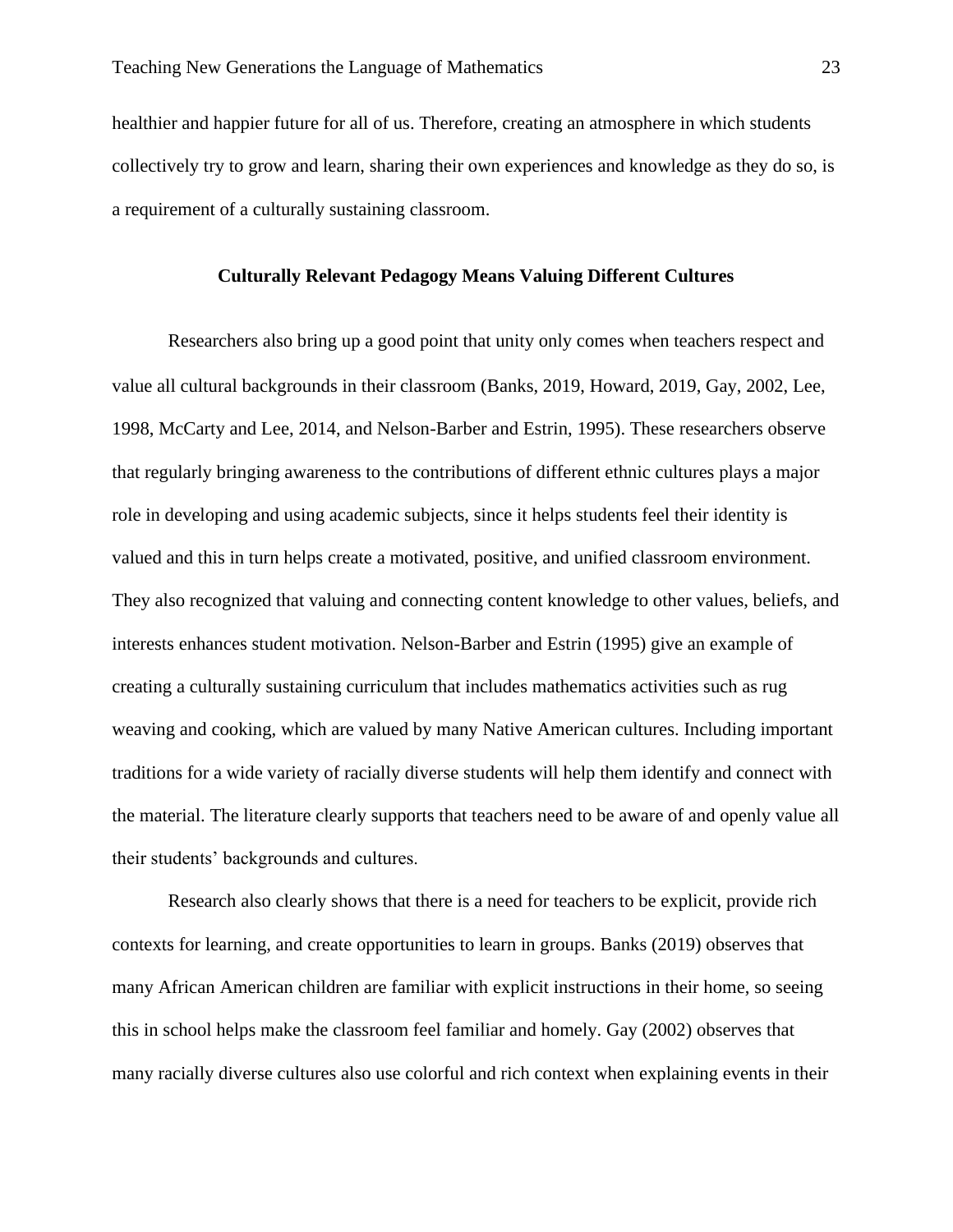lives. Therefore, incorporating rich contexts in a classroom could also aid students in developing new ways of thinking and approaching the world. Banks (2019) also reflects on how females, Latinos, and many other students also share collectivist attitudes and value collaborating in community activities that benefit everyone. Ladson-Billings (1995) further expands on the research by highlighting that promoting a buddy system, in which each student has a peer that they can rely on to help them with classwork and homework, can be very helpful for many students. The research shows that culturally responsive pedagogy requires that teachers be aware of students' communication styles, be explicit in their instruction, create rich contexts to support learning, offer opportunities for group activities, and encourage a buddy system that will aid students in helping each other in classwork and homework.

## **Culturally Responsive Pedagogy Requires Strategic and Flexible Guidance**

Researchers overwhelmingly agree that music and hip-hop culture can support learning since they create a light-hearted, positive, and productive environment that touches our souls and inspires us to conquer obstacles and work together towards creating a better future (Ladson-Billings, 1995 & 2017, Kwon & Ríos, 2019, Baker-Belle, Stanbrough & Everett, 2017), Adjapong & Emdin, 2015). They also emphasize the importance of giving students opportunities for advocating for making a difference in their community. Through hip hop pedagogy and teaching strategies such as call and response, students become leaders of change in much the same way as teachers. In placing students in roles of leadership and responsibility, students not only demonstrate how to reason mathematically in front of their peers, but they themselves also learn to take up the identity of mathematician and to look at the world through new eyes. Through this new perspective, students have the opportunity to achieve an even higher objective;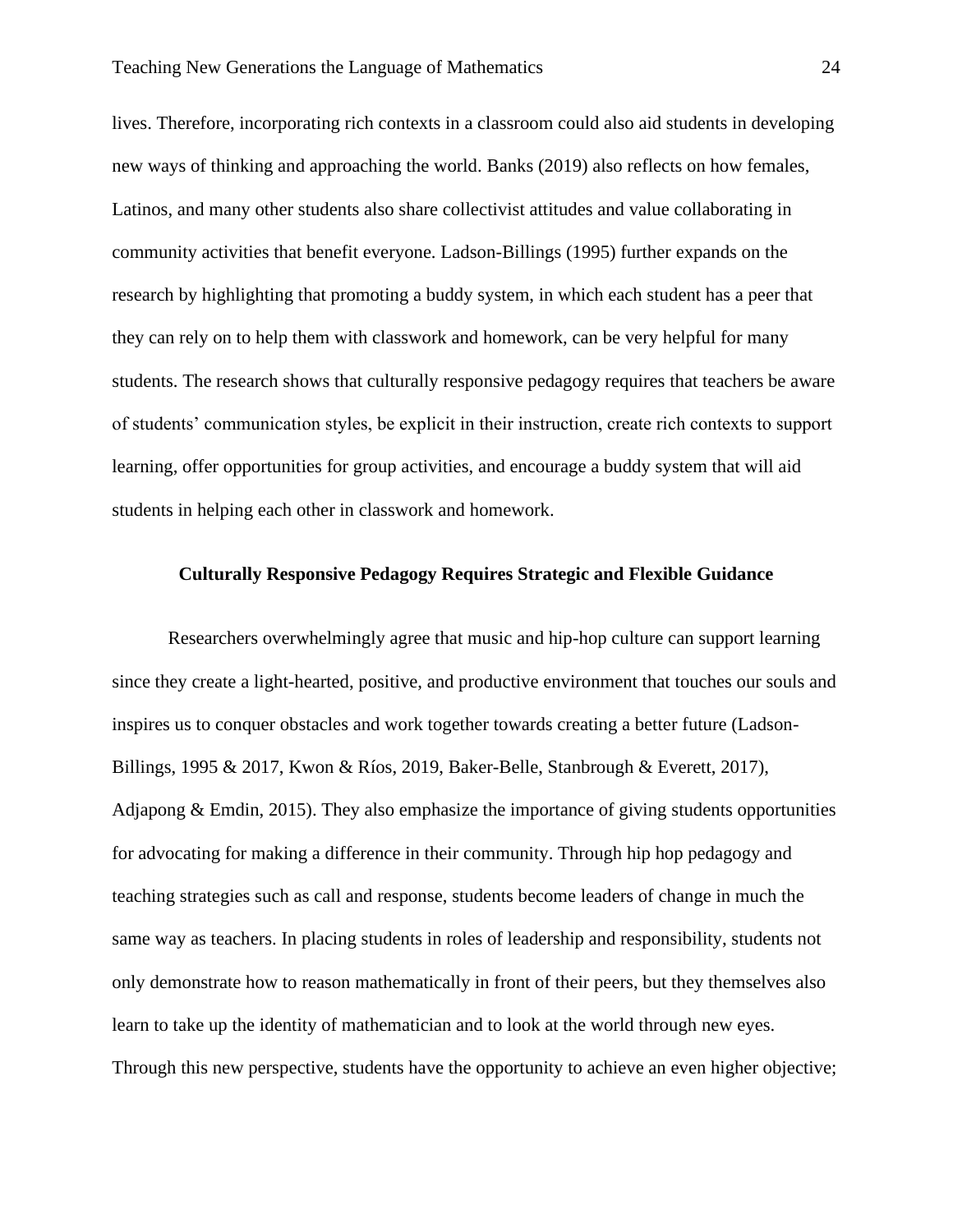they get to demonstrate their ingenuity and resourcefulness right in front of their peers! Their fellow classmates will look at them in awe, admiration, and respect as they analyze public information related to their community, explain problems their community faces, and come up with real solutions that will make their community and possibly even the entire country or world a better place (Ladson-Billings, 1995).

## **Backwards Design Helps Guide the Direction of Good Teaching**

Wiggins  $\&$  McTighe (2005) observe that a high-quality course starts with a carefully laid out plan. Backwards design guides teachers in seeing what this plan looks like. Instead of haphazardly leaping into a lesson plan and continuing to improvise as teachers witness how their students perform each day, teachers should create a plan with their larger unit goals in mind right from the start. By focusing on these big picture ideas and large-scale reasoning skills, teachers can then think about all the skills and academic language needed to reach those lofty goals. Then, with a clear course framework in mind, teachers can design and deliver consistently clear and structured daily lesson goals, high-quality activities, and assessments. Additionally, understanding the end goals and the necessary ingredients needed to successfully reach them, enables the teacher to clearly instruct students what skills they should be developing. Providing this clear direction then allows students to focus their attention on the right things, which enables the teacher to see how students are interpreting the material and what activities might be made to help fill in gaps in understanding and guide students to question their misconceptions through carefully constructed activities. Understanding the nature of the river towards the end goals permits teachers to create a smoother path downstream in which the rocky tempestuous sections are less treacherous. Backwards design guides teachers in discovering potential paths forward in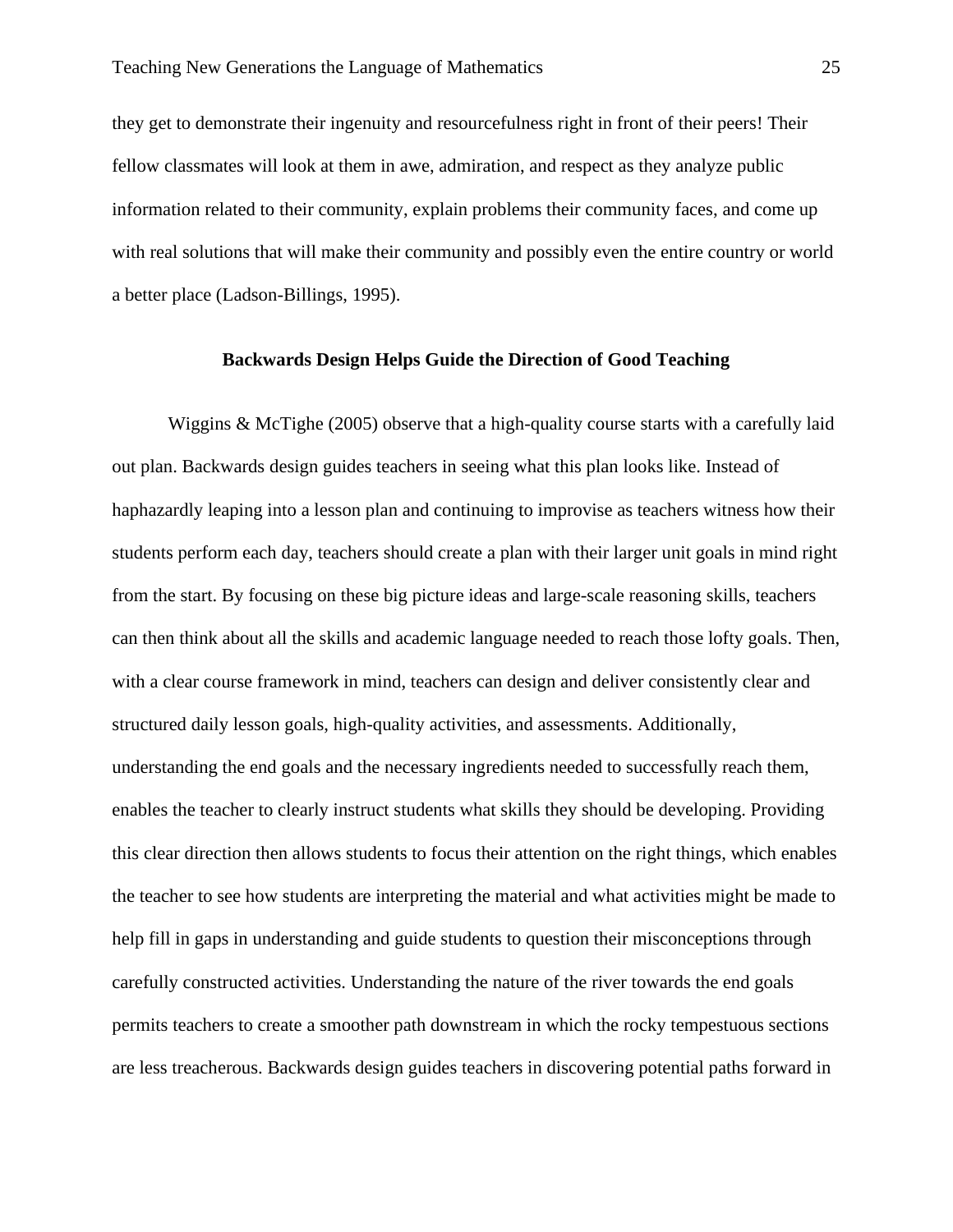the same fashion that the resulting clear instructions guides students to understanding the expectations along the way.

#### **Students Need Support to Connect to New Ways of Thinking**

Buehl (2011) points out that people have varying schema that help guide our ability to make sense of new knowledge. Schemas are networks of related information and experiences that help us make sense of what we are observing and learning each day. Students have a wide variety of subjects and different ways of thinking that they need to develop schema for. In a typical school day a student may venture into the realms of art, dive into the abstract language of mathematics, traverse the complex meanings of English literature, and analyze how geography has affected historical events in the United States. Each subject requires different kinds of background knowledge and experiences to help students make sense of everything they are learning. With so much on each student's plate, teachers need to include references to knowledge students can connect with and relate these references to new academic material. Buehl (2011) also recommends using videos, visuals, and think-aloud strategies to help students better connect with material and smoothly add new academic schemas to their arsenal of knowledge and ways of thinking.

#### **Clarity and Flexibility are the Heart of Teaching and Learning**

Researchers overwhelmingly agree that clear directions and flexibility in learning goals and assessments is essential for learning. Research emphasizes the importance of creating clear and concise instructions every step of the way in the teaching and learning process. They also accentuate the need for teachers to be flexible and inspire students to be themselves as they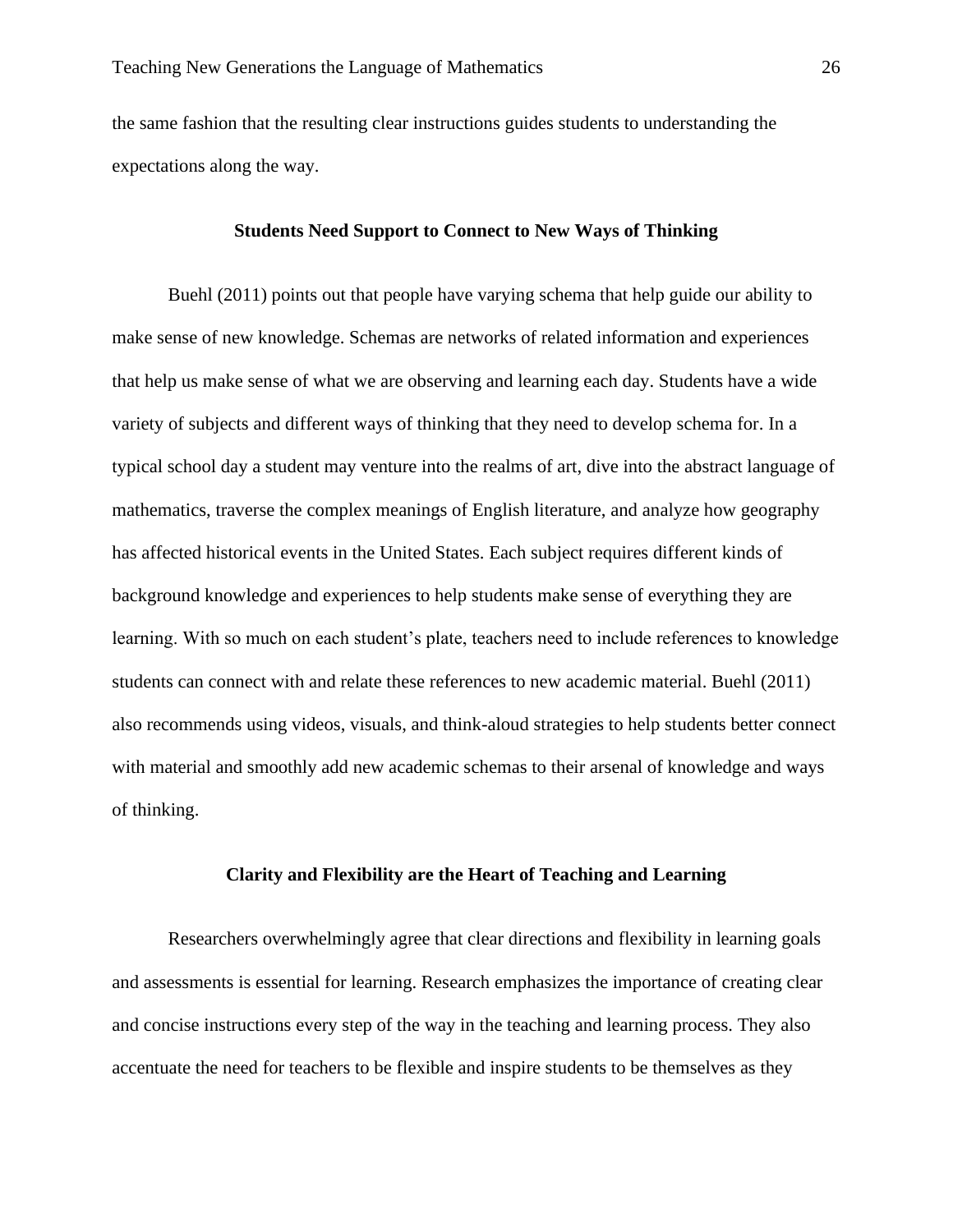develop new understanding, make new connections, and express their thinking process. Knowledge is built upon experience and this foundation is the bedrock of making new connections. Since everyone has lived a unique and colorful life, each student needs frequent opportunities to communicate how and why they are thinking and reasoning through newly presented ideas. Since student's identities are the fabric of their interpretation of the world, teachers need to be open-minded and appreciate a wide variety of techniques students might use to demonstrate their intellectual and emotional growth. Providing a clear direction in a course and then being flexible as students express themselves in class and on assessments is supported by research and is at the very heart of good teaching (Au, 2016, Lalley and Gentile, 2009, Marzon, 2013, Tomlinson and Moon, 2013, and Wiggins & McTighe, 2005).

## **What Does Clear Instruction Look Like?**

There are many elements that go into clear instructions. Simmons (2020) speaks of the importance of finding the correct pacing to each lesson. If a teacher goes too fast, the students will be overwhelmed and won't understand what is happening. Likewise, going too slow is problematic as students will become bored and may zone out. Additionally, going too slow could lead to teachers running out of time to cover other key aspects of the unit or course. Therefore, Simmons (2020) advises teachers to find the key pacing of each lesson by practicing essential components. For example, if the key theme of a lesson is modeling how to make a mathematical graph, then teachers should focus on how they are going to introduce the key components of graphing. This will give teachers an opportunity to hear themselves speak and judge whether their phrasing and timing of their instruction gives students just the right information in just the right amount of time. Preparing to demonstrate the most vital aspects of the lesson will also help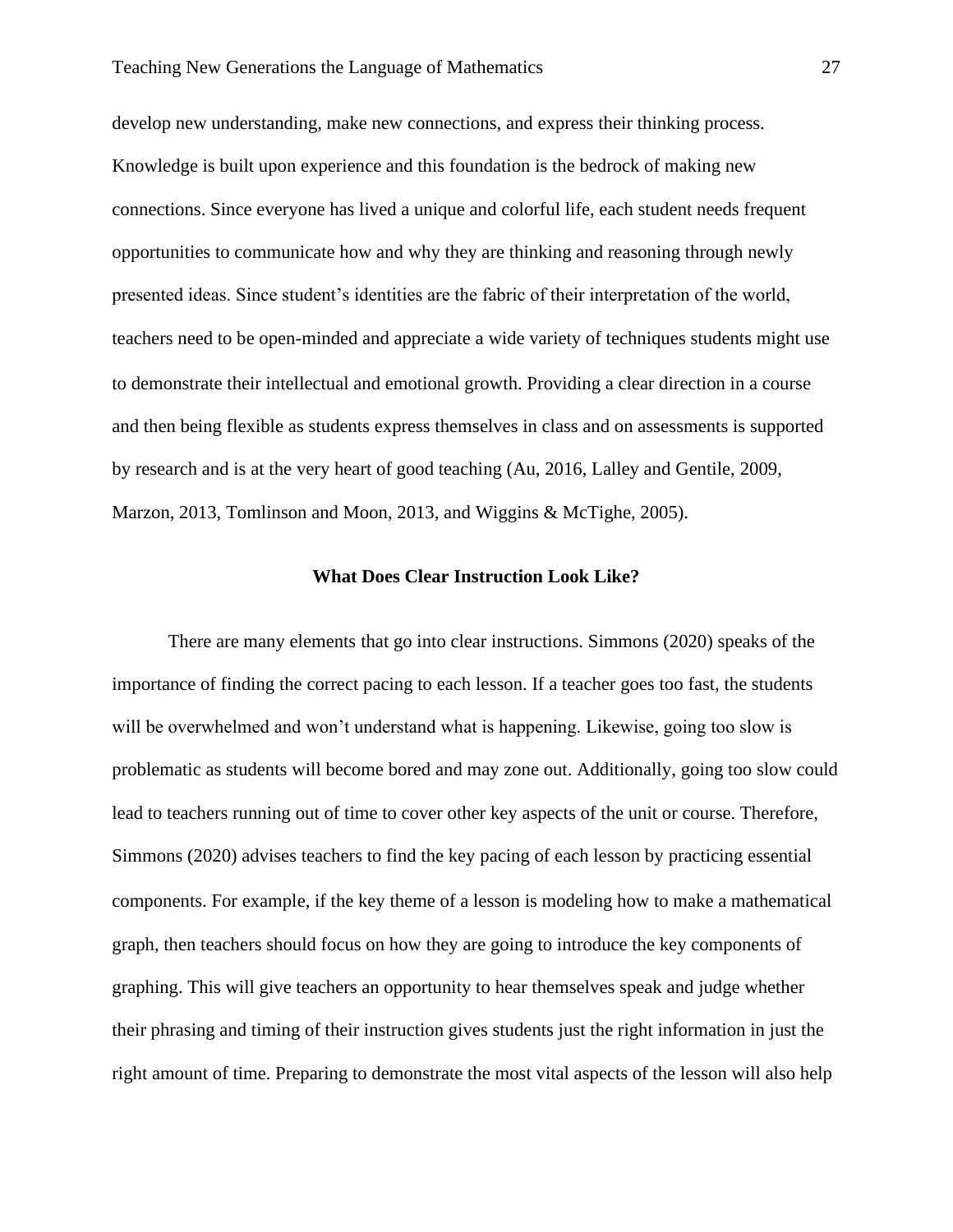a teacher feel more confident and ready to instruct their students in essential skills in each unit. In the same way that practicing helps the students get a clear understanding of the material, it also aids the teacher in finding the right phrasing and pace for each day of class.

Gottlieb and Ernst-Slavit (2014) observe that clear instruction is all about building on a foundation that relates to contexts students are familiar with. In most of the experiences we have in life, we use context to help guide our thinking. For example, gestures can be very helpful in a lot of situations. If someone points to a loaf of bread and asks, "Can you please grab the bread over there?", then that helps advise us where to look for the bread. Likewise, understanding who we are interacting with, will help guide the way we talk. When discussing the possible treatment for cancer, a medical doctor will speak very differently when seeking advice from a fellow colleague than when s/he is breaking the bad news to a family member, or the person diagnosed with cancer. Context is not only in everything we do, but it is also the very meaning that dictates how we think, feel, and react to the numerous decisions we make on a daily basis. Academic subjects such as math are no different. Telling students about x's, y's, and alike terms isn't enough. Teachers need to make it clear what is the context of the question. What does x and y stand for? For what purpose are we using these symbols? Context is vital in our path as human beings to find clear meaning and therefore teachers always need to provide a context to help support student thinking. Gottlieb and Ernst-Slavit (2014) emphasis on providing context is relevant to all learning.

#### **What Else Makes High-Quality Instruction?**

Lalley and Gentile (2009) focus on the importance of increasing student's awareness of their own progress and mastery of the material. This self-awareness will boost student's morale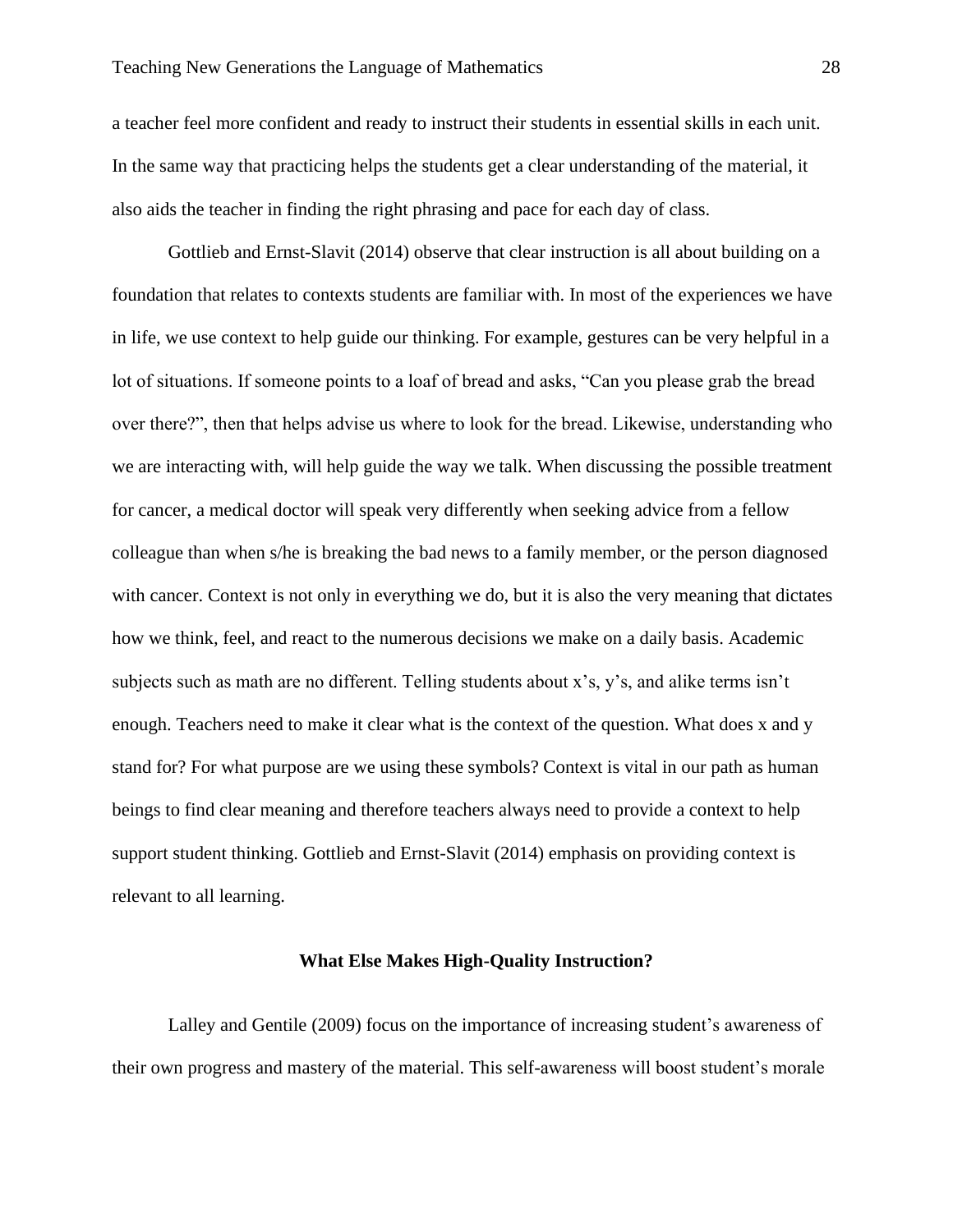and self-efficacy and will encourage students to tackle new challenges. Additionally, knowledge builds on itself, so just like stepping stones, being aware of all the new skills they have acquired, will enable students to more readily use those same skills. Students can then more readily expand further upon their thinking and make new connections they might have otherwise missed. Teachers therefore need to design clear objectives that accentuate high standards for their students to master. Enabling students to develop a growth mindset is one of the most fundamental requirements to learning. Students need to believe that their effort is worthwhile, valuable, and relevant in their lives. Making a vast network of connections not only feels good, but it shows students that they have power in their lives. Mathematics reasoning and procedural skills, just like a sport or any other activity, are built upon dedication and practice. By bringing awareness to student's progress, teachers can help amplify the same sense of dedication and commitment to practice that is so essential to learning. Lalley and Gentile (2009) also argue that overlearning and enrichment activities are also essential in helping students solidify their own understanding of the material. Three enrichment activities that can assist students in solidifying their mastery in mathematics include analyzing and interpreting data, teaching their peers, and making and solving their own math questions.

Davies (2011) observes that acronyms and other tools that aid in organizing one's thoughts and creating a framework for thinking can help reduce cognitive load in mathematics and promote learning. Davies (2011) examines that acronyms such as SUNA (Show Steps, Use Units, Neat, Accurate) can really help students become increasingly aware of how to start mathematics problems. SUNA is especially memorable once students discover what it spells backwards! Davies (2011) argues that creating a lighter mood will provide students with an atmosphere more conducive to discovery and learning. Acronyms and other learning tools that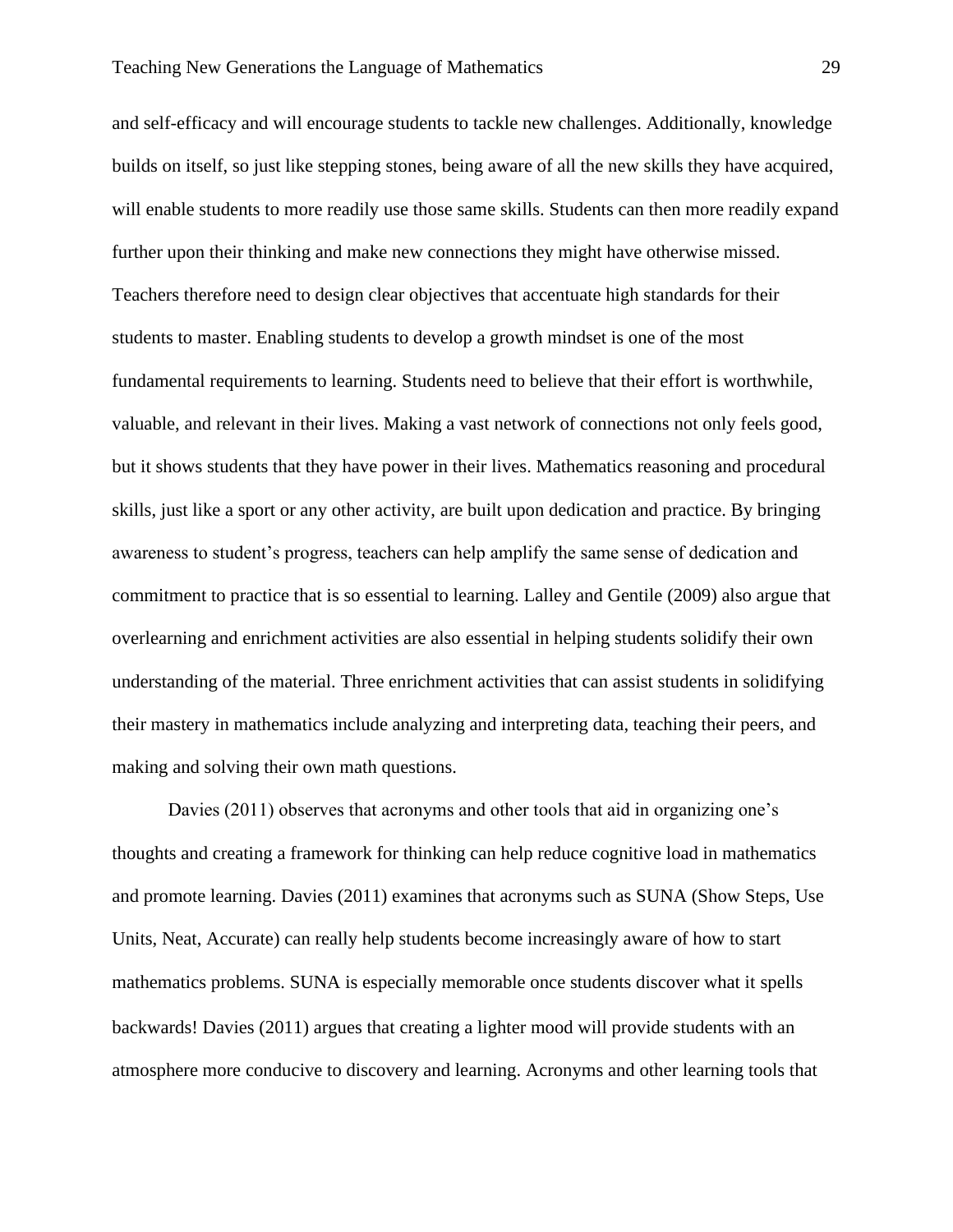help organize thinking can be instrumental in providing students the additional support they need to get started in their journey of discovery and learning!

Another skill that is essential for students is to learn to ask deep and relevant questions. Wiggins and McTighe (2005) observe that overarching questions and topical questions, two forms of deep and relevant questions, both play a major role in informing students why the material they are learning is important. Overarching questions are deep questions relating to how a concept or strategy can be applied to real-life situations in general, while topical questions entice the learner to explore the deeper meaning behind specific situations. Learning to see the big picture and also learning to focus our thinking on certain contexts are both essential skills that help students become independent thinkers, analyze deeper and richer meanings in each content area, and helps guide us to make more informed plans and decisions. Asking a variety of deep reflective questions is a crucial skill that students need to see modeled several times. Then, in time, with encouragement and support, students will become increasingly independent in asking deep questions that help them enhance their own understanding of the material and develop increased competency in their intellectual pursuits.

# **Mathematics: Assessing for Understanding of Key Learning Goals**

Standardized assessments help educators ensure that all students are receiving a highquality education in mathematics (Schiller and Muller, 2003, Spencer, Steele, & Quinn, 1999, Kilpatrick & Johansson 1994, and Schoenfeld, 2015). This tracking not only tells us how the entire student body is doing, but data is also broken down to focus on student groups that historically have had lower performance such as African Americans, Hispanics, females, and students of lower socioeconomic classes. By studying more closely how each group of students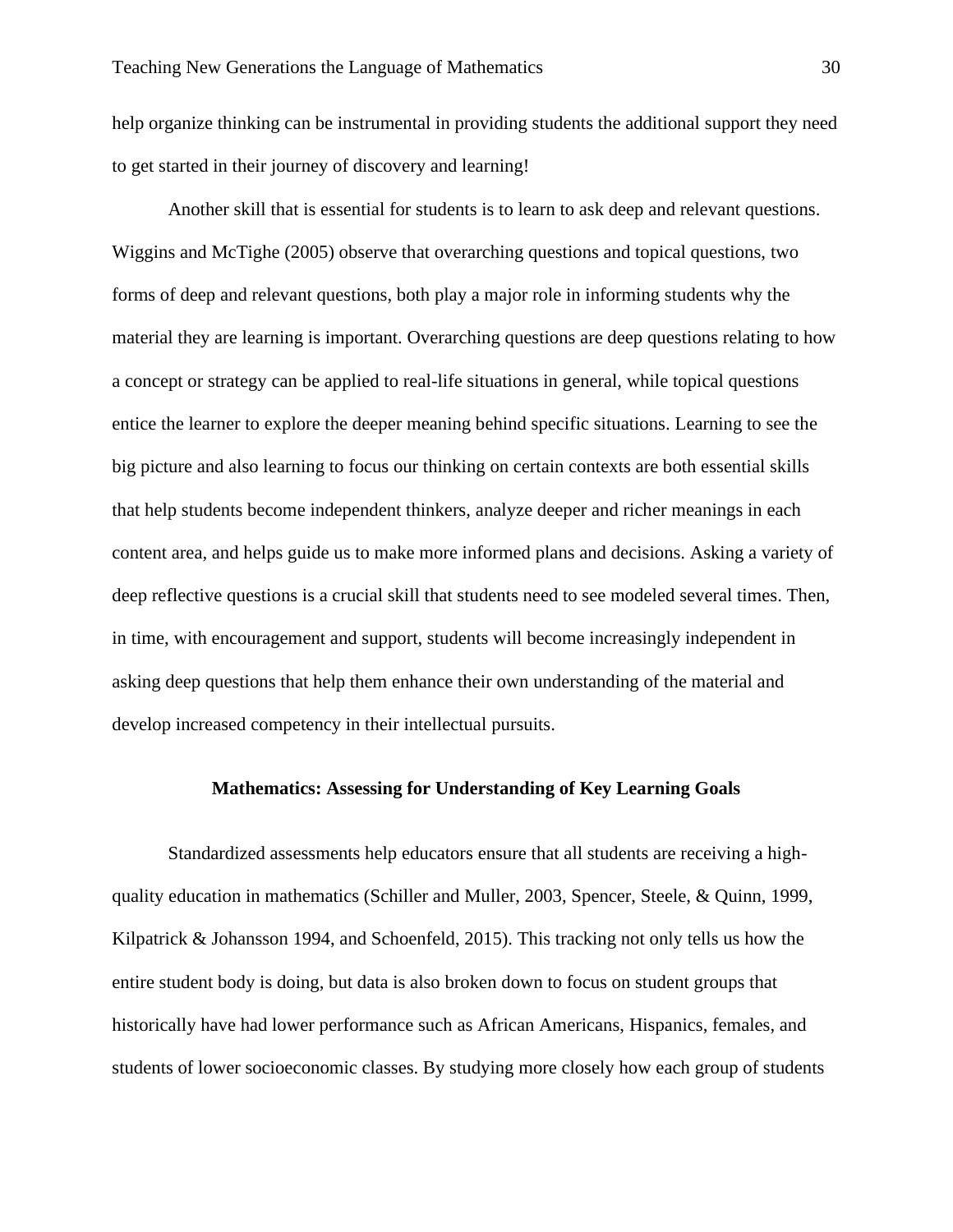is being affected, administrators and educators can more effectively collaborate and find solutions for reducing inequitable gaps in providing the best possible education for everyone. More specifically, tracking students' performance over time, enables teachers and administrators to make appropriate adjustments to help students overcome gaps in understanding and keep those students on track to advance to higher level courses and graduate. Standardized assessment data enables administrators and teachers to offer more targeted supports and a variety of remedial and support courses that will keep students on track to graduate and achieve better outcomes in life.

While the positive impact of increasing awareness through assessment is noteworthy, researchers also acknowledge that there are notable drawbacks. One of these drawbacks is that while these assessments help bring great awareness to how well all student groups are understanding mathematics content, this awareness is not always a good thing. Several researchers examine how stereotype threat can negatively affect many of our student groups (Schiller and Muller, 2003, Spencer, Steele, & Quinn, 1999, Lomax, West, Harmon, Viator & Madaus, 1995, and Cooper & Dunne, 1998). Historically, many racially diverse groups including Hispanics and African Americans, females, and people of lower socioeconomic status have struggled in mathematics. Heightened awareness of this poor performance leads many student groups to avoid any task that they perceive as dangerous to their sense of self-worth. Students will therefore avoid advanced level mathematics courses, SAT tests, and other math-related activities that might threaten their self-esteem and well-being. Some students will even handicap themselves in other ways to justify their inevitable low performance. In this way stereotype threat reinforces itself and awareness of low performance leads not only to lower academic outcomes, but also to potential harm to our students' emotional well-being. Going forward in time, awareness of stereotype threat is empowering educators to focus on new assessments that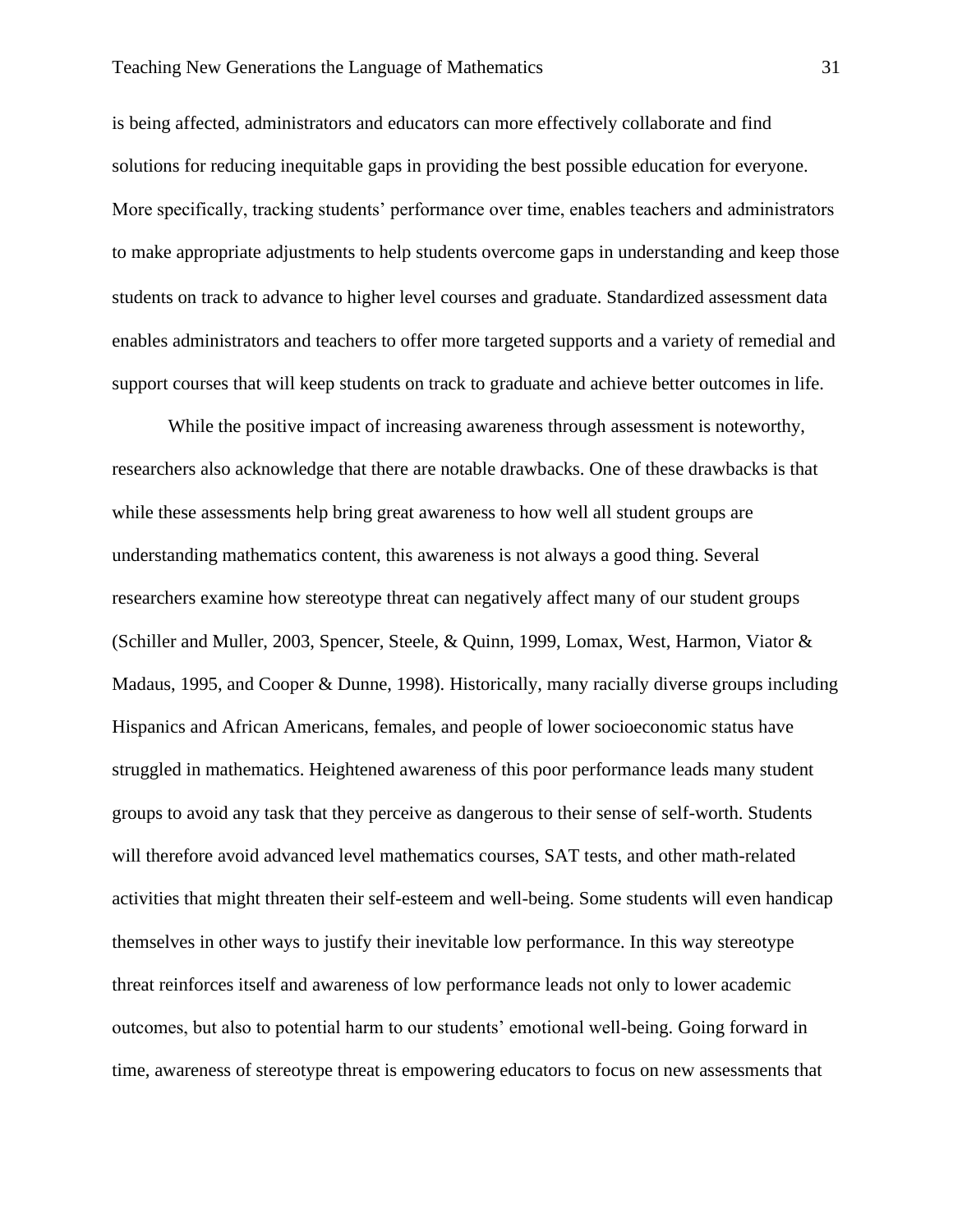will focus on students' strengths while still providing data on specific knowledge gaps.

Many researchers observe that while testing standards create accountability and uniformity in mathematics, many multiple-choice tests result in students learning how to identify answers rather than fully understand the underlying reasoning behind those answers (Shoenfeld, 2015, Kilpatrick and Johansson, 1994, and Cooper & Dunne, 1998). These researchers deduce that tests could have the potential of helping educators better understand student populations and in doing so, these educators could then design standardized tests that focus on essential overall goals rather than just focusing on student's overall performance on a standardized test with a multitude of skills. With enough data on our students, researchers believe that an enhanced curriculum combined with much higher quality reasoning-based assessments could help create a more uniform path of learning. These researchers then argue that this in turn could help educators make more precise conclusions on each student's reasoning abilities. Currently standardized testing does not inform educators of each individual student's understanding, largely due to their emphasis on multiple choice identification, but scholars believe that if we become knowledgeable enough about how students learn, reasoning-based assessments could be designed that specifically focus on assessing each student's understanding of a wide variety of interrelated mathematical concepts.

While many researchers are actively involved in collecting data on learning and pursuing the long-term goal of creating high-quality reasoning-based assessments, some researchers also recognize that this goal has been targeted for many decades and that using data to support complex mathematical thinking and reasoning acquisition is not a one-dimensional task. These researchers recognize that mathematics is a complex and large field, with many potential paths of learning, and that even with the highest quality assessments, there will always be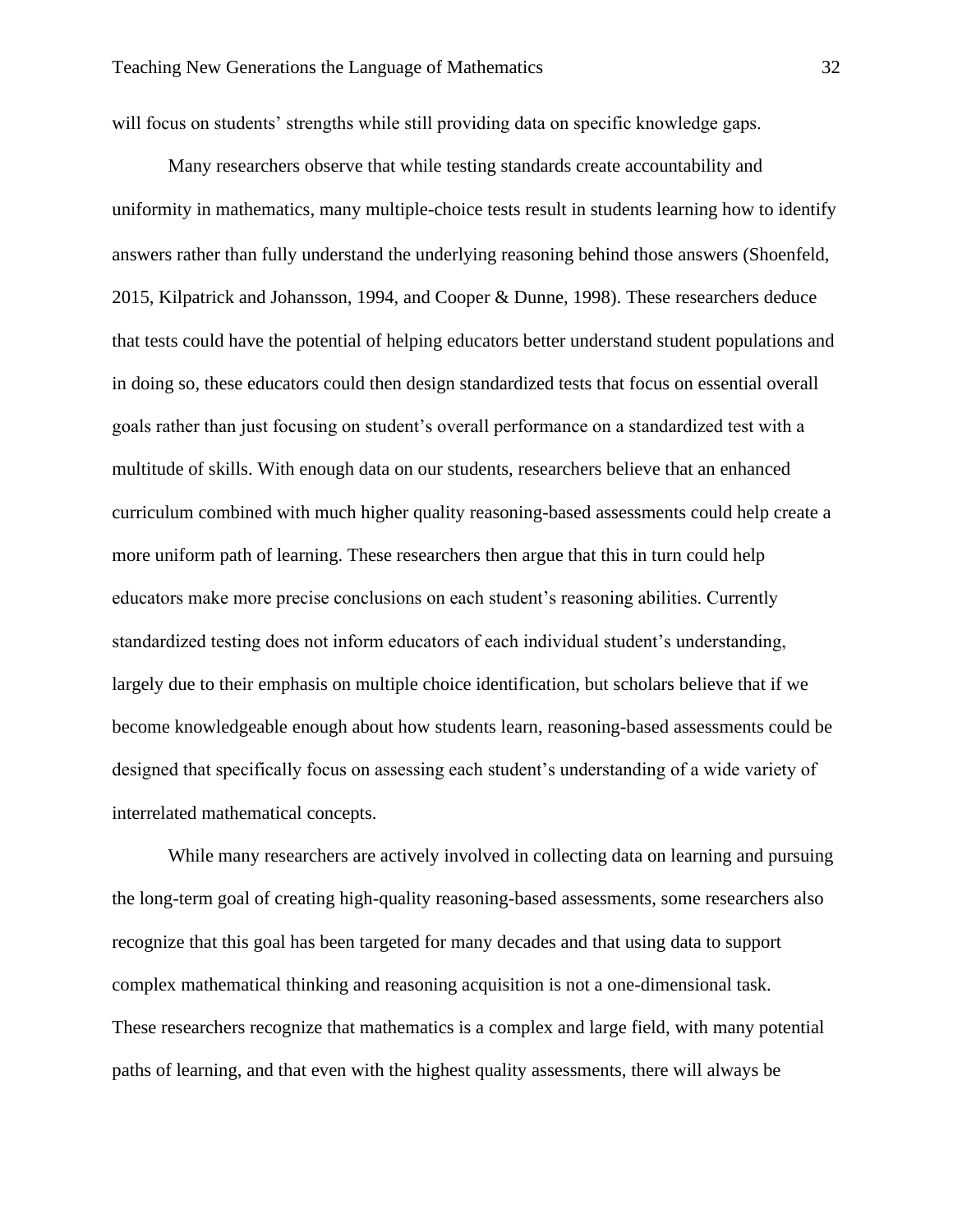limitations on the conclusions we can make on what collection of skills and thinking skills students are understanding and to what extent that they are understanding these new ways of thinking. This conundrum of assessing where students are in their acquisition of reasoning skills and understanding the purpose of mathematical language and visual representations and the resulting procedural skills thereof, has long plagued researchers dedicated towards finally making clearer conclusions of what direction research needs to go to empower and better guide both student groups and individuals on their path towards becoming mathematicians.

Cooper and Dunne (1998) ran an especially clever study in their pursuit to understand how even positive performance results in assessments can be misleading. In a study that tested and interviewed 140 primary students aged 10 and 11 and 450 secondary students aged 13 and 14, Cooper and Dunne (1998) discovered that students, using appropriate social-class recognition rules, were often able to correctly surmise the answers of realistic and familiar types of multiplechoice questions based on context and by eliminating less likely answers. In comparison, however, esoteric questions that focused on very specific and less common knowledge, disproportionately and perversely affected working class children in their study. Based on this data, Cooper and Dunne (1998) highlighted that esoteric questions create a major problem in equitable testing. Also of note, the interviews clearly showed that even when children were able to correctly answer familiar questions relating to common-place activities by using relevant social-class recognition rules, they were unable to explain how they had done so mathematically. The interviews, in fact, often show that these students were not even able to give a basic explanation for what they had done. Therefore, Cooper and Dunne (1998) strongly advise administrators and educators to be cautious when analyzing and interpreting assessment results of student achievement in math-related goals. Especially with multiple choice testing, Cooper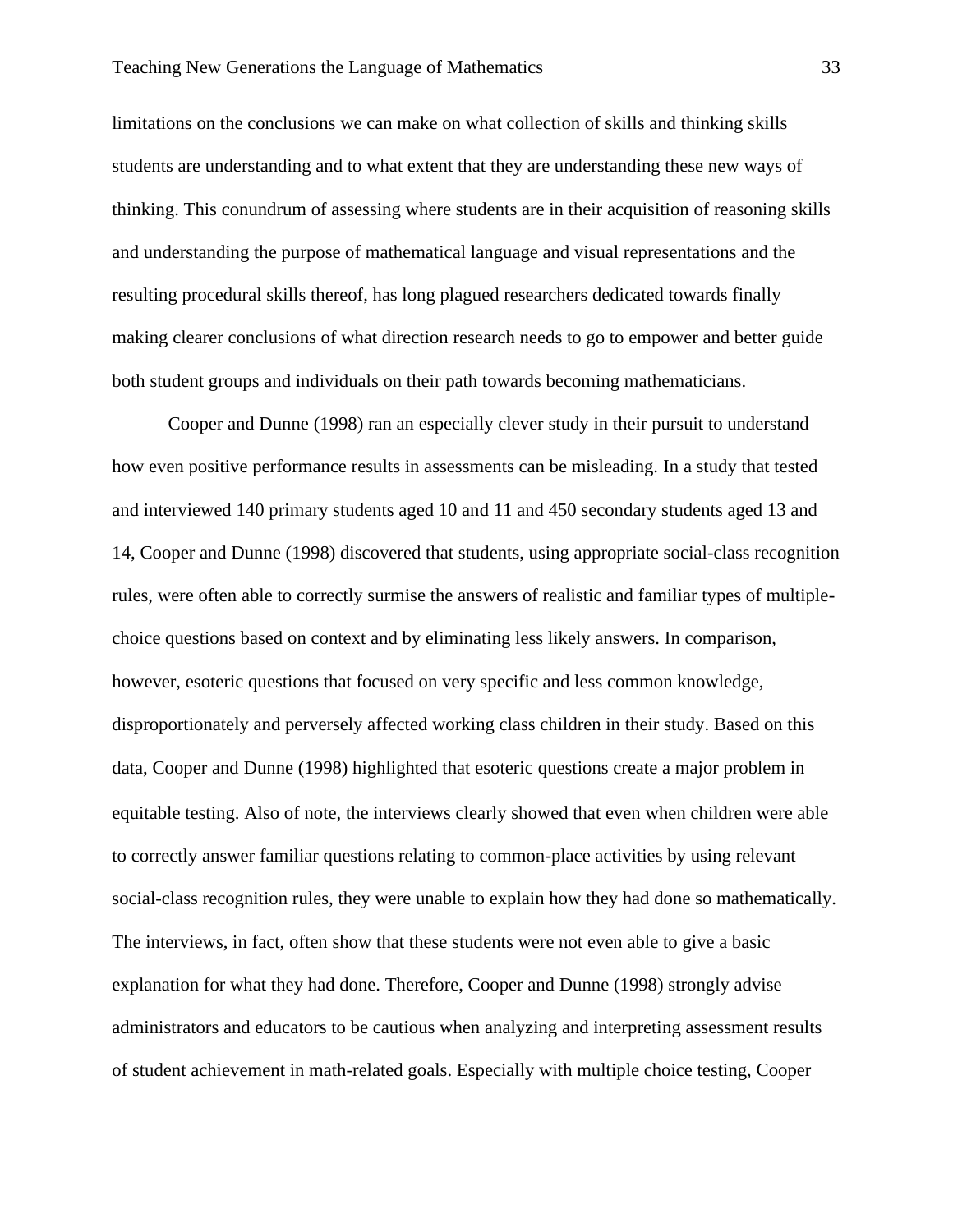and Dunne (1998) stress that educators can never be sure whether students are using recognition strategies to identify an answer, whether they are memorizing procedural skills and haphazardly using them on a test, or whether they are genuinely understanding the material.

Schoenfeld (2015) observes that the SBAC standardized assessments could become much more geared towards achieving high-quality goals as highlighted in the Common Core State Standards. He especially underscores the need for mathematics reform in the United States. Schoenfeld (2015) also observed that a reasoning section is planned to be integrated into the SBAC assessment. He claims that with the emergence of increasingly clever artificial intelligence, that testing can finally veer away from being multiple choice to focusing on students mathematical thinking and writing. Schoenfeld (2015) argues that throughout the United States artificial intelligence technology can evaluate student thinking and summarize what knowledge each student demonstrates. Additionally, he posits that high quality assessment websites that encourage student exploration and construction of thoughts can further aid students in knowledge acquisition. He advocates strongly for teachers using the Mathematics Assessment Project's (MAPs) website as those activities prioritize student exploration and development of new ways of thinking. By utilizing high quality learning activities and assessments, and by developing artificial intelligence geared towards evaluating students' reasoning skills, Schoenfeld makes a good case that the SBAC and other assessments could be reengineered to become much more supportive tools of teaching and learning in mathematics.

### **Strategies for Teaching Mathematics**

Chval and Khisty (2009) examine a wide arsenal of teaching strategies that can make a big impact in achieving positive outcomes in mathematics. To do this, they studied why an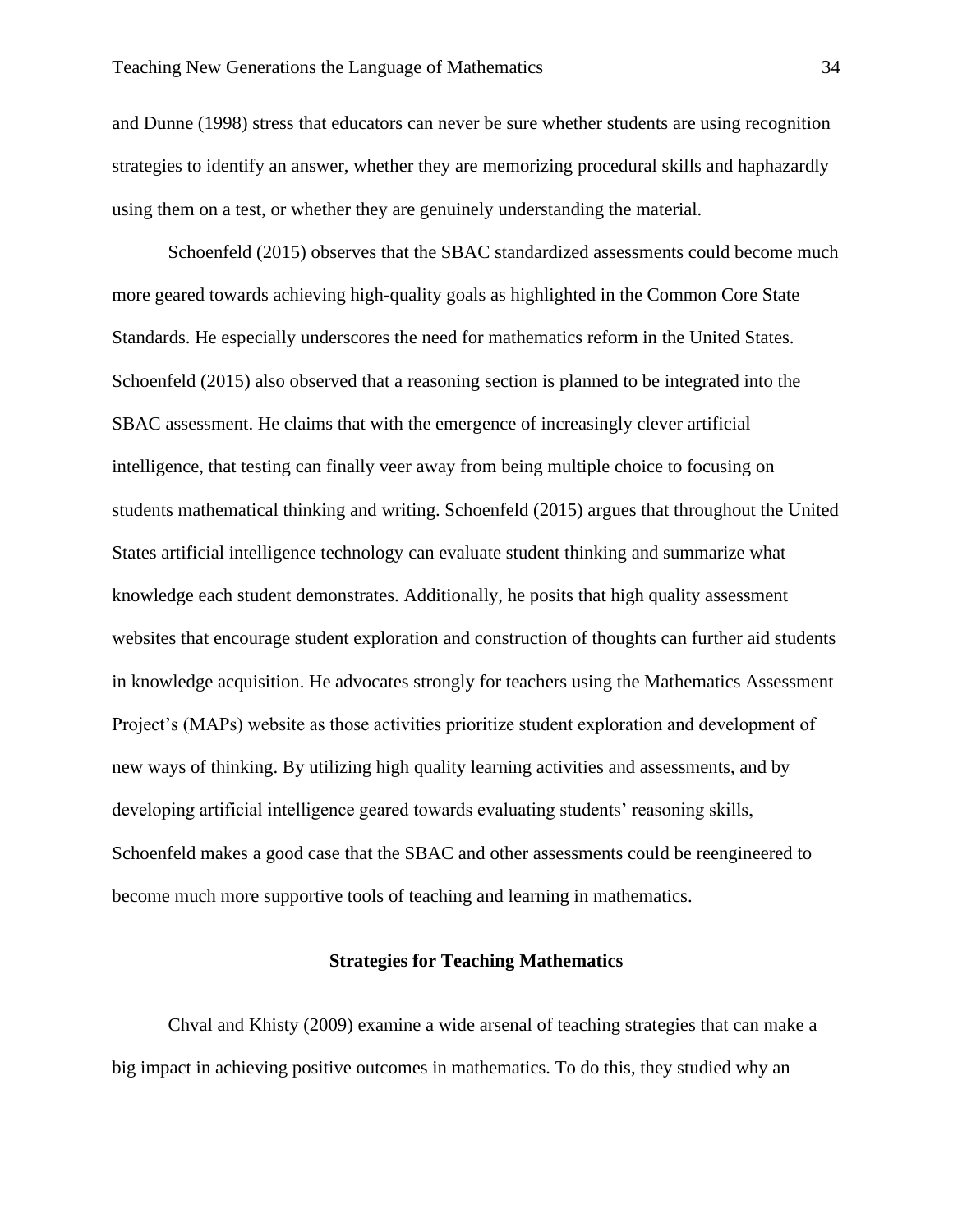exceptional Iowan math teacher named Sara was able to raise her students' mathematics academic level significantly in only one school year. Sara demonstrates that by giving students many vocabulary-rich math problems, facilitating conversations around those math problems, accentuating and demonstrating the importance of writing and reflection as a daily activity, and always providing personalized feedback, students can develop and learn new complex skills. Her high expectations for her students to be able to clearly explain concepts aloud and in writing, and her frequent modeling of mathematics thinking drove her students to stay motivated and clearly understand their path towards becoming innovative and fluent mathematical thinkers and writers. Sara recognized that she teaches at a school that is nearly 100% Latino and had clear structure that allowed her students to achieve their very best. Sara explicitly taught her students that English words such as combine, clarify, and represent all had extremely similar cognates in Spanish. In this way, Sara helped her students utilize their background knowledge and strengths as a bedrock to acquire new meaning and bring awareness to similarities between two different languages. A combination of clear instruction and daily discussion and writing allowed her students to achieve much better outcomes than other fifth graders at her school and throughout her district and the United States. In only one school year, Sara's students on average grew by 1.8 grade levels while other fifth graders in the same school grew by 1.2 grade levels and fifth graders in her district and nationally grow by 1.0 grade levels.

Many students, especially those with learning disabilities, struggle with a variety of interrelated math areas of knowledge including basic facts, operations, proportions, word problems, and algebra. For this reason, researchers overpoweringly agree that mathematics teachers need to be explicit in their instruction, provide specific feedback, and visuals need to be regularly incorporated into every lesson (Doabler et al., 2016, Torres-Velasquez & Lobo, 2004,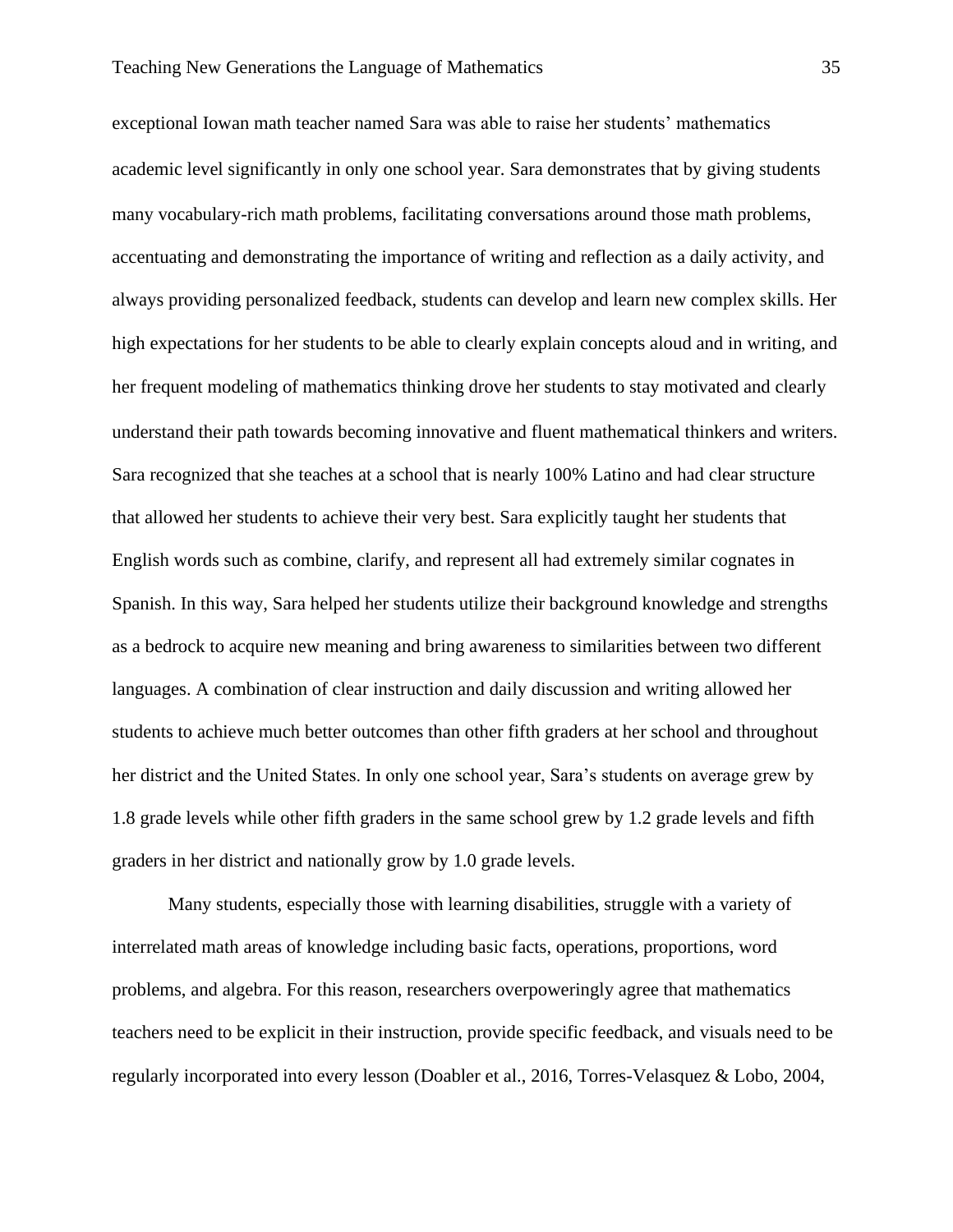2010, Abdullah et al., 2012, Bouck et al., 2018., Strickland & Maccini, 2010). Mathematics teachers also need to use a wide array of visuals and explicit modeling for their students. Many researchers believe that the concrete-representational-abstract (CRA) framework of teaching is extremely helpful for many students (Bouck et al., 2018., Strickland & Maccini, 2010, Miller & Hudson, 2006). These scholars believe that students first need to see and interact with physical objects and how mathematics can be used to describe them. After seeing and interacting with physical objects and the mathematics associated with those objects, teachers can then model and explain thinking that revolves around graphs and other representations. Finally, in the last stage, teachers can then relate those representations to symbolic mathematical language. To assist students with foundational math skills, operations, fractions, real-life word problems, and algebra teachers need to provide explicit instruction, specific feedback, and a variety of visuals for all three CRA phases of learning.

Teachers also need to be ready to give additional supports, be empathetic and value all student cultures, make learning new concepts as smooth as possible, and provide opportunities for interesting and valuable individual and group work (Kortering et al., 2005, Brookhart, 2015, Torres-Velasquez & Lobo, 2004, Ladson-Billing, 1995). By encouraging students to express their opinions in surveys, analyze data in their community, use data to reflect on potential innovative solutions, and make proposals for positive change in their neighborhood, teachers empower their students while simultaneously providing a context that encourages students to develop high-level mathematical thinking, reading, and writing skills. Math diagrams, charts, and graphs can be packed with culturally relevant information. Other researchers suggest providing this caring and culturally relevant atmosphere by embedding other cultural aspects into the classroom including setting aside time to learn key mathematics vocabulary and emphasizing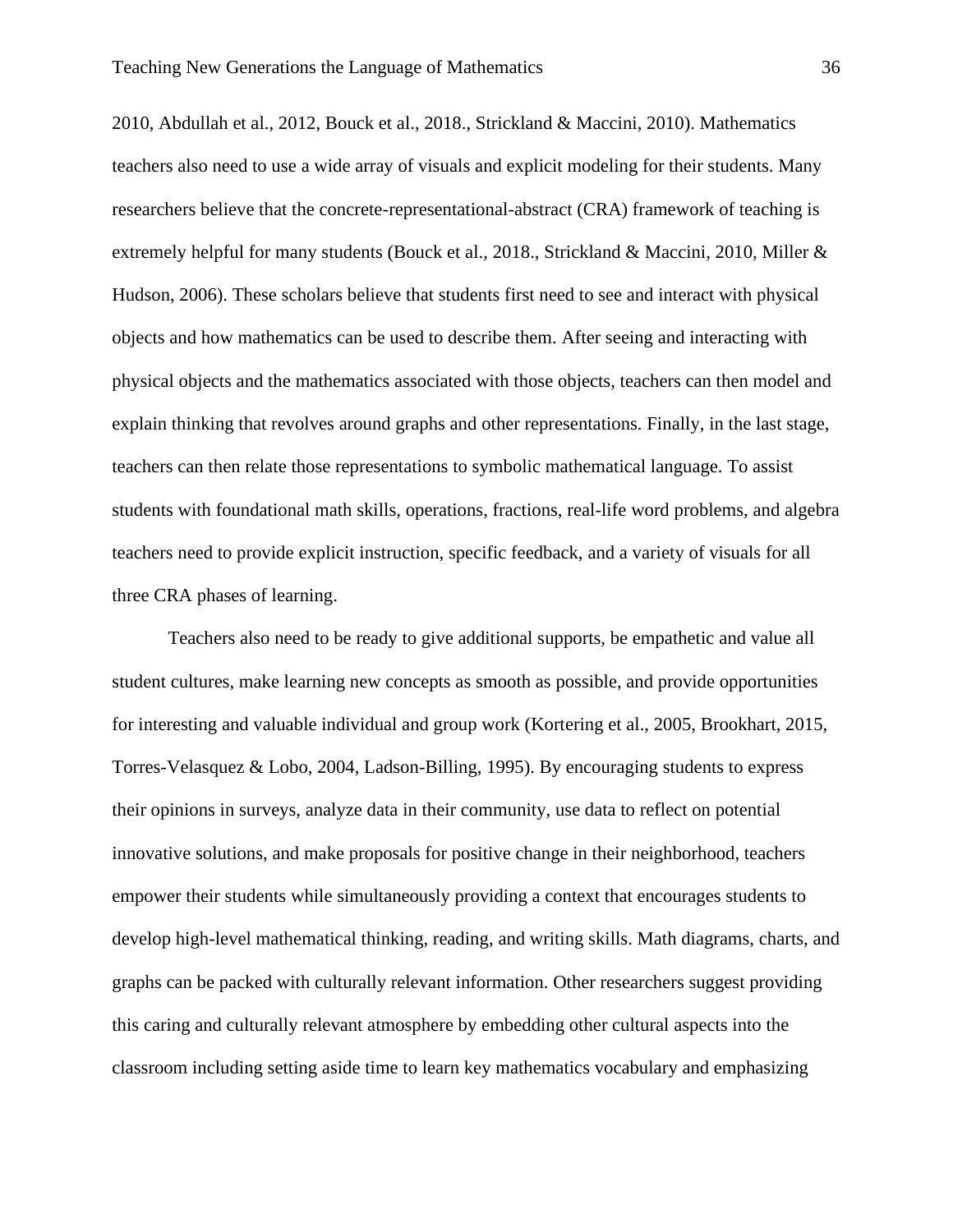mathematics cognates that will make the learning process smoother (Doabler et al., 2016, Chval and Khisty, 2009).

Another consideration teachers need to make when providing helpful visuals is how to focus on conceptual reasoning while minimizing cognitive load. Cognitive load theory says that humans have limited working memory and that when we are overworked, our capacity for learning significantly decreases (Riccomini & Morano, 2019). Researchers prodigiously agree that solved examples enable students to develop foundational reasoning skills that will support them in understanding why each procedural skill works (Riccomini & Morano, 2019, Mwangi & Sweller, 1998, Mavilidi & Zhong 2019, Fuchs et al., 2016, Heitin, 2015). Providing solved examples for class practices and assignments reduces students' cognitive load and helps them focus on learning to reason algebraically and gain an increasingly deep understanding how and why mathematical procedures work. Researchers stress that teachers should give their students plenty of opportunities to master the reasoning behind solved examples. Only after students have had a chance to examine several solved problems, both in whole class discussion and being assisted in small groups, should teachers gradually release students to practice those same procedures themselves. Giving students time to master conceptual understanding is vital since this mastery will enable them to self-explain the process of thinking like a mathematician. As students tackle increasingly complex challenges, their ability to be self-directed will play an indispensable role in their ability to continue to expand their thinking.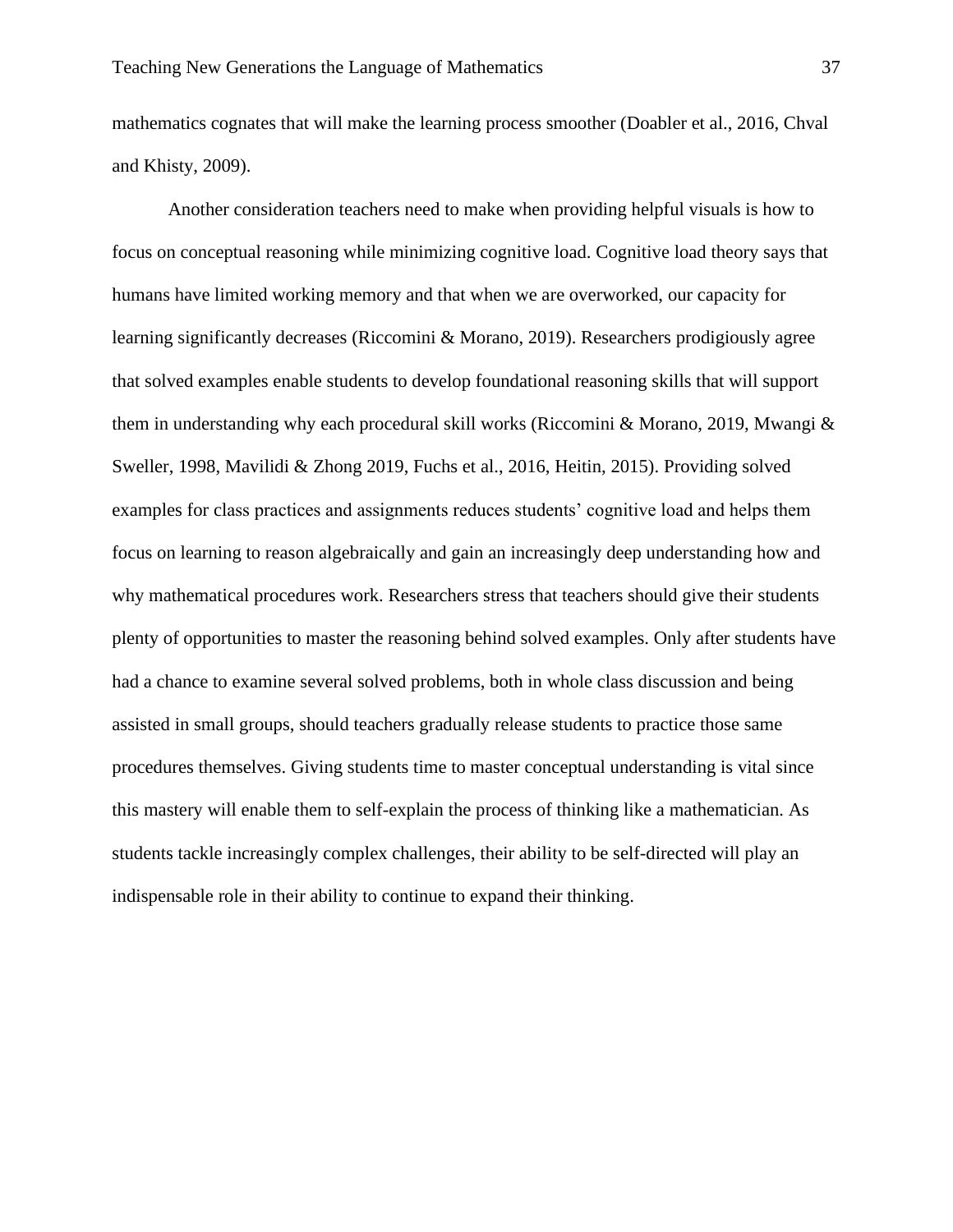#### CHAPTER 3

# RESEARCH METHODS

The methods of inquiry for this study focused on the principles and practices of action research, using self-study aligned with professional teacher standards, teacher artifacts, and student grades as a means of data collection. I will begin with a review of action research principles to establish the foundation for this study's method of inquiry. Second, I will review the choices and purposes of data collection that helped to highlight my instruction and means for searching for improvement. Third, I will detail my context for the study, methods of data collection protocols, maintaining credibility and trustworthiness of the data, and acknowledge my limitations as a researcher. Finally, I will present the procedures used for studying my practice, while providing data and analysis that speaks to adaptations and adjustments made to my instruction as I implanted this study.

#### **Research Questions**

My focus for this research was to make the mathematics learning experience smooth and relevant for all my students. Specifically, I examined student work samples and grades to help inform me whether my students were making connections to mathematics content. Additionally, I studied students' revisions based on personalized feedback and activities I provide them to aid them in their mathematics learning. This focus aligned with the following InTASC Standards for teacher professional development since it aided me in my development of creating an environment that values my students, brings them high quality content that relates to their lives, and utilizes data from assessments to inform me of improvements I can make in my teaching.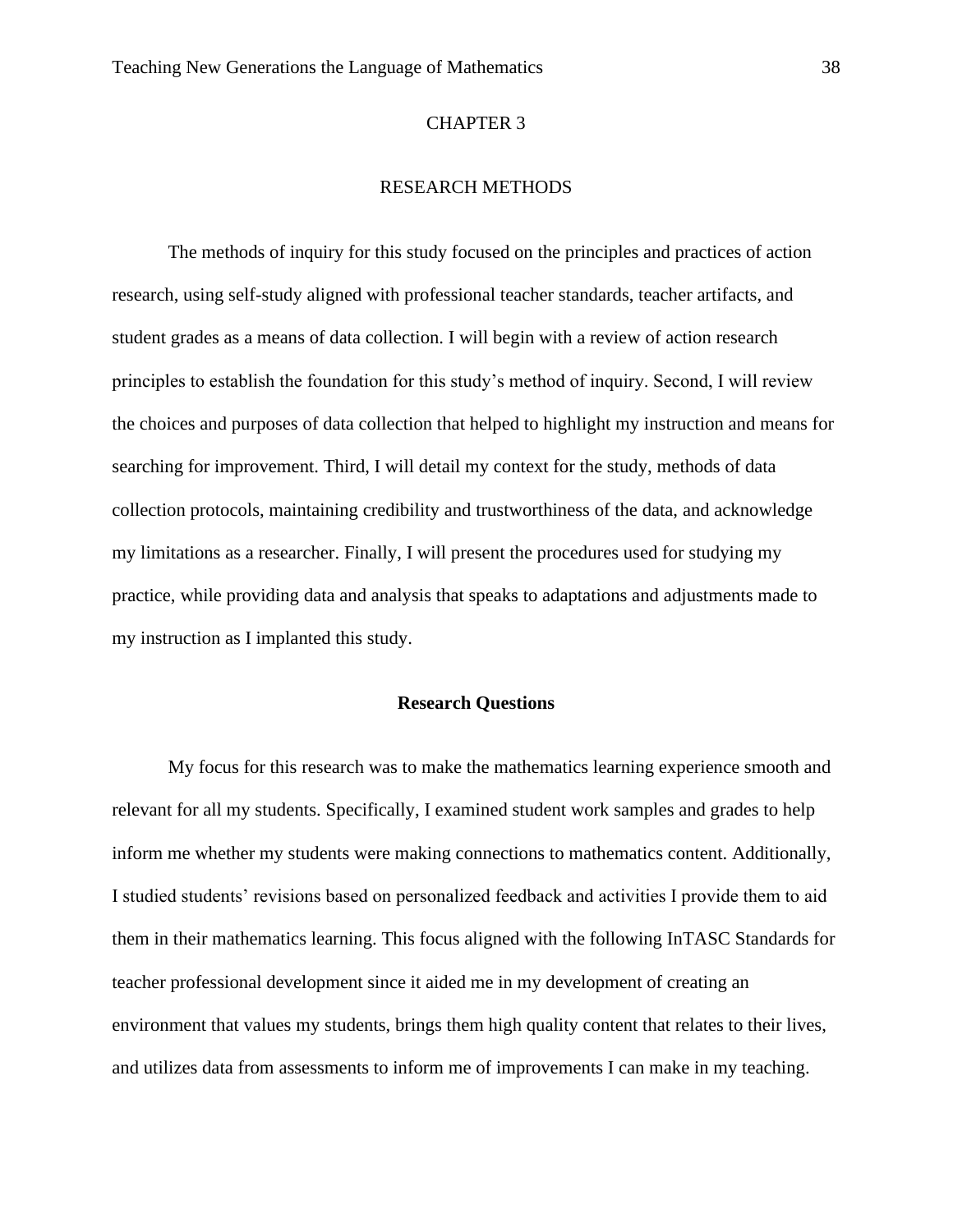Additionally, I considered how studying my own practice in line with InTASC Standards could improve my own instruction and therefore, student learning. My purpose of this study was to use my own observations, artifacts, and assessment data to inform me how I can improve my teaching thereby inspiring students to engage in their own learning and development. The research questions for this study were:

- 1. How can I inspire students from a wide variety of backgrounds and provide better personalized supports for all the individuals in my classroom? I seek to create a more engaged classroom atmosphere. In most math classrooms I have observed students only participate so that they can get a good grade and most students mimic the teacher rather than actually understanding the mathematics procedures they are writing. This leads to numerous misconceptions and gaps in understanding. Therefore, by providing personalized feedback I am hoping to better assist my students in understanding how mathematics works. Data gathered from this focus question was used to enable me to see how my feedback assists in my student's growth and understanding of mathematics.
- 2. What strategies can I use to emphasize my students' assets so that every student can see that they are valuable, and their contributions are essential for the greater good of the classroom and of society? Many students get discouraged in school and this is especially true in mathematics. Many students in a math classroom have a fixed mindset and these students believe, "they just aren't good at mathematics". Additionally, many students avoid sharing their thoughts on a mathematics question or concept. Since a growth mindset is essential for learning, I seek to find ways to encourage students to participate and share their thinking. Data gathered from this question was used to validate teaching strategies that I can use that best encourages students to be more involved in their own learning.
- 3. What strategies and assessments can I use to make the mathematics learning experience smooth and positive for all my students? The goal of this question is to understand how I can better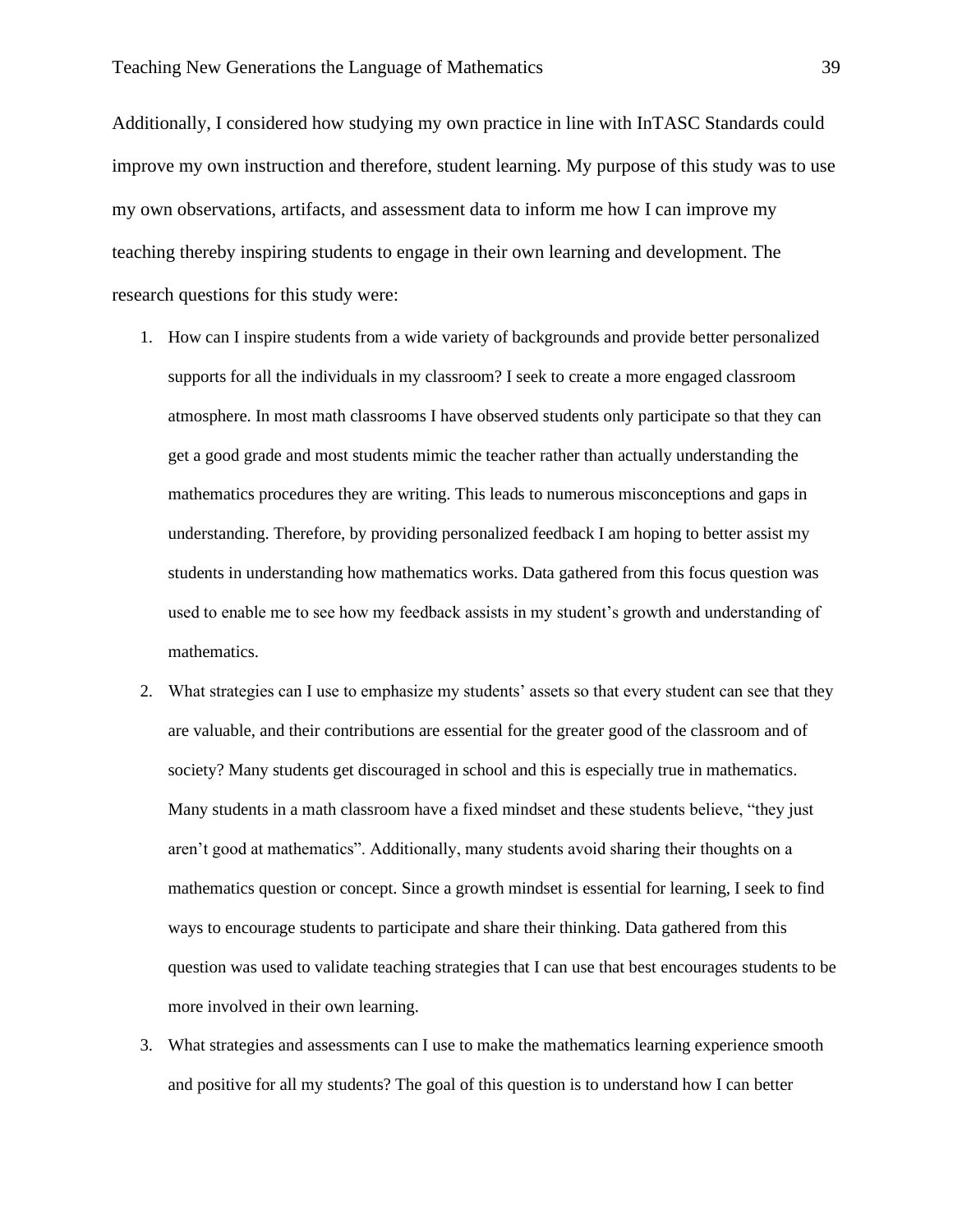instruct and use assessments to guide my instruction so that my students can learn how to speak and write mathematically. Mathematics is a very dense language, with a lot of symbolic vocabulary, and complex syntax. Therefore, assessing for and focusing my instruction on the mathematics language skills my students need most is fundamental in building a strong foundation for future mathematics learning. Data gathered from this focus question was used to describe my students' needs so that their learning experience goes smoothly, and the learning experience feels valuable for all my students.

### **InTASC Standards**

The InTASC standards are a set of standards that teachers strive to attain so that they can provide a positive and productive atmosphere for all their students and everyone else in the community that they interact with. Teachers are the role models of future generations and therefore it is essential that we model ways that will helps our students be happy and healthy adults. This includes not only modeling content area skills, but also provides a healthy collaborative environment. Teachers do this not only by maintaining a positive classroom atmosphere, but also regularly interacting with parents and administrators to ensure that everyone is involved in supporting all our students. Strong communications with students and their families also enables me to constantly develop new ways of scaffolding and differentiating within my classroom so that all students feel supported, respected, and valued. Interacting with other administrators, teachers, and other professionals also gives me invaluable professional development. The InTASC standards will help guide me in providing all my students the education they need and deserve to live fulfilling lives.

I am always trying to find new ways to inspire all students and give everyone as many opportunities for success as possible. I believe that every individual is unique, and I seek to find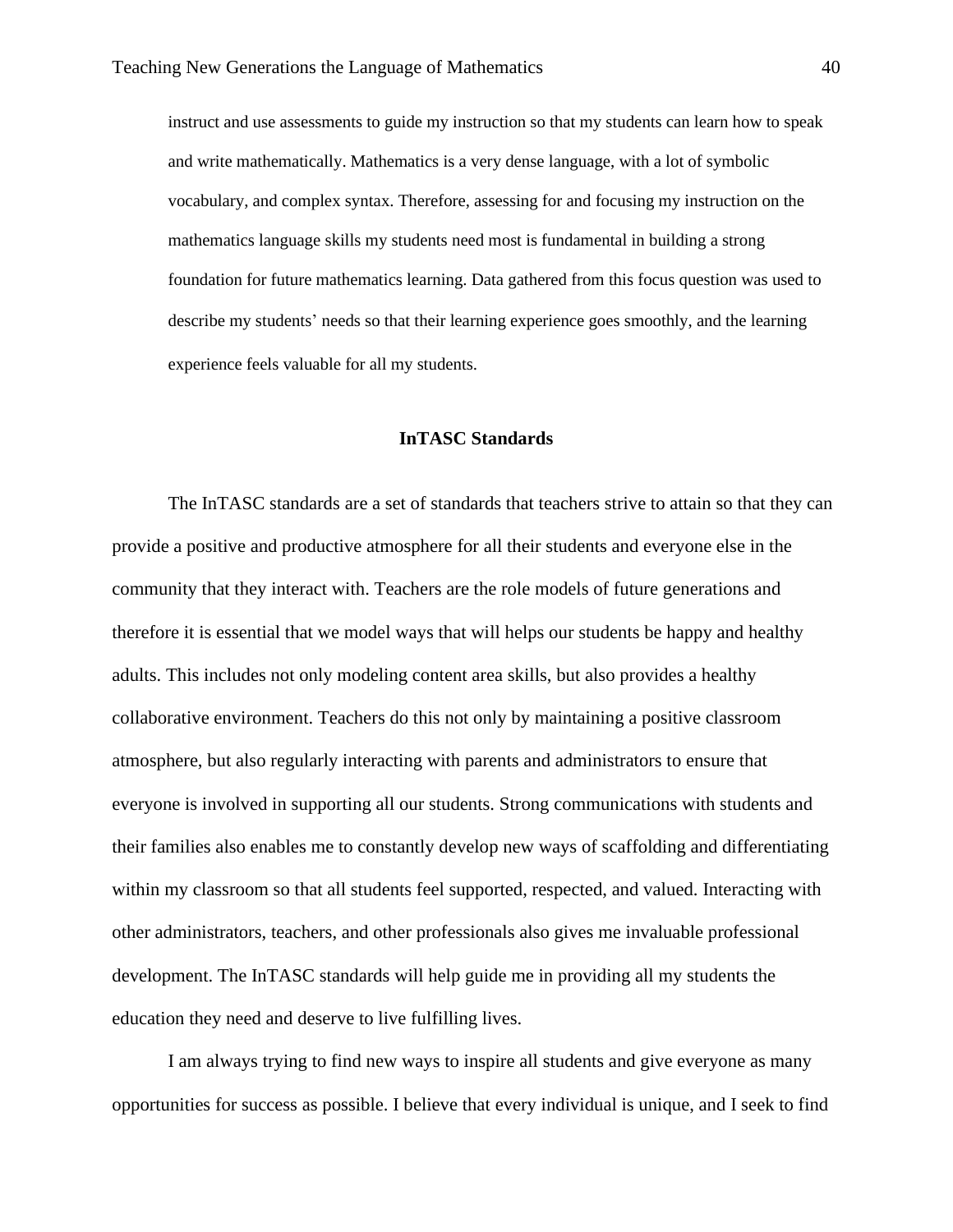every way I can to provide the personalized caring supports that each of my students needs. Therefore, one of my research questions is directed at finding ways to better provide personalized supports that will inspire my students to strive for higher standards. I also want to show my students that they matter by emphasizing their strengths in my classroom and show them how they can use those strengths to succeed. My second research question seeks to find ways that I can show every student that they have valuable talents that are important in my classroom. Additionally, I am aware that mathematics, my content area, is one of the most difficult subjects for many students to master. Mathematical language and visual representations are abstract and filled with complex meanings. In order to best facilitate my students' success, my third research question seeks to find ways to make the mathematics learning process as smooth and positive as possible. This action research is meant to guide me in providing a personalized and smooth learning experience for all my students and to inspire them to continue to grow and develop alongside me.

### **Methods and Procedures**

My purpose was to describe my own teaching practice as well as how I use data to improve my own practice in line with the InTASC professional standards. For this reason, it was important to choose a method that could account for both what the standards are for teachers and how I was paying attention to my own practice through data collection to improve it. Accordingly, this study was designed as an action research study. Action research is the steps I will take to improve myself as a teacher and a leader of the next generation. Above all else it is important for me to maintain awareness of myself and of my students. Action research is a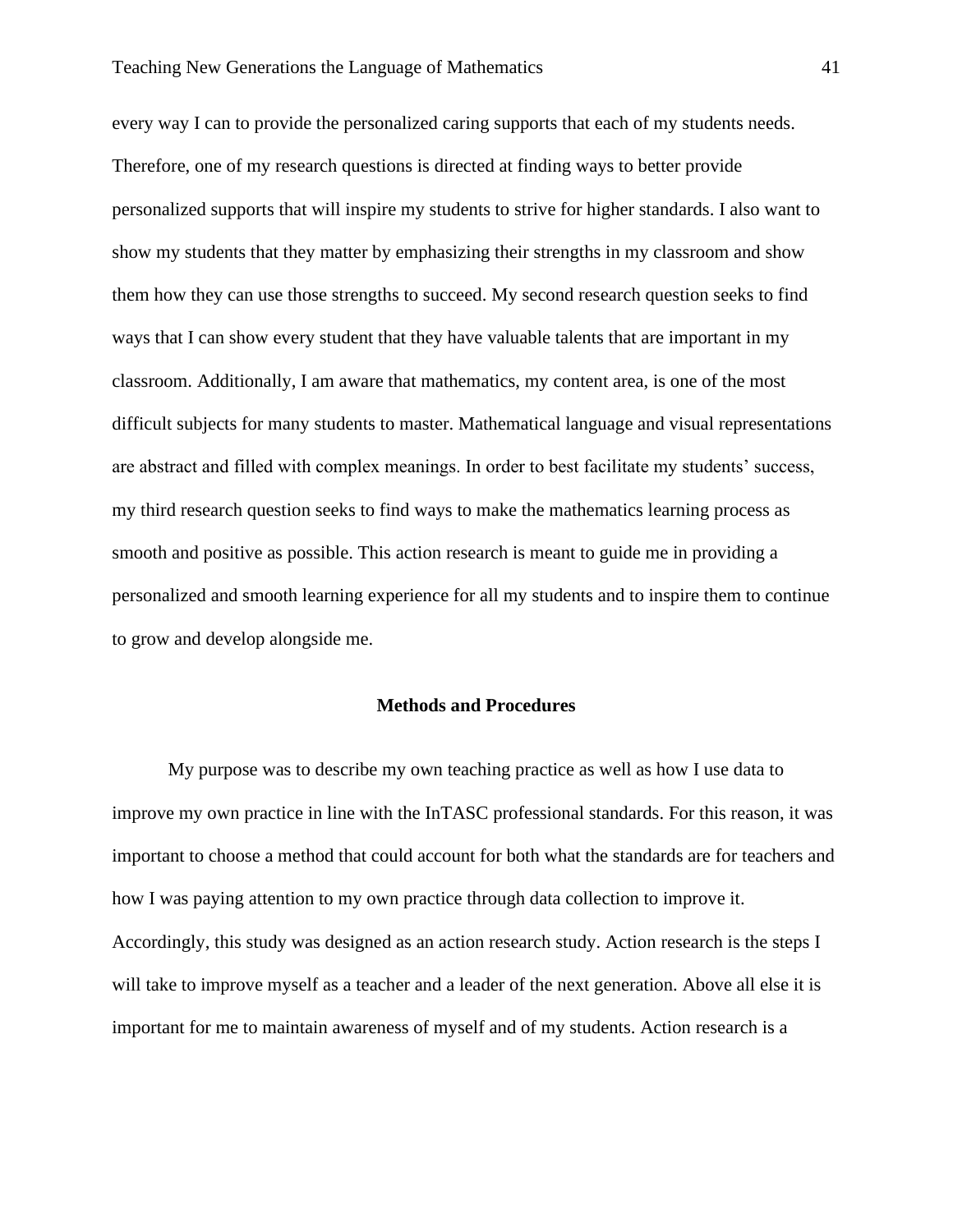means by which I can achieve this self-awareness and become more insightful of where my students are coming from and how I can best assist them.

Action research can be achieved in many forms. One common form is by journaling what works and what doesn't. I will therefore make journals of advice I receive from my mentor teacher and supervisor and using this advice I will prepare questions I can ask my students to assist them and show them that they are assets in my classroom. Additionally, I will journal and utilize other advice like how I might change my mannerisms, how I can create better and more positive relationships with my students, and how I can improve my lesson plans and assessments to be more explicit and make expectations clearer and more achievable. I will also keep and organized notebook just like my students so that I can better understand the tools I am providing my students and how I might improve the notes and classwork activities I provide them. This will also assist me in creating increasingly meaningful and helpful notes and activities that will guide my students in developing a positive self-efficacy in my class.

I will also keep written suggestions on how I can improve my teaching. My supervisor provides me with very detailed feedback, which will further help guide my action research and show me ways I can continue to improve my craft. By reading these observations and highlighting key ideas for improvement, I can then try to incorporate these ideas into my lesson plans and teaching. My lesson plans are always detailed and therefore by reading past lesson plans, I can then become increasingly aware of what went well and what improvements I can provide a smoother and more positive learning experience that feels more valuable for my students. Becoming more aware of my own development in lesson planning while simultaneously being increasingly aware of the guidance I am being given during observations will enable me to write increasingly reflective lesson plans.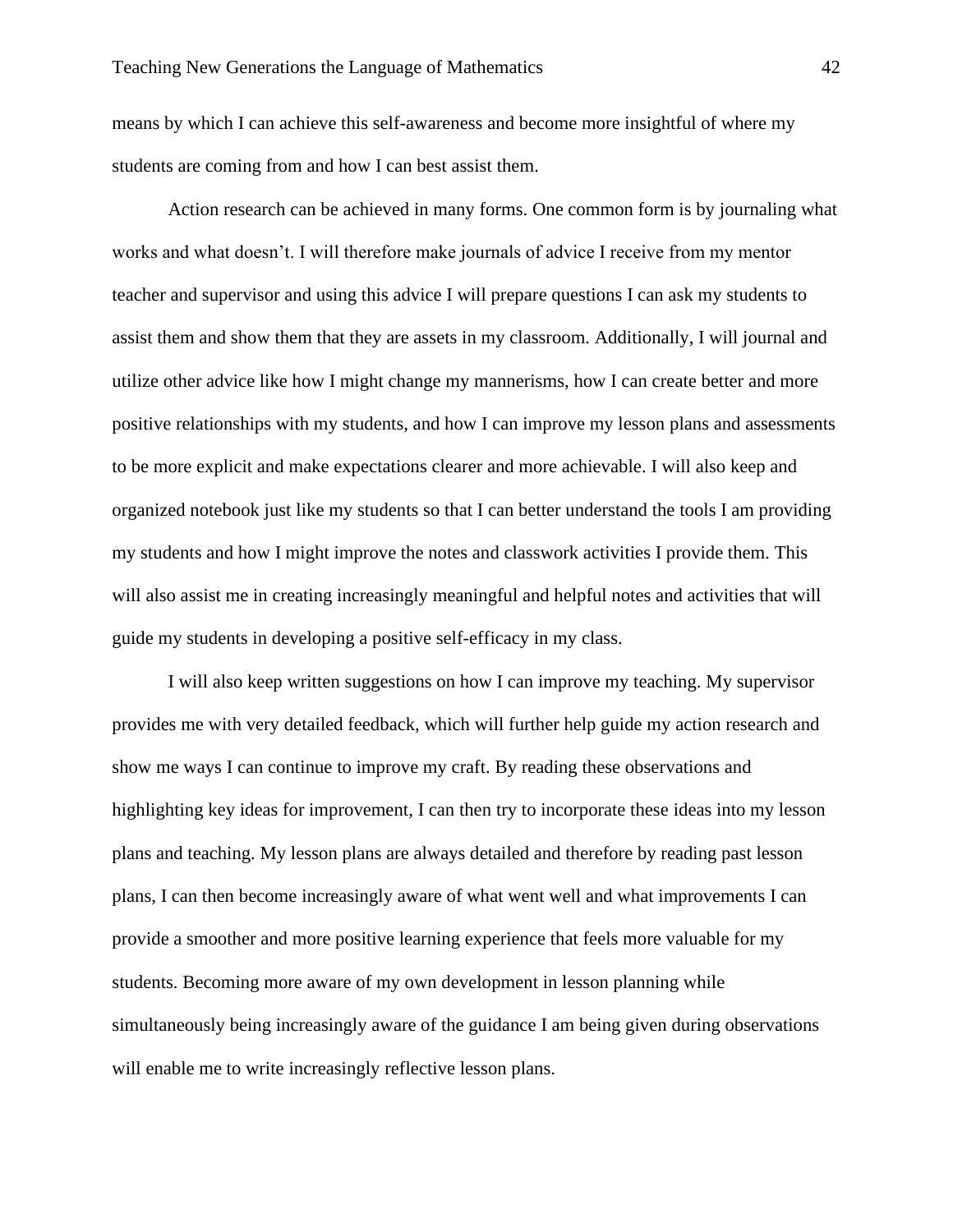# **Data Collection**

The basic steps in action research are 1) identify a topic or issue to study, 2) collect data related to the chosen topic or issue, 3) analyze and interpret the collected data, and 4) carry out action planning, which represents the application of the action research results. Data collection in an action research project typically is related to the topic or issues and provides answers pertinent to the research questions. As Padak and Padak observe, "Any information that can help you answer your questions is data" (p. 3, 1994). Therefore, I used a variety of data collection tools related to my topic to ensure the validity of my results. Furthermore, I adhered to the following four characteristics in determining the data I would collect for my study, 1) anonymity of students, 2) comparison in data collection was built in so that the results could be judged against themselves both before and after the intervention period, 3) aspects of performance to be examined were identified prior to data collection so that the information was relevant and connected to the research questions, and 4) a variety of data was collected so that different aspects of the topic could be brought to light (Padak and Padak, 1994). Finally, because I was studying my own practice while I was in the middle of said practice, I acknowledge the "spiraling nature" of data collection in action research (Padak and Padak, 1994). By focusing on data in connection to my research questions, my action research enables me to reflect on what strategies I can use to improve my teaching.

Because my research questions focus on emphasizing students' assets, inspiring them to use this knowledge to make a difference within my classroom and later in life, and making the mathematics learning experiences smooth and valuable to all my students, I chose to collect data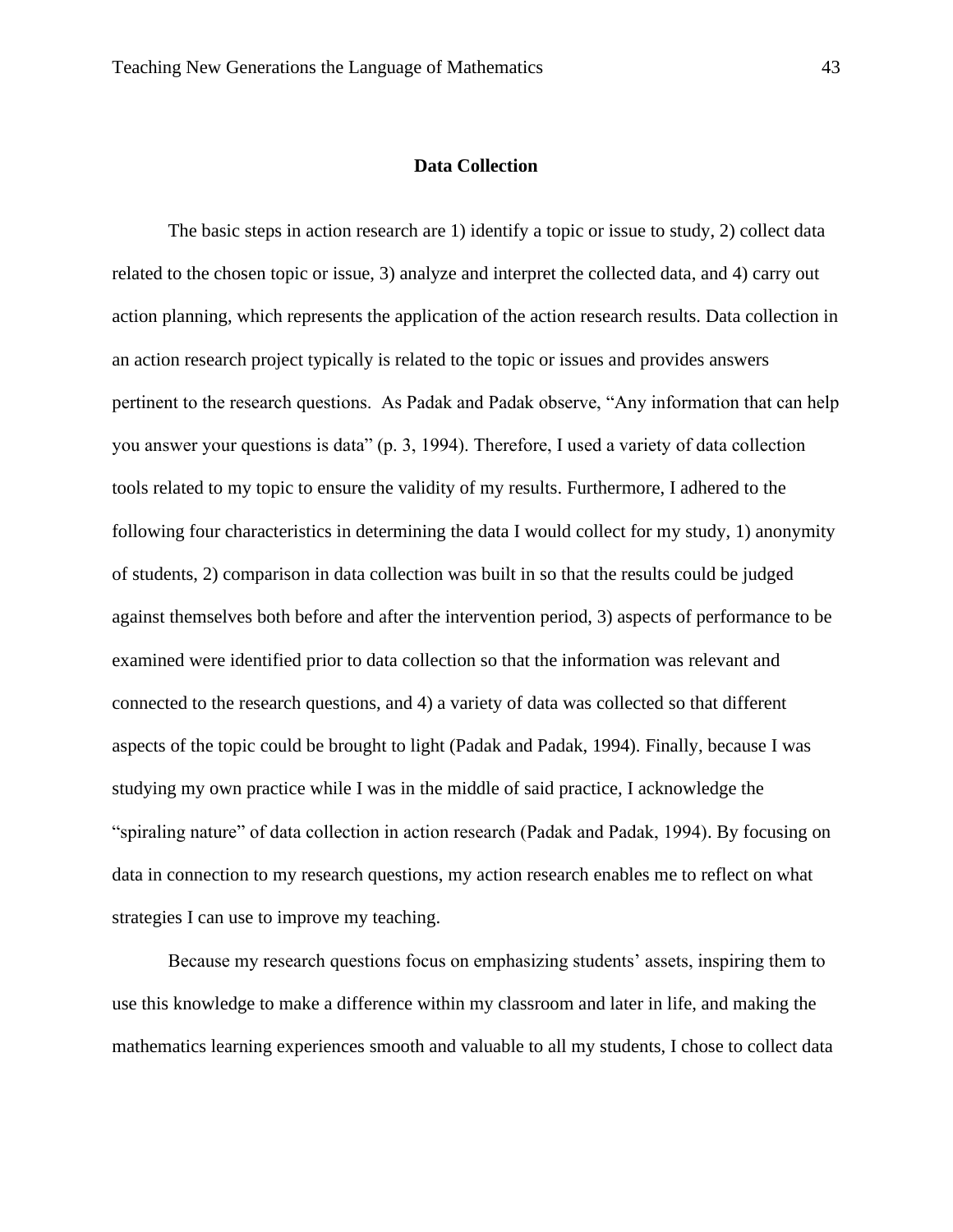that would provide information about how my practice and the interventions I identified aligned with the research topic. The types of data I chose to collect are described next.

# **Journaling To Increase Awareness**

By journaling each class what worked well and what didn't I become increasingly knowledgeable of what kinds of activities best engage my students in learning mathematics. All my research goals can only be achieved if my students are motivated to learn and they themselves see their mathematics learning experience in some way as being valuable and relevant to their lives. The mathematics content area can be applied to just about any topic and a huge array of strategies can be utilized to model and demonstrate the language and purpose of mathematics. Therefore, discovering what mathematics activities my students can most easily engage with and uses collaborative learning strategies that will inspire students to become increasingly involved in their own education is essential. This is a skill that many mathematics teachers struggle with, so by intentionally making notes on what strategies are going more smoothly, the awareness can help me guide the direction of my course in a way that will be healthier and more fulfilling for my students.

# **Observations and Advice from Experienced Teachers**

To create a positive and smooth learning environment, I need to create an atmosphere that promotes focus and encourages students to become independent. Many teachers I have observed struggle to inspire students to become independent mathematics thinkers, discussers, and writers. Therefore, to enable my students to become increasingly independent and confident in their own skills, I need to provide a structure and environment in which everyone feels their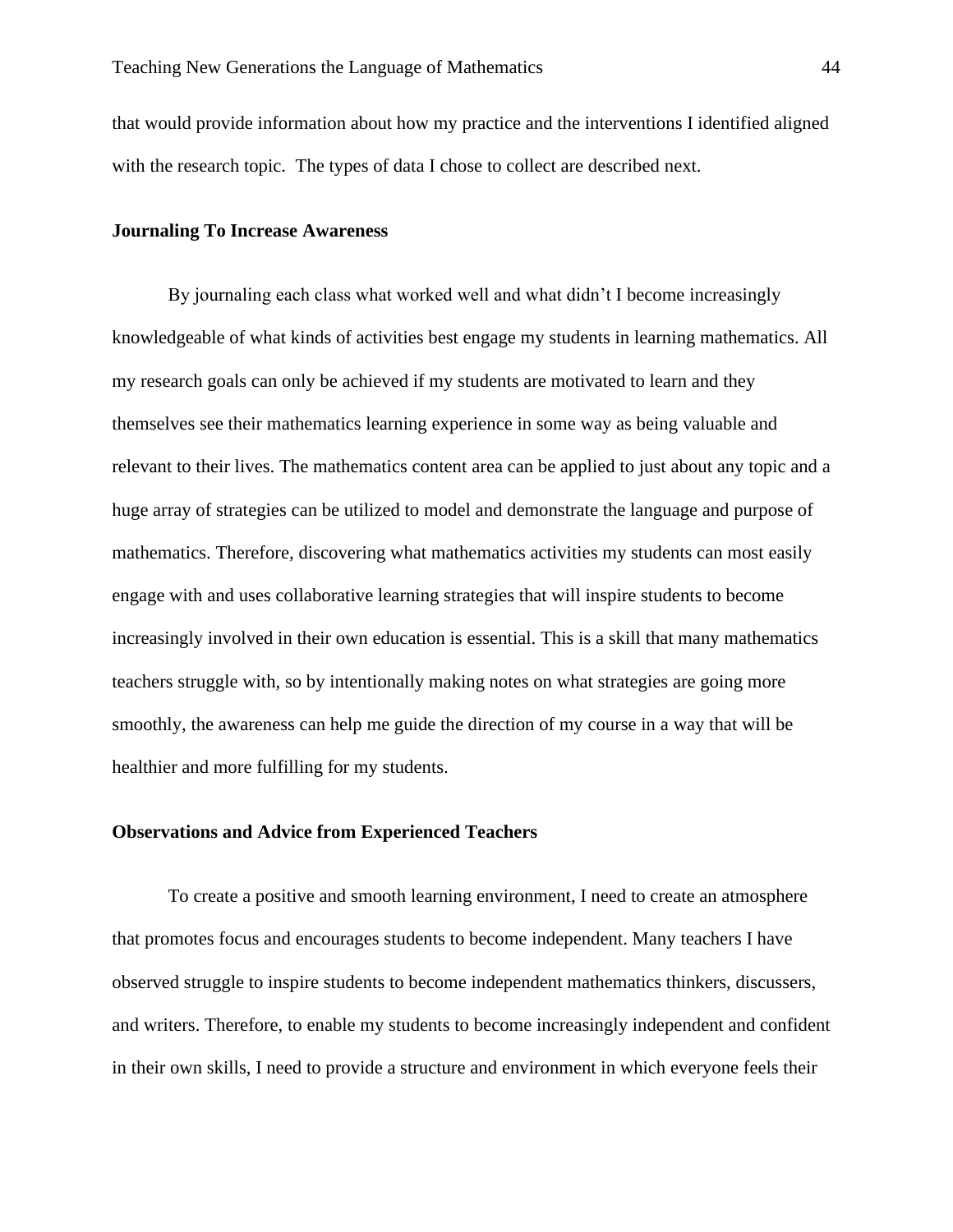voice and ideas are valuable and essential to the success of the classroom. To encourage this healthy sense of collaboration to begin, I will try utilizing a wide variety of tips that my mentor teacher and supervisor give me for creating a classroom that is focused and engaging on learning mathematics. Providing a structure in which my students can easily focus and feel free to take chances is fundamental towards opening dialogues that are essential for learning. My mentor teacher and supervisor are both experienced in classroom management techniques that can help me accomplish this and they have several other ideas that are invaluable towards my growth as a teacher.

### **Videos That Capture Learning**

I will also create 3-5 videos that help guide me towards improving my craft as a math teacher. In mathematics the exact way I phrase key content and skills my students need to learn is vital. My phrasing needs to be simple and clear and capture the larger state standard skill I am trying to scaffold. Therefore, I will take a few videos to help me reinforce my journaling for how I can improve the way I phrase and model concepts to make the learning experience smoother and empower students to understand and use mathematics to create a more independent and positive classroom atmosphere. Math is stressful for many students since it is a complex language and translating mathematics into English is a challenging skill to learn. By conveying clear and simple learning targets, demonstrating key concepts as simply as possible, and providing summaries of key concepts and why they are important, I can greatly increase my students' access to a smooth and valuable learning experience.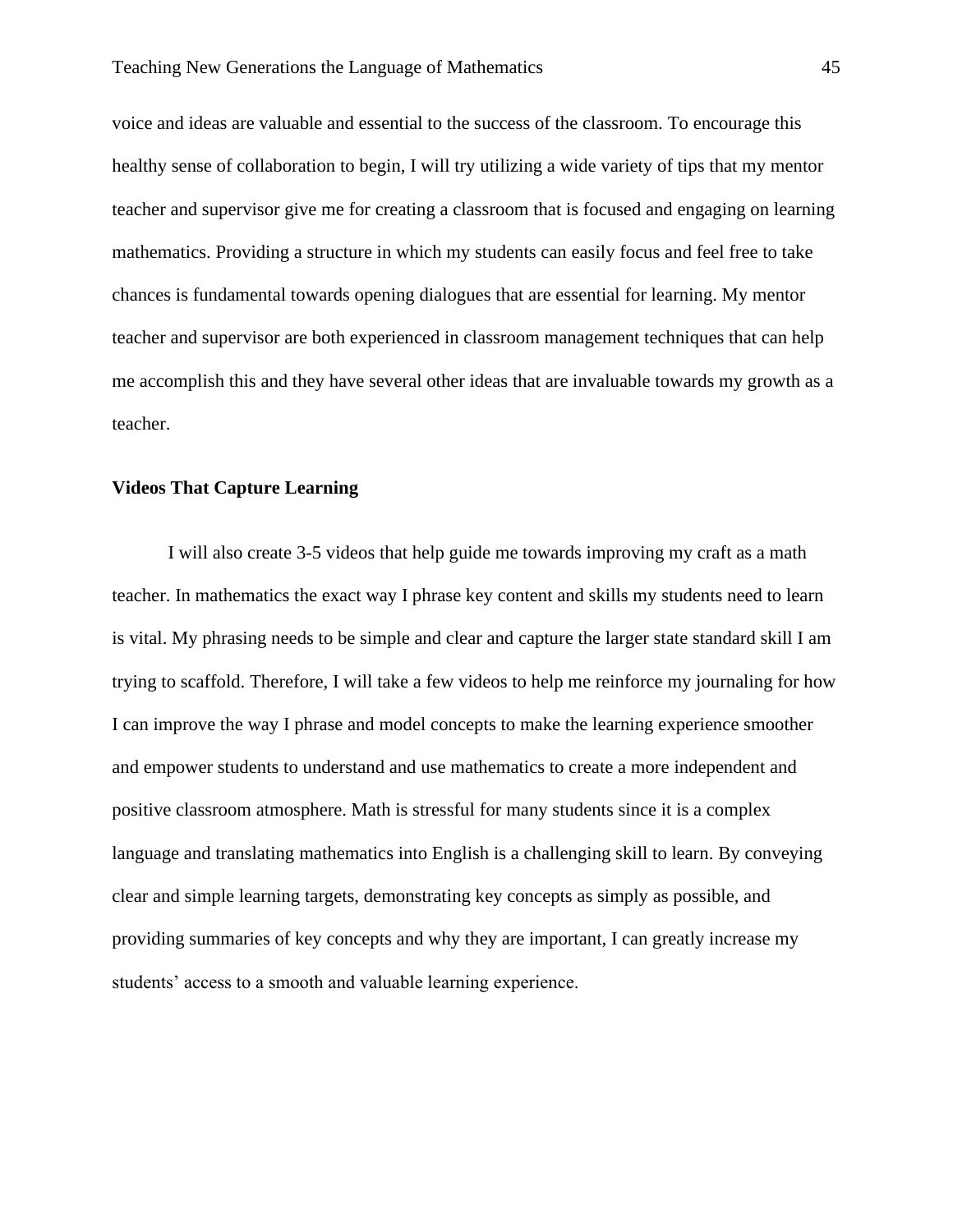#### **Context of the Study**

I serve a large high school in the Willamette Valley in Oregon. This school serves around 2000 students, 9th through  $12<sup>th</sup>$  graders. In the mathematics wing of the school there are usually about 30 students in each class. On Wednesdays, which is late start in my district, our Professional Learning Communities gather, and we make plans for what activities and structure that will best support our students in gaining proficiency in a collection of state standardized mathematics skills. My school is arranged on a block schedule, in which we rotate between teaching 1<sup>st</sup> through 4<sup>th</sup> period and 5<sup>th</sup> through 8<sup>th</sup> period. Classes are generally 90 minutes long except on Wednesday, which is a late start PLC Day and includes advisory and a 1:1:1 club, sport, or support that each student attends. Wednesday classes are reduced to 50 minutes each so the lesson plans in the middle of the week needs to be shorter.

My school has a wide range of services available for our students. We have classrooms that specialize in providing extra support for English Language Learners, we have extra instructional assistants that provide personalized supports for students on an IEP or 504 plan, and my school has also recently implemented some innovative new classes to help increase attendance rates and motivation among our student populations. For example,  $10<sup>th</sup>$  graders now have the opportunity to take a Geometry Construction class. This new class offers them real-life usage of mathematics and because it meets every day throughout the entire school year, students attending this class will earn one mathematics credit and they will also receive an elective credit!

My mentor teacher and I meet separately each week and talk about potential ideas and classroom management skills I can utilize to help provide a focused and engaged classroom environment. I currently teach one period of algebra I and soon I will take over a second period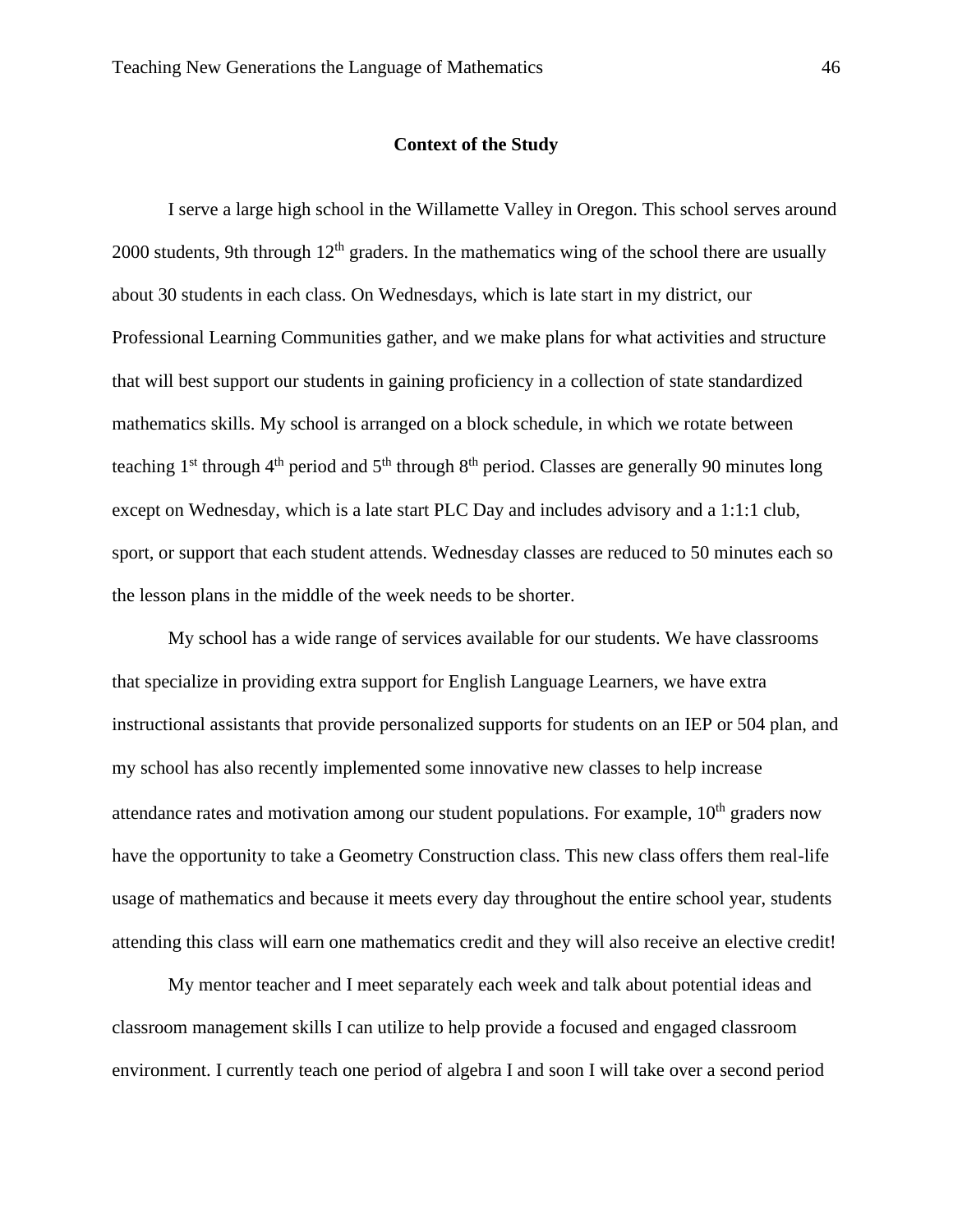of algebra. The algebra I teachers all stay on the same calendar so that we can all contribute ideas and materials towards the unit we are currently teaching. Occasionally, we also have a test retake day in class in which students that need to retake a test are given an opportunity to do so during that class period while other students are given more specialized supports by other algebra I teachers teaching that period. Having a united team that is determined to provide opportunities for our students to succeed gives us the freedom to share materials, swap students occasionally for more targeted supports, and brainstorm together how we might design materials to be higher quality and more helpful for our students.

### **Participants**

Because this study was designed using an action research approach, the main participant in the study is myself, as the teacher. As my learning progressed throughout my student teaching program, I became interested in a number of ideas that would help me to improve my instruction. Ultimately, I decided to focus on the main research areas outlined in my research question. To lend credibility to the results I will share from my self-study of my practice, it is important to describe my role in the classroom where I teach. In this section I will focus on describing my own classroom and my role as the teacher. I have been teaching one class of algebra I for just over one month and I will soon take over another algebra I class. My mentor teacher encourages me to design my own materials, so I create several activities for my students each week. I follow a calendar that our algebra I PLCs made together, so I have a lot of structure on what is taught each class day. Many of our students have been struggling with the skills in each unit, but algebra I teachers are determined to finish our systems of equations unit just before spring break so that we can move on to other key units such as exponential functions.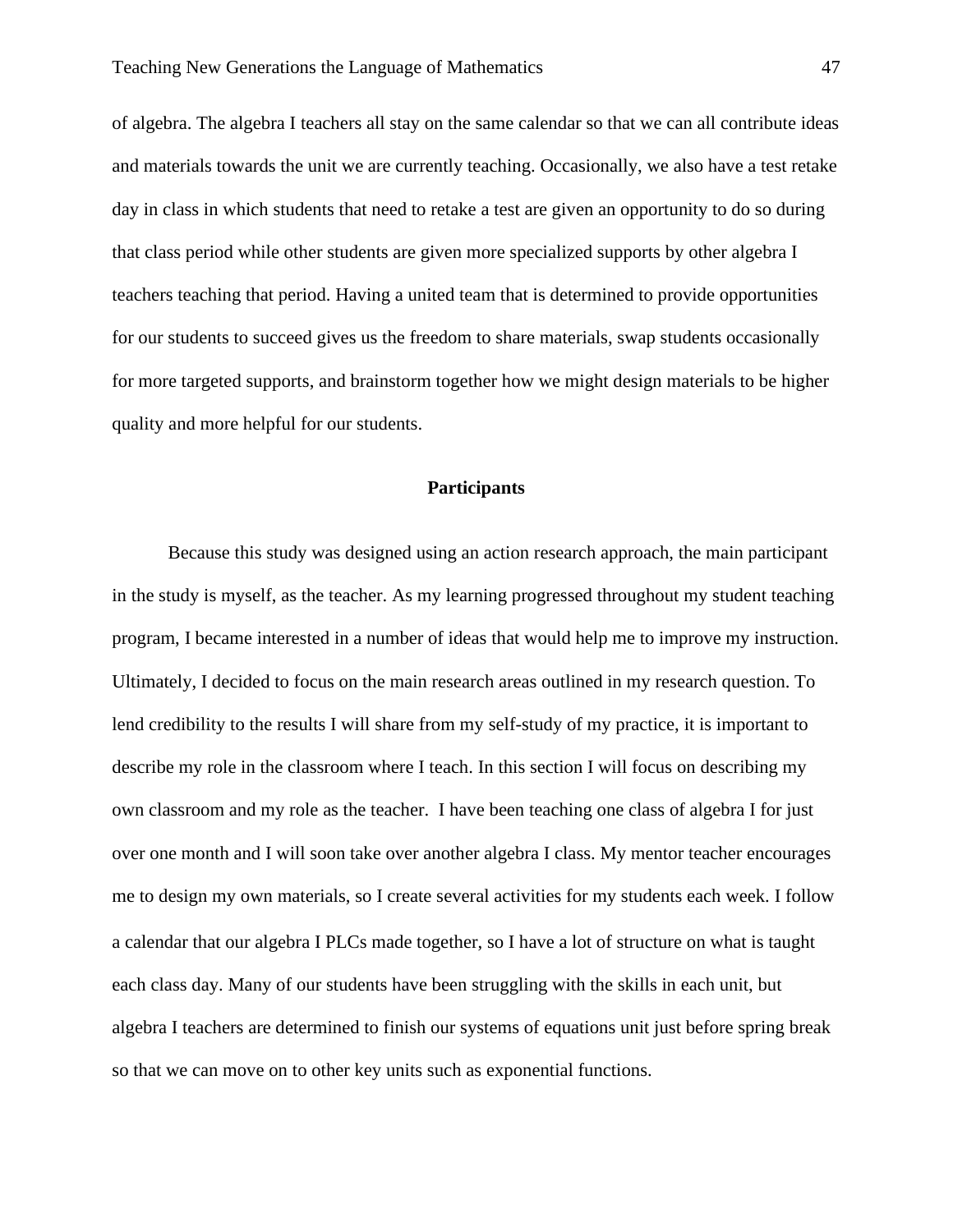Early in the school year I observed several algebra I teachers, and it is very clear that getting students to participate and become independent problem-solvers is an extremely daunting task. Students come into  $9<sup>th</sup>$  grade feeling, "They are just not good at math" and many of them don't feel math is relevant or valuable in their lives. A lot of the fundamental language skills we focus on as part of our College Preparatory Mathematics curriculum are also off-putting for our students, but many teachers feel this development of basic math language skills is a prerequisite for learning mathematics. Most teachers spend most of our time having students practice these language skills, and we are always going out of our way to ensure that students are staying on task. After seeing the very low motivation levels in our math classrooms, I am convinced that the math language skills we teach need to have an engaging context so that students gain a more natural understanding of why mathematics is important and are a lot more invested in their own education. Unfortunately, while the textbook and other materials do have a few cool contextual problems, I believe there is a desperate need for better mathematics learning materials in our classrooms. All the math teachers at my high school have their own family and with grading and helpful PLC meetings, we do not have enough time to dedicate towards finding more much more engaging materials that could help us structure an algebra I course to be much more motivating.

Math classes are all placed near each other ensuring that we can all easily support one another. Mostly I interact with my mentor teacher to take notes on new strategies and classroom management tips I can use to ensure that my class runs as smoothly and positively as possible, but I also have several other teachers that I can talk to as they understand what it is like to be a starting teacher in a subject that kids struggle in. Especially, now that we are coming back to school after t prolonged shutdowns, it is good to know that I am not alone in having students that are really struggling with basic graphing skills, basic algebra skills, and basic arithmetic skills.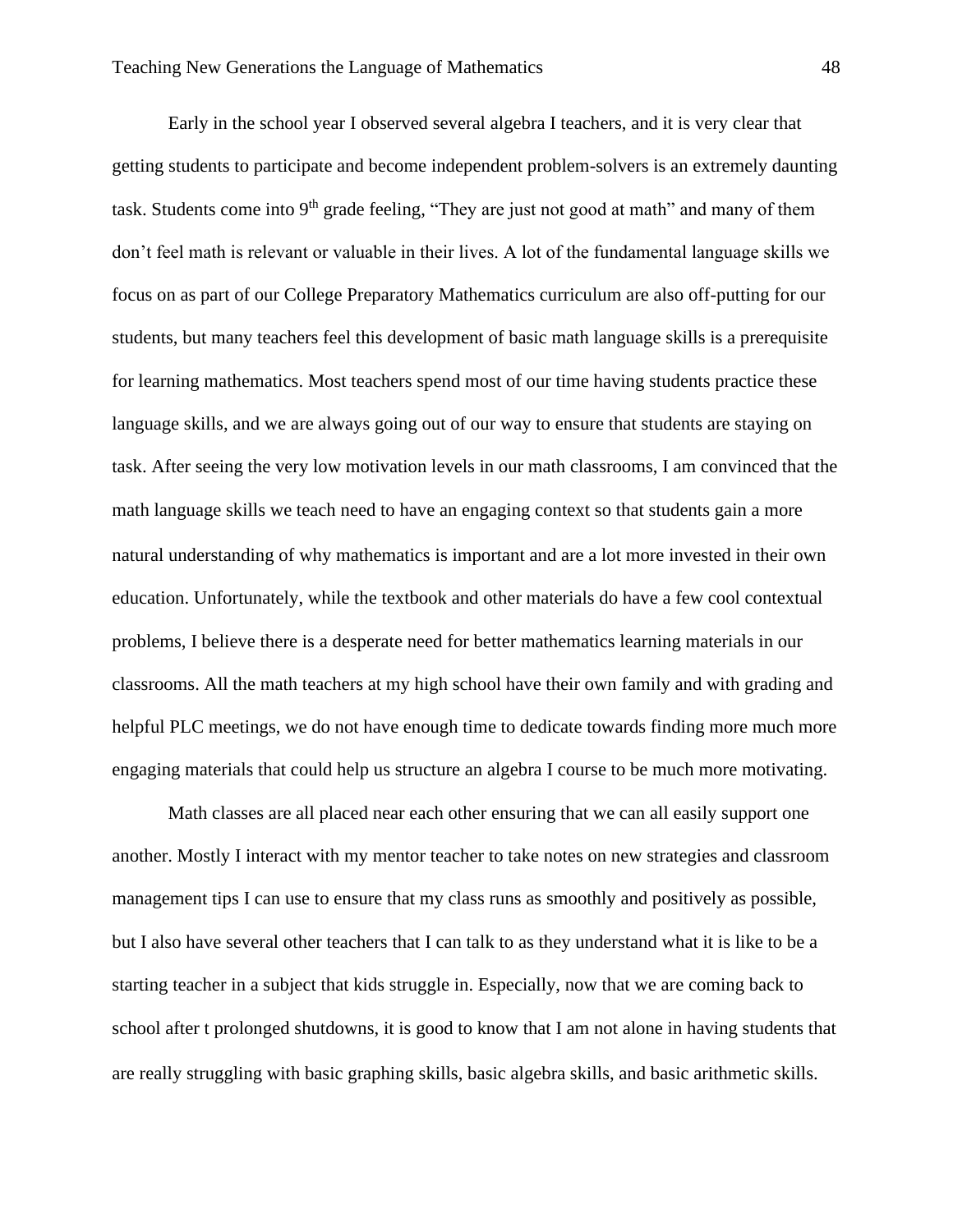Having colleagues that are all going through similar experiences enables us to share ideas on what we might do to approach teaching each concept differently. Additionally, all the math teachers at my high school have high standards for our students, and we have an awesome vice principal supporting us that used to be a math teacher himself! Having a team of teachers and an administrator that understands lack of engagement and attendance is the number one problem gives me hope that progress will occur at my high school.

The vice principal's top priority is finding ways to increase engagement in mathematics and in embracing this key goal he has most of the same philosophies I have. Additionally, he is actively collaborating with math teachers to introduce another cool math class on probability that can help improve student motivation and engagement. This class would likely be offered to 11<sup>th</sup> graders, since geometry construction was recently introduced for  $10<sup>th</sup>$  graders, but I am hopeful that in time the leadership and teachers at McNary will come up with a more engaging version of algebra I since lack of engagement in  $9<sup>th</sup>$  grade mathematics is clearly a top concern for all of us. Talks on how to redesign 9<sup>th</sup> grade math are currently in early stages, but currently an engaging 11<sup>th</sup> grade probability course is being proposed. This course would focus on relatable topics such as gambling in sports! If this context-rich course increases motivation as I expect it will, it won't be long before math teachers and our leadership come up with a similarly creative and engaging revised algebra I course and curriculum. The need for an engaging algebra I class is extremely urgent, so I am happy to hear that several qualified individuals have begun to look for solutions.

# **How I Studied My Teaching**

In mathematics courses assessment is extremely important. One of the largest reasons students become disengaged in mathematics is because they frequently don't understand the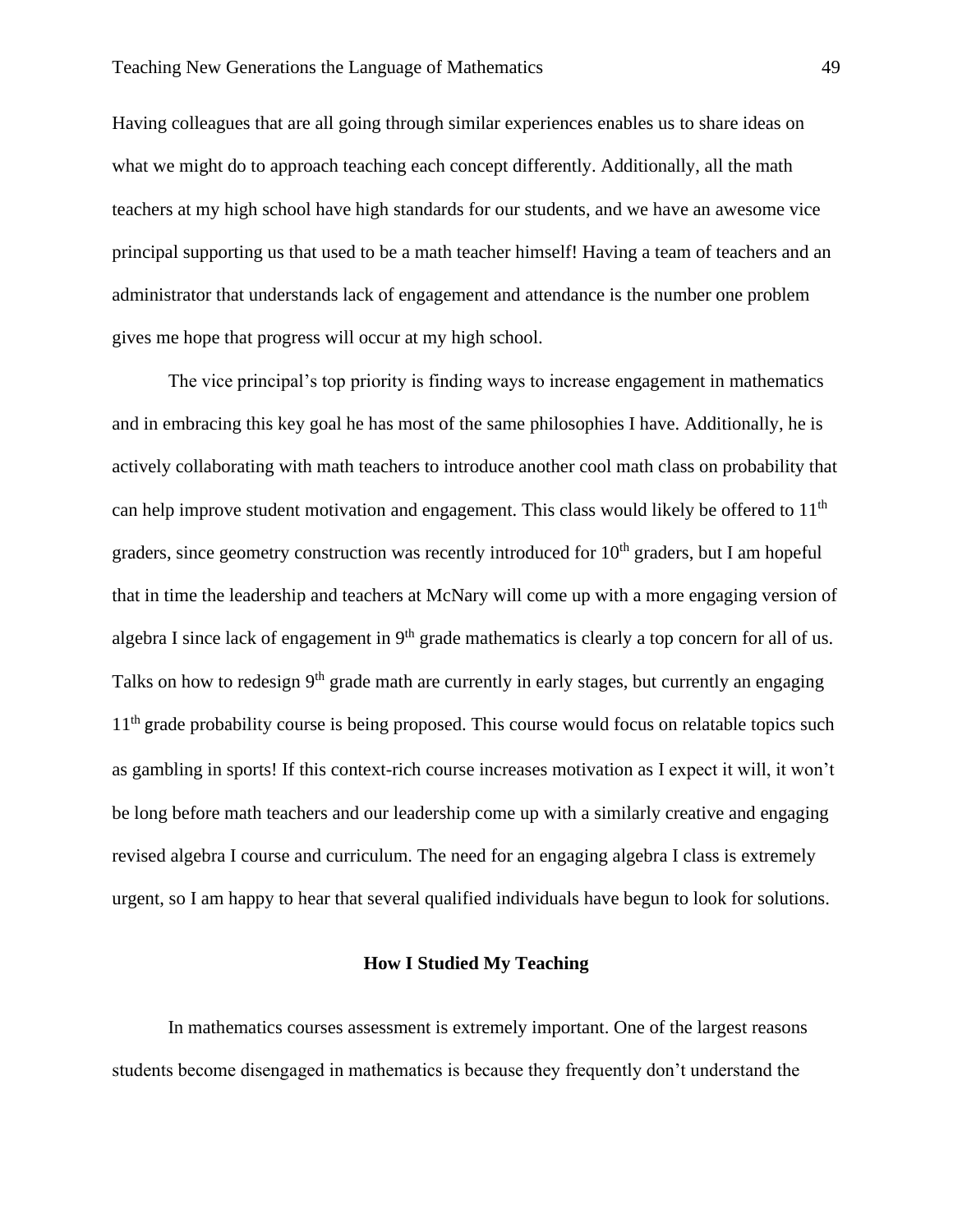mathematics skills involved, they do poorly in assessments, and they feel investing their energy in learning such an incomprehensible language is not worth their time and effort. Therefore, my top priority is to continue to look for culturally relevant materials my students can relate to and enjoy and combine this with teaching strategies that helps students smoothly connect these relevant and valuable examples to mathematics. Making these connections smooth and unintimidating is a goal that all math teachers strive for, but all of us struggle with this. Over the last month and a half, I have also been trying to empower my students to succeed at least partially independently while still maintaining high mathematics language standards, and I can see that this goal will be an ongoing process.

Currently most math teachers spend a lot of time and energy devoted to managing our own classrooms and ensuring our students continue discussing mathematics rather than any other subjects they would rather be talking about. Therefore, right now I am also in the process of learning a lot of classroom management skills that will aid me in keeping my students on task and building their understanding of mathematics. While investing a lot of my multi-tasking mental resources on classroom management isn't optimal for a collaborative and engaged classroom atmosphere, I will also continue to invest a lot of time and energy in creating motivating materials. In time I believe I can make the mathematics learning experience smooth and relevant, and in doing so, encourage my students to invest the time and energy needed to master the mathematics language.

For just over a month, since I took over one of the algebra I classes, I have been designing activities that focus on getting my students actively involved in their own education. The first day of class I gave my students a short survey to discover their interests. This enabled me to start creating questions my students could relate to and better understand. I am a strong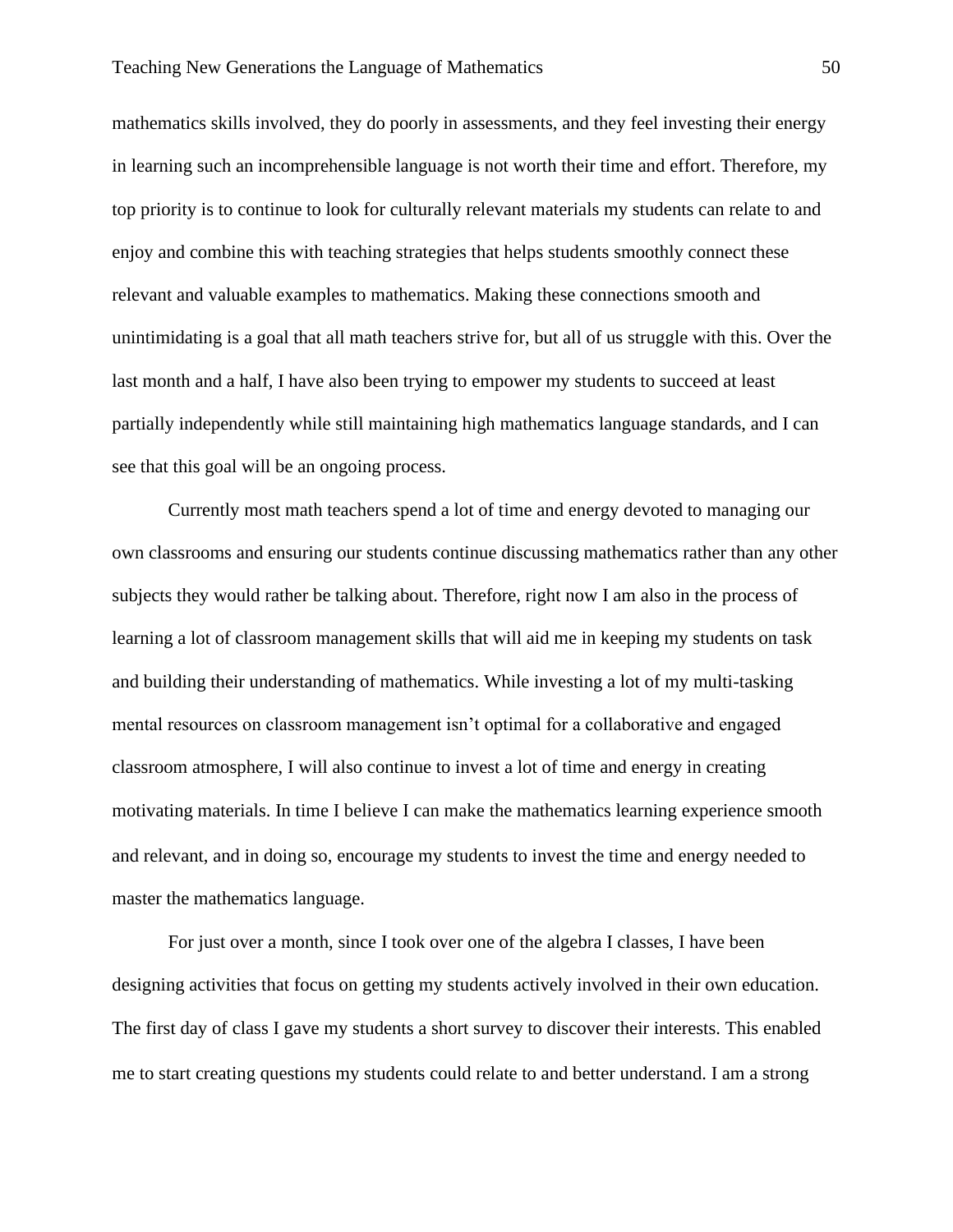believer that high school math classes should still be using word problems rather than exclusively practicing symbolic language our kids don't understand. The classroom management skills I am currently learning have also begun to help me keep students focused on building these key skills that will be instrumental in their success. Combining this with the fact that my students know I care about them, and I believe that in time I will have a whole classroom of students who will engage in math not just because I am hovering over their group, but because they themselves want to learn and they know those efforts will pay off.

The observations I have made tell me that this change will not come suddenly. While many of my students have grown to like me more since I took over a month ago, too many students currently believe that D's and F's are normal in math and that math is only for smart people. The curriculum and materials used in math classes are often abstract and very hard to relate to for many students. Therefore, by building positive relationships, and showing my students that I care about them, I can show students that I will do whatever I can to ensure that they succeed. Positive relationships are fundamental towards inspiring students to become more involved in mathematical discussions, thinking, reading, and writing skills. While selfmotivation is still very low in most of the algebra classes at my school, I believe the atmosphere in my class is improving, if only a little. Additionally, I believe I am getting a better feel of what strategies and classroom management techniques are effective in my classroom. As these classroom management skills become more habitual and my confidence as a teacher continues to grow, I believe my success rate will also continue to grow. Additionally, the general management and teacher strategies I learn to use this unit, will be invaluable in making my next unit go more smoothly. Since many of the units my colleagues and I plan for during our PLC meetings only last 3-8 weeks, each unit will give me more practice to reflect upon, develop, and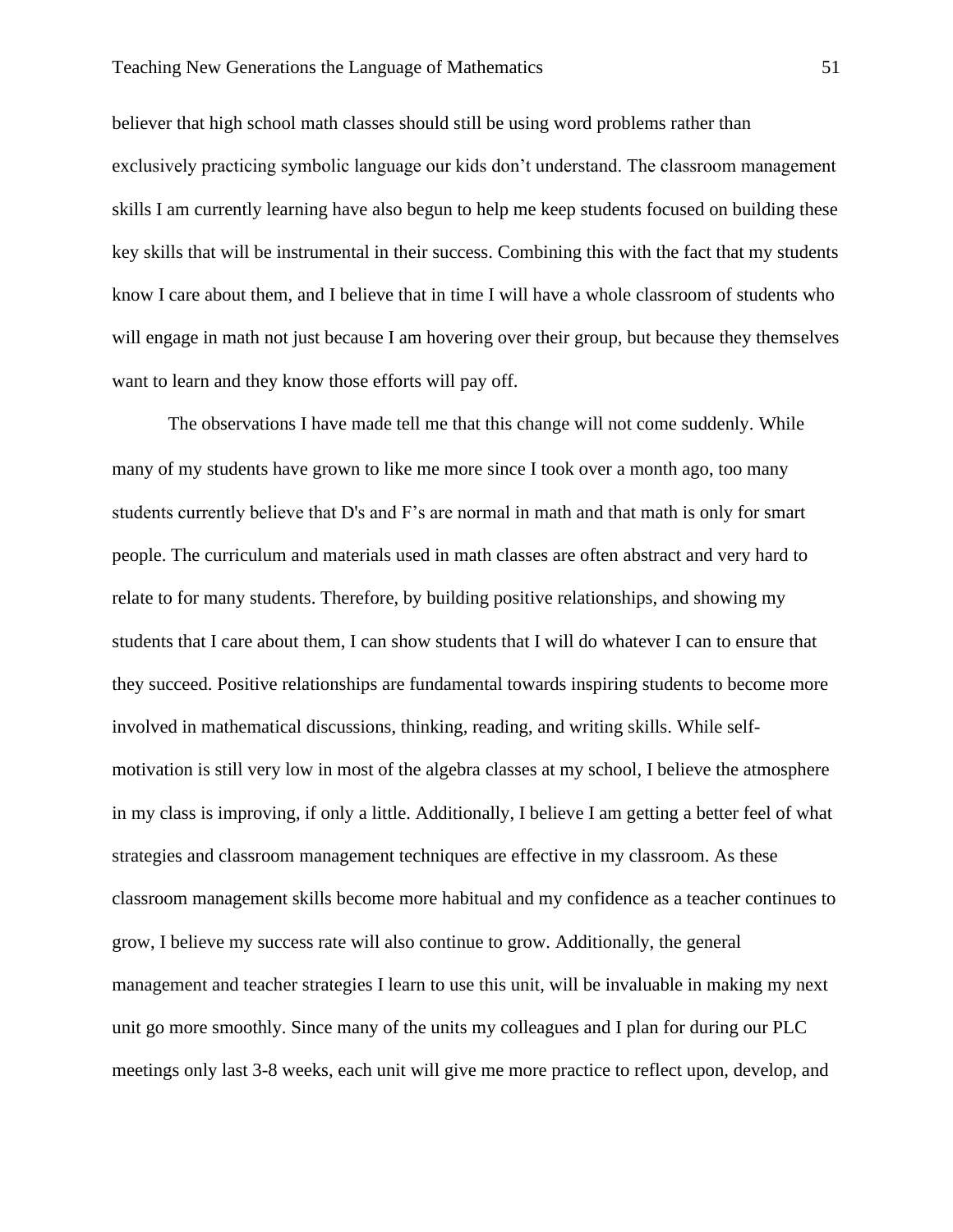practice strategies that will support my students. Being fully aware of my own growth and increasing success rates is a source of optimism for me. This optimism and satisfaction I get from seeing my own personal growth is essential since the high failure rate in math classrooms is a large reason many teachers get discouraged and this is a heavy weight for numerous caring teachers. Observations and reflection *will* empower me as a teacher and give me the courage and strength I need to continue to grow and successfully instruct my students in increasingly complex mathematical proficiency and interpretation skills.

In addition to journaling about the atmosphere of my classroom and collecting assessments that help guide my understanding of what my students know, I will also continue to take notes of suggestions my supervisor and mentor teacher make. The more skills I embrace out of habit, the more my students will sense my enhanced abilities and be inspired to grow themselves. Therefore, in addition to journaling my progress over time, continuing to add a couple more classroom management and teaching strategies to my arsenal of skills each week, will also enable me to model the same type of growth and mindset I want to see in my students. Luckily, kids are very perceptive and these changing currents in our classroom atmosphere will combined with the growing positive relationship we share, will empower all of us to achieve a higher understanding of mathematics and teaching together. Even now I am noticing many of my students are showing partial proficiency in some of the system of equations skills that we are currently learning about. I believe that in time these determined students will become proficient in complex mathematics skills and will in turn guide and support the rest of my classroom. In essence my growing skills will lead to more growth among my students, which in turn will help them solidify their skills by teaching their peers, who will also benefit from an increased number of teachers who can support them.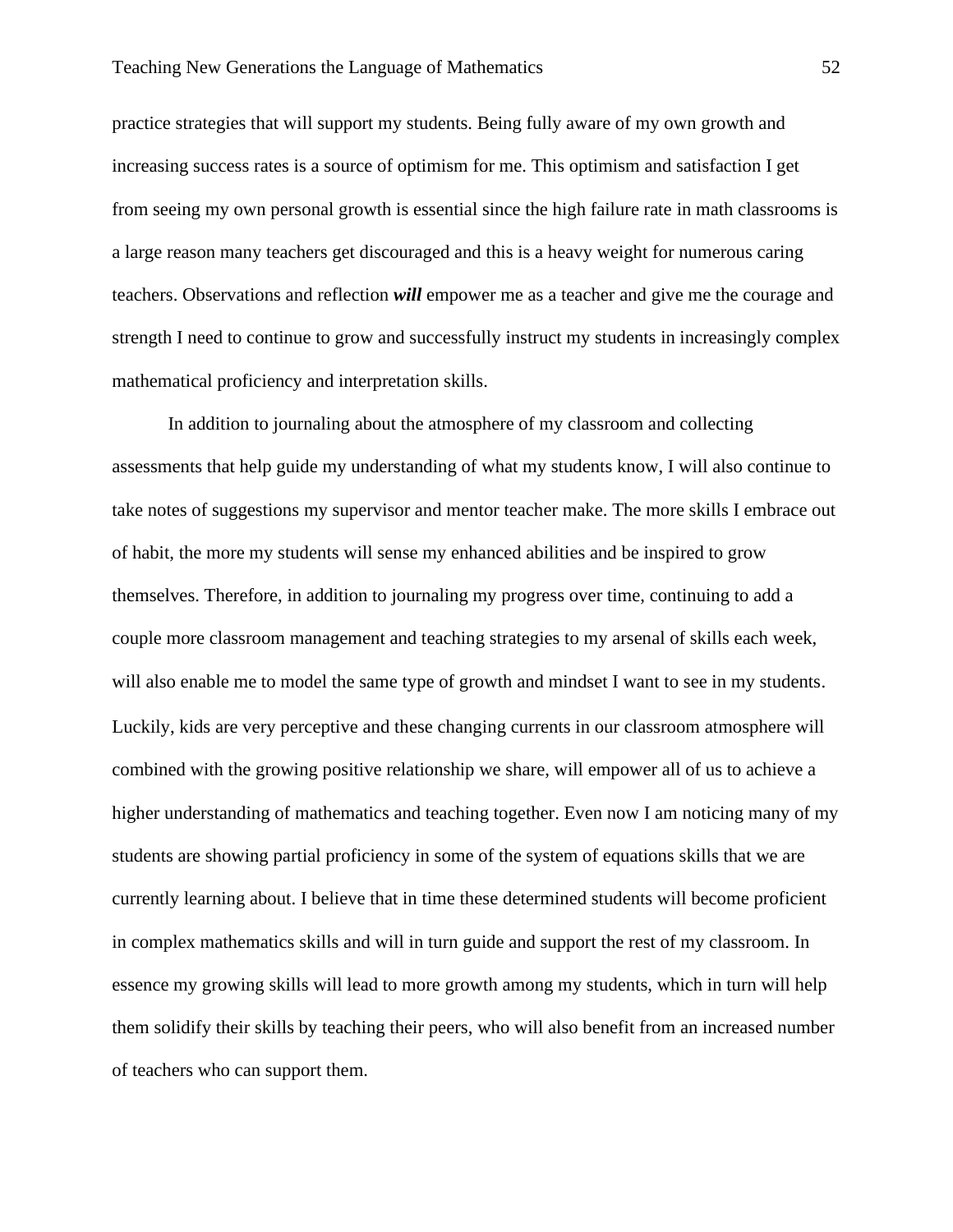My journaling and professional development is largely geared towards the goal of creating a positive atmosphere in which students are self-motivated to explore without being pressured to do so. As I increasingly take notes on what works and develop the demeanor, dialogues, strategies, and intense confidence of a leader, my students will naturally begin to increasingly follow my lead. Therefore, my action research is based on journaling, awareness, professional tips I receive from experienced teachers, and my own development of numerous engaging activities to help my students buy into the identity of being a mathematician. Changing students' mindsets from, "I can't do math" and from not wanting to take chances in front of their peers to a growth mindset in which they want to take a leap of faith and try the activities I design for them will not be a quick or easy transition. This transition will, however, be a very satisfying one and I know my action research is helping me and will continue to aid me in creating a healthier and more confident atmosphere among all the students and teachers in my classroom. The day I look around the room and see more teachers besides myself is the day I know I have shown my students that math isn't a scary subject to be avoided, but instead a fun sport to be practiced and treasured.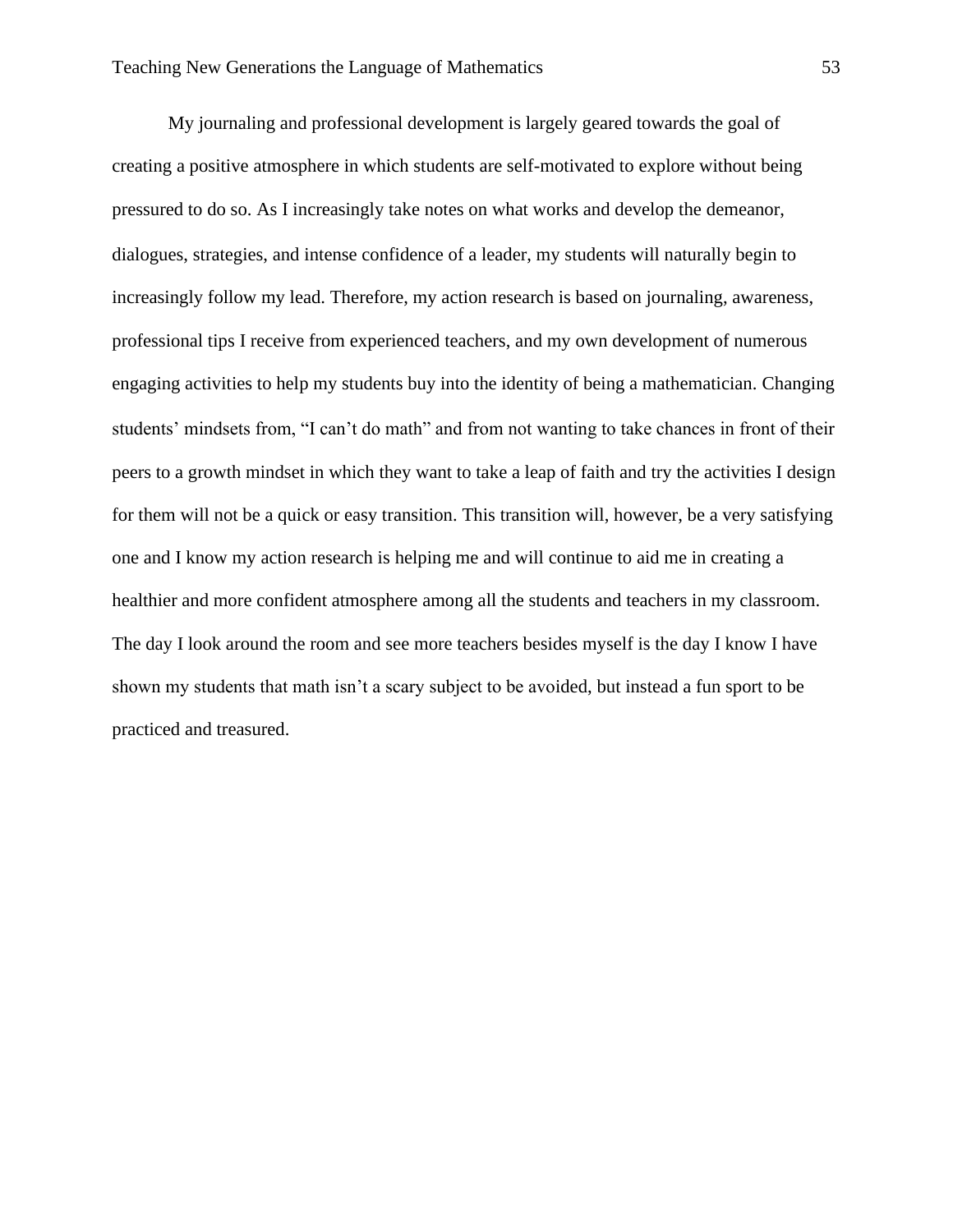# CHAPTER 4

# **FINDINGS**

# **Early Learning that Helped Drive My Thinking**

Mathematics is frequently one of the subject's students struggle with the most. Early on in my teaching, I realized that most of my students struggle greatly with arithmetic including single digit adding and single digit multiplication skills and therefore this makes it very hard for students to identify and describe mathematical patterns. Many of these same  $9<sup>th</sup>$  grade students are also intimidated by negative numbers and fractions, which are common components of symbolic equations and graphing. Since interpreting mathematical tables and equations and graphing those same equations are tasks I am responsible for teaching, it became abundantly clear early on that I needed to quickly provide helpful step-by-step handouts and clear learning goals and notes so that my students could focus on one small learning goal at a time and therefore make the learning as easy and smooth as possible. Making the learning experience smooth and giving students a clear understanding of what they are expected to understand and demonstrate is an essential component of making sure my students have opportunities to gain confidence in becoming proficient mathematicians.

The math teachers at my high school are all very caring people and we all put a lot of time, effort, and thought into all our materials. Our step-by-step guides, presentation, small group practice activities, and everything else become a part of our hopes and dreams to create a future filled with highly capable mathematicians. A part of us is therefore always optimistic, and even though all our assessments from the first semester yielded extremely concerning results, we felt that maybe if we phrase everything just right and build up the materials in incremental steps, our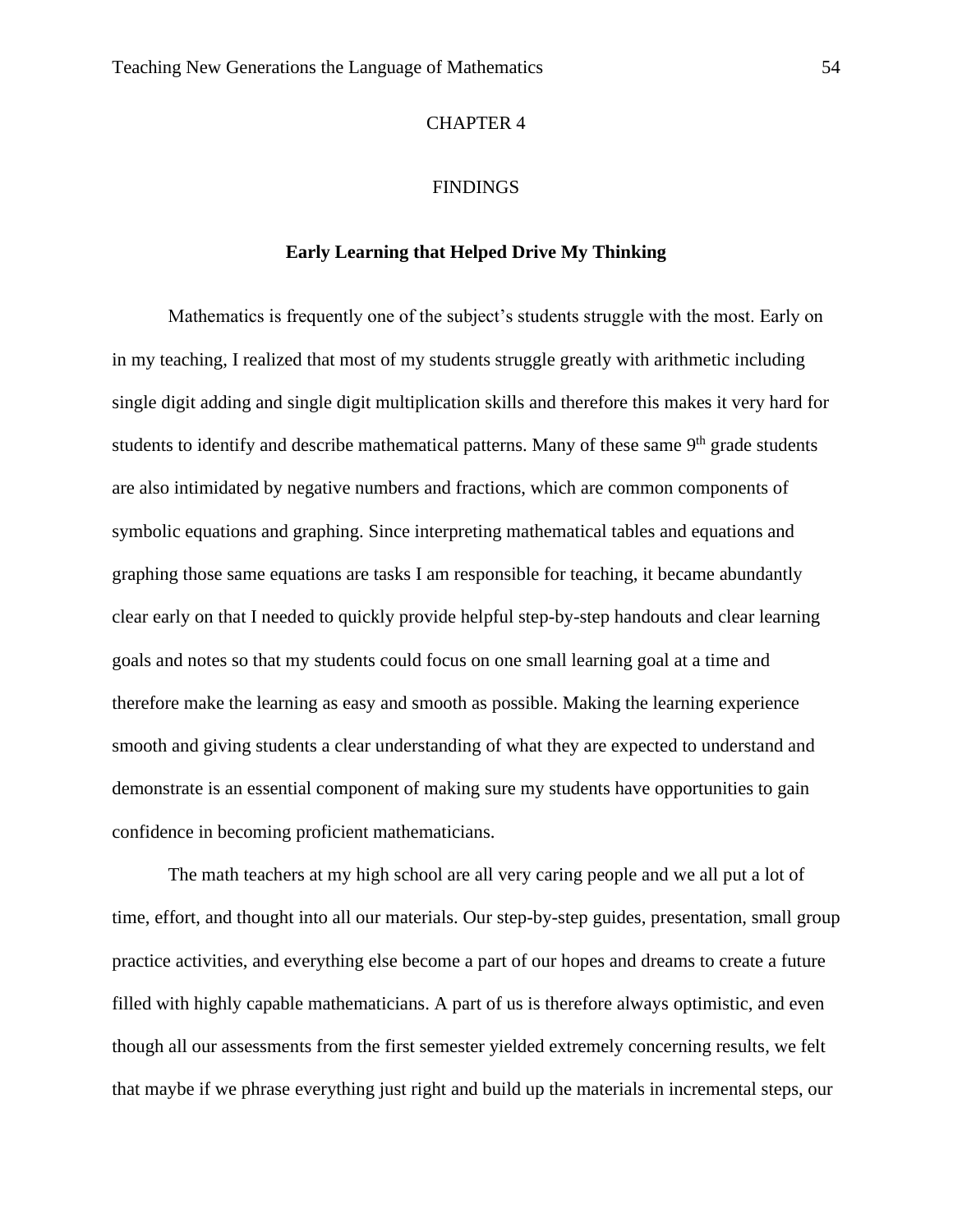students will be able to make the connections they need and fill in key gaps in their learning from the first semester. This new-found knowledge would be vital for helping students discover abstract solving techniques and in helping them construct interpretation skills involved in systems of two equations. The intentions and thoughtful design that goes into our creating an interactive notebook with our students, helpful handouts, guided whole-class discussions, and small group activities is nothing short of inspirational and my colleagues show at every turn that they are caring individuals that will stop at nothing to ensure our students succeed.

I first started journaling my observations and past concerns at the end of the systems of linear equations unit. During our first class in the system of equations unit, I was focused on teaching students to interpret graphs. To accomplish this, I provided contextual math problems relating total income to hourly wages and constant benefits. For example, if I am a college student looking for a part-time job, would I be better off getting a job that offers me \$15 per hour and \$200 in benefits each week or should I accept a job that offers \$20 per hour but no benefits? Since most of my students like the idea of making money, many students became involved in their own learning and were able to identify the point of intersection, and a few of them even started developing graphical interpretation skills (e.g. the number of hours worked when both jobs make the same amount of money)! At this point, I was still far more excited about my own course than my students were, many of whom seemed like they might be ready to cautiously buy into the mathematics curriculum.

The few weeks that followed didn't go as smoothly. All the math teachers planned our materials together in our PLC meetings and we all devoted one and a half class period towards teaching each math fluency skill. These fluency skills included using the equal values method, substitution method, and elimination method to solve systems of linear equations. We provided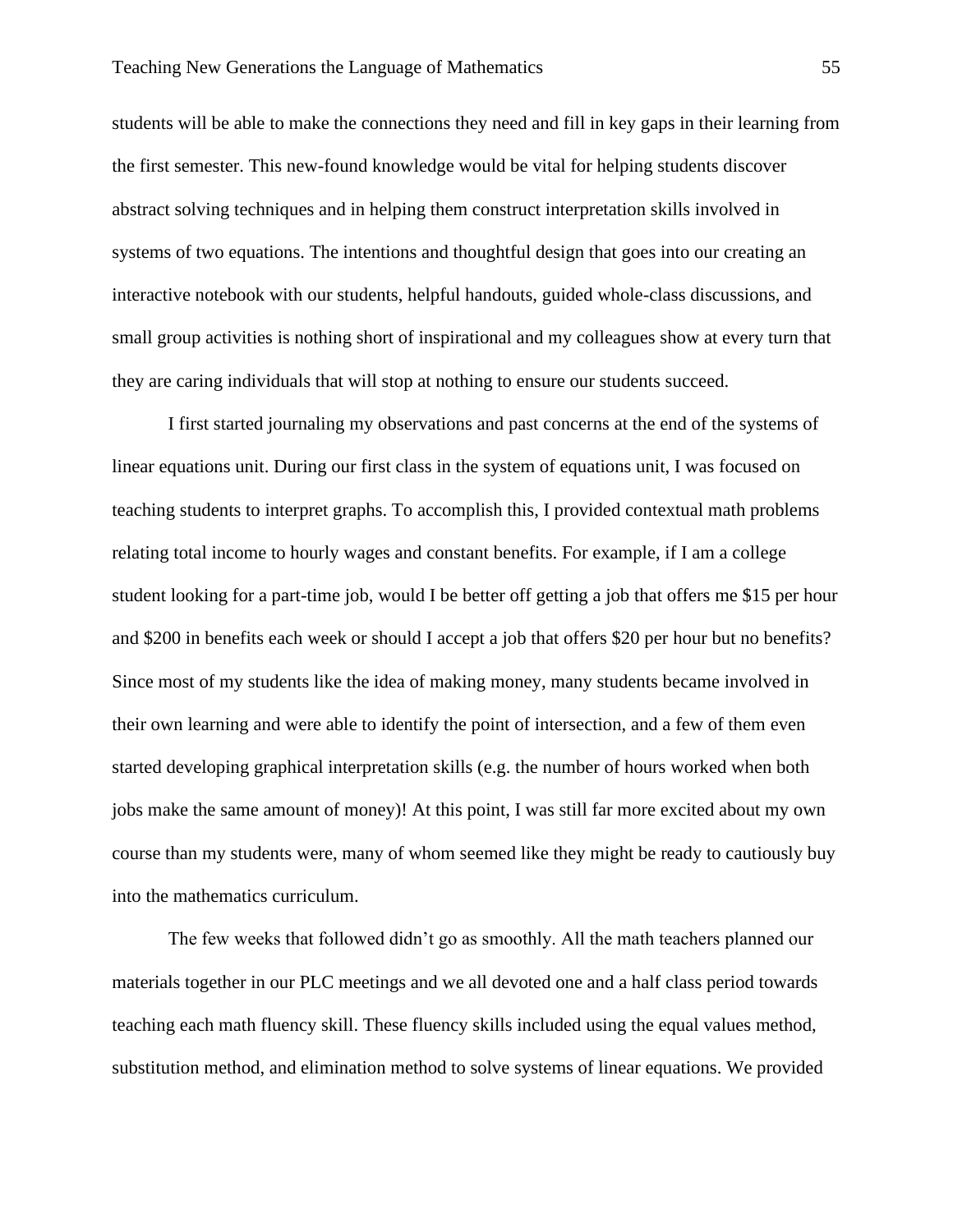step by step handouts for each method and modeled how to use our step-by-step guide for each solving method, but students were overwhelmed by the quick pace we were setting. To make matters worse, during the second semester we taught our students how to translate English word problems into mathematical equations for the first time. While this contextual skill is a vital skill and helps our students relate math to everyday familiar situations, we were teaching too many skills all at once. Our assessments on graphing, equal values, substitution, elimination, and word problems proved to us that most of our students were extremely confused and many students became reluctant to try to understand abstract mathematical skills even when teachers helped walk students through complex questions. None of the math teachers knew what to do and none of the math teachers wanted to slow down since we still had many vital skills we hadn't covered yet. When spring break arrived, everyone became so frustrated by the lack of motivation and progress that we decided to move on to our next unit so that teachers and students would have an opportunity to have a fresh start.

The confusion in our classrooms in addition to large numbers of students who are barely passing assessments has shown us that careful planning and clear learning goals and expectation is not always enough. While our instruction has been incremental, my colleagues and I have observed that there are many middle school State Standards and skills that our students did not learn. For example, many of our students have no idea where the y-intercept is, how to graph coordinate points, and other skills math teachers have expected them to know from the very beginning of the school year. When I ask my professional colleagues whether they have strategies for teaching these basic skills, they often tell me that our students should have already been taught those skills and we need to focus on teaching our 9<sup>th</sup> grade content. As I walk around my room supporting students, I have observed that most of my students do *not* know how to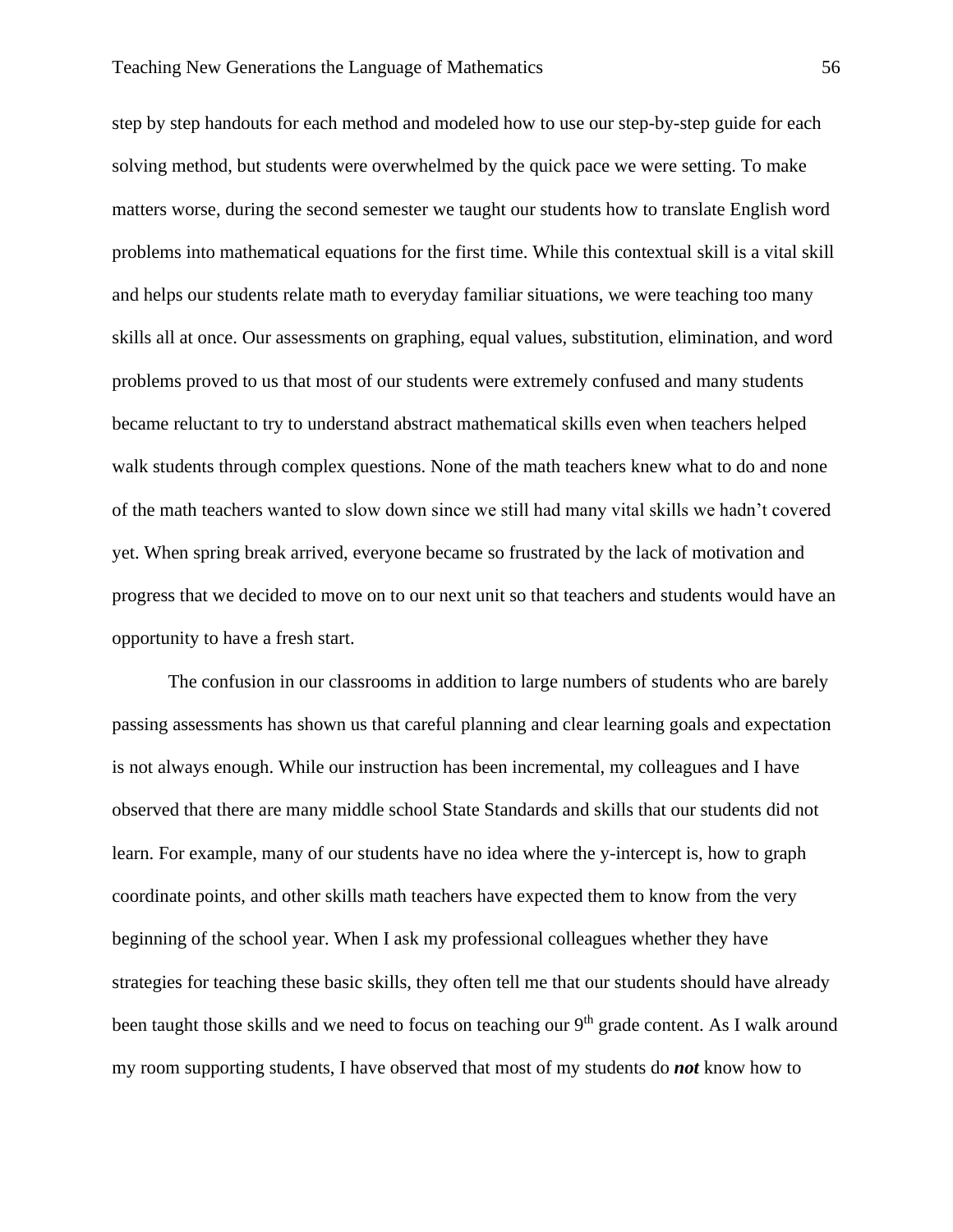graph coordinate points and many of them are extremely uncertain which axis on the graph is the y-axis. This has made it difficult or my students to identify the starting point and other skills such as identifying the rise over run while graphing has been equally difficult for many students. Seeing all the different foundational skills my students struggle with has led me to believe very strongly that math teachers need to be more careful about allocating enough time towards key review before we move on to new material. Even if we are unable to cover all the essential units, including quadratic equations, it is better to build up our students' mastery and confidence in solving and graphing linear equations than it is to rush and make students feel lost and disenchanted with mathematics. While we often try to overlook old skills in the hopes that students will suddenly remember those skills and be ready to move on, this does nothing to aid our goal of creating a generation filled with independent math thinkers and doers.

When I started teaching in early February, in my observations and assessments of my students, I also noticed that students were prone to combine variable terms (e.g.  $+3x$ ) with numbers (e.g. +4) and make other fundamental mistakes that showed they understood very little of the symbolic language math teachers had tried to instruct them in during the first semester. It therefore became very apparent to me that students needed a context to understand why mathematical equations and graphs are relevant and valuable in their lives. For example, instead of simply asking students to solve  $3a + 4 = 10$ , I could also provide an accompanying context such as buying 3 apples and getting \$4 back in exchange for handing the cashier a \$10 bill. This would help students understand that to discover the cost of the apples, I would first need to discover the amount of money I paid for 3 apples. Providing context is essential for allowing students to make the connections they need to understand mathematical language in the first place. When students have real-life examples they can relate to, this enables them to make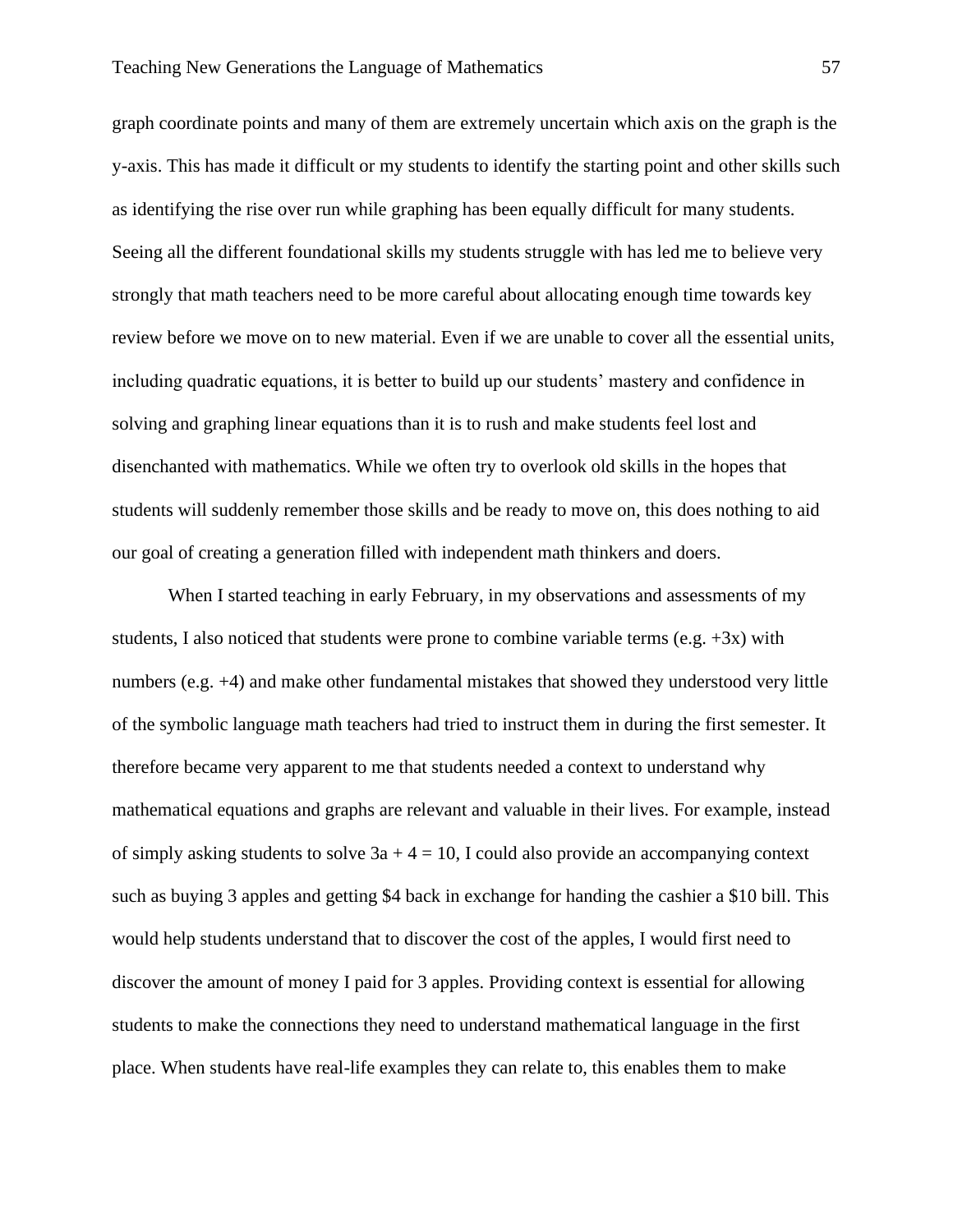meaning from algebraic language, tables, and graphs. Therefore, making math relevant and valuable to my students also ties in with my goal of making their learning experience smoother and more intuitive.

While my goals of creating a positive and smooth learning environment were fairly straightforward, finding a way to follow through with my goals was a much more complex dilemma. My students were already discouraged from the first semester, in which many barely passed algebra and many more didn't pass. My greatest dilemma, however, is that my mentor teacher and algebra colleagues all felt we needed to cover a multitude of concepts and skills we never got to during the first semester. These included abstract skills such as solving and graphing systems of equations, solving and graphing one variable and two variable inequalities, solving and graphing exponential equations, and factoring, solving, and graphing quadratic equations. Given that our students have multiple misconceptions and gaps in understanding, the rapid pace that algebra teachers feel pressured to teach all these skills is not conducive to allocating sufficient time for our students to engage in essential explorative activities that will help them relate to and make meaningful connections with mathematical language. My top priority as a math teacher is to provide students with carefully designed activities that allow them to explore math problems in contexts that they can identify with and relate to. Unfortunately, given our time constraints during our second semester and the pressure my colleagues felt to cover a large variety of mathematical concepts and skills, the amount of time allocated towards each unit was insufficient for creating contextual activities that gave students enough time to explore and make sense of each mathematical concept and skill. The constant pressure to move on to new concepts and skills gave my students and I insufficient time to engage in contextual activities that would help create a smooth and positive learning atmosphere in my classroom.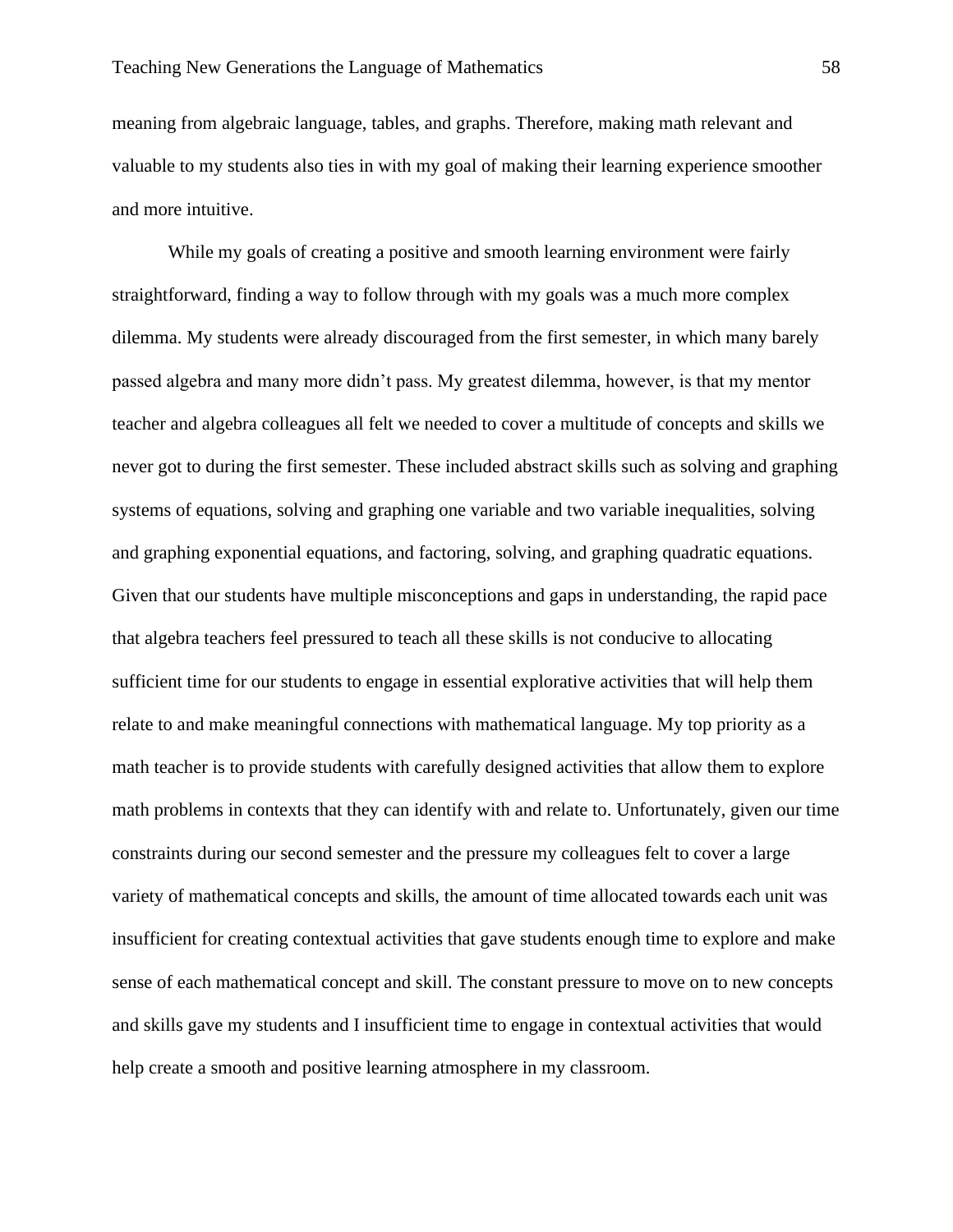#### **Journaling Themes**

In my recent journaling I discovered a key mistake that we were making both in the first semester and in the second semester. During our first semester we chose not to provide a targeted review of key middle school concepts our students needed to be successful in 9<sup>th</sup> grade algebra. While math teachers at my school were confident that with enough practice activities our students would catch on to our material, the result was far worse than any of us expected. Our students were so cognitively overloaded, that very little learning occurred during that first semester despite all our thoughtful discussions, step by step guides, clear learning targets and rubrics, and our expectations of what we expected our students to know at the end of each unit. This mistake was repeated during our second semester. Since we spent a lot of extra time trying to teach our students basic solving skills (e.g.  $3x + 5 = 2x - 8$ ) and graphing linear equations, this left us feeling rushed right from the beginning of the second semester. It felt like we had spent  $\frac{1}{2}$ the school year trying to teach  $\frac{1}{4}$  of the material and assessments. Math teachers now felt pressured to teach the remaining ¾ of the concepts and skills from our College Preparatory Mathematics (CPM) curriculum in the remaining  $\frac{1}{2}$  school year we had with our students. To make matters worse, math teachers felt like they had tried everything for the first few units and none of our step-by-step handouts, guides, practice activities, or anything else helped our students build those key early foundational skills. This meant that our classrooms were filled with unmotivated students. A couple of my caring colleagues even confided in me how frustrated they were that they had some students that refused their one-on-one help since these students stated that they weren't going to get it anyway. In the beginning of the school year our classrooms were filled with unconfident students with an insufficient foundation in mathematical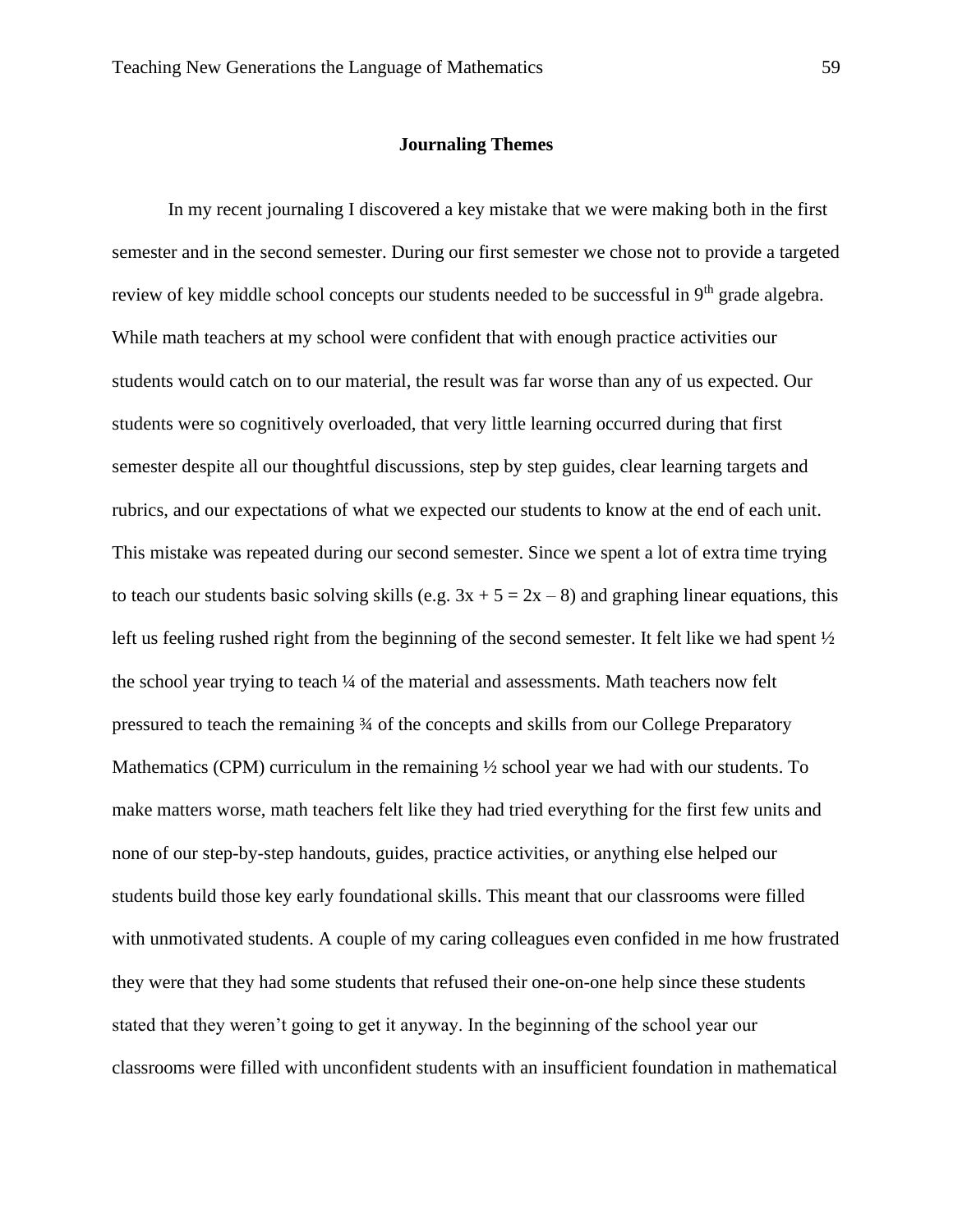thought and the learning atmosphere didn't appear to be improving.

One of the most important things I have realized while journaling and reading research is that a growth mindset is probably the most important aspect in determining the success of our students. Unfortunately, many algebra teachers feel pressured to launch into algebraic exploration and much less time is allocated towards providing real-life examples our students can relate to and value. There are two large reasons that limited our time to focus on how and why we use mathematics in solving real-life problems. One of these reasons is that math teachers in my high school feel pressured to follow the College Preparatory Mathematics (CPM) curriculum and while our CPM algebra textbook does have a few contextual activities, many of the mathematical language practices early in the book are too abstract and language-packed for our students. To put it concisely, our book cognitively overloads our students and my colleagues felt pressured to follow this book. Whenever I asked if we could create a lot of our own activities, I was cautioned that we shouldn't veer too much away from the book because our district wants us to follow this curriculum. The second large reason for my colleagues and I not being able to create classrooms filled with motivated and determined students is many of our students have large gaps in foundational skills they need to make math the smooth experience it otherwise could be. Early in the school year our students were required to take an I-Ready assessment. The majority of my colleagues' students assessed at the  $3<sup>rd</sup>$ -6<sup>th</sup> grade level. Given that we are required to teach a fast-paced  $9<sup>th</sup>$  grade curriculum, this poses the questions, "How do we make up 3-6 years of academic material that our kids need to tackle the new material? How much time should we spend reviewing when we have so much material our students will need in their  $10^{th}$  and  $11^{th}$  grade classes with us?" These pressures are what has inspired my colleagues to believe we need to review as we go and carefully build a foundation of  $9<sup>th</sup>$  grade skills that we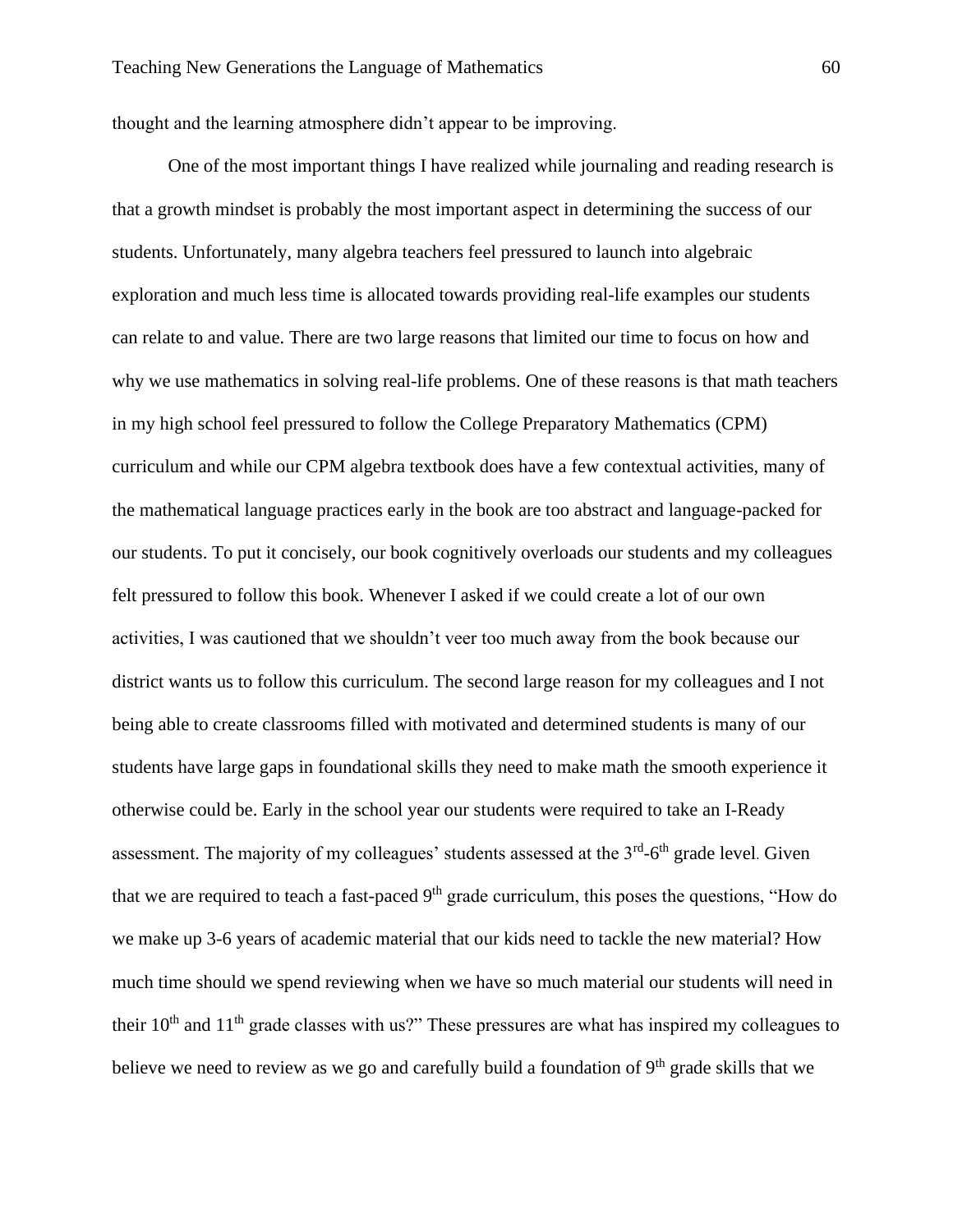have been instructed by our district to teach.

With the pressure to introduce and build upon high school level abstract mathematics thinking, solving, and graphing skills, we continued to set a steady pace during the second semester. While this pace seemed slow to my colleagues and I, I observed that most of our students couldn't keep up with all the concepts and ideas we were teaching them. Some of our students needed extra time to discuss and practice the material, while other students needed to make up days of school that they had missed. My colleagues and I continued to meet several times each week and we all continued to try our hardest to create step-by-step guides and practice problems for our students to tackle solving and graphing systems of equations. I continued to observe many math teachers and have increasingly adapted teaching strategies such as using short easy-to-understand learning targets, sentence stems, summaries, and clever phrasing that helps students translanguage from English to math. For example, in the exponential unit, which was the unit most of my journaling occurred in, one teacher taught their students that when changing 110% to a decimal, the word percent could be broken down into two parts. The first part, per, in mathematics and science means to divide, while the second part cent means 100. This math colleague then gave valuable contextual examples our kids can relate to including that there are 100 cents in a dollar and 100 years in a century. I am always eagerly adding these strategies to my arsenal to try to make the learning experience smooth and relatable. My colleagues and I cherish our victories and while we often struggle to find quick ways to introduce contextual relatable examples for our students, there are times we succeed spectacularly as well, and the exponential unit was by far the most successful unit we have taught this school year.

While the exponential unit, which was packed with contextual and relevant materials, went well, the other units didn't go nearly as smoothly both for me and my colleagues. While we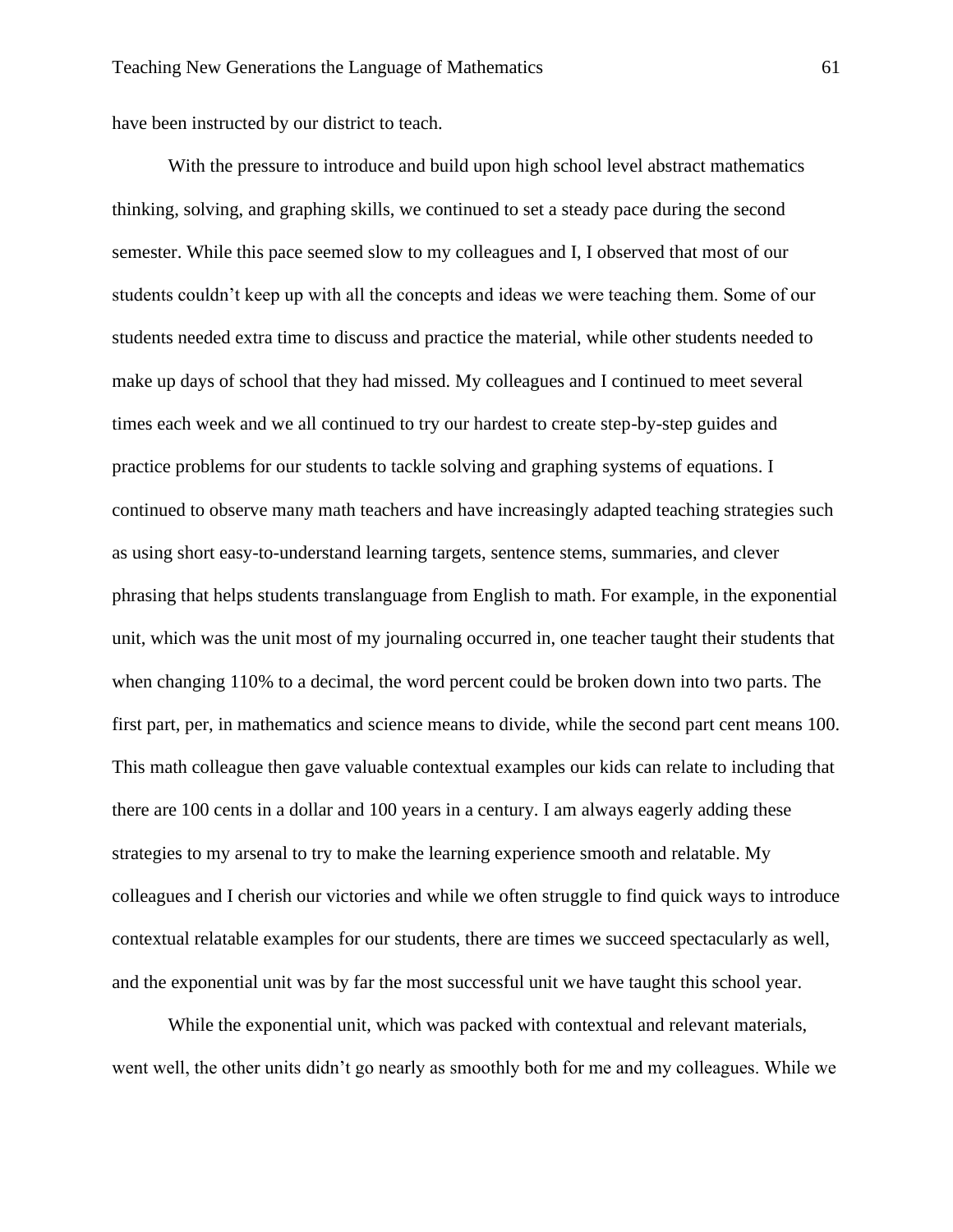did provide valuable and relevant word problems throughout our system of equations unit, we simultaneously rushed through graphing, equal values, substitution, and elimination skills, which are all abstract procedural skills our students struggle with. In our Professional Learning Community meetings and other shared discussion and planning times, I was happy to see that we were making a lot more effort in the second semester to tie in relevant context, but unfortunately the pace we felt we needed to set was far faster than our students could manage. Our classrooms remained discouraged and many of our students eagerly waited for the bell. This second semester served as a great learning experience for me. Having great word problems relating to volleyball, anime, pizza, and other topics isn't enough. Combining that with step-by-step guides, thoughtful modeling and phrasing, and small group practice activities is also often not enough for most of our students. The number one conundrum I was having is my kids had no idea how to translate my real-life word problems into mathematics. I was always careful to use contexts they enjoyed, which I knew from a survey I had given them when I started the class, and I always kept my wording as simple as possible, but during the first semester teachers used word problems extremely rarely and to my students, translating word problems into math was a daunting task. Providing context is essential since it gives students a chance to relate to, understand, and appreciate mathematics, but students also need a chance to learn how to translate English word problems into mathematical language without concurrently having to learn a slew of other challenging mathematical skills.

During the system of equations unit, I used highlighting and other notetaking techniques to emphasize key pieces of information my students needed to know to translate between word problems and mathematical symbolic language. For example, I explicitly taught my students that words such as is and are mean = in mathematics. While I believe our explicit notes and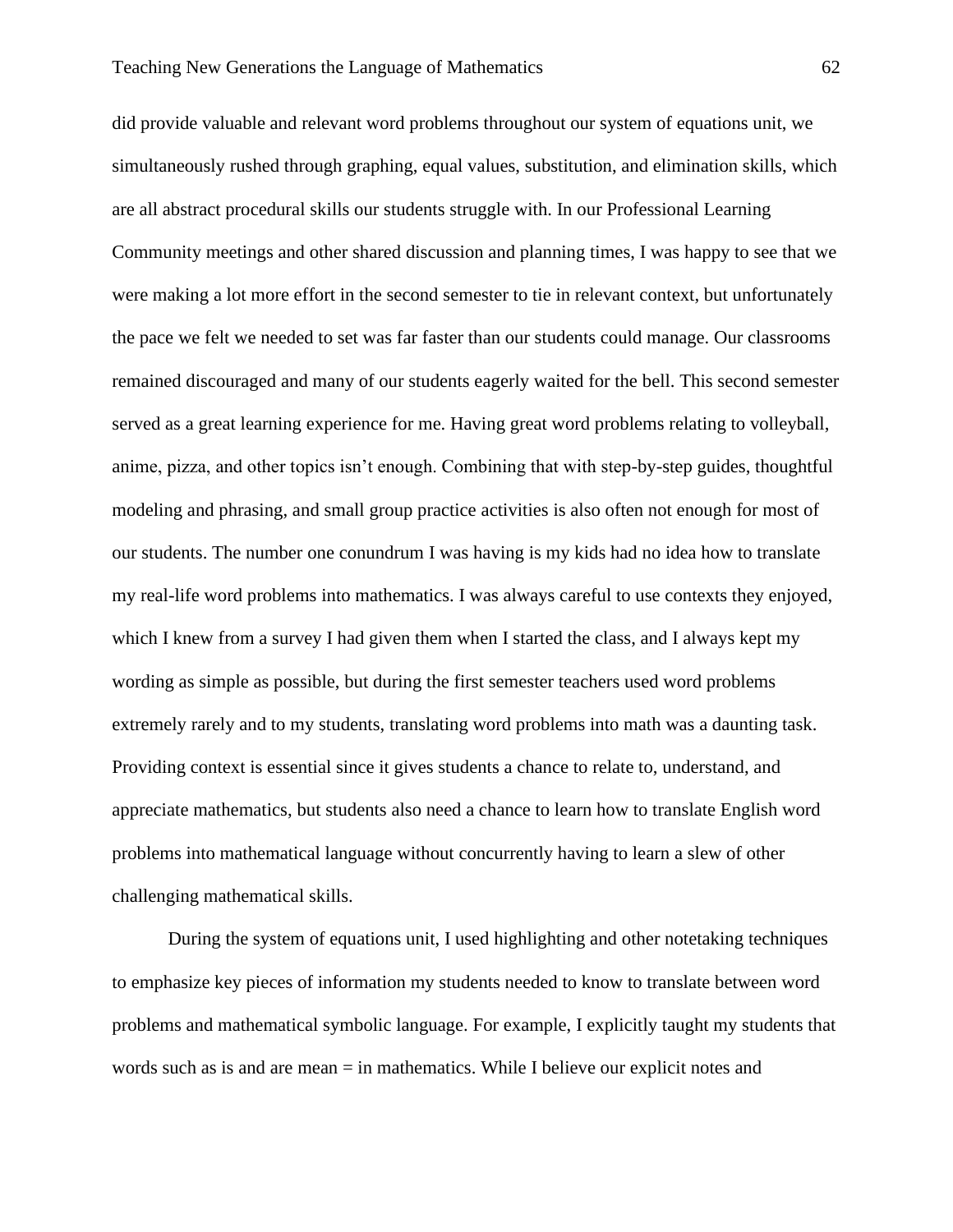highlighting would have been helpful had we only been focusing on translating word problems, my mentor teacher and colleagues insisted that we focus on mathematical fluency skills such as equal values method, substitution method, and elimination method. At their insistence, I simultaneously introduced word problem translating skills while also embedding new abstract solving techniques into every single class. While I tried my best to teach my students how to use the step-by-step guides we had created for them, the constant switch between using equal values solving technique one day and using substitution method the next was causing my students heads to spin rapidly. Our assessments clearly showed that our students were confused and lost, but my colleagues still felt rushed by our CPM curriculum textbook, and they believed that our students would catch on to all these math fluency skills as we continued to practice them. Being a novice teacher, I continued to set the same fast pace as my colleagues, introducing new content almost every single day. Unfortunately, by the end of the unit, our students' performance only got worse, students were discouraged and unmotivated, and teachers were even more frustrated by the lack of motivation we were seeing in our kids. This made it very clear to me that to prevent our students from being cognitively overloaded, we need to focus on teaching them one major skill at a time. Therefore, in addition to embedding relevant and valuable contextual examples into our curriculum, we also need to set a reasonable pace, and this means that teaching our kids to translate word problems needs to happen before we introduce other concepts and skills.

In addition to providing our students a gateway to travel between reading, writing, and thinking in English to interacting with mathematical language in the same ways, we also need to give our students time to explore and reflect for themselves. The pace to cover the numerous math procedural skills in our districts' College Preparatory Mathematics curriculum leads many teachers to feel they don't have any extra time to have kids explore for themselves, interact with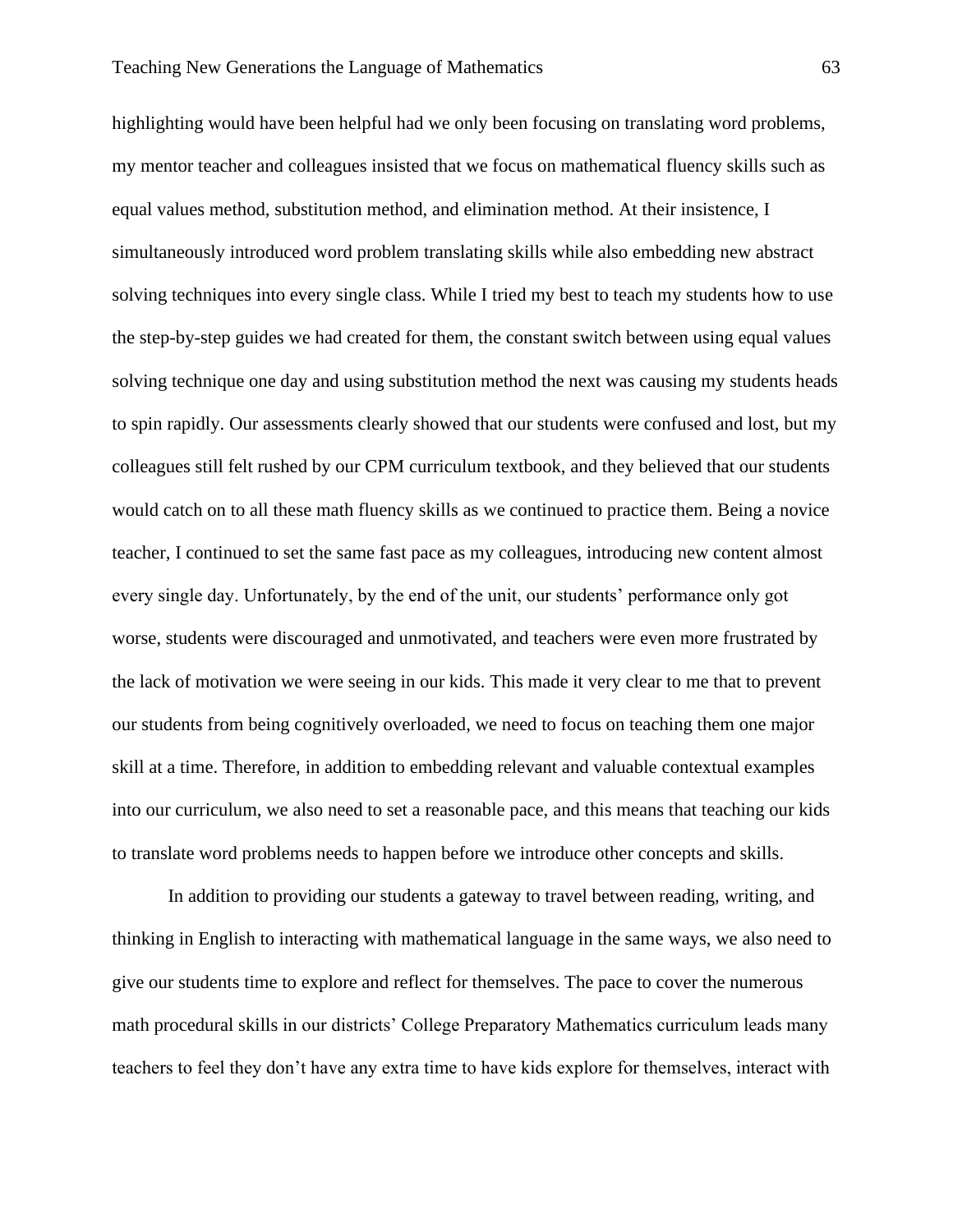patterns, and make their own conclusions. While I agree it is important to provide key notes and guides to get kids started in how to think and write like a mathematician, we also need to give them time to play with patterns of numbers and to discuss and describe with each other the pattern they are seeing. Students also need time to explore and reflect upon each concept and skill and why mathematics is important in their lives. Giving students this extra time to explore and try to think for themselves would not only help boost their confidence, but it would also give them a sense of independence. Giving students extra time to explore each concept will also help all our kids extra processing time. Many kids who struggle the most in math classes desperately need this extra time to reflect, explore, and process what everything means and why it is important. Additionally, additional time to reflect and explore will also enable our high achievers to have a chance to teach their peers and in doing so reinforce the knowledge at a deeper level themselves. Even if a less rapid pace led to math teachers being unable to cover all mathematical concepts and skills, our students could for the first time in their lives feel like masters in some of those skills. This would not only boost their self-efficacy in mathematics, promoting that critical growth mindset we need in our classrooms, but the key foundational skills they would have mastered has the potential for making future units go more smoothly as well. Giving students time to achieve greater mastery in mathematical thinking would also boost the morale of my student groups, which would further benefit my students in their future interactions with one another.

### **Journaling Conclusions**

The irony of life and of mathematics is sometimes to move forward effectively, you first need to take a step back. Our exponential unit largely started on a positive note throughout all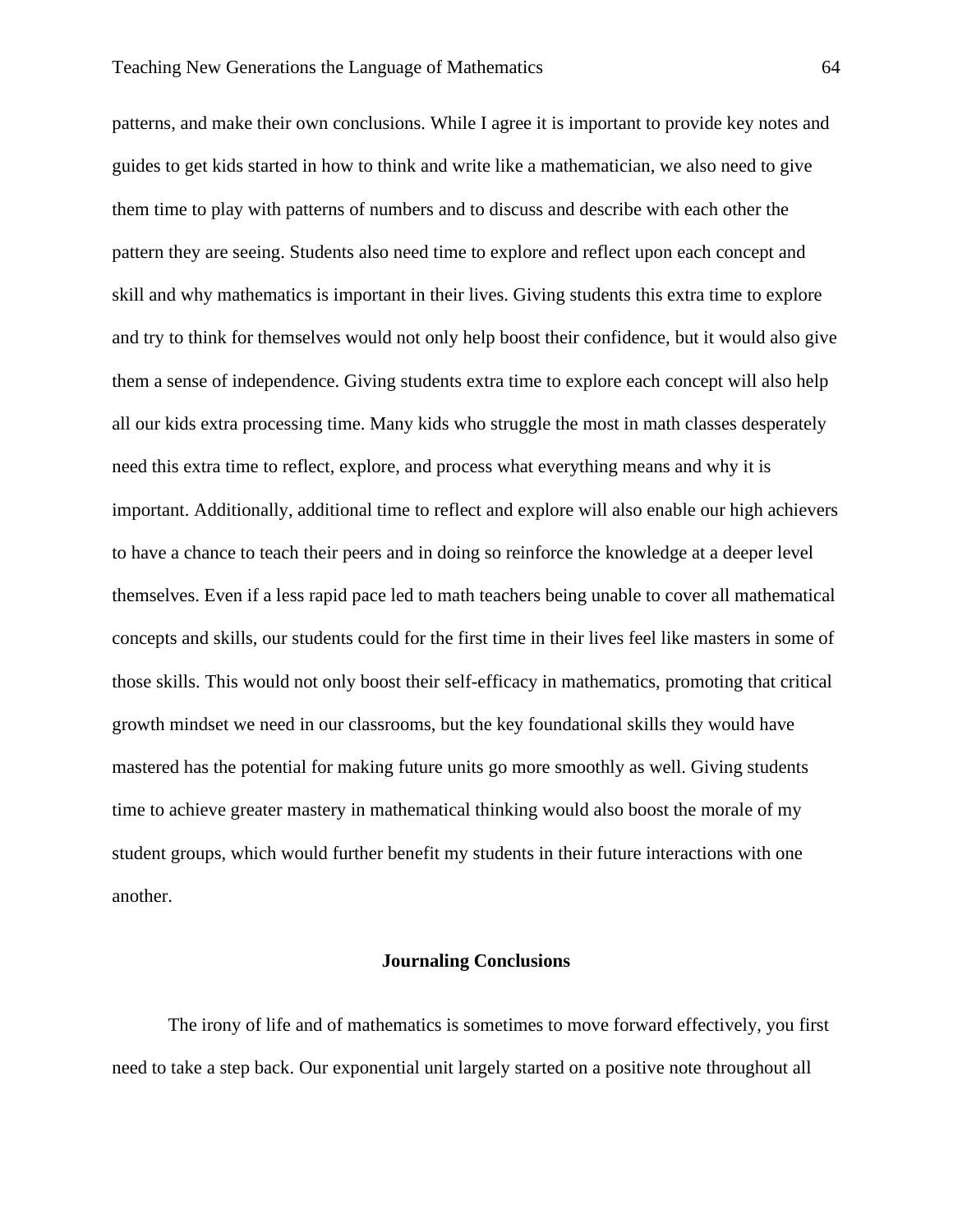our algebra classrooms, not just because we chose to use rich contextual examples our kids could relate to and value, which in itself was extremely important, but also because we took extra time to review linear equations and compare and contrast them to exponential equations. This essential review is often either neglected or rushed at speeds that are not conducive to learning. In the former case, students can't relate to the new math language and skills because they don't have the language foundations required to do so and the latter case usually turns out even worse since students have just enough time to recognize material they have seen, but despite this they don't have enough time to understand why what they are seeing is important or how they should process the information. A rushed review followed by new material often leads students to tell math teachers, "I am just not good at math" or "I'm not going to get it" or even more frequently we'll be met be an ominous silence and lack of motivation. Since no teacher wants this horrifying situation to happen to them, especially not right after the depressing pandemic shutdowns, we need to recognize the importance of review and a focus on rich contextual examples such as making activities on investment and other real-life topics our kids can value and engage with! The exponential unit was filled with fun and optimistic ways to make math a tool to improve our lives and so should all the other units of key concepts and skills.

Ensuring students have a strong foundation of relevant skills is even more important when abstract and flexible math fluency skills are being taught. I have seen numerous students flounder when confronted with using highly abstract procedural skills such as equal values method, substitution method, and elimination method. Manipulating variables, even when only one equation is involved, is very challenging and combining aspects of two equations at the same time sends many of our students into a state of complete confusion. To avoid this, we need to provide rich contexts and word problems for understanding single equations right from the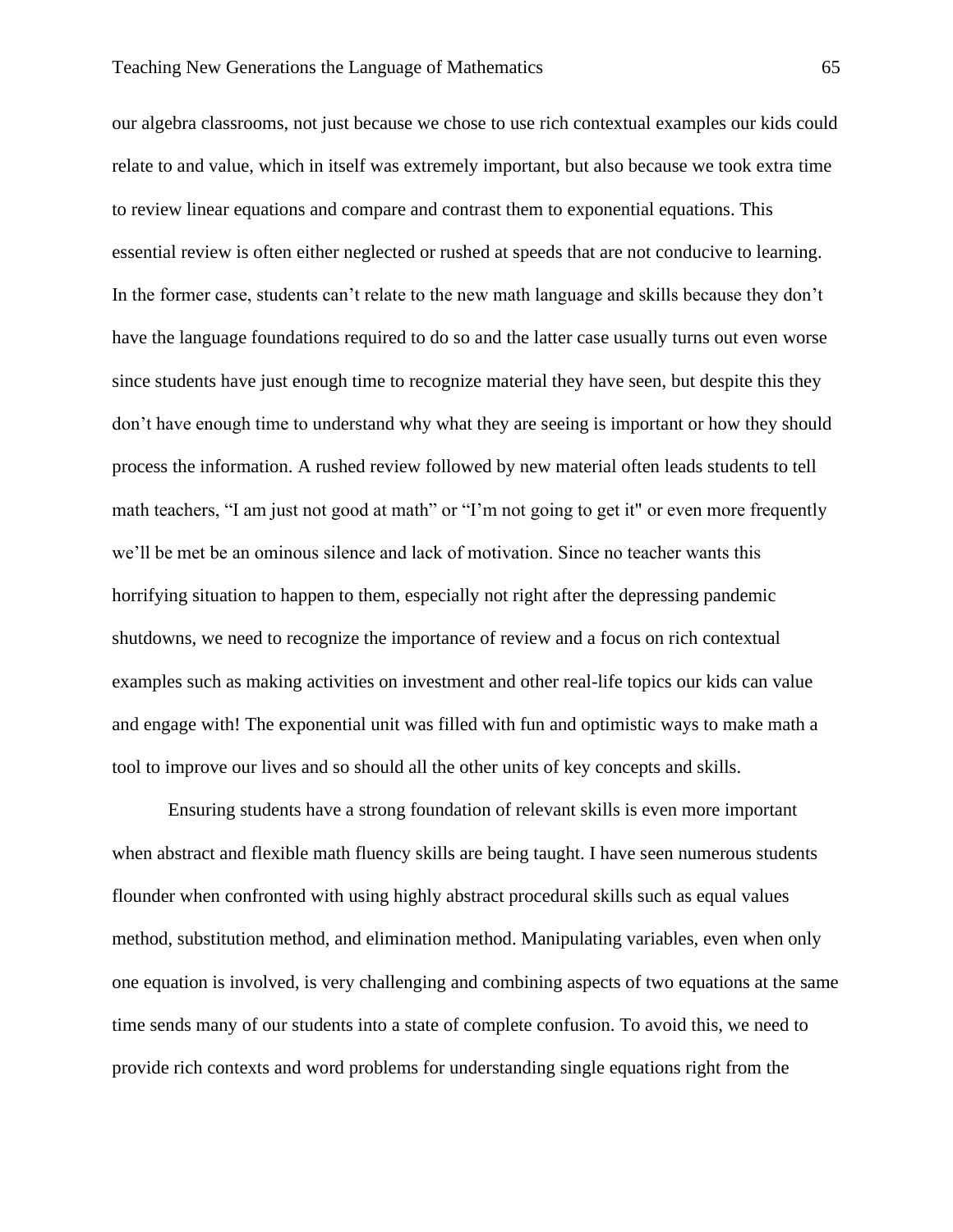beginning of the school year. While the temptation to focus exclusively on mathematical language (e.g.  $5x + 3 = 6x + 7$ ) still pervades large sections of our math textbooks and many of our classrooms, this practice needs to stop. A focus on math language alone, is not only unbalanced, but it is unintelligible for our students. We need to start math courses with relatable experiences that inspire our students to say, "I get this!" and "Huh! Math *is* in everything we do. My teacher kept telling me math is in real life, but I never believed him/her!" A strong foundation in translating relevant word problems into mathematical language is the first step towards raising a generation of adults that use math to make wiser choices and improve their lives.

One other thing I learned early in the school year is that students get intimidated whenever they see x's, y's, or other variables being combined with numbers. Therefore, I believe that when we first teach basic examples of using variables, we need to give students a context that those variables could represent (e.g. apples, hours traveled). Going one step further, we should also provide physical objects students can see, touch, and feel. Many students cannot relate to x's and y's, but when I tell students that 3 apples cost \$3, show them that mathematically this is written as  $3a = 3$ , *and* on top of all that we also physically show them 3 apples and have them role-play giving us \$3 (e.g. monopoly money) for those apples, then the impression they have of mathematics being, "only for smart people" might finally change! Many teachers are resistant to or even unwilling to turn our abstract art into such basic elementary school level examples, but several kids need to see and feel the basics they are used to before they can move on to increasingly complex plains of thinking.

Differentiating to make math a smooth and fun experience means kids need to feel like champions and they need to feel like the things they value are being prized. While I have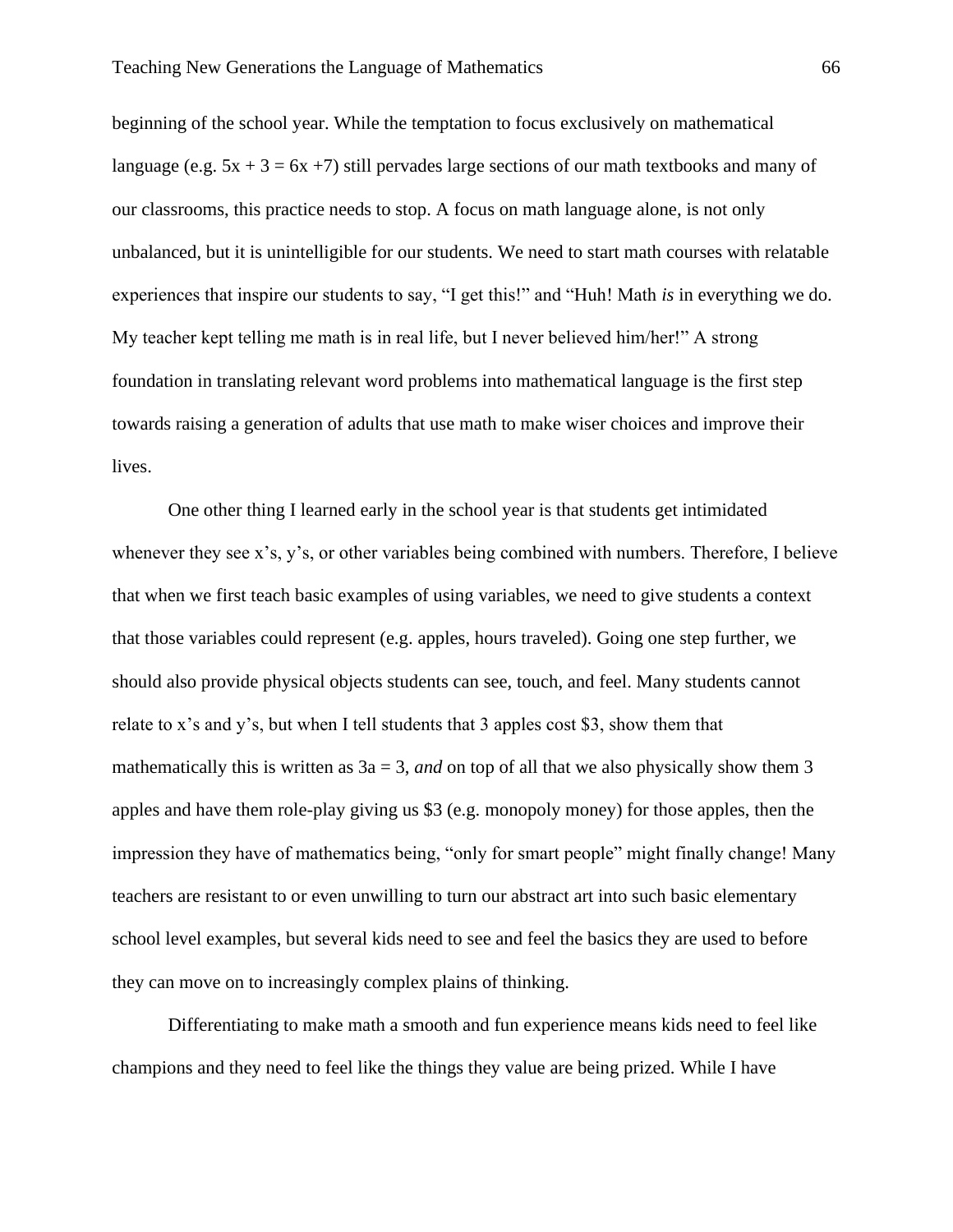surveyed my kids to see what sports, TV shows, other activities, animals, and occupations they like and are interested in, I need to always expand my knowledge of my students' interests, cultures, and values. This became crystal clear to me recently in a math class I was supporting when a student added  $3x + 4$  and made it 7x. I asked him whether 3 apples and \$4 could be added to be 7 apples. This student quickly told me in a mix of exasperation and playfulness, "Why apples again?!" When I asked him, "What's wrong with apples?", he told me, "I am getting bored of apples. And, you *always* use apples when I do something stupid!" I quickly suggested changing the context to oranges, a fruit he apparently didn't especially like, and we soon decided to make them pears. Anyway, this little somewhat playful exchange made me realize that while I knew a lot of my kids like pizza, burritos, and similar common staples of society, I have no idea what other foods I can mix into my class to create a more flavorful and original environment that will keep all my kids engaged. Also, I don't want my students to associate apples with stupid mistakes! Therefore, differentiating not only means including relevant examples my kids can relate to, but also embedding my math problems with a huge variety of things such as volleyballs, basketballs, pears, giraffes, and hours worked as a nail technician. While I have always used a wide variety of contexts for the math problems I create for whole class discussion, I now have also created and used an increased array of questions for my more personalized discussions with individuals and small groups.

## **Supervisor and Mentor Teacher Feedback**

In addition to observing three other algebra teachers, I have also had the opportunity to receive feedback from my mentor teacher and supervisor. These sources of feedback have also helped me learn what I need to do to create a smooth and positive experience for all my students.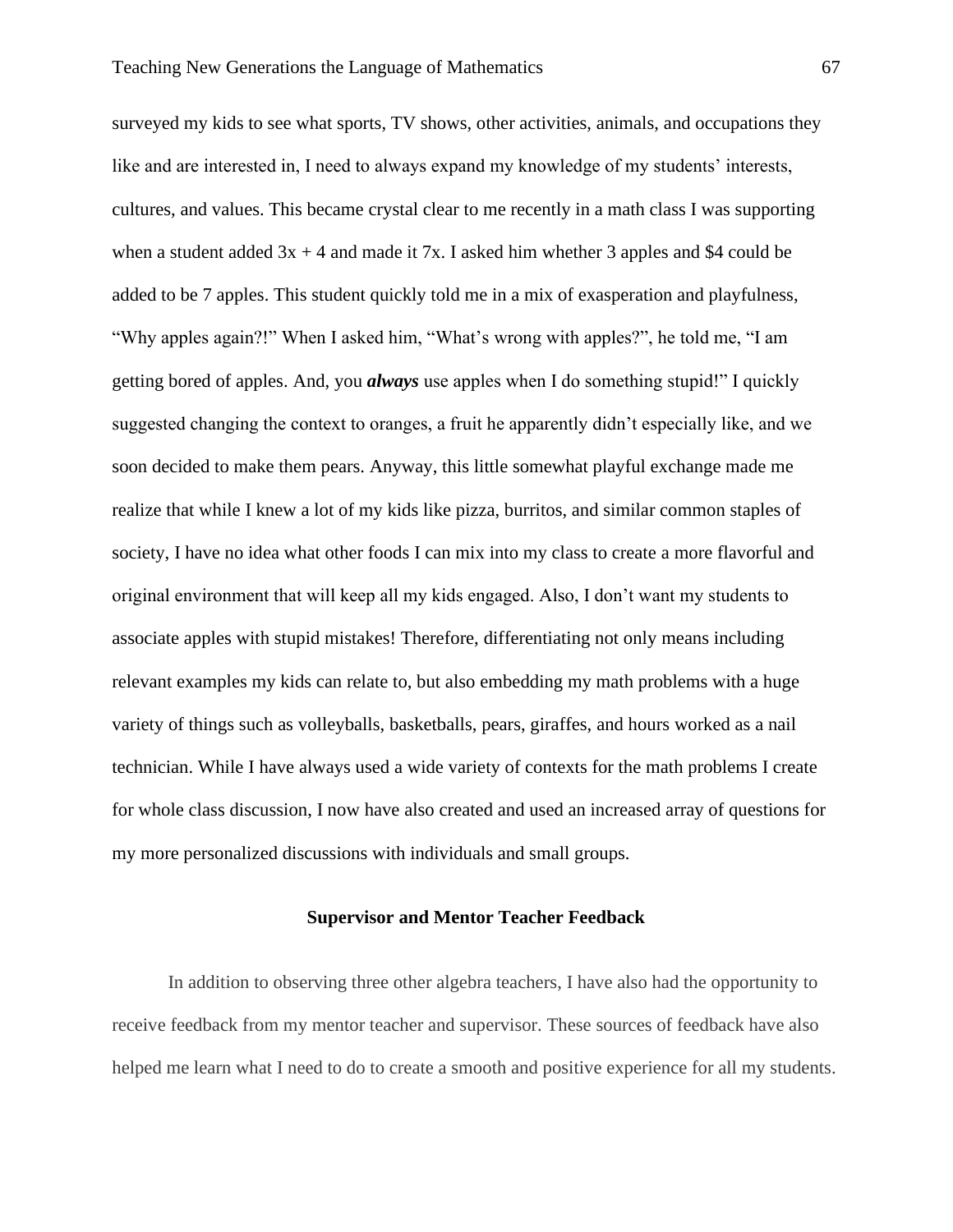### Teaching New Generations the Language of Mathematics 68

My mentor teacher has shown me how to make step-by-step guides to help my students learn new skills, math sentence stems to help reduce my students' cognitive load, and how to utilize the whiteboards we have around our room to help motivate kids to work together to solve abstract mathematics problems. He has also advised me on other strategies I can used to keep my students engaged. For example, in whole class discussions, he taught me that often it is necessary to match my students' energy by asking various students questions at a rapid pace. Since motivation hasn't been very high in most of the algebra classes at my high school, we spend a lot of time in whole class discussions trying to get kids to understand enough of the essentials so that they can tackle short, small group practice activities we give them at the end of each class. Therefore, rapid questioning is a good way to get everyone involved in learning and teaching us these essential pieces of knowledge before teaching it again to their teammates in small group math fluency practice activities. Additionally, my mentor teacher and other teachers I have observed have taught me the importance of having quick 1 minute think-pair-share activities to discuss key concepts and skills we present to them during whole class discussions. Making fill in the blank sentence stem summaries also gives students a chance to use their guides and notes to describe and reinforce key ideas they need to know in each unit. All of these strategies are essential for giving students the confidence they need to tackle similar questions in their small groups.

My mentor teacher and supervisor have also given me invaluable advice on how to conduct successful whole class discussion and small group activities. They both realize that motivation in math classrooms isn't very high now, especially after the pandemic shutdowns, and they encourage me to move around the room and be especially active near off-task groups. My supervisor has emphasized the importance of correcting disruptive behavior as unobtrusively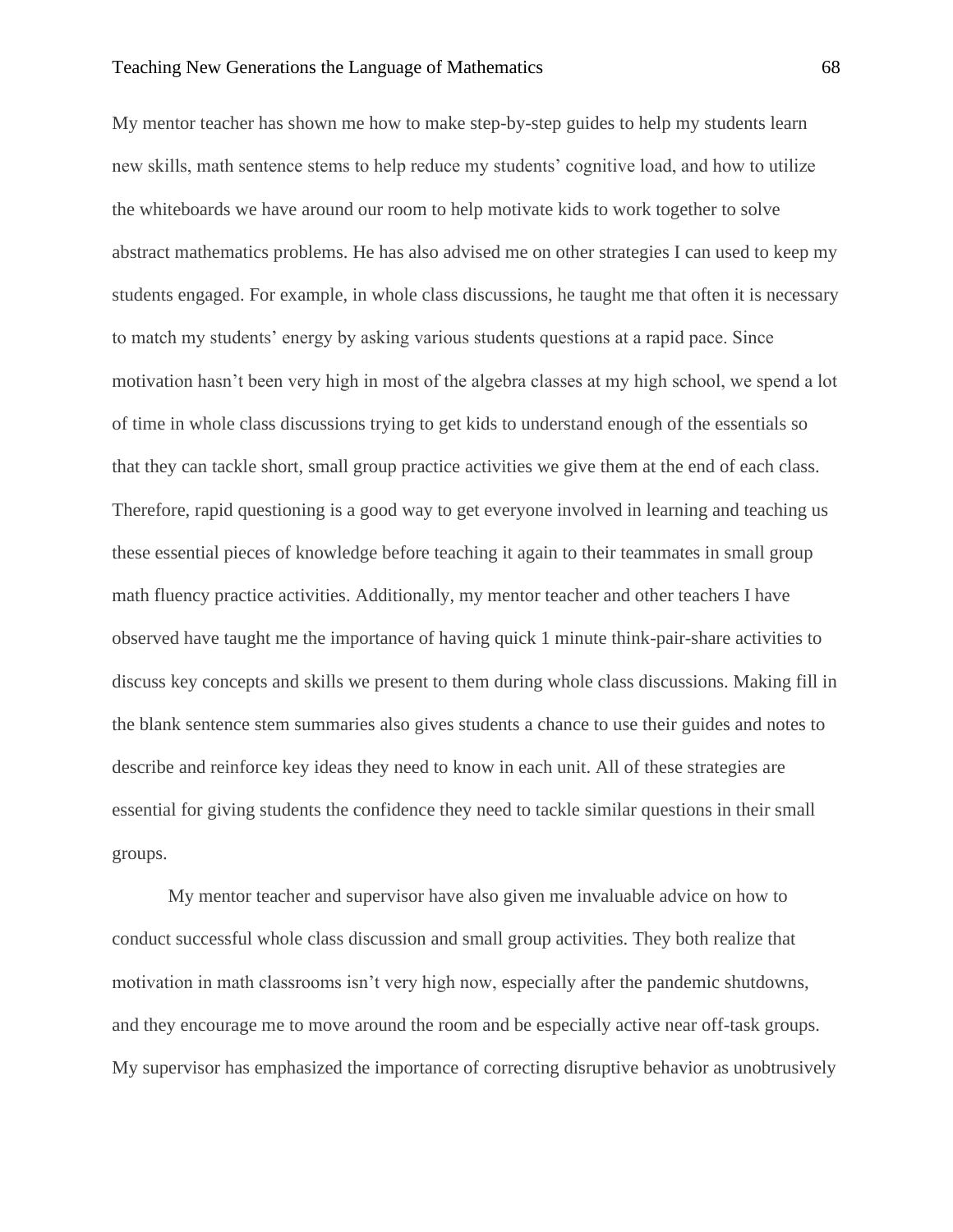## Teaching New Generations the Language of Mathematics 69

as possible. For example, instead of instructing students across the room to try to stay focused and participate in the discussion, and in doing so draw even more attention to them, I should instead stand right next to them, showing them that I am aware that they aren't focused, and making my presence stronger and more pervasive. In this way, I quietly correct their behavior and help guide them to staying on task. Other discreet strategies such as holding eye contact for several seconds can also be helpful in reminding students to pay attention without drawing attention away from my teaching.

In addition to always moving around and actively keeping students focused and supporting them in tackling math concepts and skills, I need to always be aware of what is happening throughout my classroom. In an environment with a lot of teenagers that have many preferences higher on their list than learning mathematics, that means I need to provide quick and helpful support for one group of students and then move on to support another group in staying on task and helping them tackle math concepts and skills. Since normally I have six groups of students attending each class day, my supervisor also advised me that when multiple groups are struggling with a particular concept or skill, I can call up one member from each group, teach them all at once how to tackle the question, and then have them return to their groups and teach their groups how to successfully confront the same mathematical thinking and skills. Teaching their peers will reinforce their own learning while also giving their peers another chance to see how to think about and solve complex math problems.

My mentor teacher also instructed me how I can utilize other valuable strategies to reinforce the knowledge of all my student groups and ensure that my small groups have the essential knowledge they need to succeed. One particularly useful strategy that helps reinforce skills of a member of each group is to tell them that you are going to give them a minute to look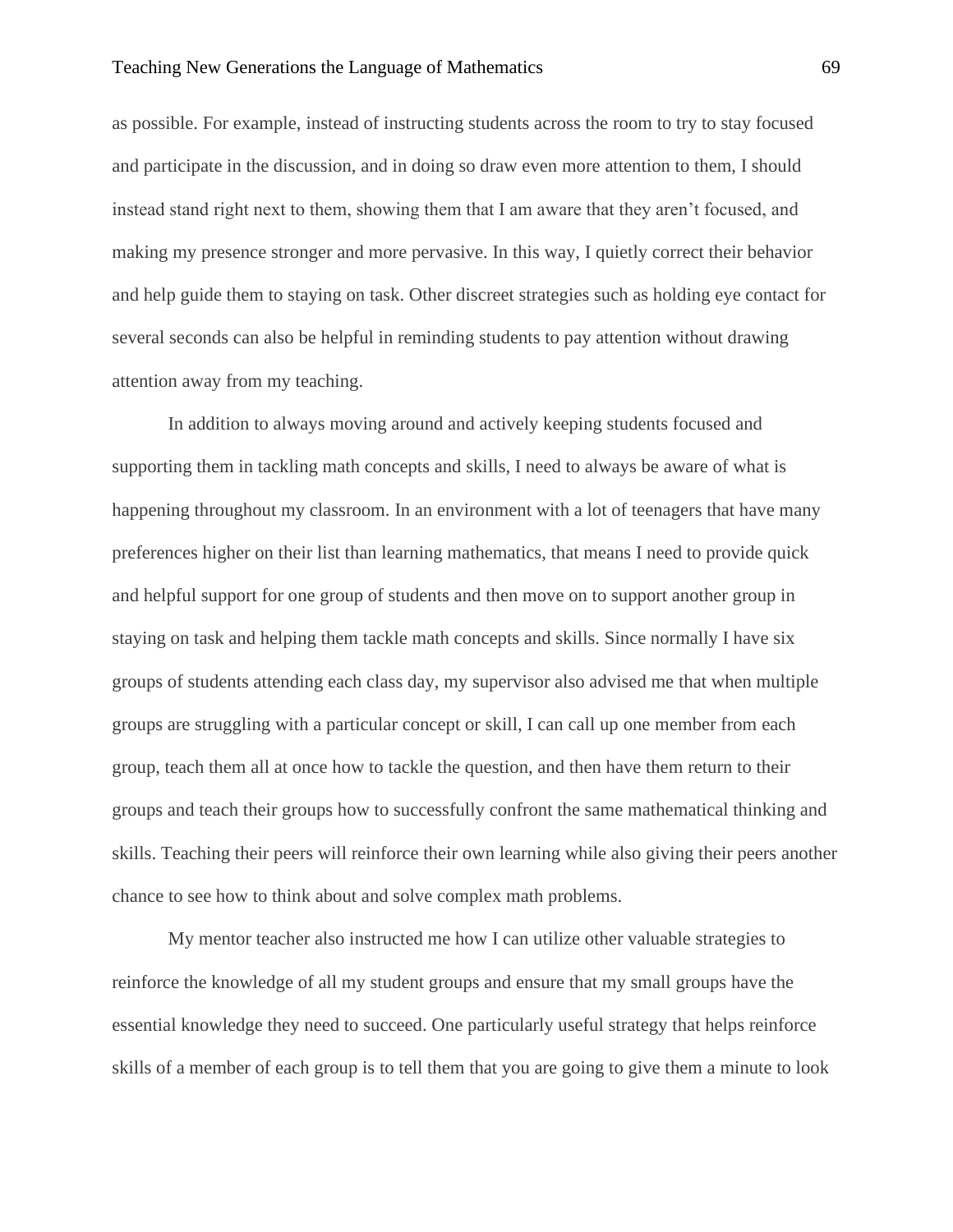## Teaching New Generations the Language of Mathematics 70

through their notes and when you come back to them, you expect them to tell you how to tackle a key element of a math problem. This both helps students practice using their interactive notebooks (e.g. table of contents, vocabulary section, and key step-by-step and other guides) and it also helps them realize that when they utilize their resources, they can succeed all on their own. While my mentor teacher, colleagues, and I have not succeeded in teaching our students to be independent, by using this form of guidance we are teaching our students how to use their notes to be more successful and organized and they are slowly piecing together all the skills they need in math to be master mathematicians. There are many strategies I can use to support varying learning styles and I continue to work on improving my ability to assist students with a wide range of skills.

There are a vast array of strategies and supportive guides that my colleagues and I use to teach our students to learn essential mathematical thinking, reading, and writing skills. By using all these skills, I support a wide range of learning styles and help boost my students' confidence in tackling the foreign language they know to be mathematics. Learning a new language, especially such an abstract one is not easy, and my constant reflections along with the guidance I receive from experienced teachers has helped me adapt my teaching style and provide a structured and supportive environment for all my students. Additionally, I am always coming up with fun real-life problems to help show my students that math isn't just an isolated tool we use in classrooms, but instead a language that can be applied to almost every aspect of our lives. Going forward I will continue to improve myself as a teacher and implement more and more techniques that will help make my students' experiences in math smoother and more fun!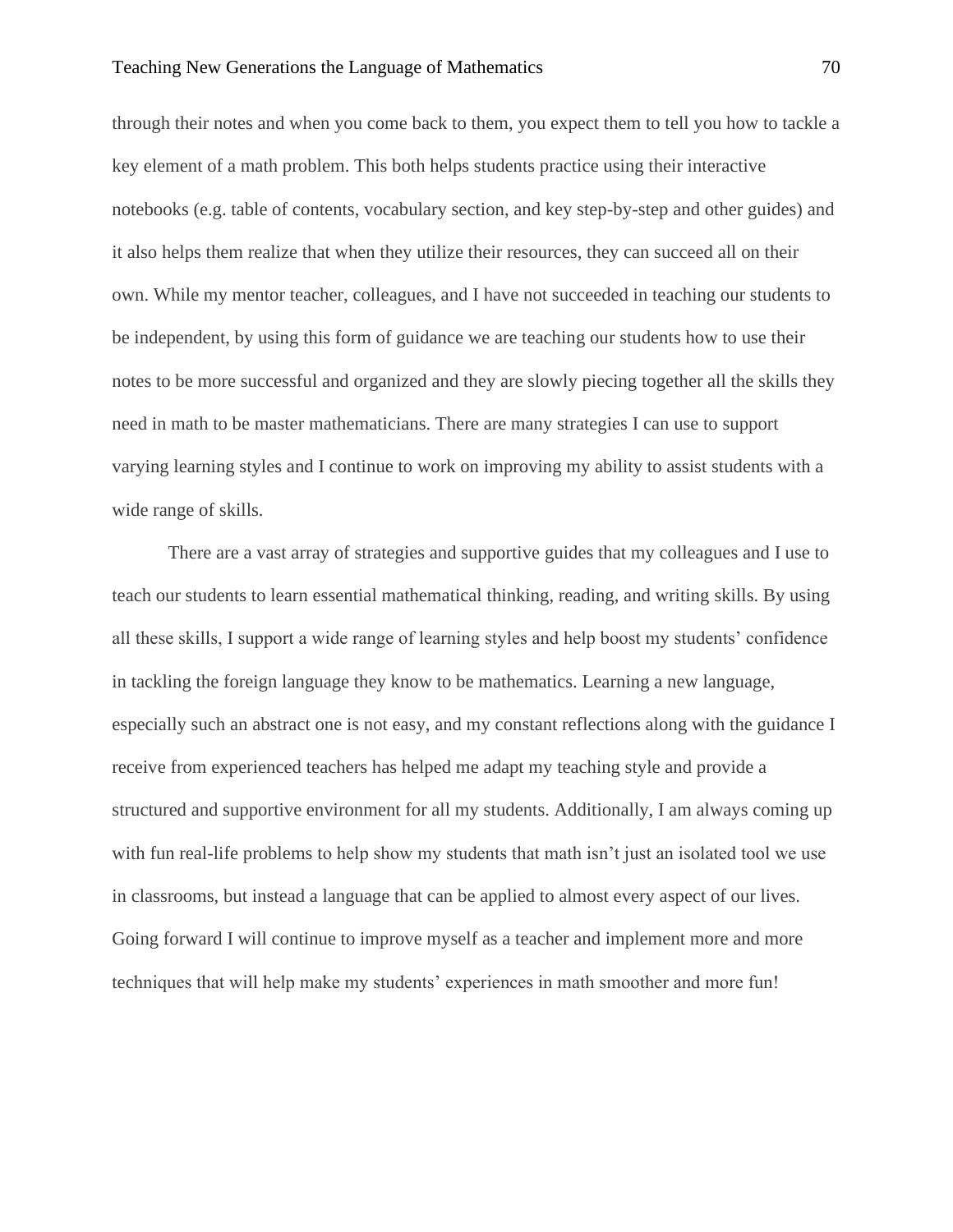## CHAPTER 5

# DISCUSSION

# **Going Forward**

Mathematics has a reputation for being one of the most difficult skills to master. This is not surprising when mathematics at its very core is not just a set of abstract concepts and skills but is an entire language. Mathematics is a language that involved very condensed and symbolic sentences, graphs, and other visual representations. The cognitive overload that many of our students experience in numerous mathematics classrooms makes it clear that we need to urgently change the way we instruct mathematics to meet the needs of all our students. My goal has always been to provide my students with a positive and straightforward learning experience. I want to reach all my kids and to do this I am always finding new strategies to teach. During my action research I developed skills to help my students organize their learning and make their learning experience smoother. The skills I learned include making step-by-step guides, clear learning targets and grading rubrics, key vocabulary notes, handouts with sentence stems and mostly solved examples of math concepts and skills, and summaries of essential knowledge. I also learned to use rapid questioning in whole class discussions to get my students actively engaged in early introduction phases of concepts and skills. After this key introduction phase of scaffolding essential knowledge, my students were given opportunities to practice these new concepts and skills in their small groups. Since motivation isn't always high, I always hopped from group to group helping to remind students how to tackle various challenges. I also tried to remind students to stay on task as unobtrusively as possible and reminded them that with practice they would get increasingly proficient at understanding and applying mathematics language and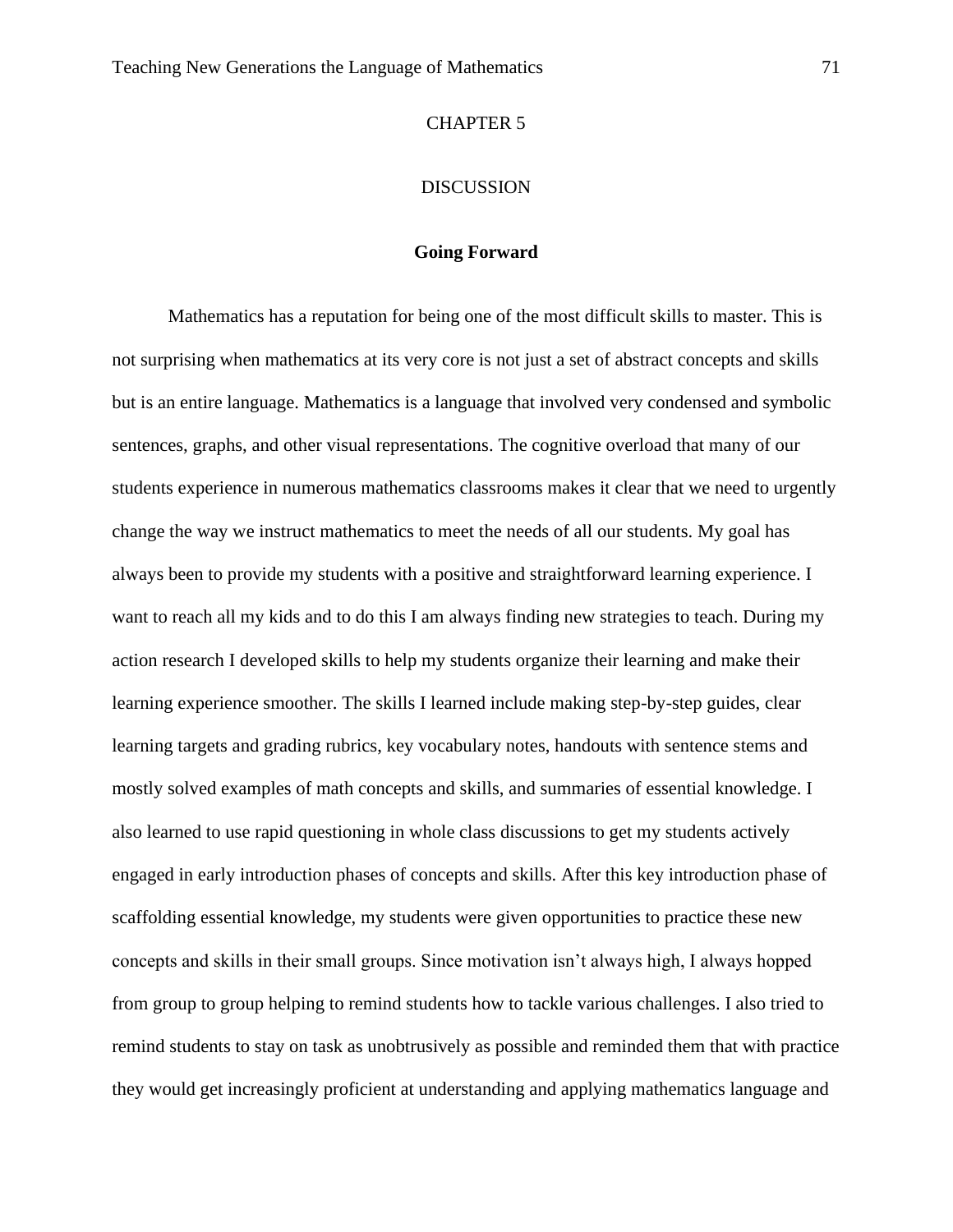skills. This was especially important because many of my students had already failed or barely passed algebra during their first semester, and I wanted them to know that when they put in the effort, I would also do my part in ensuring they were fully proficient in mathematics and ready to tackle challenges in future math courses and in life. In every way I possibly could, I tried to make my students' experiences as smooth and positive as possible.

# **Background of and Limitations of Action Research**

I have worked at two high schools and interacted with over a dozen math teachers, and I can say with certainty that every teacher I have worked with wants to do everything they can to help their students succeed. In teaching mathematics, however, there are two prevailing philosophies on how to provide the optimal learning experience and build on students' knowledge. Since math is a language of numbers and symbols, many math teachers believe that early in the school year we should exclusively focus on teaching our kids how to analyze and interpret patterns in numbers. These teachers believe that simultaneously giving a context to these numbers will cognitively overload our students even further. Unlike many of my colleagues I believe that giving a simple context early on, such as relating total income to number of hours worked (e.g. \$10 after one hour, \$20 after two hours, etc.), would help my students succeed. By using a simple context my students can relate to while simultaneously focusing on the pattern (e.g. pattern is growing by \$10 per hour), I could help many students understand why the rate of growth (e.g. hourly wage) and other mathematical structural components of equations and graphs are relevant and valuable in their lives. While I believe this contextual foundation is essential and is supported by the research, implementing context into my classroom while simultaneously teaching a multitude of skills proved to be difficult. I believe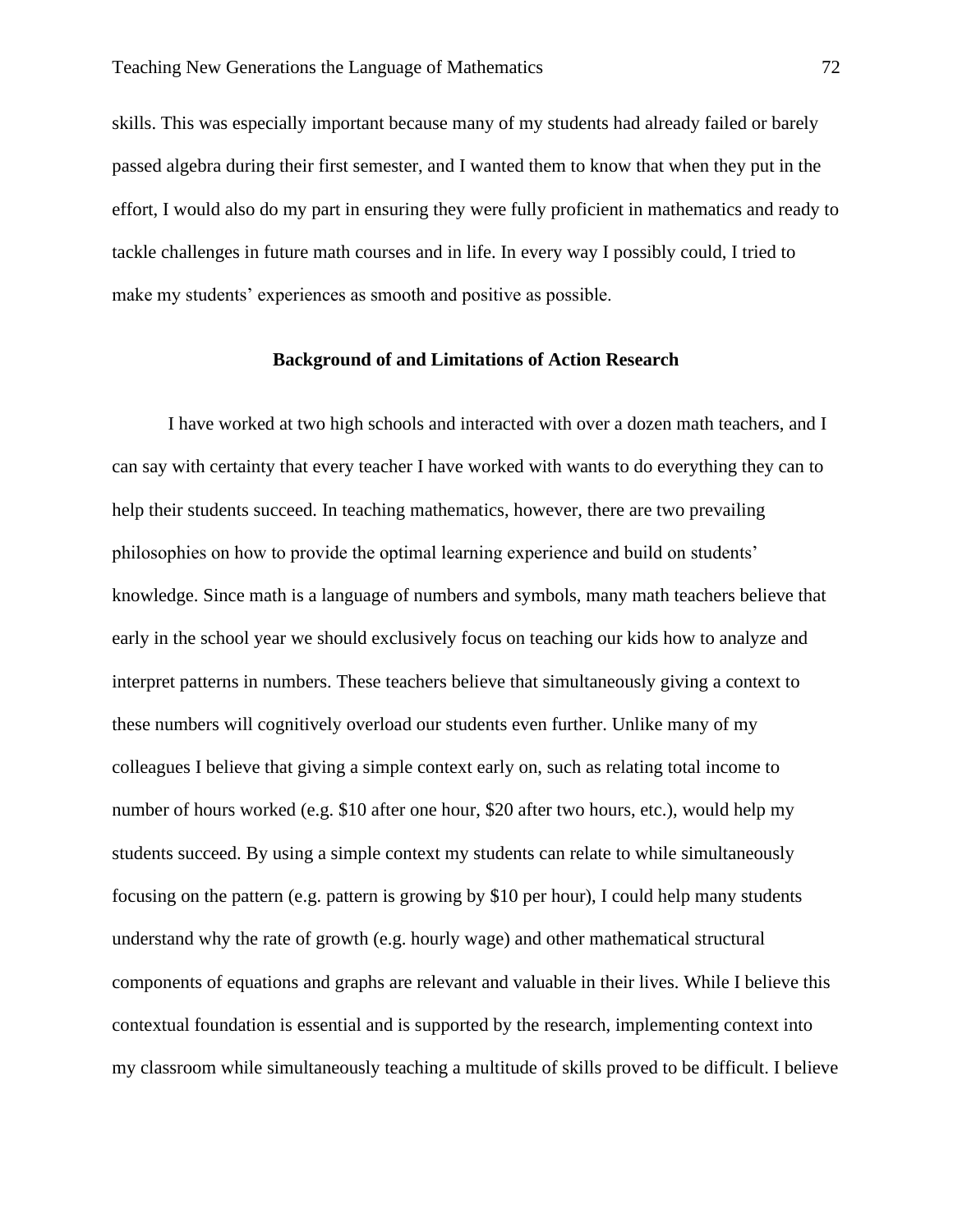that had I been given the opportunity to start my action research in the beginning of the school year, when the pace of new concepts and skills was much slower, I would have reached a lot more students. Relating numbers to money and other relatable real-life contexts has assisted many students in making sense of the numbers and symbols they are seeing. Unfortunately, the research for how best to organize real-life examples for an entire course is unclear and therefore many teachers feel it is safer to follow the textbooks, which our students also have access to.

During my action research, my colleagues and I shared our concerns for the low motivation and achievement in our classrooms. The pandemic school shutdowns and other ramifications caused by Covid-19 clearly had large consequences for our students. Not only were teachers surprised by the large gaps in our students' mathematical knowledge, but many students struggled to socially reintegrate with their peers after over a year of distance learning, a short return, and then summer break after that. In the early stages of the 2021-2022 school year, in which students readjusted back to normal school life, we simultaneously supported our students' social and emotional well-being, while also trying to help them establish key algebraic thinking, reading, and writing skills. This tested both teachers and students in new ways and in many ways things didn't go as smoothly as we would have liked. Ultimately, while we all tried to support a growth mindset in all our students, our attendance rates weren't as high as we'd have liked and many students who did come to class frequently zoned out or became distracted by their phones or their peers. Therefore, when I took over teaching in February of 2022, most of our students were not academically at the same level that students would have been before the pandemic. While the decision to move on to new material during the second semester weighed heavily on my colleagues' minds since we all knew they weren't ready, my colleagues also wanted to build all of the essential foundations our students would need in later courses and we knew most of our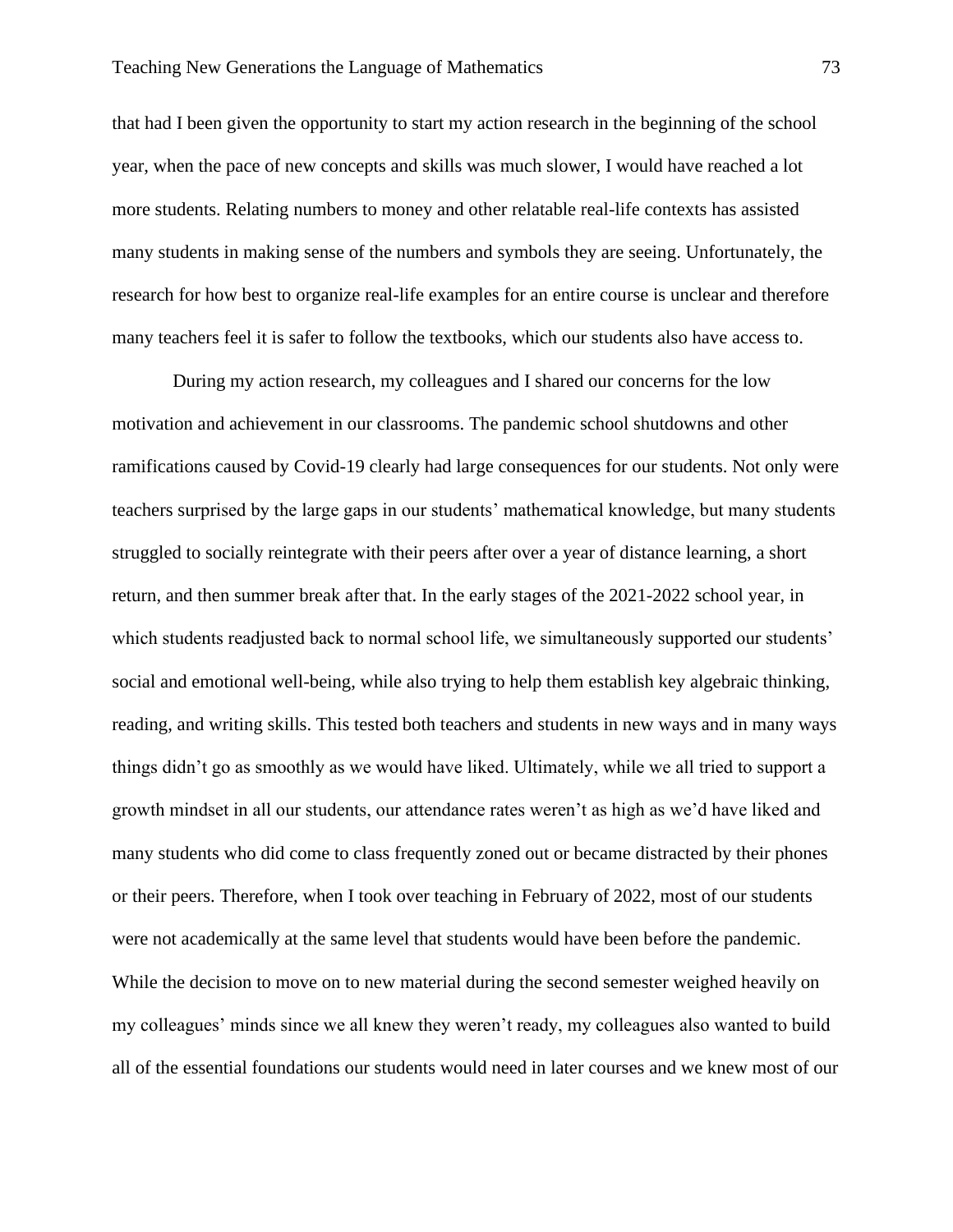students were frustrated by the linear equation writing and linear graphing skills we had focused on throughout the first semester. We therefore continued with our curriculum, hoping all the rich materials we had made for systems of equations would inspire our students to become more involved in their own learning.

The first unit I taught my students was systems of linear equations. The systems of linear equations unit requires that students can represent two or more linear patterns using tables, equations, and graphs. Since students were still struggling greatly to represent one linear equation or graph, continuing with this traditional unit posed major concerns for me. While I understood my colleague's intention to prepare our students for higher-level mathematics courses and I also understood that no one wanted to continue the same unproductive struggles we had undergone the first semester, the choice of simultaneously introducing context to students while having them interpret two abstract representations at the same time, was not a choice I would have made. Instead of rushing to ensure we covered the entire textbook curriculum to already discouraged students, I believe we needed to spend time tying patterns of numbers to real contexts our kids could relate to. While we did tie in a few contexts at the end of the first semester, assessments clearly showed that devoting 3 or 4 hours to this vital pursuit was not sufficient time for many of our kids to have any idea of what was going on. Therefore, a major limitation of my action research was starting my action research halfway through our first school year coming back from a pandemic and school closures. Systems of equations is a traditional unit in algebra classrooms but given that most of the students at my high school were still extremely confused by thinking, reading, and writing one linear equation or graph, this unit did not go well for me or any of my colleagues.

A common expression in our society is it is very important to start off on the right foot.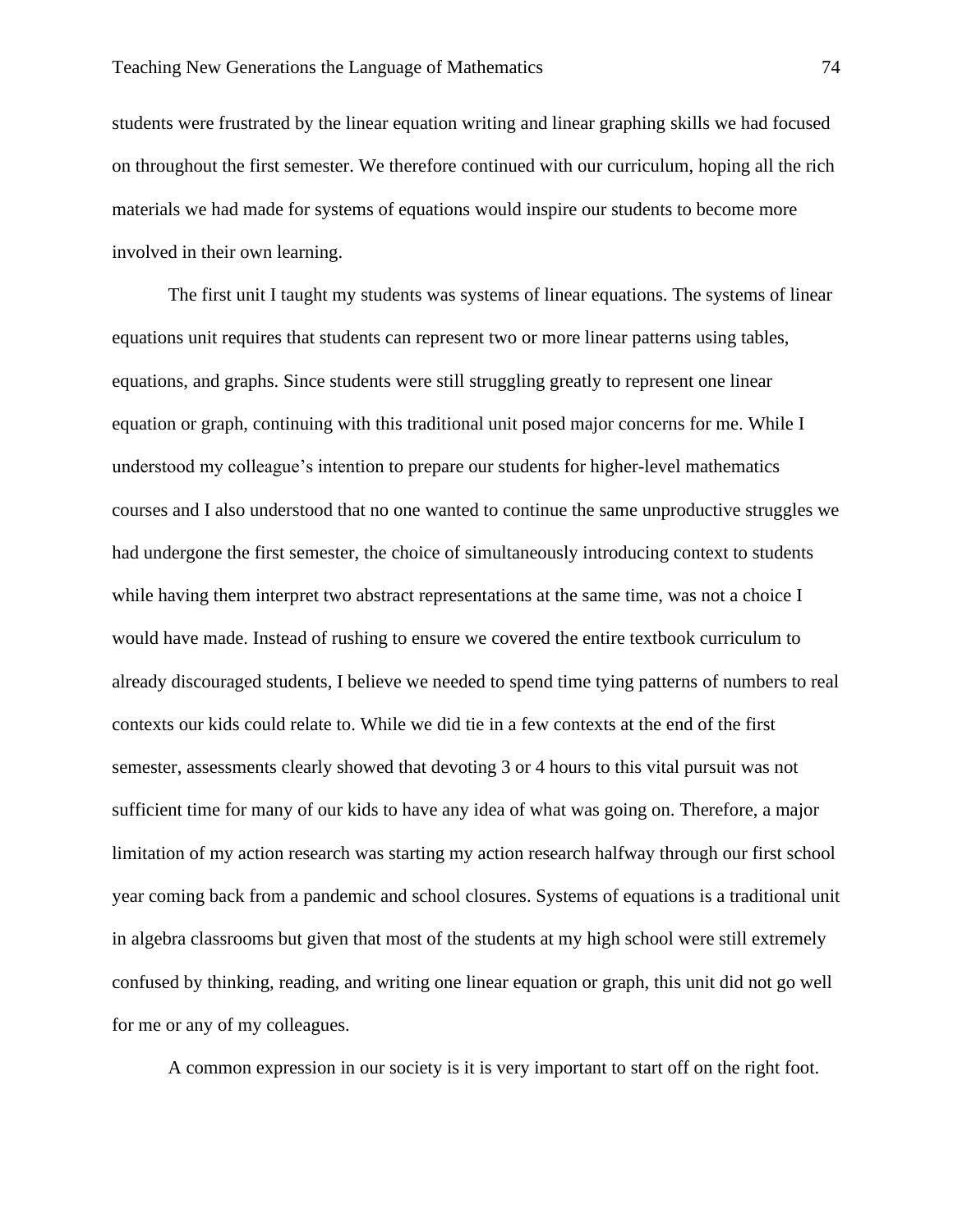Making a good impression is an important step towards getting kids to buy in and the linear units did not accomplish this. Luckily, the exponential equation unit that followed gave me a fresh start and using rich contexts such as investment and even relating exponential growth to Covid-19 allowed me to finally receive some of the buy in that is so desperately needed in our algebra classrooms. During the few weeks we covered exponential equations, graphing, and interpretation skills, I provided many rich contexts and several of my students went from being completely unmotivated to becoming engaged and interested by the material. Seeing the positive results of this new material really makes me wonder how my action research will go in the future when I have my own classroom and can spend an entire school year showing my kids that mathematical thinking, reading, and writing skills can be applied to almost all aspects of the world we live in! While the first couple weeks of my action research didn't go very smoothly, the remaining month showed me that my continued action research in the future will help me become a much more engaging and interesting teacher. I am more than willing to try new things, veer away from the textbook, and do whatever I can to show my students that math is valuable and relevant in their lives. Giving my students a good impression of mathematics is an essential first step towards teaching them all the intricacies of mathematical thinking, reading, and writing.

# **Conclusion**

While my math colleagues taught me a several strategies for breaking mathematics into clearer and easier steps, which is invaluable in teaching mathematical language, we need to do a much better job of providing contexts our students can relate to early on. The one downfall of my internship as a teacher was we did a poor job of motivating our students and showing them that math is relevant and valuable in their lives. Whenever I hear a student say, "Why would I ever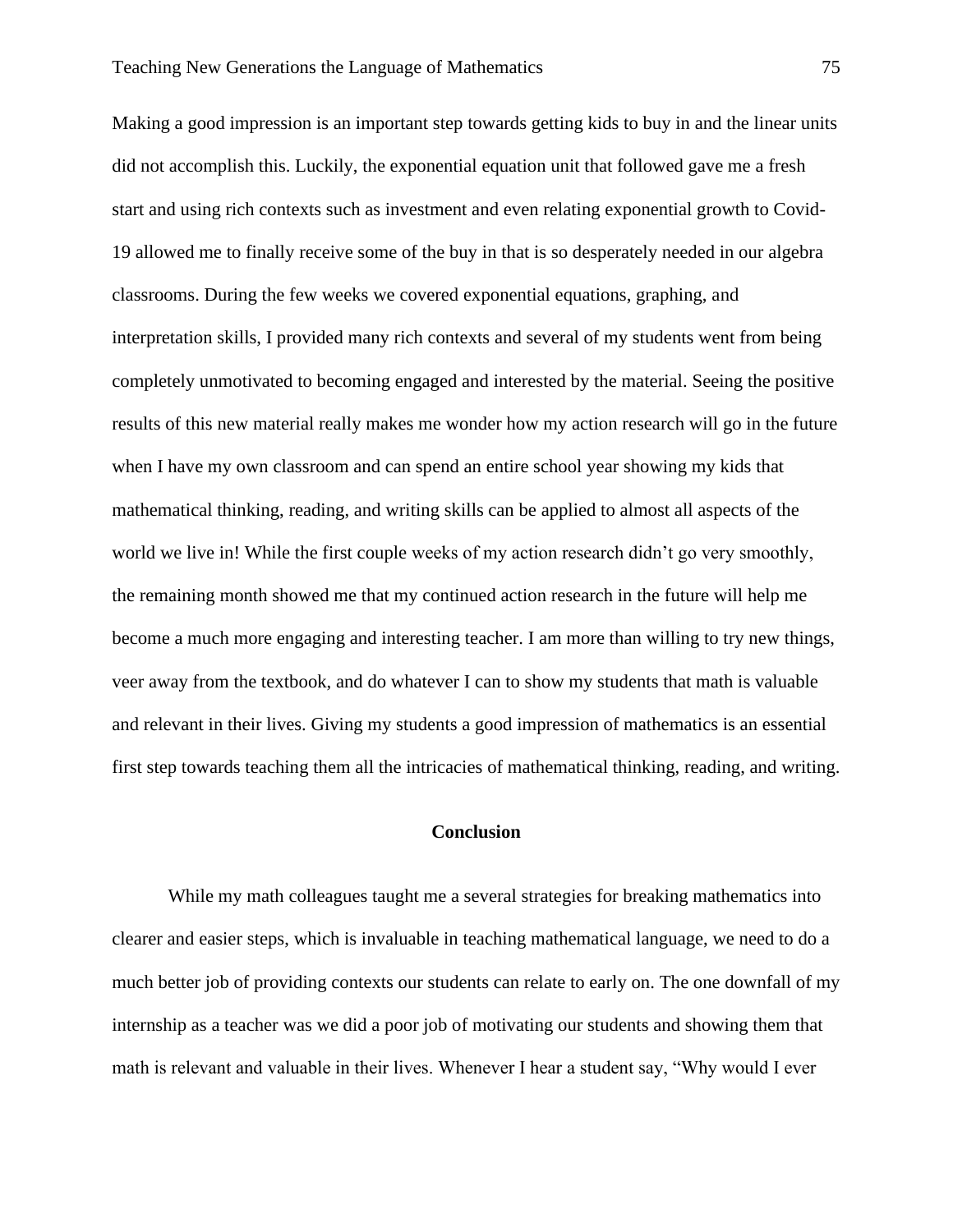use this?" or "Math is only for smart people" I wince. These statements combined with the poor attendance and disengagement I see in many of the math classes I observed are clear signs that our textbook curriculum in mathematics is far from perfect and math teachers need to do a better job of clearly showing our students why math is relevant to them. Simple examples such as hourly wages and exponential growth of Covid-19 can help give students vital opportunities to think about and discuss math in meaningful ways. Our students do not think in x's and y's, so why are we starting to teach mathematics in this way? While interpreting the x-axis and y-axis is important, we first need to take a step back and give our students a chance to gradually ease themselves into the language we cherish so much. The pandemic makes this need even more urgent. With so many students having loved ones and friends affected by the pandemic and having their own lives drastically interrupted by this same pandemic, we need to focus on creating a more engaging and relevant mathematics curriculum. The need for this has been around for decades and yet the resistance to move away from relying almost exclusively on traditional textbooks and create a better curriculum has become even more urgent than before. Creating a classroom filled with motivated students who want to learn and grow should be our number one priority and this needs to start right at the beginning of the school year.

The success that my colleagues had during the exponential unit should instruct all of us of the importance of having context-rich materials. Almost all aspects of the exponential unit were filled with rich learning materials and assessments. I am determined to spend time this summer designing and modeling earlier units off the exponential unit. Students can be successful and buy in if we give them every resource they need to do so. Serving under experienced teachers has shown me the importance of creating clear learning targets and grading rubrics, key vocabulary notes and step-by-step guides, sentence stems and summaries, and helpful grouping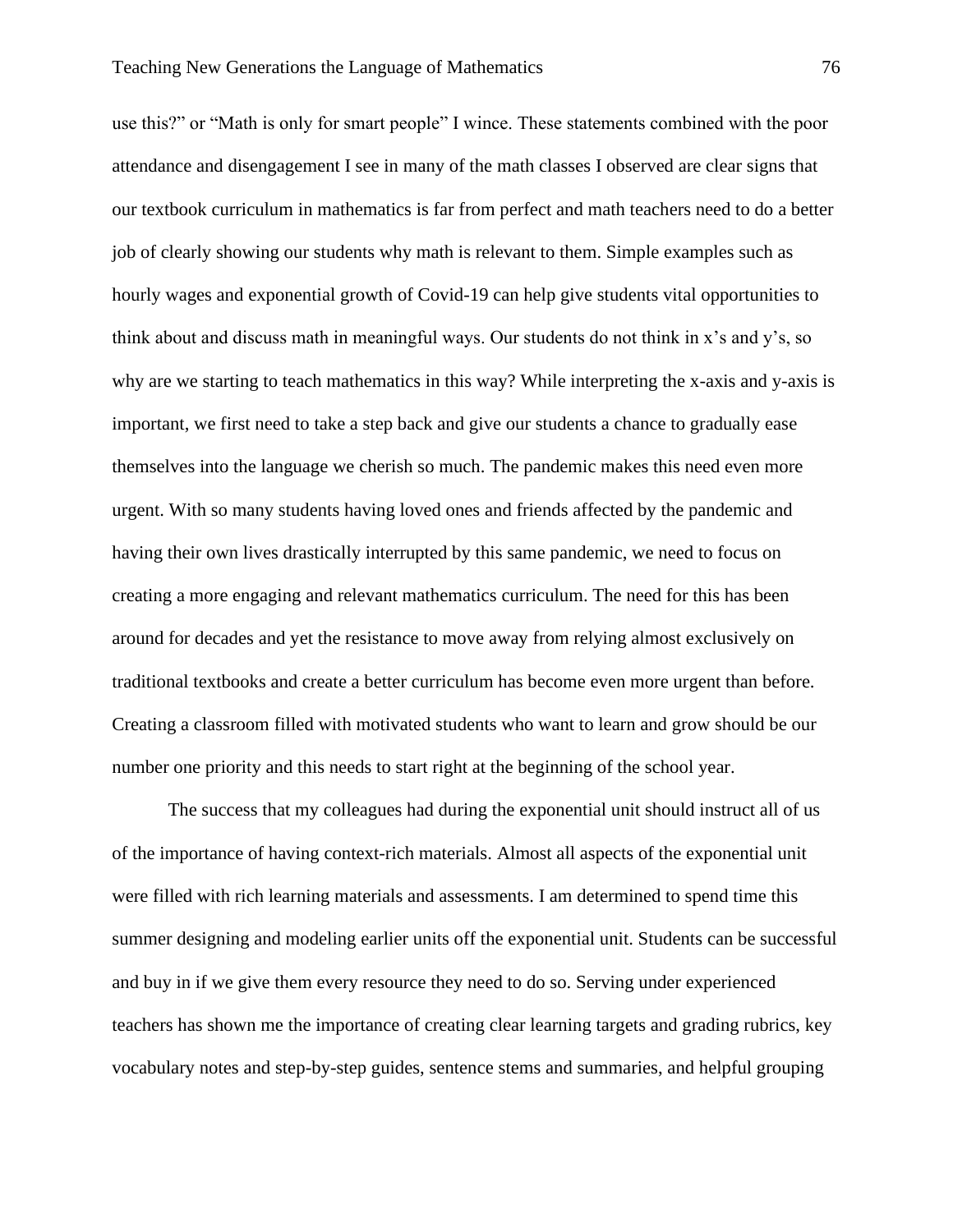strategies that enable students to support one another in discussion of essential and other thoughtprovoking questions we pose at them. Combining all these skills with a rich context will enable me to continue to grow alongside my students. In the coming school years, I intend to ensure that my students become teachers and that I always remain a student. We are always growing, no matter what roles we are playing, and my students need to see that the adventures of discovering new possibilities and probing for new ideas and ways of thinking does not have to be a scary and unwelcome prospect, but instead should be a realm of beautiful opportunities.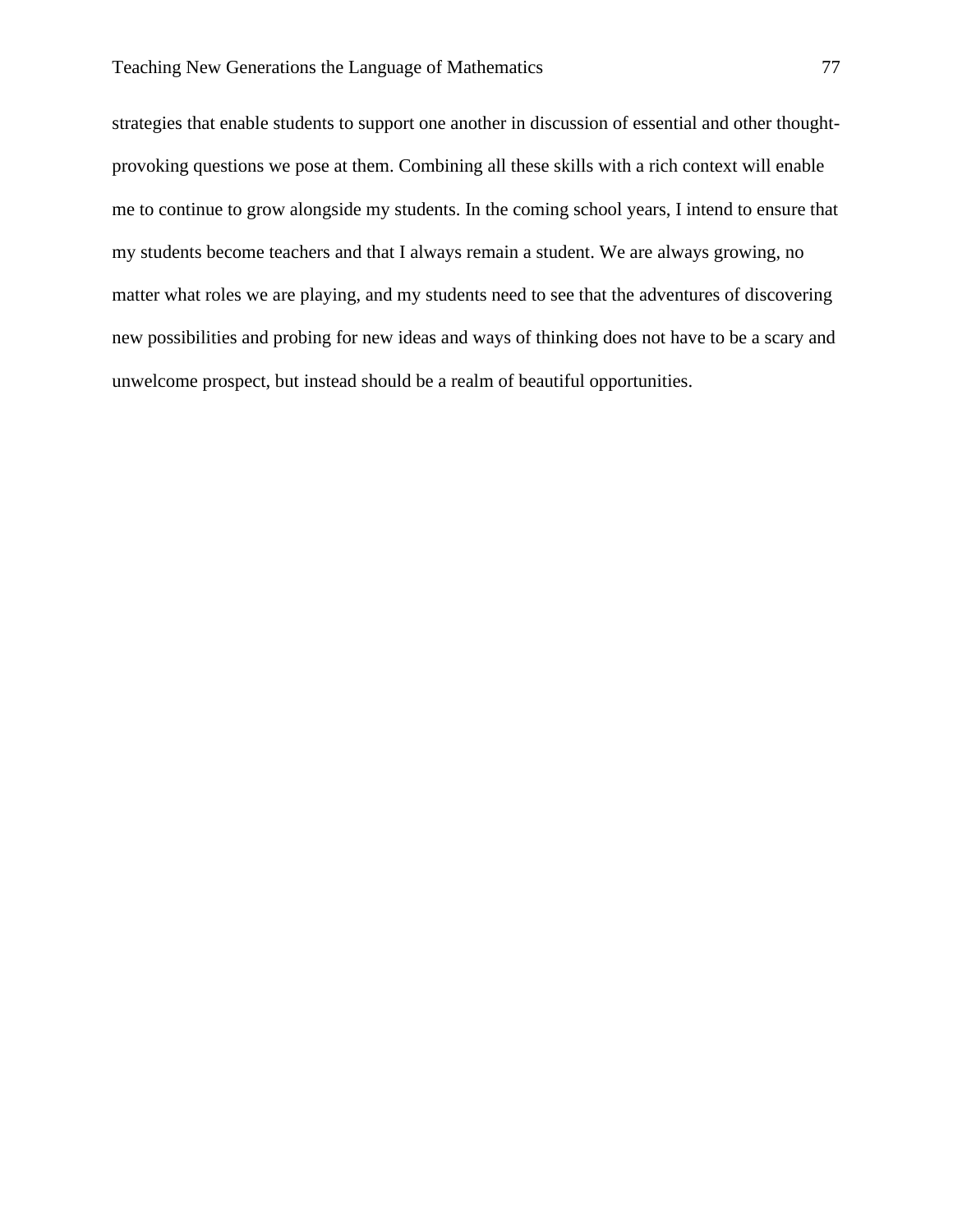# REFERENCES

- Abdullah, N., Zakaria, E., & Halim, L. (2012). The Effect of a Thinking Strategy Approach through Visual Representation on Achievement and Conceptual Understanding in Solving Mathematical Word Problems. *Asian Social Science*, *8*(16). [https://doi.org/10.5539/ass.v8n16p30](about:blank)
- Adjapong, E. S., & Emdin, C. (2015). Rethinking pedagogy in urban spaces: Implementing Hip-Hop pedagogy in the urban science classroom. *Journal of Urban Learning Teaching and Research, 11*, 66-77.
- Au, W. (2016). Meritocracy 2.0: High-stakes, standardized testing as a racial project of neoliberal multiculturalism. *Educational Policy, 30*(1), 39-62. [https://doi.org/10.1177%2F0895904815614916](about:blank)
- Au, W., & Yonamine, M. (2021). Dear educators, it is time to fight for Asian America. *Rethinking Schools*, *35*(3), 9-11.
- Assessment, I. T. & Support Consortium. (2011). InTASC model core teaching standards.
- Baker-Bell, A., Stanbrough, R. J., & Everett, S. (2017). The stories they tell: Mainstream media, pedagogies of healing, and critical media literacy. *English Education, 49*(2), 130-152.
- Banks, J. A., & Banks, C. A. M. (2019). *Multicultural education: Issues and perspectives*. John Wiley & Sons.

Bowen, G. A. (2009). Document analysis as a qualitative research method. *Qualitative Research* 

Bouck, E. C., Satsangi, R., & Park, J. (2018). The Concrete–Representational–Abstract Approach for Students With Learning Disabilities: An Evidence-Based Practice Synthesis. *Remedial and Special Education*, *39*(4), 211–228. [https://doi.org/10.1177/0741932517721712](about:blank)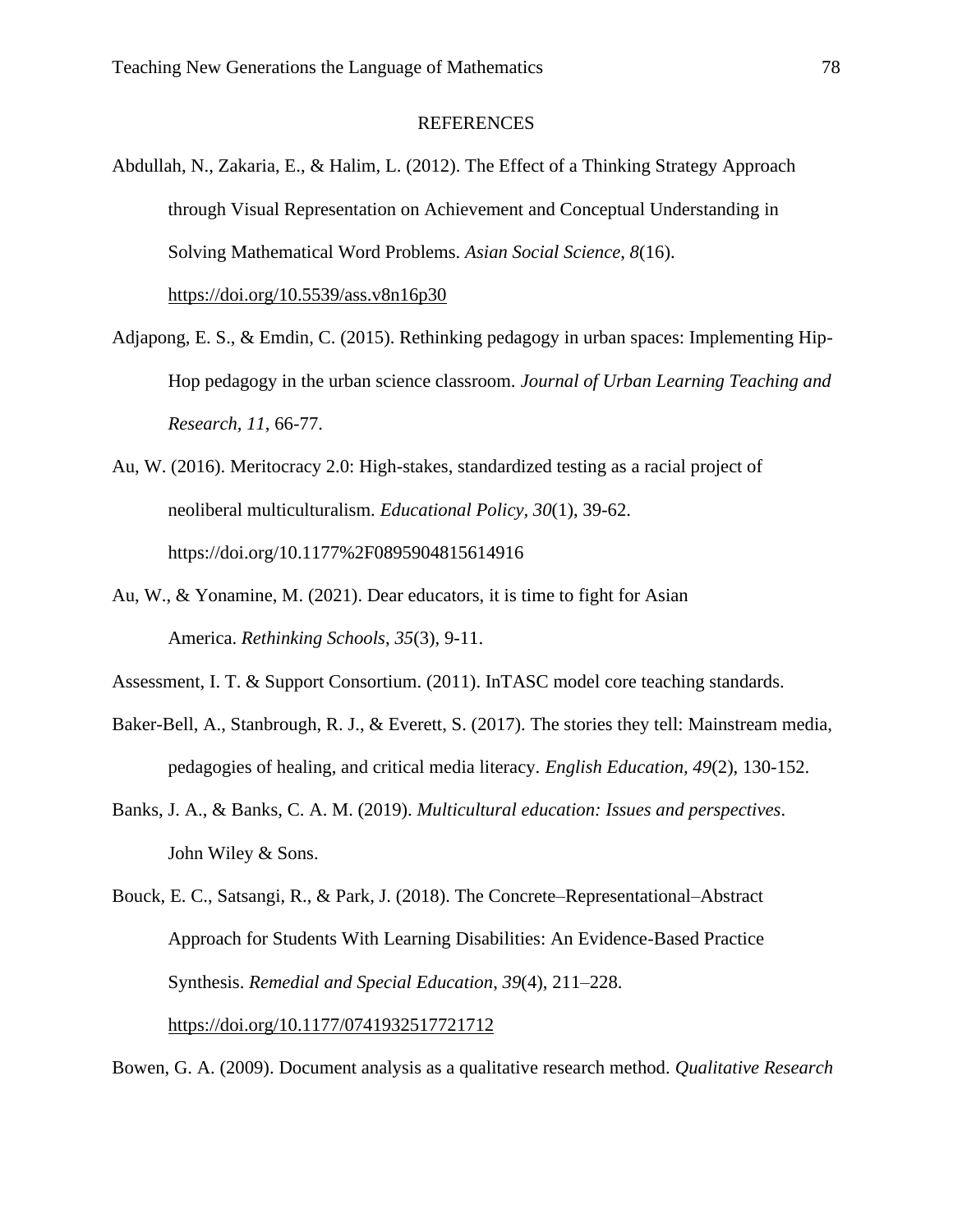*Journal, 9*(2), 27-40. [https://doi.org/10.3316/QRJ0902027](about:blank)

- Brookhart, S. M. (2015). *How to make decisions with different kinds of student assessment data*. ASCD.
- Buehl, D. (2011). *Developing readers in the academic disciplines.* Newark, DE: International Reading Association.
- Chval, K. & Khisty, L. (2009). Chapter 9. Bilingual Latino Students, Writing and Mathematics: A Case Study of Successful Teaching and Learning. In R. Barwell (Ed.), *Multilingualism in Mathematics Classrooms* (pp. 128-144). Bristol, Blue Ridge Summit: Multilingual Matters. [https://doi.org/10.21832/9781847692061-011](about:blank)
- Cooper, B. & Dunne, M. (1998). Anyone for Tennis? Social Class Differences in Children's Responses to National Curriculum Mathematics Testing. *The Sociological Review (Keele)*, *46*(1), 115–148. [https://doi.org/10.1111/1467-954X.00092](about:blank)

Davies, A. (2011). *Making classroom assessment work* (3rd ed.). Solution Tree Press.

- Doabler, C. T., Nelson, N. J., & Clarke, B. (2016). Adapting Evidence-Based Practices to Meet the Needs of English Learners With Mathematics Difficulties. *TEACHING Exceptional Children*, *48*(6), 301–310. [https://doi.org/10.1177/0040059916650638](about:blank)
- Duncan-Andrade, J. M. R. (2009). Note to educators: Hope required when growing roses in concrete. *Harvard Educational Review, 79*(2), 181-194. [https://doi.org/10.17763/haer.79.2.nu3436017730384w](about:blank)
- Ernst-Slavitt, G. & Gottlieb, M. (2014). *Academic Language in Diverse Classrooms: Definitions and Contexts.* Corwin.
- Fuchs, L. S., Malone, A. S., Schumacher, R. F., Namkung, J., Hamlett, C. L., Jordan, N. C., Siegler, R. S., Gersten, R., & Changas, P. (2016). Supported Self-Explaining During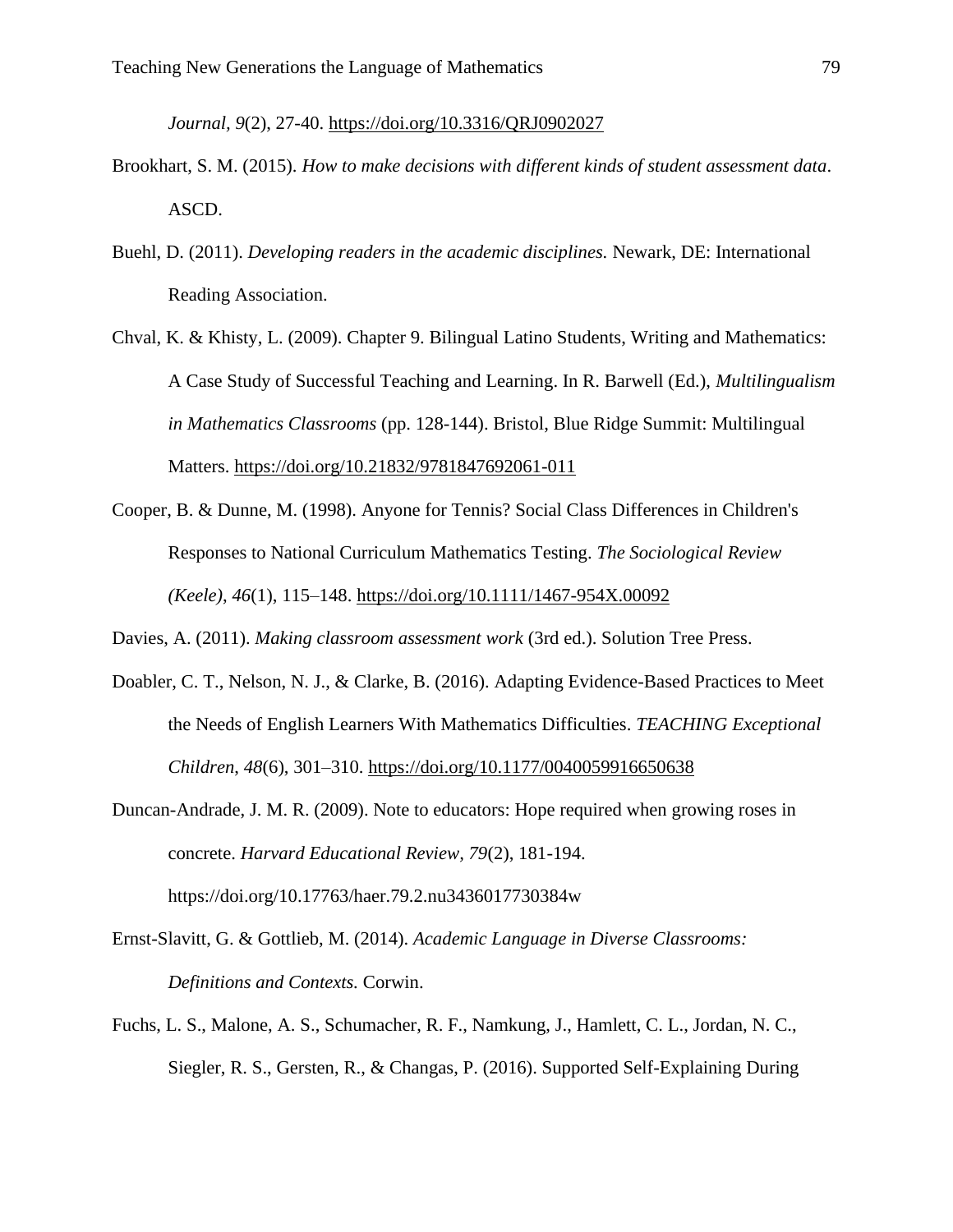Fraction Intervention. *Journal of Educational Psychology*, *108*(4), 493–508.

## [https://doi.org/10.1037/edu0000073](about:blank)

- Gay, G. (2002). Preparing for culturally responsive teaching. *Journal of Teacher Education, 53*(2), 106-116. [https://doi.org/10.1177/0022487102053002003](about:blank)
- Heitin, L. (2015). Math Education; "Teaching Strategies for Improving Algebra Knowledge in Middle and High School Students." *Education Week*, *34*(27), 5–5.
- Howard, T. C. (2016). Why Black Lives (and Minds) Matter: Race, freedom schools & the quest for educational equity. *The Journal of Negro Education, 85*(2), 101-113. [https://doi.org/10.7709/jnegroeducation.85.2.0101](about:blank)
- Howard, T. C. (2019). *Why race and culture matter in schools: Closing the achievement gap in America's classrooms* (2nd ed.). Teachers College Press.
- Janesick, V. J. (1999). A Journal About Journal Writing as a Qualitative Research Technique: History, Issues, and Reflections. *Qualitative Inquiry*, *5*(4), 505–524. [https://doi.org/10.1177/107780049900500404](about:blank)
- Kilpatrick, J., & Johansson, B. (1994). Standardized mathematics testing in Sweden: The legacy of Frits Wigforss. *Nordic Studies in Mathematics Education*, *1*(1), 6-30.
- Kortering, L. J., de Bettencourt, L. U., & Braziel, P. M. (2005). Improving Performance in High School Algebra: What Students with Learning Disabilities Are Saying. *Learning Disability Quarterly*, *28*(3), 191–203. [https://doi.org/10.2307/1593658](about:blank)
- Kwon L. & Ríos, C. V. (2019). "See, click, fix": Civic interrogation and digital tools in a ninthgrade ethnic studies course. Equity & Excellence in Education, 52(2-3), 154-166. [https://doi.org/10.1080/10665684.2019.1647809](about:blank)

Ladson-Billings, G. & Tate IV., W. F. (1995). Toward a critical race theory of education.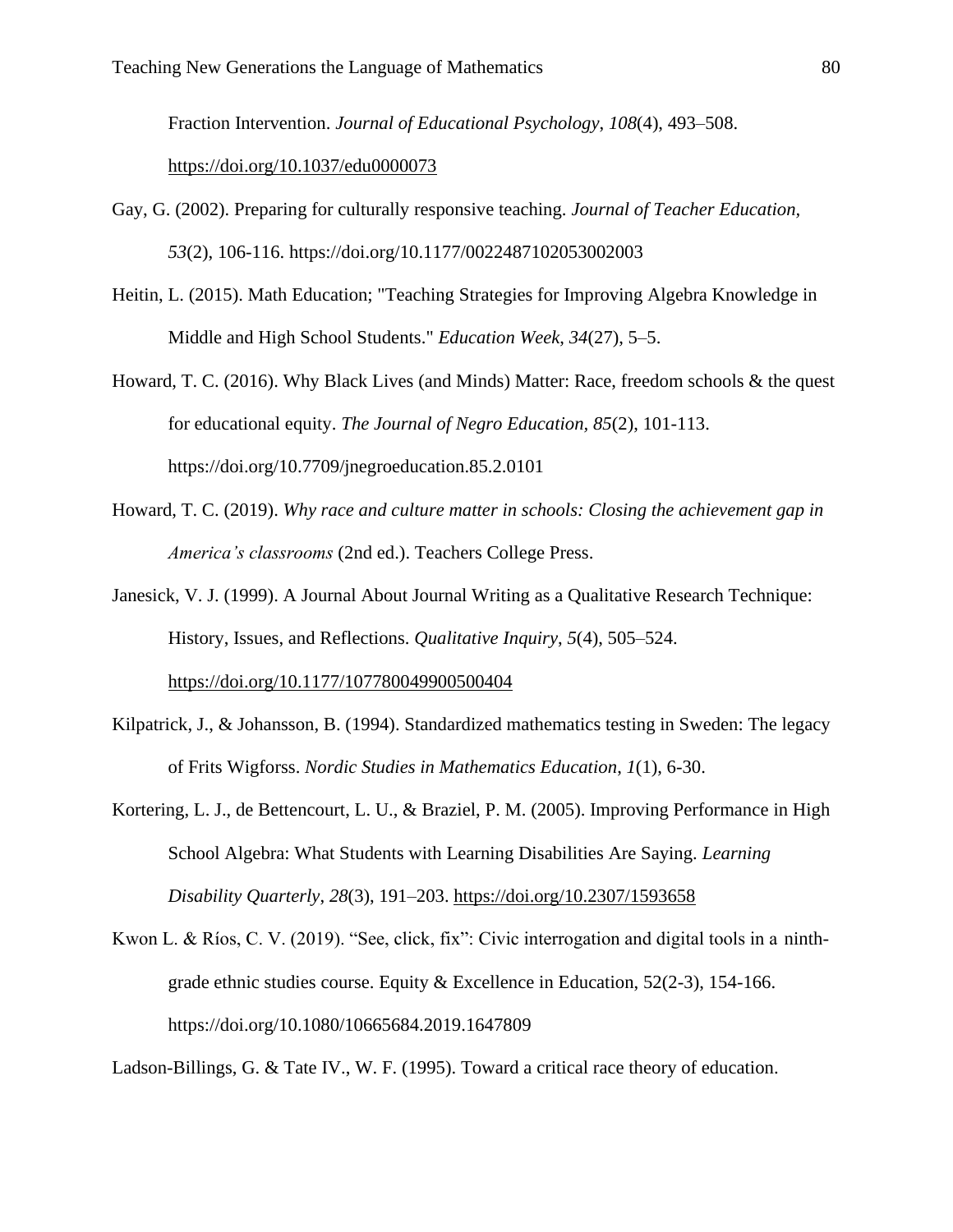*Teachers College Record, 97*(1), 47-68.

Ladson-Billings, G. (1995). Toward a theory of culturally relevant pedagogy. *American Educational Research Journal, 32*(3), 465-491.

[https://doi.org/10.3102%2F00028312032003465](about:blank)

Ladson-Billings, G. (2017). Beyond beats, rhymes, and Beyoncé: Hip Hop, Hip Hop education, and culturally relevant pedagogy. In G. Sirrakos Jr. & C. Emdin (Eds.), *Between the world and the urban classroom* (pp. 83-94). Sense Publishers.

Ladson-Billings, G. (2021). I'm here for the hard re-set: Post pandemic pedagogy to preserve our culture. *Equity & Excellence in Education, 54*(1), 68-78. [https://doi.org/10.1080/10665684.2020.1863883](about:blank)

- Lalley, J. P. & Gentile, J. R. (2009). Classroom assessment and grading to assure mastery. *Theory Into Practice, 48*(1), 28-35. [https://doi.org/10.1080/00405840802577577](about:blank)
- Lee, C. D. (1998). Culturally responsive pedagogy and performance-based assessment. *The Journal of Negro Education, 67*(3), 268-279. [https://doi.org/10.2307/2668195](about:blank)
- Lomax, R. G., West, M. M., Harmon, M. C., Viator, K. A., & Madaus, G. F. (1995). The impact of mandated standardized testing on minority students. *Journal of Negro Education*, 171- 185. [https://doi.org/10.2307/2967240](about:blank)
- Marzano, R. J. (2013). Art & science of teaching: Targets, objectives, standards: How do they fit? *Educational Leadership, 70*(8), 82-83.
- Mavilidi, M. F. & Zhong, L. (2019). Exploring the Development and Research Focus of Cognitive Load Theory, as Described by Its Founders: Interviewing John Sweller, Fred Paas, and Jeroen van Merriënboer. *Educational Psychology Review, 31*(2), 499–508. [https://doi.org/10.1007/s10648-019-09463-7](about:blank)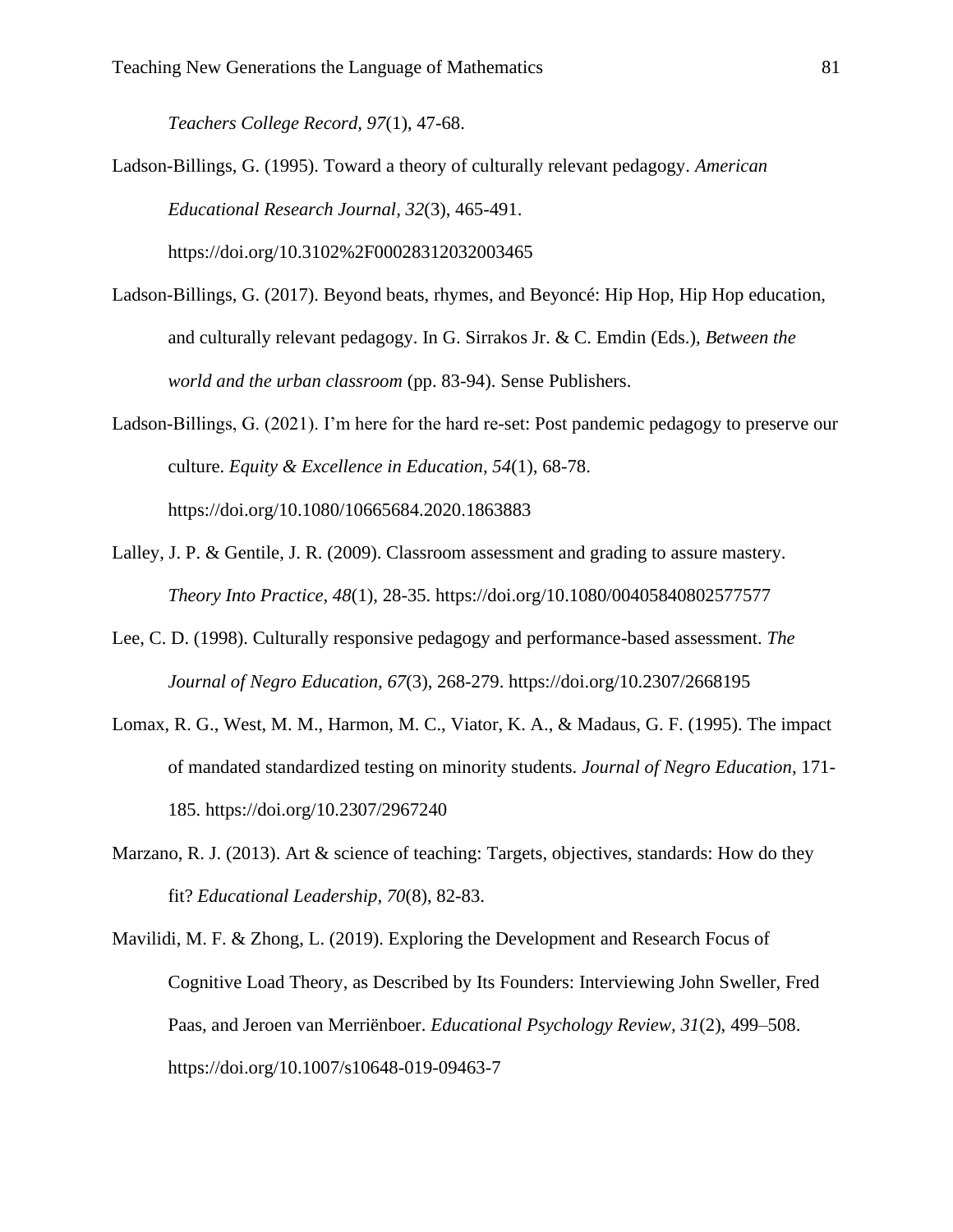- McCarty, T. L. & Lee, T. S. (2014). Critical culturally sustaining/revitalizing pedagogy and Indigenous education sovereignty. *Harvard Educational Review, 84*(1), 101-124. [https://doi.org/10.17763/haer.84.1.q83746nl5pj34216](about:blank)
- Miller, S. P. & Hudson, P. J. (2006). Helping Students with Disabilities Understand What Mathematics Means. *Teaching Exceptional Children, 39*(1), 28–35. [https://doi.org/10.1177/004005990603900105](about:blank)
- Mwangi, W. & Sweller, J. (1998). Learning to Solve Compare Word Problems: The Effect of Example Format and Generating Self-Explanations. *Cognition and Instruction, 16*(2), 173–199. [https://doi.org/10.1207/s1532690xci1602\\_2](about:blank)
- National Center for Education Statistics. (2019). *Table 222.20: Percentage of students at or above selected National Assessment of Educational Progress (NAEP) mathematics achievement levels, by grade and selected student characteristics: Selected years, 2005 through 2019*. [https://nces.ed.gov/programs/digest/d20/tables/dt20\\_222.20.asp](about:blank)
- Nelson-Barber, S. & Estrin, E. T. (1995). Bringing Native American perspectives to mathematics and science teaching. *Theory Into Practice, 34*(3), 174-185. [https://doi.org/10.1080/00405849509543677](about:blank)
- O'Leary, Z. (2014). *The essential guide to doing your research project* (2nd ed.). Thousand Oaks, CA: SAGE Publications, Inc.
- Padak, Padak, Gary & Educational Resources Information Center. (1994). *Guidelines for planning action research projects: research to practice.* Ohio Literacy Resource Center; U.S. Dept. of Education, Office of Educational Research and Improvement, Educational Resources Information Center.

Riccomini, P. J. & Morano, S. (2019). Guided Practice for Complex, Multistep Procedures in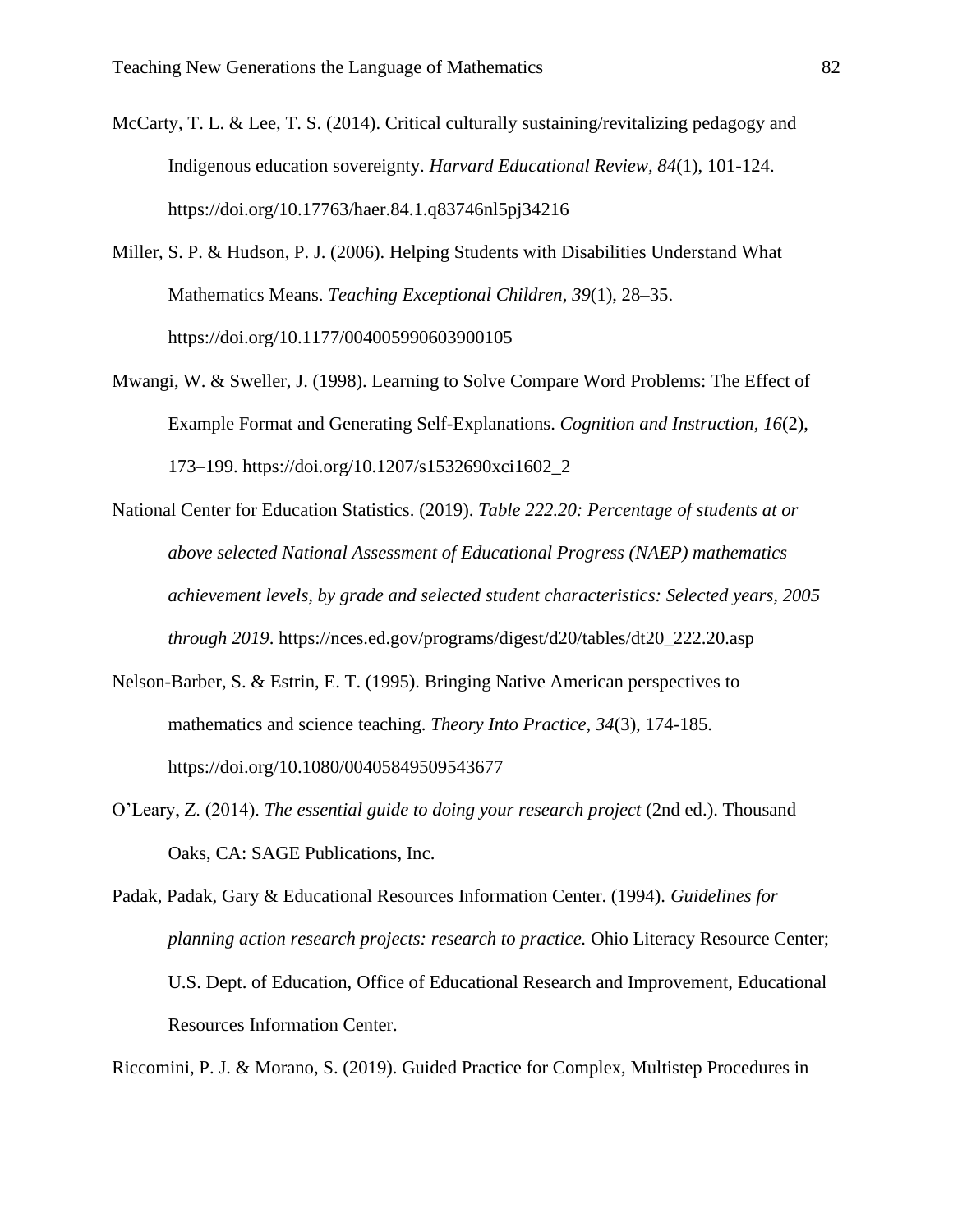Algebra: Scaffolding Through Worked Solutions. *Teaching Exceptional Children, 51*(6), 445–454. [https://doi.org/10.1177/0040059919848737](about:blank)

- Schoenfeld, A. H. (2015). Summative and formative assessments in mathematics supporting the goals of the Common Core Standards. *Theory Into Practice, 54*(3), 183-194. [https://doi.org/10.1080/00405841.2015.1044346](about:blank)
- Schiller, K. S. & Muller, C. (2003). Raising the Bar and Equity? Effects of State High School Graduation Requirements and Accountability Policies on Students' Mathematics Course Taking. *Educational Evaluation and Policy Analysis, 25*(3), 299–318. [https://doi-org.ezproxy.wou.edu/10.3102/01623737025003299](about:blank)
- Sensoy, Ö. & DiAngelo, R. (2017). *Is everyone really equal? An introduction to key concepts in social justice education* (2nd ed.). Teachers College Press.
- Simmons, C. (2020). Pacing lessons for optimal learning. *Educational Leadership, 77*(9), 46-52.
- Spencer, S. J., Steele, C. M., & Quinn, D. M. (1999). Stereotype Threat and Women's Math Performance. *Journal of Experimental Social Psychology, 35*(1), 4–28. [https://doi.org/10.1006/jesp.1998.1373](about:blank)
- Strickland, T. K. & Maccini, P. (2010). Strategies for Teaching Algebra to Students With Learning Disabilities: Making Research to Practice Connections. *Intervention in School and Clinic, 46*(1), 38–45. [https://doi.org/10.1177/1053451210369519](about:blank)
- Tomlinson, C. A., & Moon, T. R. (2013). *Assessment and student success in a differentiated classroom.* Association for Supervision and Curriculum Development.
- Torres-Velasquez, D., & Lobo, G. (2004). Culturally Responsive Mathematics Teaching and English Language Learners. *Teaching Children Mathematics, 11*(5), 249–255.

Wiggins, G., & McTighe, J. (2005). *Understanding by design* (expanded 2nd ed.). Association